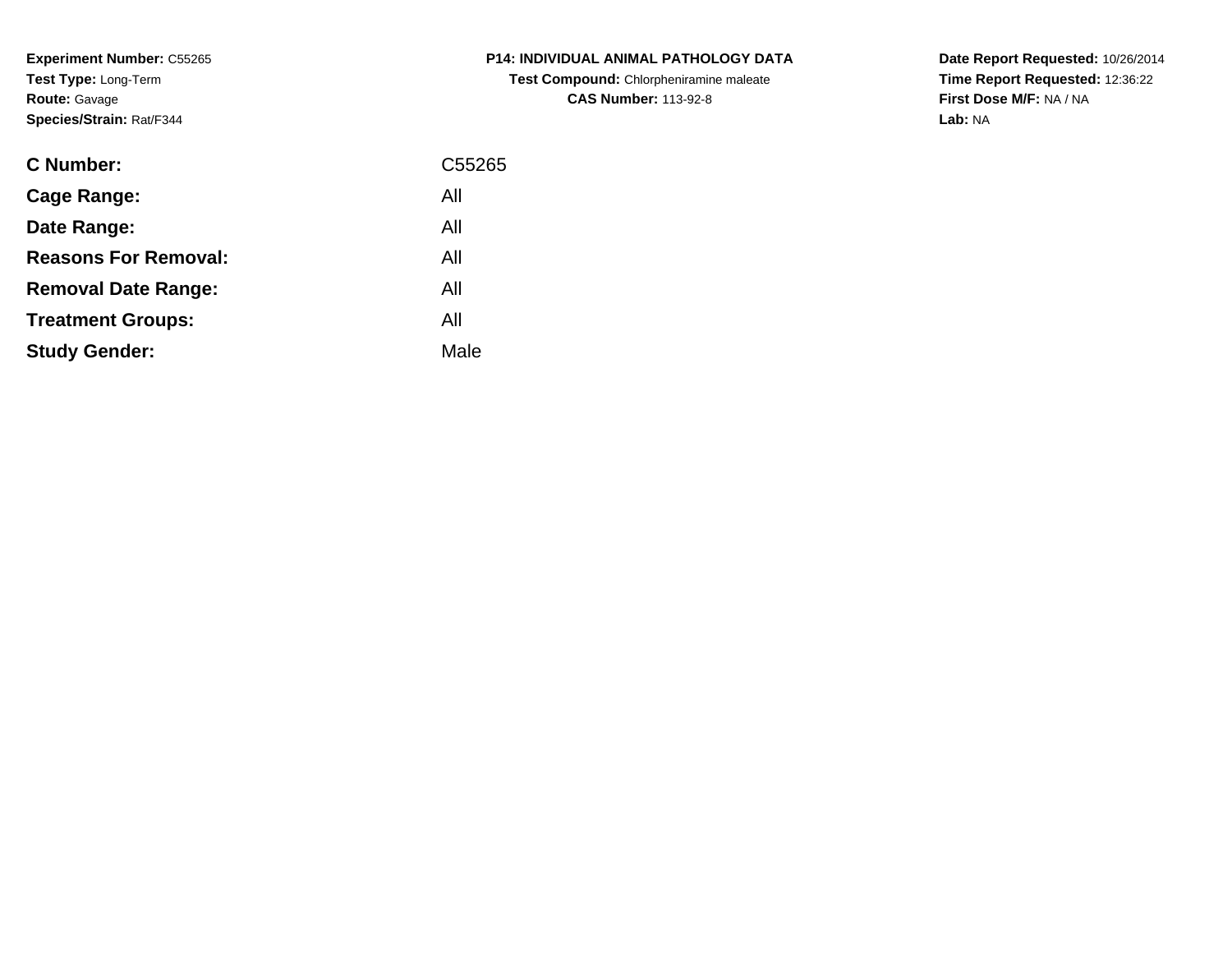**Test Type:** Long-Term**Route:** Gavage

**Species/Strain:** Rat/F344

#### **P14: INDIVIDUAL ANIMAL PATHOLOGY DATA**

**Test Compound:** Chlorpheniramine maleate**CAS Number:** 113-92-8

| <b>ANIMAL ID: 1_001</b> | <b>TRT#: 1</b>           | <b>SEX: Male</b>               | DAY ON TEST: |  |
|-------------------------|--------------------------|--------------------------------|--------------|--|
|                         | <b>DOSE: 030.0 MG/KG</b> | <b>DISP: Natural Death</b>     | HISTO:       |  |
| <b>OBSERVATIONS</b>     |                          |                                |              |  |
| Adrenal gland           | Cortex Nos               | Hyperplasia, Focal             |              |  |
| <b>Blood vessel</b>     | Aorta Nos                | Mineralization                 |              |  |
| Epididymis              |                          | Hemorrhage                     |              |  |
| Kidney                  |                          | Nephropathy                    |              |  |
| Liver                   | <b>Bile Duct</b>         | Hyperplasia, Focal             |              |  |
| Lung                    |                          | Inflammation, Interstitial     |              |  |
| Prostate                |                          | Inflammation, Active Chronic   |              |  |
| Seminal vesicle         |                          | <b>Retention Fluid</b>         |              |  |
| Testis                  |                          | Hyperplasia, Interstitial Cell |              |  |
| Thyroid                 |                          | Hyperplasia, C Cell            |              |  |
| Urinary bladder         |                          | Hemorrhage                     |              |  |
|                         |                          | Inflammation, Acute Focal      |              |  |
| PRIMARY CAUSE OF DEATH  | $\overline{\phantom{a}}$ |                                |              |  |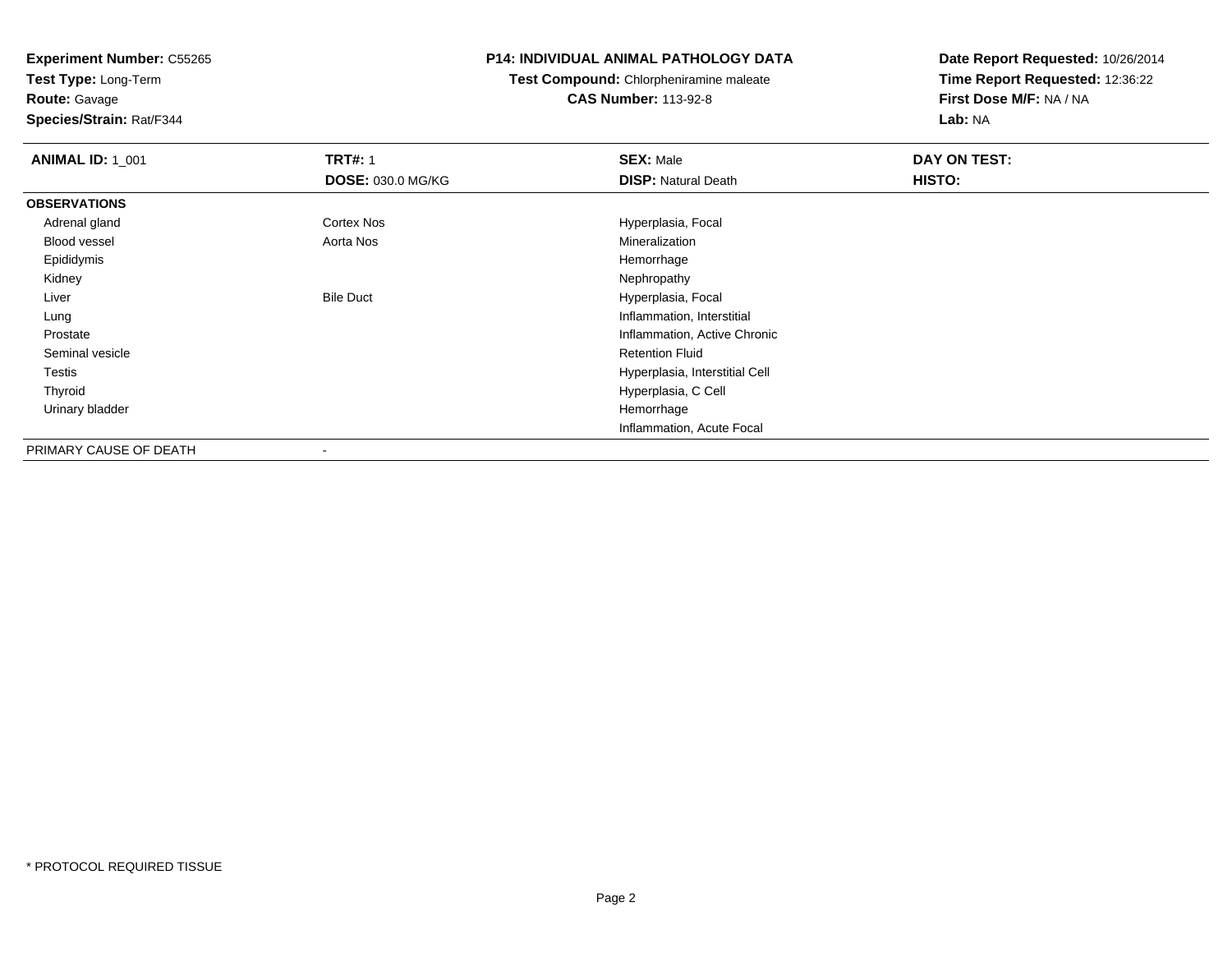| <b>Experiment Number: C55265</b><br>Test Type: Long-Term<br><b>Route: Gavage</b><br>Species/Strain: Rat/F344 |                                            | <b>P14: INDIVIDUAL ANIMAL PATHOLOGY DATA</b><br>Test Compound: Chlorpheniramine maleate<br><b>CAS Number: 113-92-8</b> | Date Report Requested: 10/26/2014<br>Time Report Requested: 12:36:22<br>First Dose M/F: NA / NA<br>Lab: NA |
|--------------------------------------------------------------------------------------------------------------|--------------------------------------------|------------------------------------------------------------------------------------------------------------------------|------------------------------------------------------------------------------------------------------------|
| <b>ANIMAL ID: 1 002</b>                                                                                      | <b>TRT#: 1</b><br><b>DOSE: 030.0 MG/KG</b> | <b>SEX: Male</b><br><b>DISP:</b> Natural Death                                                                         | DAY ON TEST:<br><b>HISTO:</b>                                                                              |
| <b>OBSERVATIONS</b>                                                                                          |                                            |                                                                                                                        |                                                                                                            |
| Kidney                                                                                                       |                                            | Nephropathy                                                                                                            |                                                                                                            |
| Liver                                                                                                        | <b>Bile Duct</b>                           | Hyperplasia, Focal                                                                                                     |                                                                                                            |
| Lung                                                                                                         |                                            | Edema, Nos                                                                                                             |                                                                                                            |
| Mammary gland                                                                                                |                                            | Hyperplasia, Cystic                                                                                                    |                                                                                                            |
| PRIMARY CAUSE OF DEATH                                                                                       |                                            |                                                                                                                        |                                                                                                            |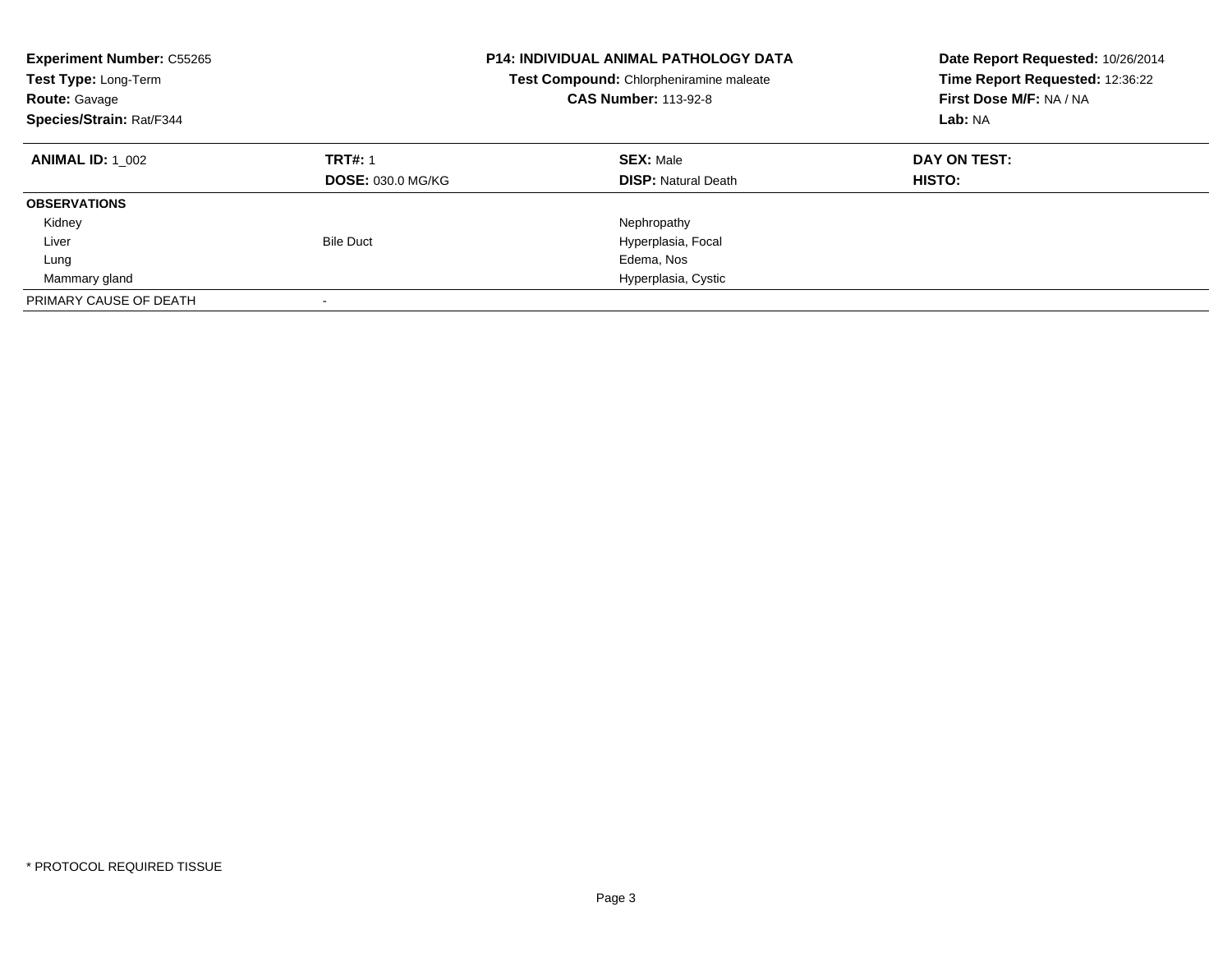**Test Type:** Long-Term

**Route:** Gavage

**Species/Strain:** Rat/F344

## **P14: INDIVIDUAL ANIMAL PATHOLOGY DATA**

**Test Compound:** Chlorpheniramine maleate**CAS Number:** 113-92-8

| <b>ANIMAL ID: 1_003</b> | <b>TRT#: 1</b>            | <b>SEX: Male</b>                  | DAY ON TEST: |
|-------------------------|---------------------------|-----------------------------------|--------------|
|                         | DOSE: 030.0 MG/KG         | <b>DISP: Natural Death</b>        | HISTO:       |
| <b>OBSERVATIONS</b>     |                           |                                   |              |
| Adrenal gland           | Medulla                   | Hyperplasia, Focal                |              |
| Heart                   | Myocardium Nos            | Degeneration, Nos                 |              |
| Kidney                  |                           | Nephropathy                       |              |
| Liver                   |                           | Cytoplasmic Change, Basophilic    |              |
|                         | <b>Bile Duct</b>          | Hyperplasia, Focal                |              |
| Lung                    | Alveoli                   | Hemorrhage                        |              |
| Lymph node              | Mesenteric Lymph Node     | Inflammation, Granulomatous Focal |              |
|                         | Pancreatic Lymph Node     | Inflammation, Granulomatous Focal |              |
| Pituitary gland         | <b>Anterior Pituitary</b> | Adenoma, Nos                      |              |
| Prostate                |                           | Abscess, Nos                      |              |
| Testis                  | Tubule                    | Atrophy, Pressure                 |              |
|                         |                           | <b>Interstitial-Cell Tumor</b>    |              |
| Thyroid                 |                           | Cyst, Embryonal Duct              |              |
|                         |                           | Hyperplasia, C Cell               |              |
|                         |                           | Hyperplasia, Follicular Cell      |              |
| PRIMARY CAUSE OF DEATH  | ۰                         |                                   |              |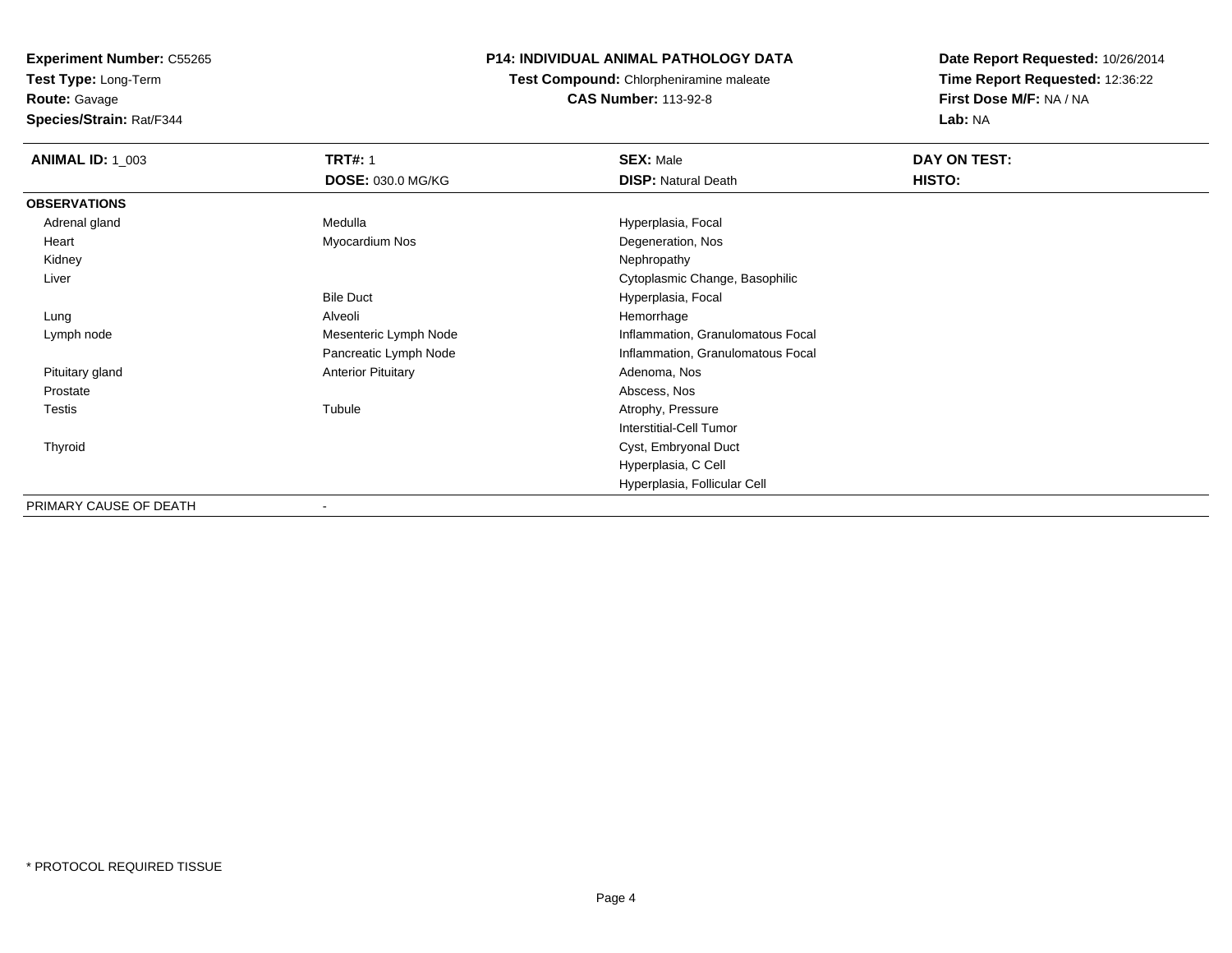| <b>Experiment Number: C55265</b><br>Test Type: Long-Term<br><b>Route: Gavage</b><br>Species/Strain: Rat/F344 |                                            | P14: INDIVIDUAL ANIMAL PATHOLOGY DATA<br>Test Compound: Chlorpheniramine maleate<br><b>CAS Number: 113-92-8</b> | Date Report Requested: 10/26/2014<br>Time Report Requested: 12:36:22<br>First Dose M/F: NA / NA<br>Lab: NA |
|--------------------------------------------------------------------------------------------------------------|--------------------------------------------|-----------------------------------------------------------------------------------------------------------------|------------------------------------------------------------------------------------------------------------|
| <b>ANIMAL ID: 1 004</b>                                                                                      | <b>TRT#: 1</b><br><b>DOSE: 030.0 MG/KG</b> | <b>SEX: Male</b><br><b>DISP:</b> Natural Death                                                                  | DAY ON TEST:<br><b>HISTO:</b>                                                                              |
| <b>OBSERVATIONS</b>                                                                                          |                                            |                                                                                                                 |                                                                                                            |
| Bone marrow                                                                                                  |                                            | Hyperplasia, Granulocytic                                                                                       |                                                                                                            |
| Prostate                                                                                                     |                                            | Abscess, Nos                                                                                                    |                                                                                                            |
| Skin                                                                                                         | <b>Hair Follicle</b>                       | Atrophy, Focal                                                                                                  |                                                                                                            |
| Urinary bladder                                                                                              |                                            | Inflammation, Necrotizing                                                                                       |                                                                                                            |
| PRIMARY CAUSE OF DEATH                                                                                       |                                            |                                                                                                                 |                                                                                                            |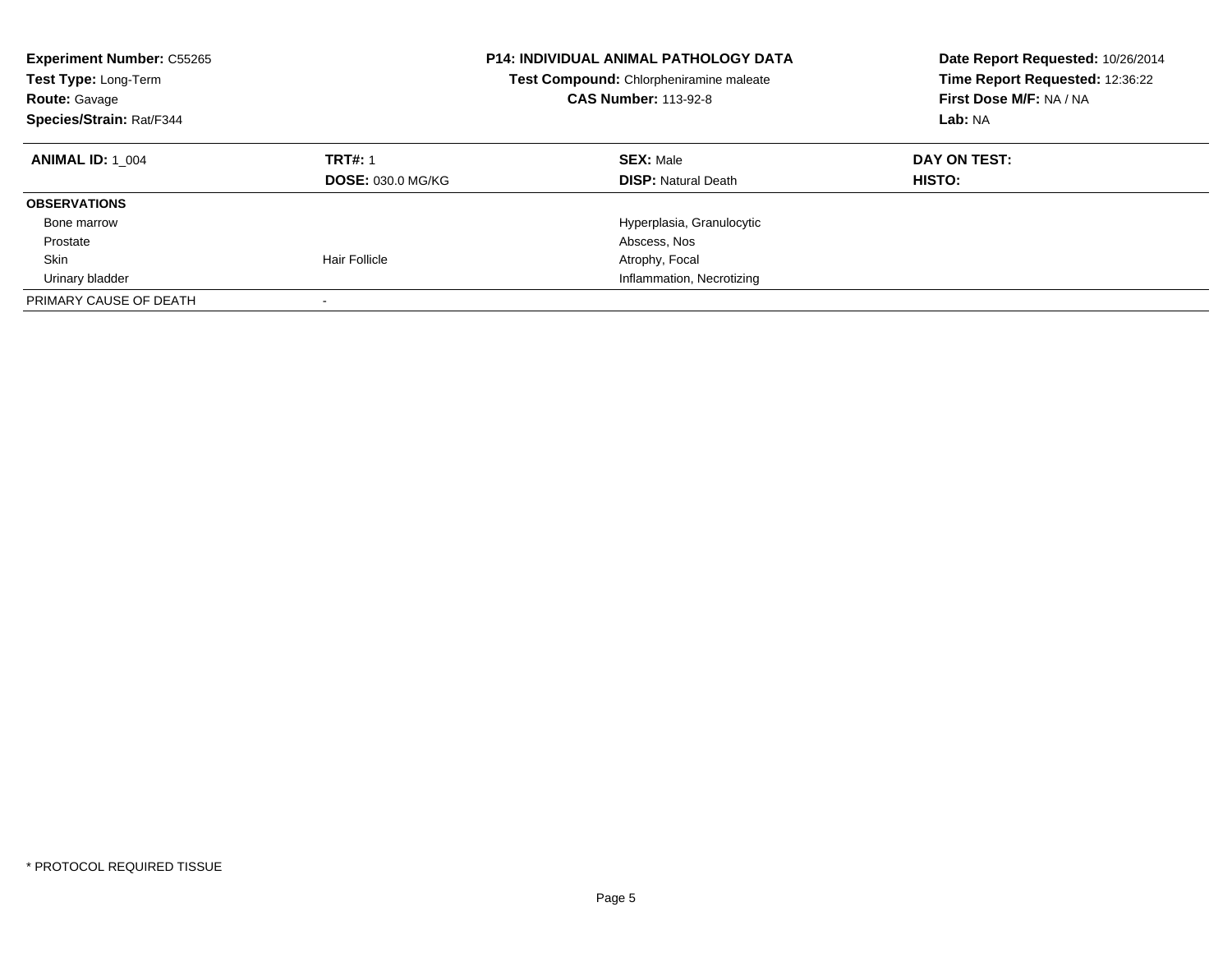**Test Type:** Long-Term

**Route:** Gavage

**Species/Strain:** Rat/F344

## **P14: INDIVIDUAL ANIMAL PATHOLOGY DATA**

**Test Compound:** Chlorpheniramine maleate**CAS Number:** 113-92-8

| <b>ANIMAL ID: 1_005</b> | <b>TRT#: 1</b>           | <b>SEX: Male</b>            | DAY ON TEST: |  |
|-------------------------|--------------------------|-----------------------------|--------------|--|
|                         | <b>DOSE: 030.0 MG/KG</b> | <b>DISP: Natural Death</b>  | HISTO:       |  |
| <b>OBSERVATIONS</b>     |                          |                             |              |  |
| Bone marrow             |                          | Hyperplasia, Granulocytic   |              |  |
| Heart                   | Myocardium Nos           | Degeneration, Nos           |              |  |
| Kidney                  | Pelvis/Mucosa            | Hyperplasia, Papillary      |              |  |
|                         |                          | Inflammation, Interstitial  |              |  |
|                         |                          | Nephropathy                 |              |  |
| Liver                   | <b>Bile Duct</b>         | Hyperplasia, Focal          |              |  |
| Lymph node              | Thymic Lymph Node        | Plasmacytosis               |              |  |
| Prostate                |                          | Abscess, Nos                |              |  |
| Spleen                  | <b>Follicles</b>         | Depletion, Lymphoid         |              |  |
| Testis                  | Tubule                   | Atrophy, Pressure           |              |  |
|                         |                          | Interstitial-Cell Tumor     |              |  |
| Urinary bladder         |                          | Inflammation, Acute/Chronic |              |  |
| PRIMARY CAUSE OF DEATH  | $\overline{\phantom{a}}$ |                             |              |  |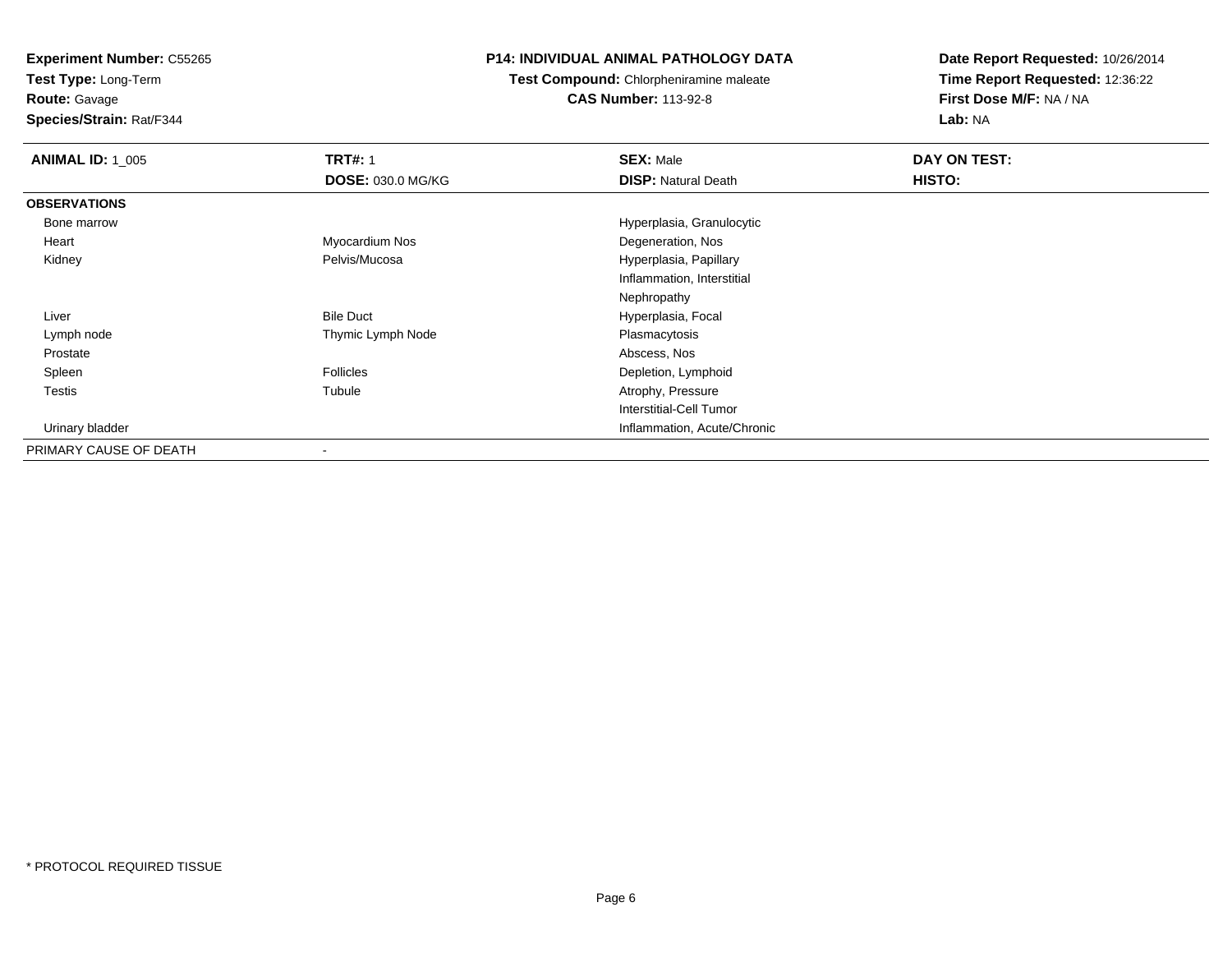**Test Type:** Long-Term**Route:** Gavage

**Species/Strain:** Rat/F344

#### **P14: INDIVIDUAL ANIMAL PATHOLOGY DATA**

**Test Compound:** Chlorpheniramine maleate**CAS Number:** 113-92-8

| <b>ANIMAL ID: 1_006</b> | <b>TRT#: 1</b>           | <b>SEX: Male</b>                | DAY ON TEST: |  |
|-------------------------|--------------------------|---------------------------------|--------------|--|
|                         | <b>DOSE: 030.0 MG/KG</b> | <b>DISP: Terminal Sacrifice</b> | HISTO:       |  |
| <b>OBSERVATIONS</b>     |                          |                                 |              |  |
| Heart                   | Myocardium Nos           | Degeneration, Nos               |              |  |
| Kidney                  |                          | Nephropathy                     |              |  |
| Liver                   |                          | Cytoplasmic Change, Basophilic  |              |  |
|                         | <b>Bile Duct</b>         | Hyperplasia, Focal              |              |  |
| Pancreas                | Acinus                   | Atrophy, Focal                  |              |  |
| Prostate                |                          | Inflammation, Active Chronic    |              |  |
| <b>Testis</b>           | Tubule                   | Atrophy, Pressure               |              |  |
|                         |                          | Interstitial-Cell Tumor         |              |  |
| Thyroid                 |                          | Hyperplasia, C Cell             |              |  |
|                         |                          | Papillary Cystadenoma, Nos      |              |  |
| PRIMARY CAUSE OF DEATH  |                          |                                 |              |  |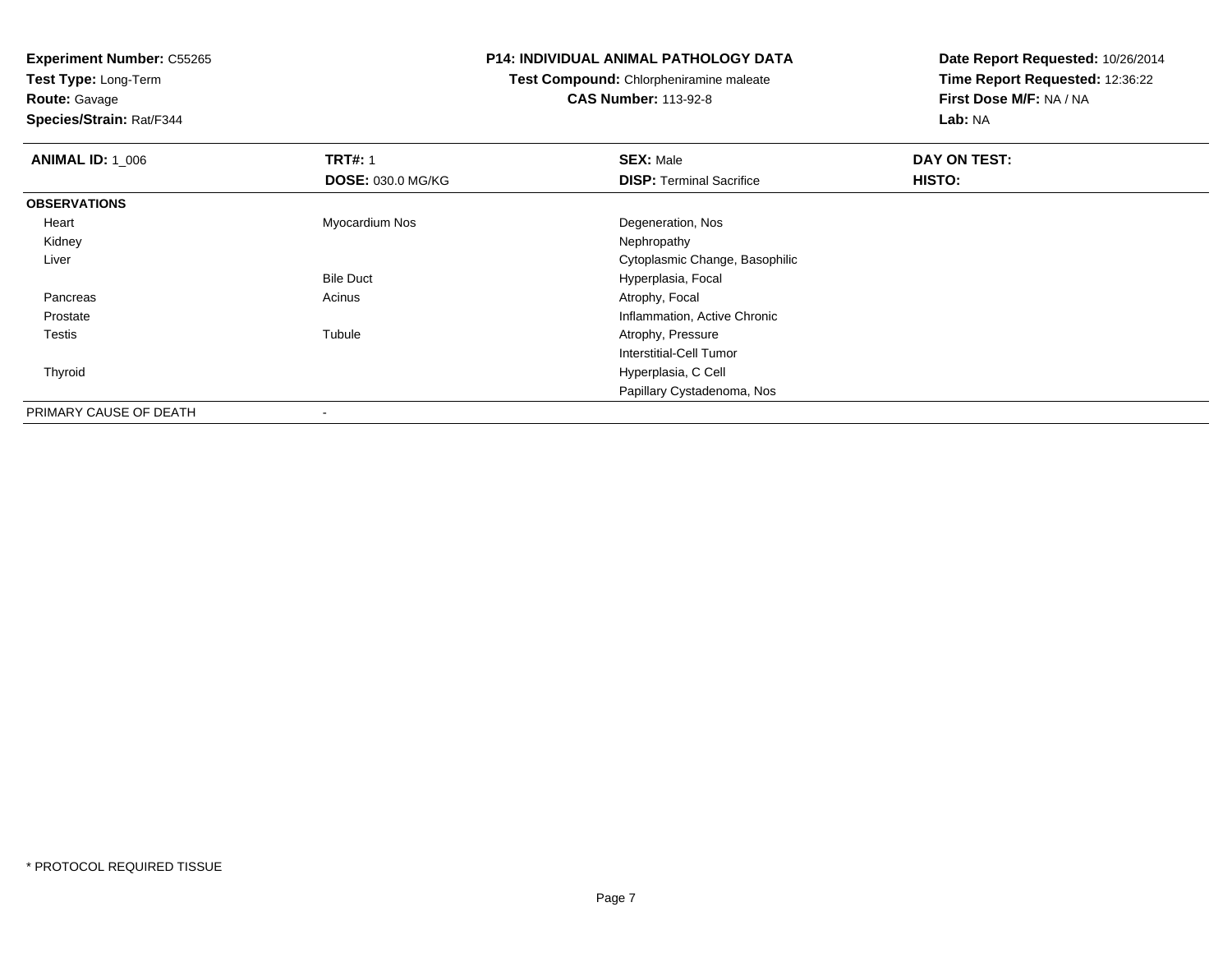**Test Type:** Long-Term

## **Route:** Gavage

**Species/Strain:** Rat/F344

#### **P14: INDIVIDUAL ANIMAL PATHOLOGY DATA**

**Test Compound:** Chlorpheniramine maleate**CAS Number:** 113-92-8

| <b>ANIMAL ID: 1_007</b> | <b>TRT#: 1</b>           | <b>SEX: Male</b>             | DAY ON TEST: |  |
|-------------------------|--------------------------|------------------------------|--------------|--|
|                         | <b>DOSE: 030.0 MG/KG</b> | <b>DISP: Natural Death</b>   | HISTO:       |  |
| <b>OBSERVATIONS</b>     |                          |                              |              |  |
| Bone marrow             |                          | Hyperplasia, Granulocytic    |              |  |
| Heart                   | Myocardium Nos           | Degeneration, Nos            |              |  |
| Kidney                  |                          | Nephropathy                  |              |  |
| Liver                   | <b>Bile Duct</b>         | Hyperplasia, Focal           |              |  |
| Lymph node              | Thymic Lymph Node        | Plasmacytosis                |              |  |
| Prostate                |                          | Inflammation, Active Chronic |              |  |
| Spleen                  | <b>Follicles</b>         | Depletion, Lymphoid          |              |  |
| <b>Testis</b>           | Tubule                   | Atrophy, Pressure            |              |  |
|                         |                          | Hemorrhage                   |              |  |
|                         |                          | Interstitial-Cell Tumor      |              |  |
| PRIMARY CAUSE OF DEATH  | $\,$                     |                              |              |  |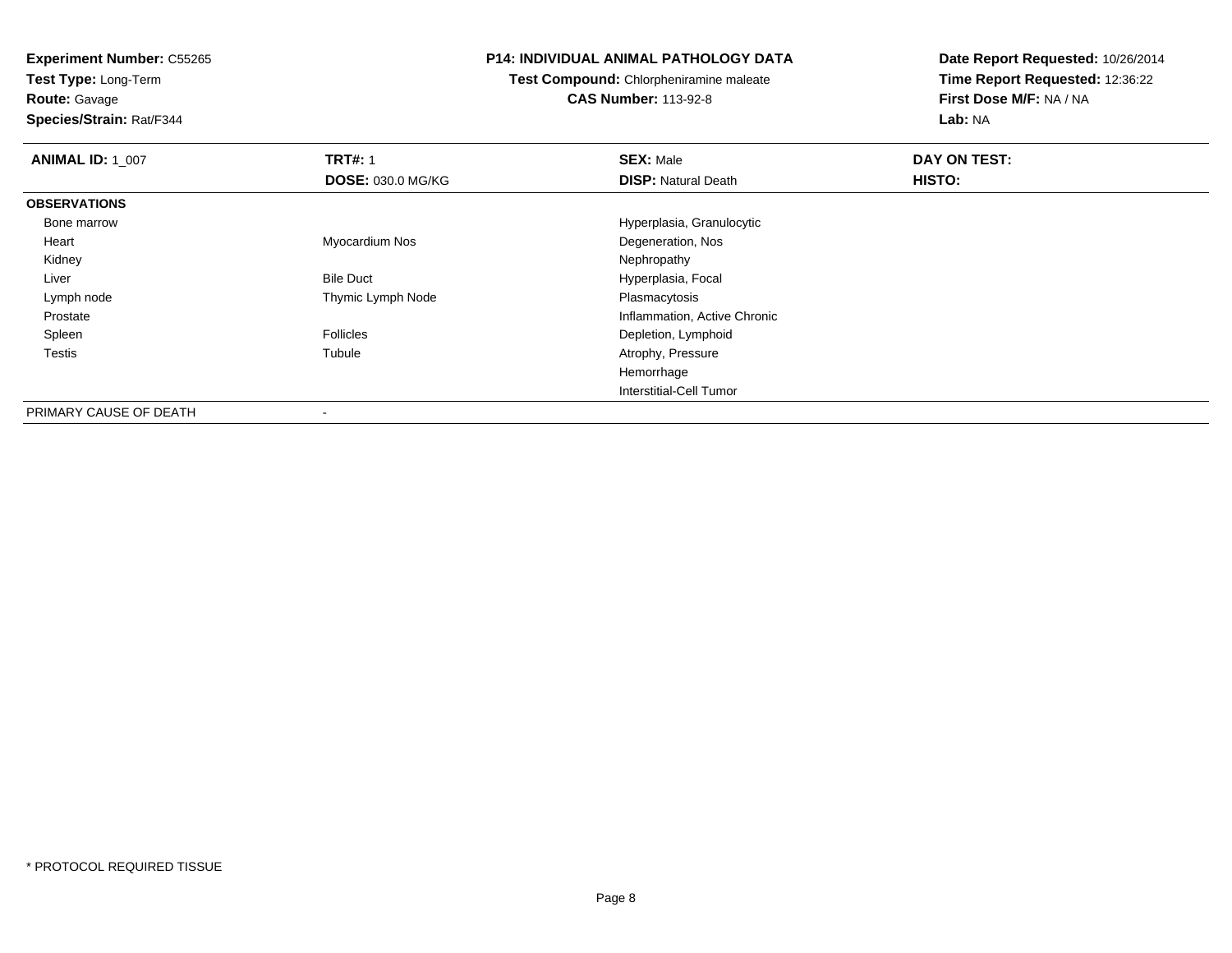| <b>Experiment Number: C55265</b><br>Test Type: Long-Term<br><b>Route: Gavage</b><br>Species/Strain: Rat/F344 |                          | <b>P14: INDIVIDUAL ANIMAL PATHOLOGY DATA</b><br>Test Compound: Chlorpheniramine maleate<br><b>CAS Number: 113-92-8</b> | Date Report Requested: 10/26/2014<br>Time Report Requested: 12:36:22<br>First Dose M/F: NA / NA<br>Lab: NA |
|--------------------------------------------------------------------------------------------------------------|--------------------------|------------------------------------------------------------------------------------------------------------------------|------------------------------------------------------------------------------------------------------------|
| <b>ANIMAL ID: 1 008</b>                                                                                      | <b>TRT#: 1</b>           | <b>SEX: Male</b>                                                                                                       | DAY ON TEST:                                                                                               |
|                                                                                                              | <b>DOSE: 030.0 MG/KG</b> | <b>DISP: Natural Death</b>                                                                                             | <b>HISTO:</b>                                                                                              |
| <b>OBSERVATIONS</b>                                                                                          |                          |                                                                                                                        |                                                                                                            |
| Kidney                                                                                                       |                          | Nephropathy                                                                                                            |                                                                                                            |
| Liver                                                                                                        | <b>Bile Duct</b>         | Hyperplasia, Focal                                                                                                     |                                                                                                            |
| Lung                                                                                                         |                          | Edema, Nos                                                                                                             |                                                                                                            |
| Lymph node                                                                                                   | Mandibular Lymph Node    | Inflammation, Granulomatous Focal                                                                                      |                                                                                                            |
| Mammary gland                                                                                                |                          | Hyperplasia, Cystic                                                                                                    |                                                                                                            |
| Thyroid                                                                                                      |                          | Hemorrhage                                                                                                             |                                                                                                            |
| PRIMARY CAUSE OF DEATH                                                                                       |                          |                                                                                                                        |                                                                                                            |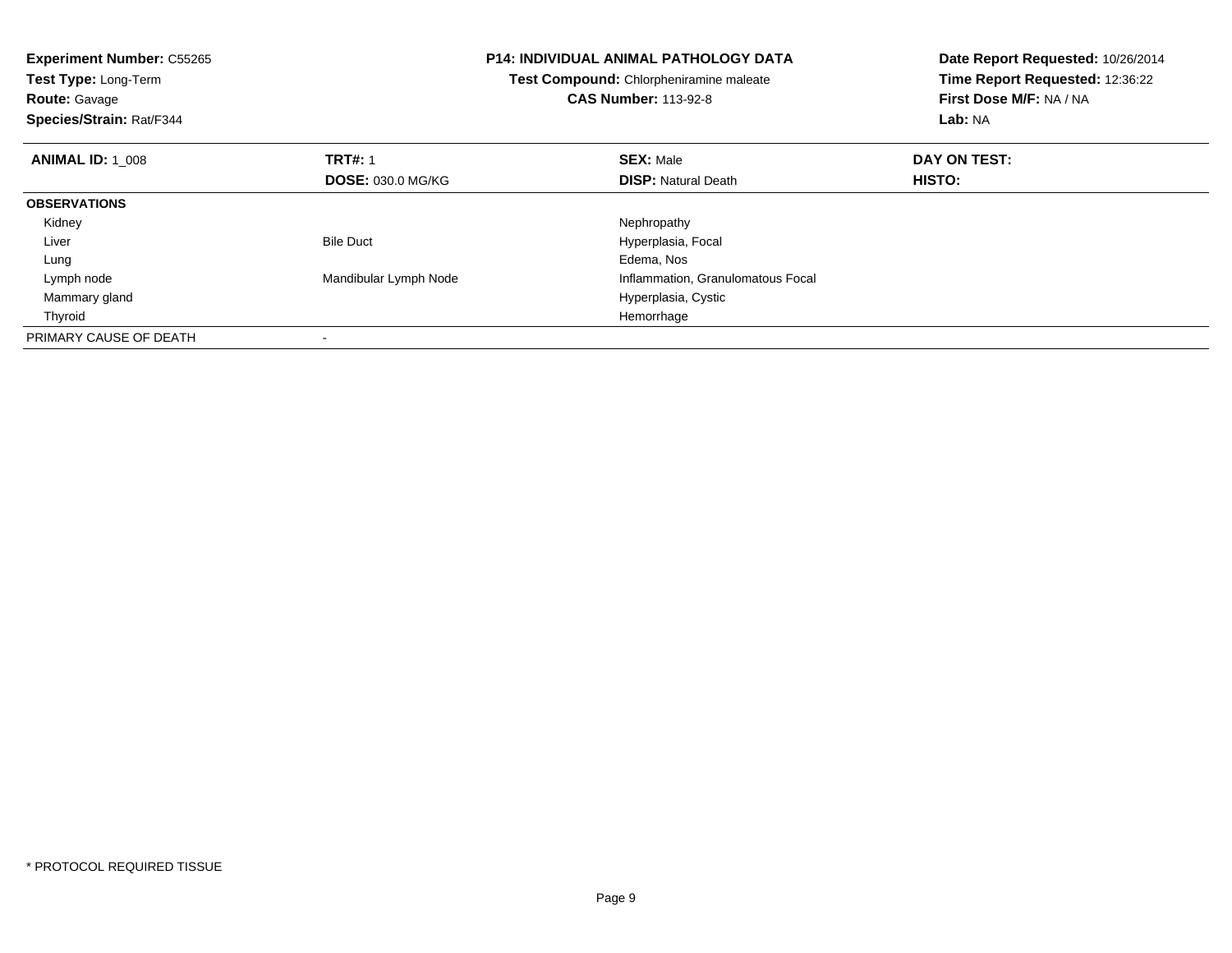**Test Type:** Long-Term**Route:** Gavage

**Species/Strain:** Rat/F344

#### **P14: INDIVIDUAL ANIMAL PATHOLOGY DATA**

**Test Compound:** Chlorpheniramine maleate**CAS Number:** 113-92-8

| <b>ANIMAL ID: 1 009</b> | <b>TRT#: 1</b>           | <b>SEX: Male</b>                | DAY ON TEST: |  |
|-------------------------|--------------------------|---------------------------------|--------------|--|
|                         | <b>DOSE: 030.0 MG/KG</b> | <b>DISP: Terminal Sacrifice</b> | HISTO:       |  |
| <b>OBSERVATIONS</b>     |                          |                                 |              |  |
| Heart                   | Myocardium Nos           | Degeneration, Nos               |              |  |
| Kidney                  |                          | Nephropathy                     |              |  |
| Liver                   |                          | Clear-Cell Change               |              |  |
|                         |                          | Cytoplasmic Change, Basophilic  |              |  |
|                         | <b>Bile Duct</b>         | Hyperplasia, Focal              |              |  |
|                         |                          | Neoplastic Nodule               |              |  |
| Pancreas                | Acinus                   | Atrophy, Focal                  |              |  |
| Prostate                |                          | Inflammation, Active Chronic    |              |  |
| Testis                  | Tubule                   | Atrophy, Pressure               |              |  |
|                         |                          | Interstitial-Cell Tumor         |              |  |
| PRIMARY CAUSE OF DEATH  | ۰                        |                                 |              |  |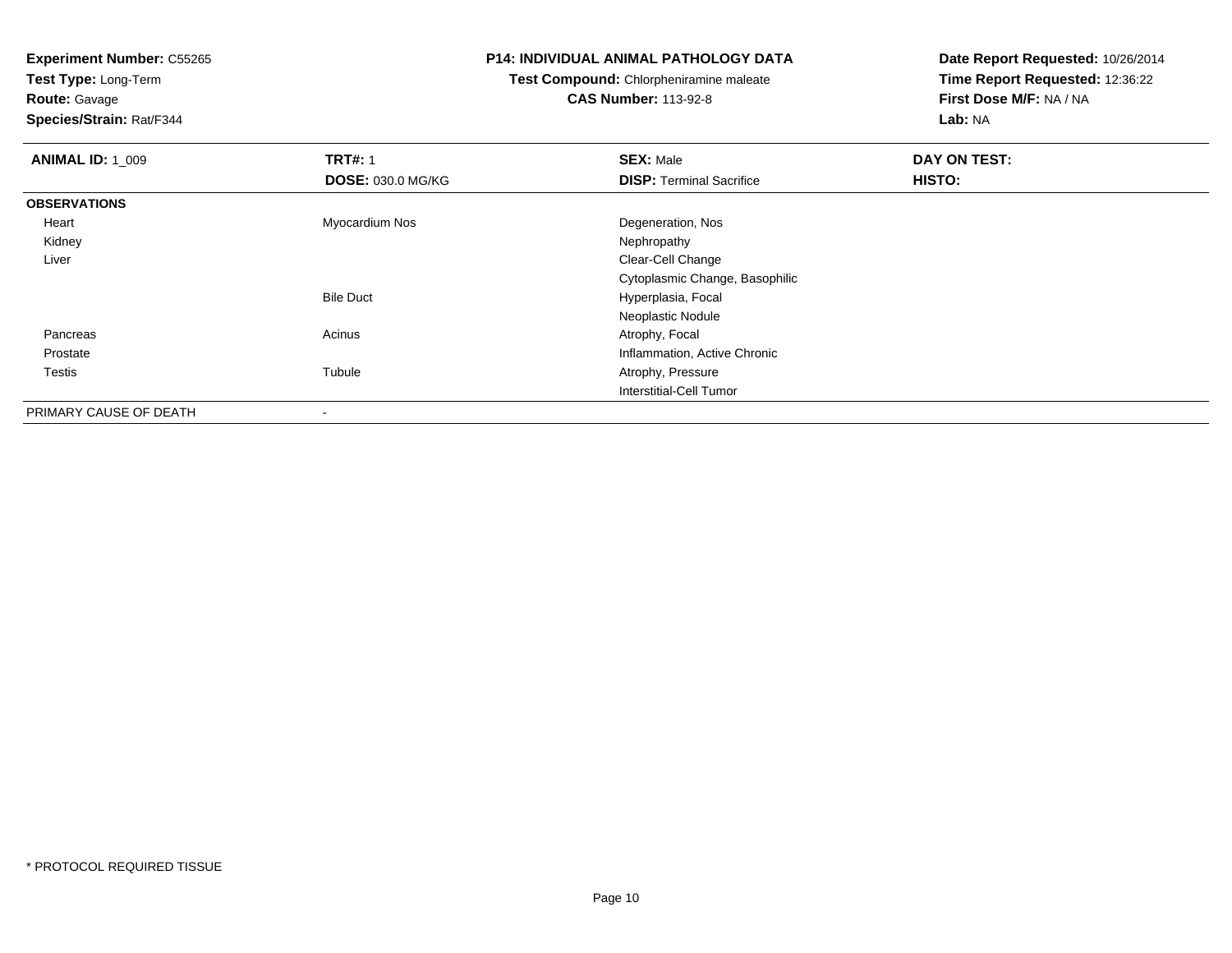**Test Type:** Long-Term

**Route:** Gavage

**Species/Strain:** Rat/F344

#### **P14: INDIVIDUAL ANIMAL PATHOLOGY DATA**

**Test Compound:** Chlorpheniramine maleate**CAS Number:** 113-92-8

| <b>ANIMAL ID: 1_010</b> | <b>TRT#: 1</b>           | <b>SEX: Male</b>                | DAY ON TEST: |  |
|-------------------------|--------------------------|---------------------------------|--------------|--|
|                         | <b>DOSE: 030.0 MG/KG</b> | <b>DISP: Terminal Sacrifice</b> | HISTO:       |  |
| <b>OBSERVATIONS</b>     |                          |                                 |              |  |
| Adrenal gland           | <b>Cortex Nos</b>        | Hyperplasia, Focal              |              |  |
| Heart                   | Myocardium Nos           | Degeneration, Nos               |              |  |
| Kidney                  |                          | Nephropathy                     |              |  |
| Liver                   |                          | Clear-Cell Change               |              |  |
|                         |                          | Cytoplasmic Change, Basophilic  |              |  |
|                         | Hepatocytes              | Degeneration, Cystic            |              |  |
|                         | <b>Bile Duct</b>         | Hyperplasia, Focal              |              |  |
|                         |                          | Neoplastic Nodule               |              |  |
| Mammary gland           |                          | Hyperplasia, Cystic             |              |  |
| Testis                  | Tubule                   | Atrophy, Pressure               |              |  |
|                         |                          | Interstitial-Cell Tumor         |              |  |
| Thyroid                 |                          | Hyperplasia, C Cell             |              |  |
| PRIMARY CAUSE OF DEATH  |                          |                                 |              |  |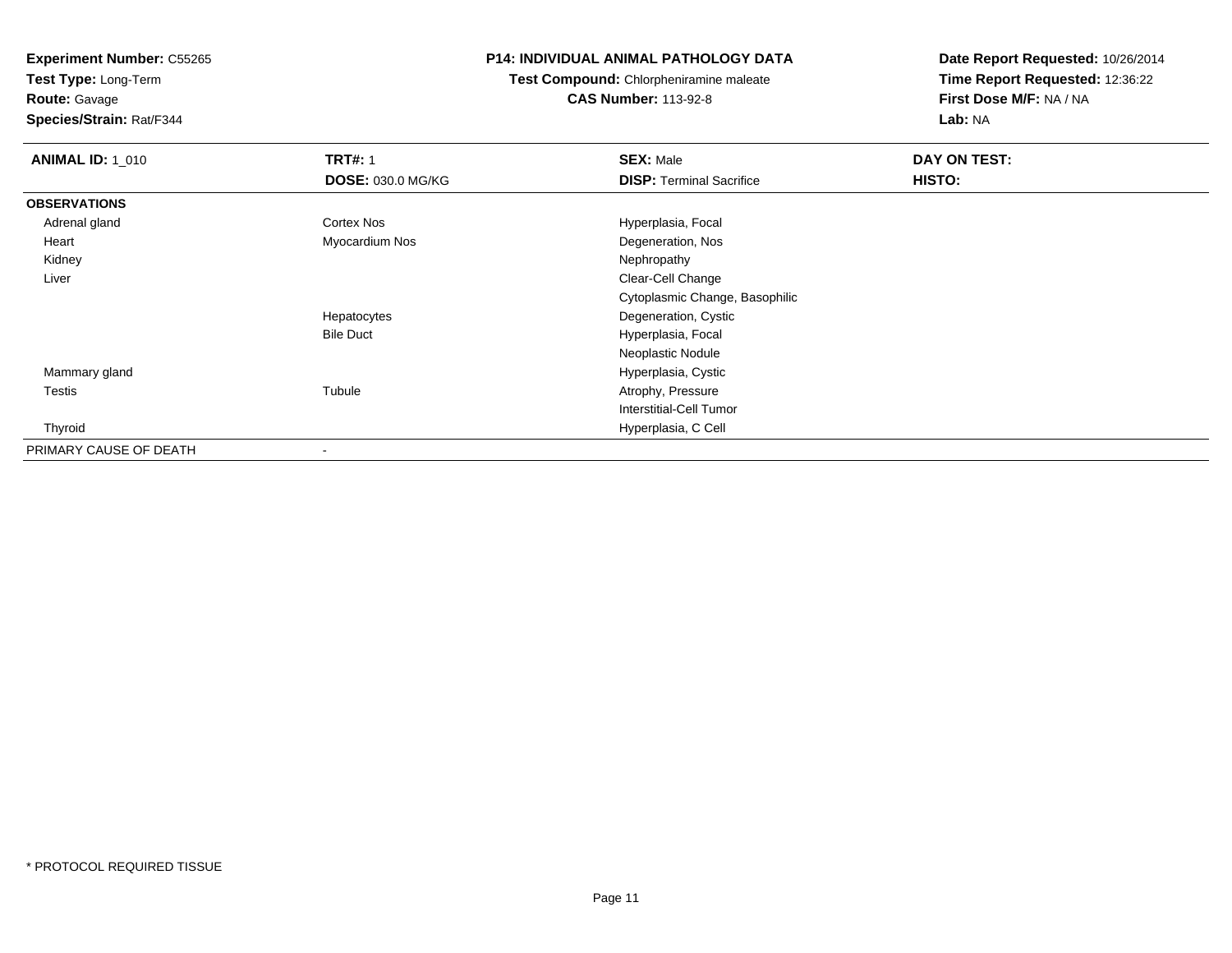**Test Type:** Long-Term

**Route:** Gavage

**Species/Strain:** Rat/F344

## **P14: INDIVIDUAL ANIMAL PATHOLOGY DATA**

**Test Compound:** Chlorpheniramine maleate**CAS Number:** 113-92-8

| <b>ANIMAL ID: 1_011</b> | <b>TRT#: 1</b>           | <b>SEX: Male</b>                  | DAY ON TEST: |  |
|-------------------------|--------------------------|-----------------------------------|--------------|--|
|                         | DOSE: 030.0 MG/KG        | <b>DISP: Terminal Sacrifice</b>   | HISTO:       |  |
| <b>OBSERVATIONS</b>     |                          |                                   |              |  |
| Adrenal gland           | Medulla                  | Pheochromocytoma                  |              |  |
| Blood vessel            | Sup.Panc-Duod.Artery     | Periarteritis                     |              |  |
| Eye                     | Retina                   | Atrophy, Focal                    |              |  |
|                         | Crystalline Lens         | Cataract                          |              |  |
| Heart                   | Myocardium Nos           | Degeneration, Nos                 |              |  |
| Kidney                  |                          | Nephropathy                       |              |  |
| Liver                   |                          | Cytoplasmic Change, Basophilic    |              |  |
|                         |                          | Neoplastic Nodule                 |              |  |
| Lung                    |                          | Inflammation, Granulomatous Focal |              |  |
| Pancreas                | Acinus                   | Atrophy, Focal                    |              |  |
| Prostate                |                          | Inflammation, Active Chronic      |              |  |
| Testis                  | Tubule                   | Atrophy, Pressure                 |              |  |
|                         |                          | Interstitial-Cell Tumor           |              |  |
| Thyroid                 |                          | Hyperplasia, C Cell               |              |  |
| PRIMARY CAUSE OF DEATH  | $\overline{\phantom{a}}$ |                                   |              |  |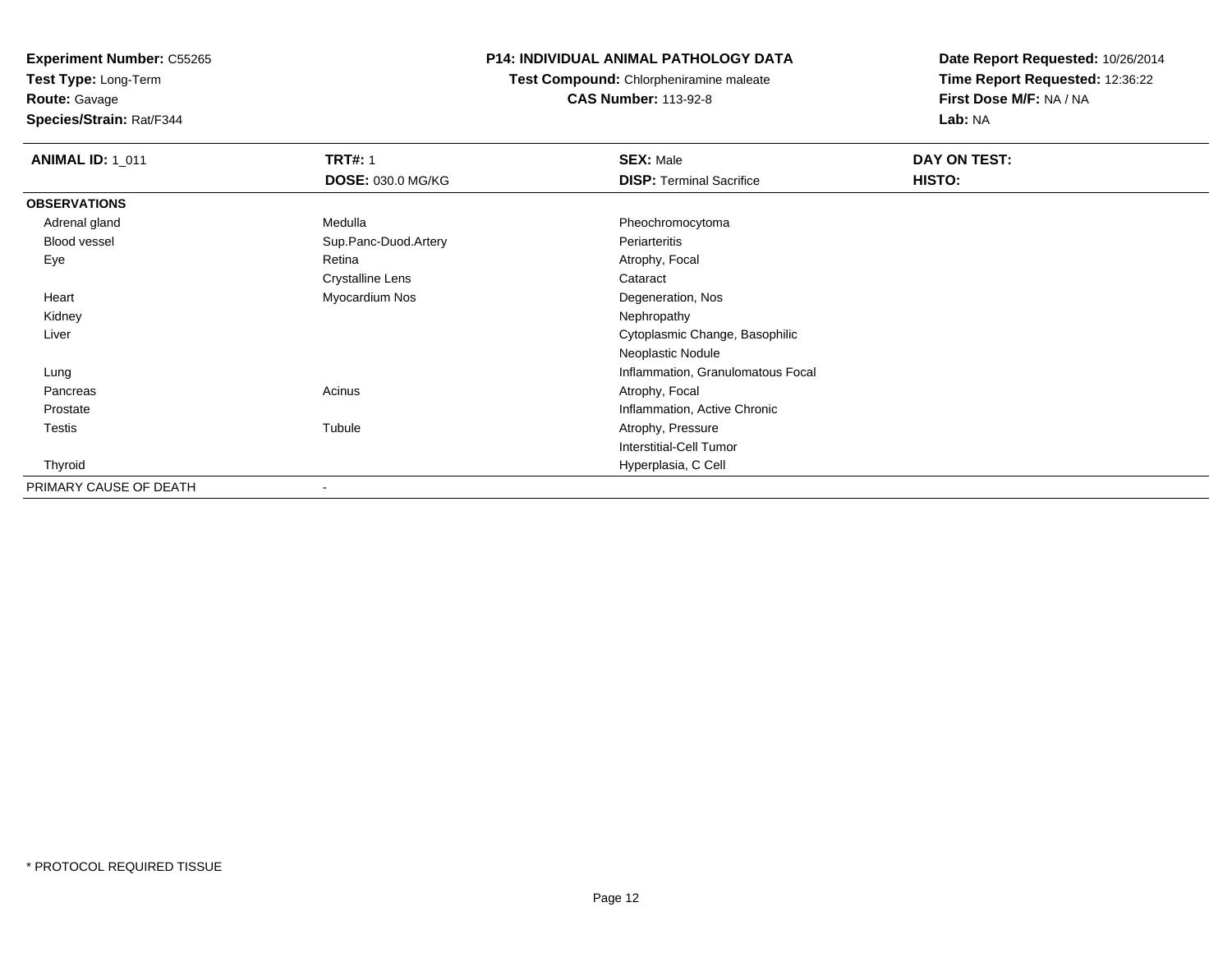**Test Type:** Long-Term

**Route:** Gavage

**Species/Strain:** Rat/F344

#### **P14: INDIVIDUAL ANIMAL PATHOLOGY DATA**

**Test Compound:** Chlorpheniramine maleate**CAS Number:** 113-92-8

| <b>ANIMAL ID: 1_012</b> | <b>TRT#: 1</b>           | <b>SEX: Male</b>                | DAY ON TEST: |  |
|-------------------------|--------------------------|---------------------------------|--------------|--|
|                         | <b>DOSE: 030.0 MG/KG</b> | <b>DISP: Terminal Sacrifice</b> | HISTO:       |  |
| <b>OBSERVATIONS</b>     |                          |                                 |              |  |
| Adrenal gland           | Medulla                  | Pheochromocytoma                |              |  |
| Heart                   | Myocardium Nos           | Degeneration, Nos               |              |  |
| Kidney                  |                          | Nephropathy                     |              |  |
| Liver                   |                          | Cytoplasmic Change, Basophilic  |              |  |
|                         | <b>Bile Duct</b>         | Hyperplasia, Focal              |              |  |
| Lung                    |                          | Inflammation, Interstitial      |              |  |
| Mammary gland           |                          | Hyperplasia, Cystic             |              |  |
| Preputial gland         |                          | Carcinoma, Nos                  |              |  |
| Testis                  | Tubule                   | Atrophy, Pressure               |              |  |
|                         |                          | Interstitial-Cell Tumor         |              |  |
| Thyroid                 |                          | Hyperplasia, C Cell             |              |  |
| PRIMARY CAUSE OF DEATH  | ۰                        |                                 |              |  |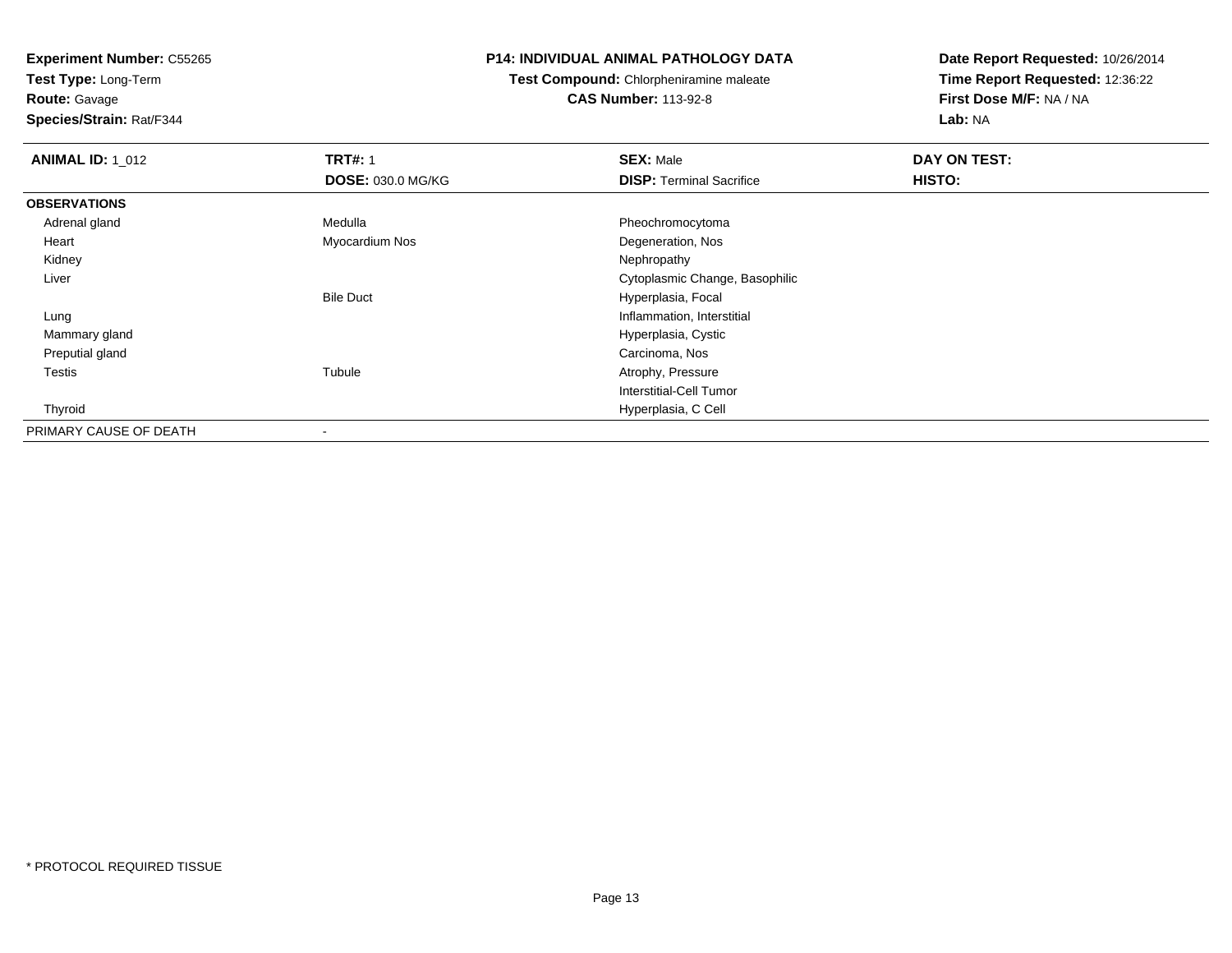**Test Type:** Long-Term**Route:** Gavage

**Species/Strain:** Rat/F344

### **P14: INDIVIDUAL ANIMAL PATHOLOGY DATA**

**Test Compound:** Chlorpheniramine maleate**CAS Number:** 113-92-8

| <b>ANIMAL ID: 1_013</b> | <b>TRT#: 1</b>            | <b>SEX: Male</b>                | DAY ON TEST: |  |
|-------------------------|---------------------------|---------------------------------|--------------|--|
|                         | <b>DOSE: 030.0 MG/KG</b>  | <b>DISP: Terminal Sacrifice</b> | HISTO:       |  |
| <b>OBSERVATIONS</b>     |                           |                                 |              |  |
| Adrenal gland           | Cortex Nos                | Metamorphosis, Fatty            |              |  |
| Heart                   | Myocardium Nos            | Degeneration, Nos               |              |  |
| Intestine Small         | <b>Mesentery Nos</b>      | Inflammation, Active Chronic    |              |  |
| Kidney                  |                           | Nephropathy                     |              |  |
| Liver                   |                           | Clear-Cell Change               |              |  |
|                         | <b>Bile Duct</b>          | Hyperplasia, Focal              |              |  |
| Pituitary gland         | <b>Anterior Pituitary</b> | Adenoma, Nos                    |              |  |
| Testis                  | Tubule                    | Atrophy, Pressure               |              |  |
|                         |                           | Hyperplasia, Interstitial Cell  |              |  |
|                         |                           | Interstitial-Cell Tumor         |              |  |
| Thyroid                 |                           | Hyperplasia, C Cell             |              |  |
| PRIMARY CAUSE OF DEATH  |                           |                                 |              |  |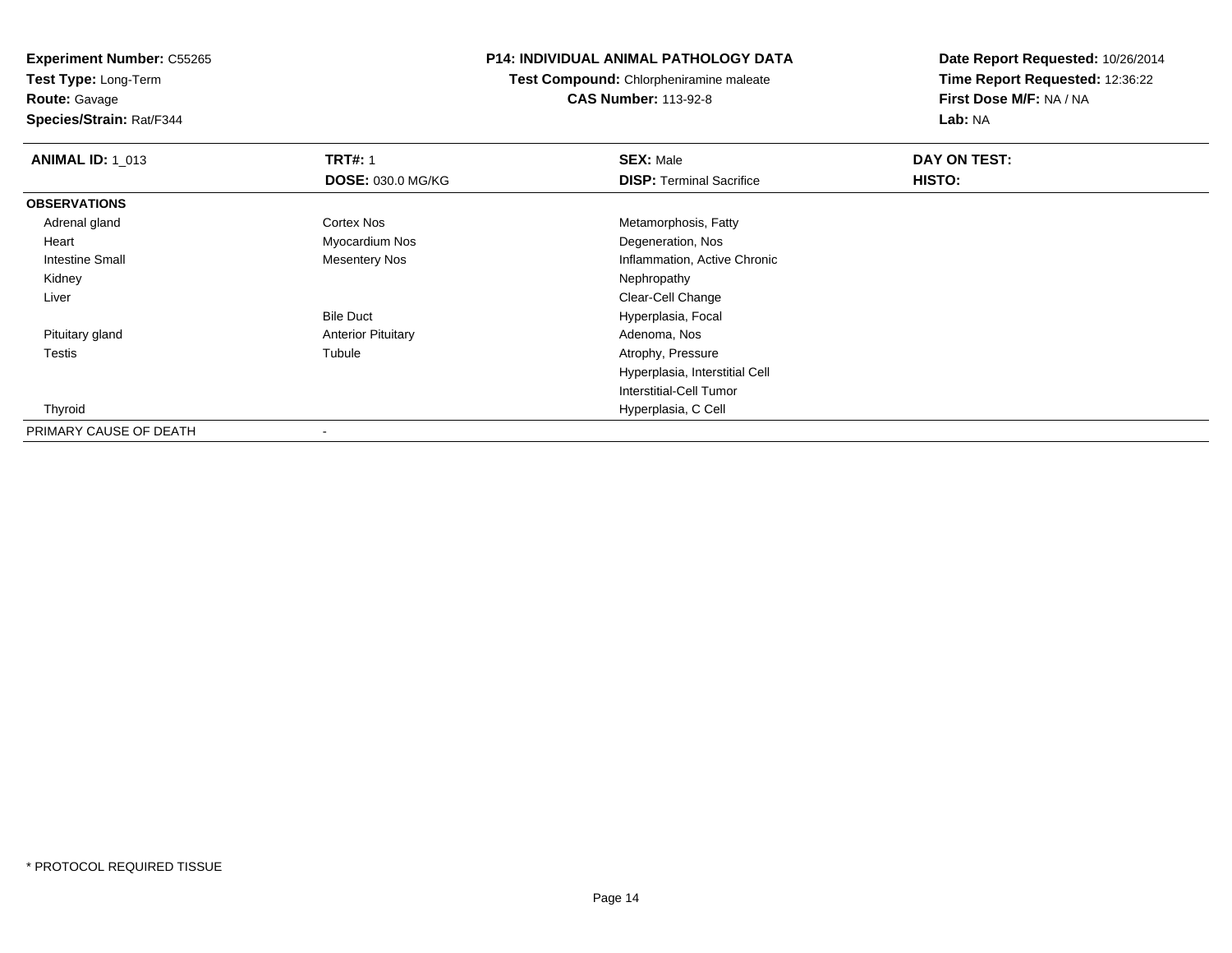**Test Type:** Long-Term**Route:** Gavage

**Species/Strain:** Rat/F344

#### **P14: INDIVIDUAL ANIMAL PATHOLOGY DATA**

**Test Compound:** Chlorpheniramine maleate**CAS Number:** 113-92-8

| <b>ANIMAL ID: 1 014</b> | <b>TRT#: 1</b>           | <b>SEX: Male</b>             | DAY ON TEST: |  |
|-------------------------|--------------------------|------------------------------|--------------|--|
|                         | <b>DOSE: 030.0 MG/KG</b> | <b>DISP: Natural Death</b>   | HISTO:       |  |
| <b>OBSERVATIONS</b>     |                          |                              |              |  |
| Adrenal gland           | Cortex Nos               | Metamorphosis, Fatty         |              |  |
| Heart                   | Myocardium Nos           | Degeneration, Nos            |              |  |
| Liver                   | <b>Bile Duct</b>         | Hyperplasia, Focal           |              |  |
| Prostate                |                          | Inflammation, Active Chronic |              |  |
| Testis                  | Tubule                   | Atrophy, Pressure            |              |  |
|                         |                          | Interstitial-Cell Tumor      |              |  |
| Unspecified             | Multiple Organs Nos      | Leukemia, Mononuclear Cell   |              |  |
| Urinary bladder         |                          | Inflammation, Acute/Chronic  |              |  |
| PRIMARY CAUSE OF DEATH  |                          |                              |              |  |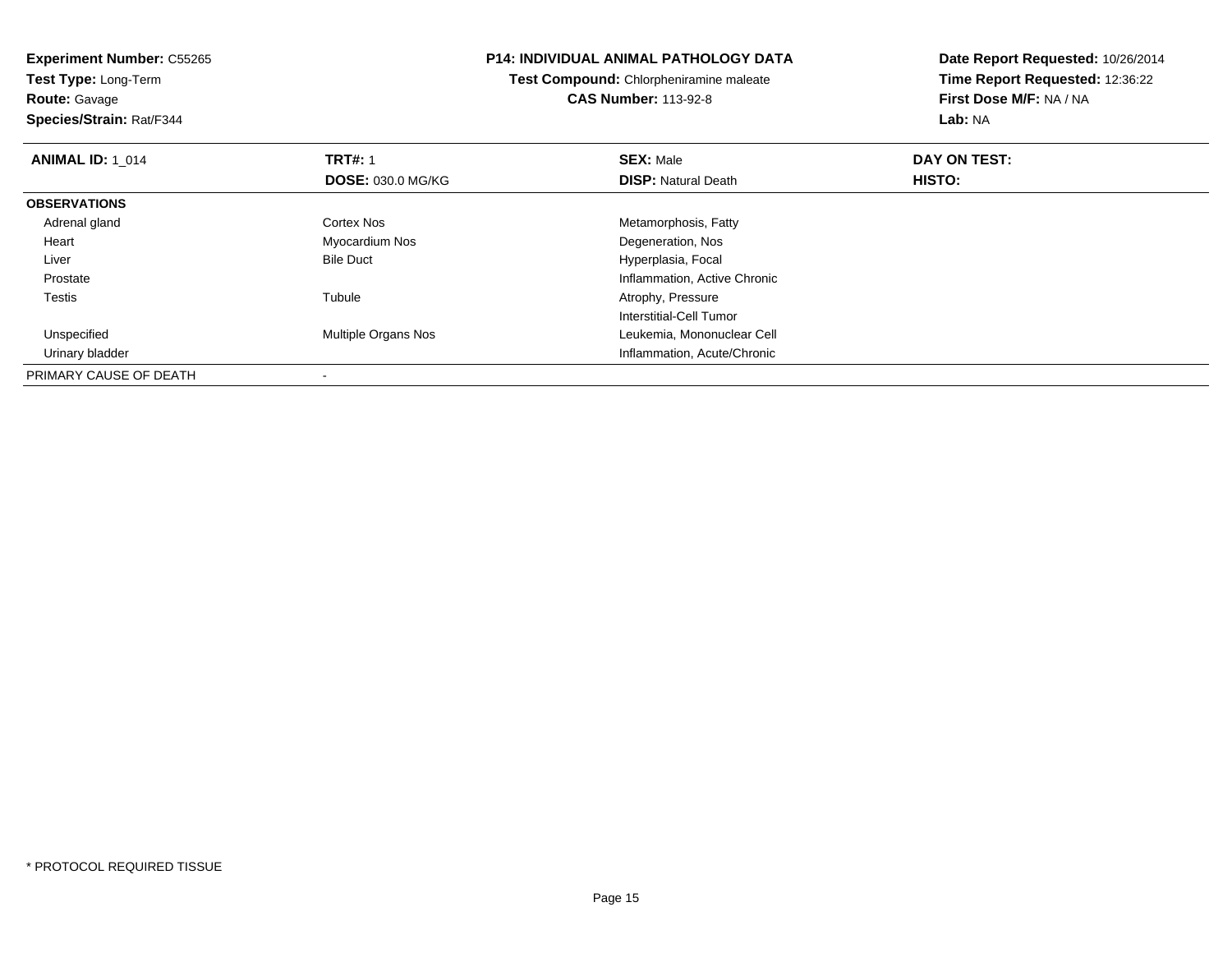**Test Type:** Long-Term

**Route:** Gavage

**Species/Strain:** Rat/F344

### **P14: INDIVIDUAL ANIMAL PATHOLOGY DATA**

**Test Compound:** Chlorpheniramine maleate**CAS Number:** 113-92-8

| <b>ANIMAL ID: 1_015</b> | <b>TRT#: 1</b>            | <b>SEX: Male</b>                 | DAY ON TEST: |  |
|-------------------------|---------------------------|----------------------------------|--------------|--|
|                         | <b>DOSE: 030.0 MG/KG</b>  | <b>DISP: Terminal Sacrifice</b>  | HISTO:       |  |
| <b>OBSERVATIONS</b>     |                           |                                  |              |  |
| Adrenal gland           | Cortex Nos                | Metamorphosis, Fatty             |              |  |
|                         | Medulla                   | Pheochromocytoma                 |              |  |
| Heart                   | Myocardium Nos            | Degeneration, Nos                |              |  |
| Kidney                  |                           | Nephropathy                      |              |  |
| Liver                   |                           | Cytoplasmic Change, Eosinophilic |              |  |
|                         | <b>Bile Duct</b>          | Hyperplasia, Focal               |              |  |
| Lung                    | Alveoli                   | Hemorrhage                       |              |  |
| Mammary gland           |                           | Hyperplasia, Cystic              |              |  |
| Pituitary gland         | <b>Anterior Pituitary</b> | Adenoma, Nos                     |              |  |
| Prostate                |                           | Inflammation, Acute Focal        |              |  |
| <b>Testis</b>           | Tubule                    | Atrophy, Pressure                |              |  |
|                         |                           | <b>Interstitial-Cell Tumor</b>   |              |  |
| Thyroid                 |                           | Hyperplasia, C Cell              |              |  |
| PRIMARY CAUSE OF DEATH  |                           |                                  |              |  |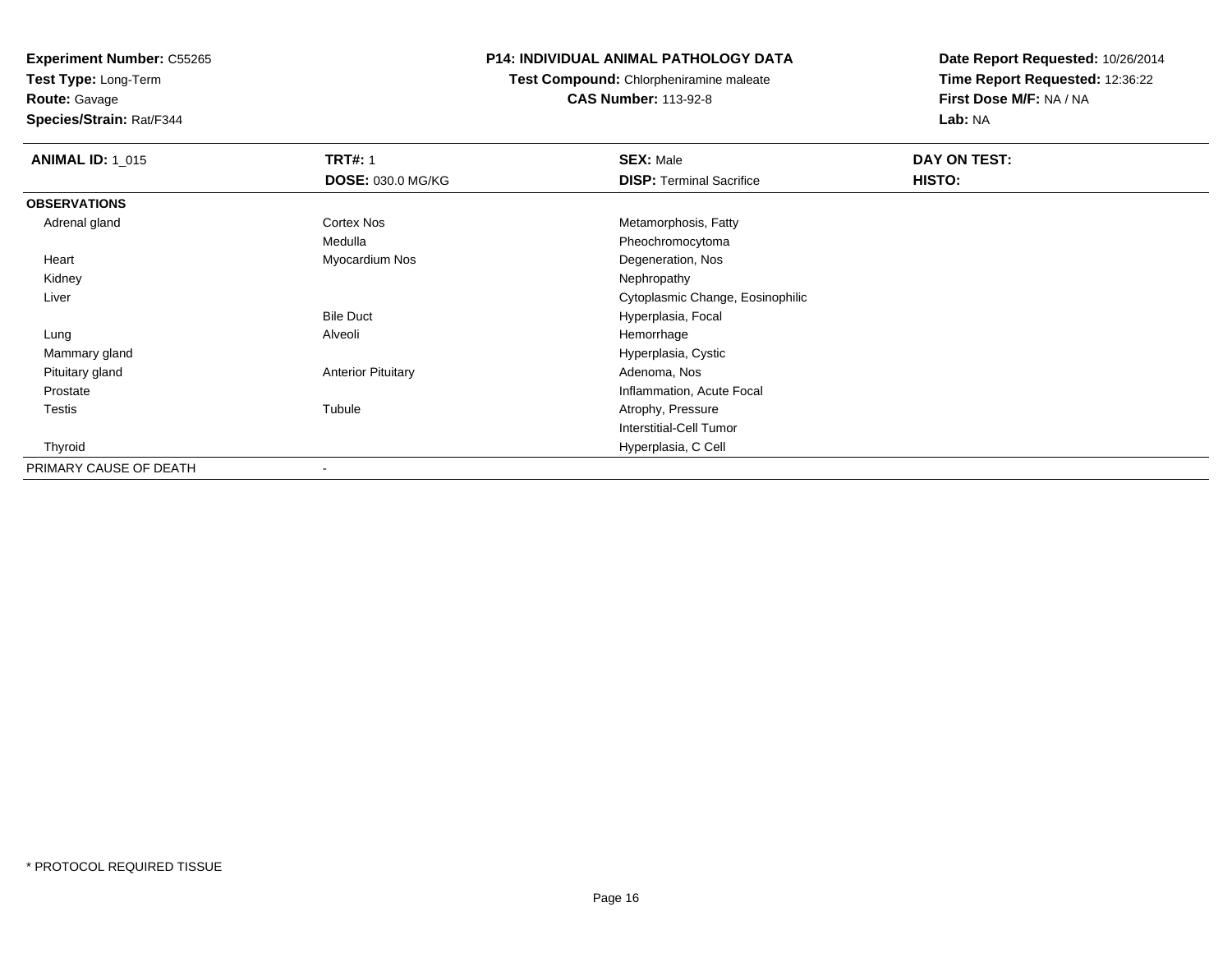| <b>Experiment Number: C55265</b><br>Test Type: Long-Term<br><b>Route: Gavage</b><br>Species/Strain: Rat/F344 |                                            | <b>P14: INDIVIDUAL ANIMAL PATHOLOGY DATA</b><br>Test Compound: Chlorpheniramine maleate<br><b>CAS Number: 113-92-8</b> | Date Report Requested: 10/26/2014<br>Time Report Requested: 12:36:22<br>First Dose M/F: NA / NA<br>Lab: NA |
|--------------------------------------------------------------------------------------------------------------|--------------------------------------------|------------------------------------------------------------------------------------------------------------------------|------------------------------------------------------------------------------------------------------------|
| <b>ANIMAL ID: 1 016</b>                                                                                      | <b>TRT#: 1</b><br><b>DOSE: 030.0 MG/KG</b> | <b>SEX: Male</b><br><b>DISP: Dosing Accident</b>                                                                       | DAY ON TEST:<br><b>HISTO:</b>                                                                              |
| <b>OBSERVATIONS</b>                                                                                          |                                            |                                                                                                                        |                                                                                                            |
| Lung                                                                                                         |                                            | Aspiration, Foreign Body                                                                                               |                                                                                                            |
| Testis                                                                                                       | Tubule                                     | Atrophy, Focal                                                                                                         |                                                                                                            |
|                                                                                                              |                                            | Inflammation, Chronic Focal                                                                                            |                                                                                                            |
| PRIMARY CAUSE OF DEATH                                                                                       |                                            |                                                                                                                        |                                                                                                            |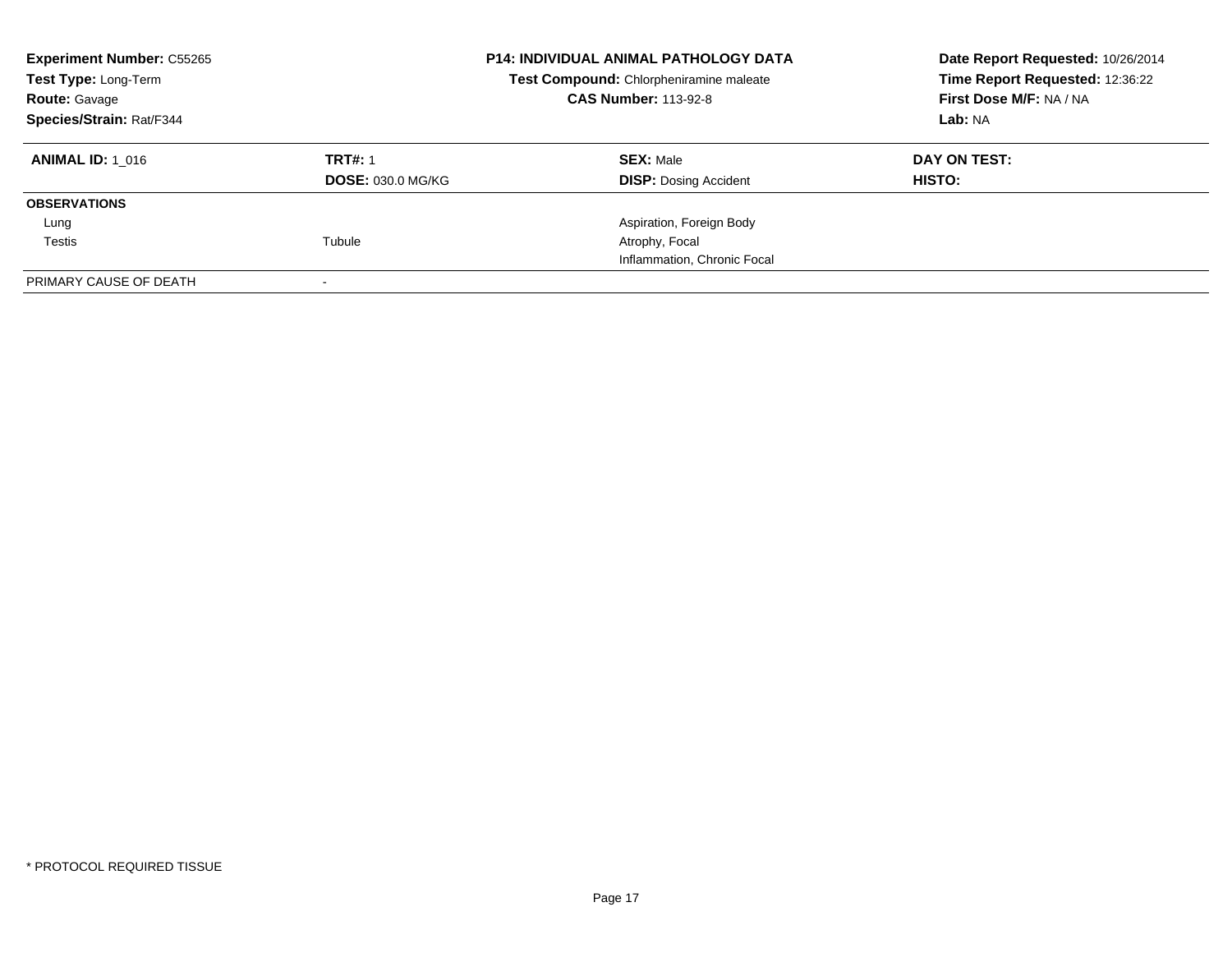**Test Type:** Long-Term

**Route:** Gavage

**Species/Strain:** Rat/F344

#### **P14: INDIVIDUAL ANIMAL PATHOLOGY DATA**

**Test Compound:** Chlorpheniramine maleate**CAS Number:** 113-92-8

| <b>ANIMAL ID: 1 017</b> | <b>TRT#: 1</b>           | <b>SEX: Male</b>               | DAY ON TEST: |  |
|-------------------------|--------------------------|--------------------------------|--------------|--|
|                         | <b>DOSE: 030.0 MG/KG</b> | <b>DISP:</b> Natural Death     | HISTO:       |  |
| <b>OBSERVATIONS</b>     |                          |                                |              |  |
| Heart                   | Myocardium Nos           | Degeneration, Nos              |              |  |
| Kidney                  |                          | Nephropathy                    |              |  |
| Liver                   |                          | Cytoplasmic Change, Basophilic |              |  |
|                         | Hepatocytes              | Degeneration, Cystic           |              |  |
|                         | <b>Bile Duct</b>         | Hyperplasia, Focal             |              |  |
| Lung                    |                          | Aspiration, Foreign Body       |              |  |
| Mammary gland           |                          | Hyperplasia, Cystic            |              |  |
| Pancreas                | Acinus                   | Atrophy, Focal                 |              |  |
| Testis                  |                          | Hyperplasia, Interstitial Cell |              |  |
| Thyroid                 |                          | Cyst, Embryonal Duct           |              |  |
| PRIMARY CAUSE OF DEATH  | $\,$                     |                                |              |  |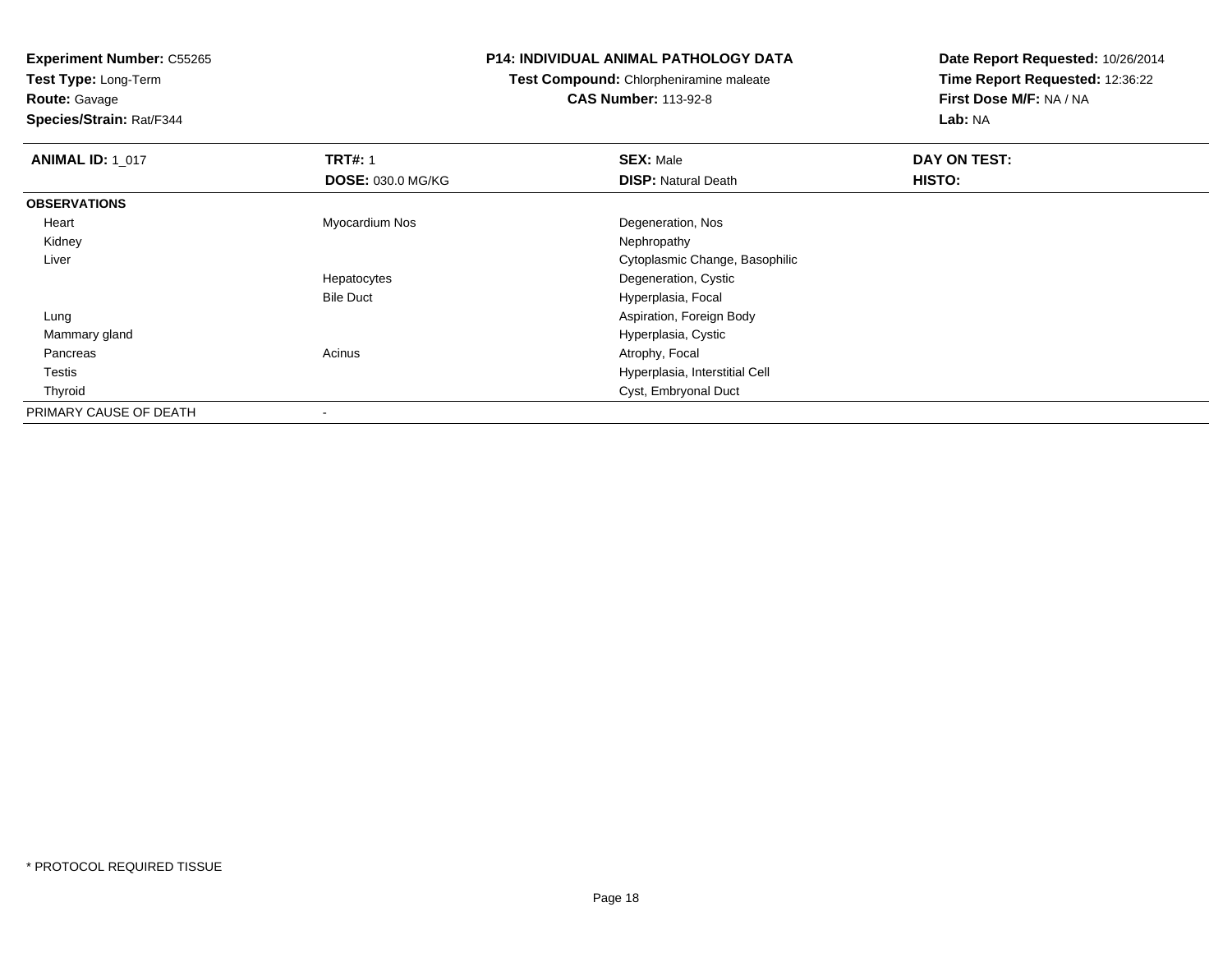**Test Type:** Long-Term

**Route:** Gavage

**Species/Strain:** Rat/F344

#### **P14: INDIVIDUAL ANIMAL PATHOLOGY DATA**

**Test Compound:** Chlorpheniramine maleate**CAS Number:** 113-92-8

| <b>ANIMAL ID: 1_018</b> | <b>TRT#: 1</b>    | <b>SEX: Male</b>                | DAY ON TEST: |  |
|-------------------------|-------------------|---------------------------------|--------------|--|
|                         | DOSE: 030.0 MG/KG | <b>DISP: Terminal Sacrifice</b> | HISTO:       |  |
| <b>OBSERVATIONS</b>     |                   |                                 |              |  |
| Adrenal gland           | <b>Cortex Nos</b> | Hyperplasia, Focal              |              |  |
|                         | <b>Cortex Nos</b> | Metamorphosis, Fatty            |              |  |
| Heart                   | Myocardium Nos    | Degeneration, Nos               |              |  |
| Intestine Large         | Colon             | Parasitism                      |              |  |
| Kidney                  |                   | Nephropathy                     |              |  |
| Liver                   |                   | Cytoplasmic Change, Basophilic  |              |  |
|                         | <b>Bile Duct</b>  | Hyperplasia, Focal              |              |  |
| Pancreas                | Acinus            | Atrophy, Focal                  |              |  |
| Prostate                |                   | Inflammation, Active Chronic    |              |  |
| Skin                    | Nose              | Squamous Cell Papilloma         |              |  |
| <b>Testis</b>           | Tubule            | Atrophy, Pressure               |              |  |
|                         |                   | <b>Interstitial-Cell Tumor</b>  |              |  |
| Thyroid                 |                   | Hyperplasia, C Cell             |              |  |
| PRIMARY CAUSE OF DEATH  |                   |                                 |              |  |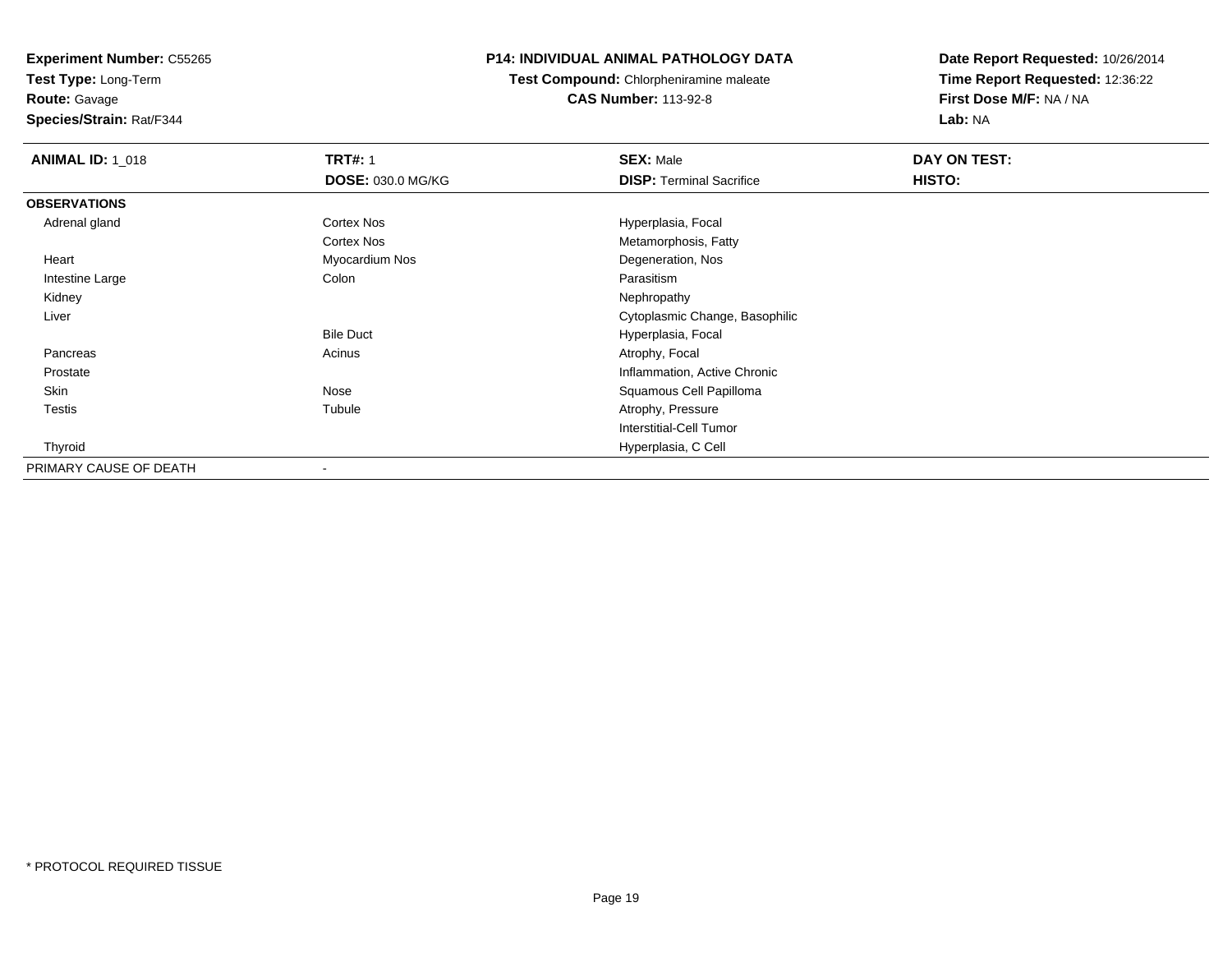| <b>Experiment Number: C55265</b><br>Test Type: Long-Term |                          | <b>P14: INDIVIDUAL ANIMAL PATHOLOGY DATA</b> | Date Report Requested: 10/26/2014 |
|----------------------------------------------------------|--------------------------|----------------------------------------------|-----------------------------------|
|                                                          |                          | Test Compound: Chlorpheniramine maleate      | Time Report Requested: 12:36:22   |
| <b>Route:</b> Gavage                                     |                          | <b>CAS Number: 113-92-8</b>                  | First Dose M/F: NA / NA           |
| Species/Strain: Rat/F344                                 |                          |                                              | Lab: NA                           |
| <b>ANIMAL ID: 1 019</b>                                  | <b>TRT#: 1</b>           | <b>SEX: Male</b>                             | DAY ON TEST:                      |
|                                                          | <b>DOSE: 030.0 MG/KG</b> | <b>DISP:</b> Natural Death                   | <b>HISTO:</b>                     |
| <b>OBSERVATIONS</b>                                      |                          |                                              |                                   |
| Kidney                                                   |                          | Nephropathy                                  |                                   |
| Liver                                                    | Bile Duct                | Hyperplasia, Focal                           |                                   |
| PRIMARY CAUSE OF DEATH                                   |                          |                                              |                                   |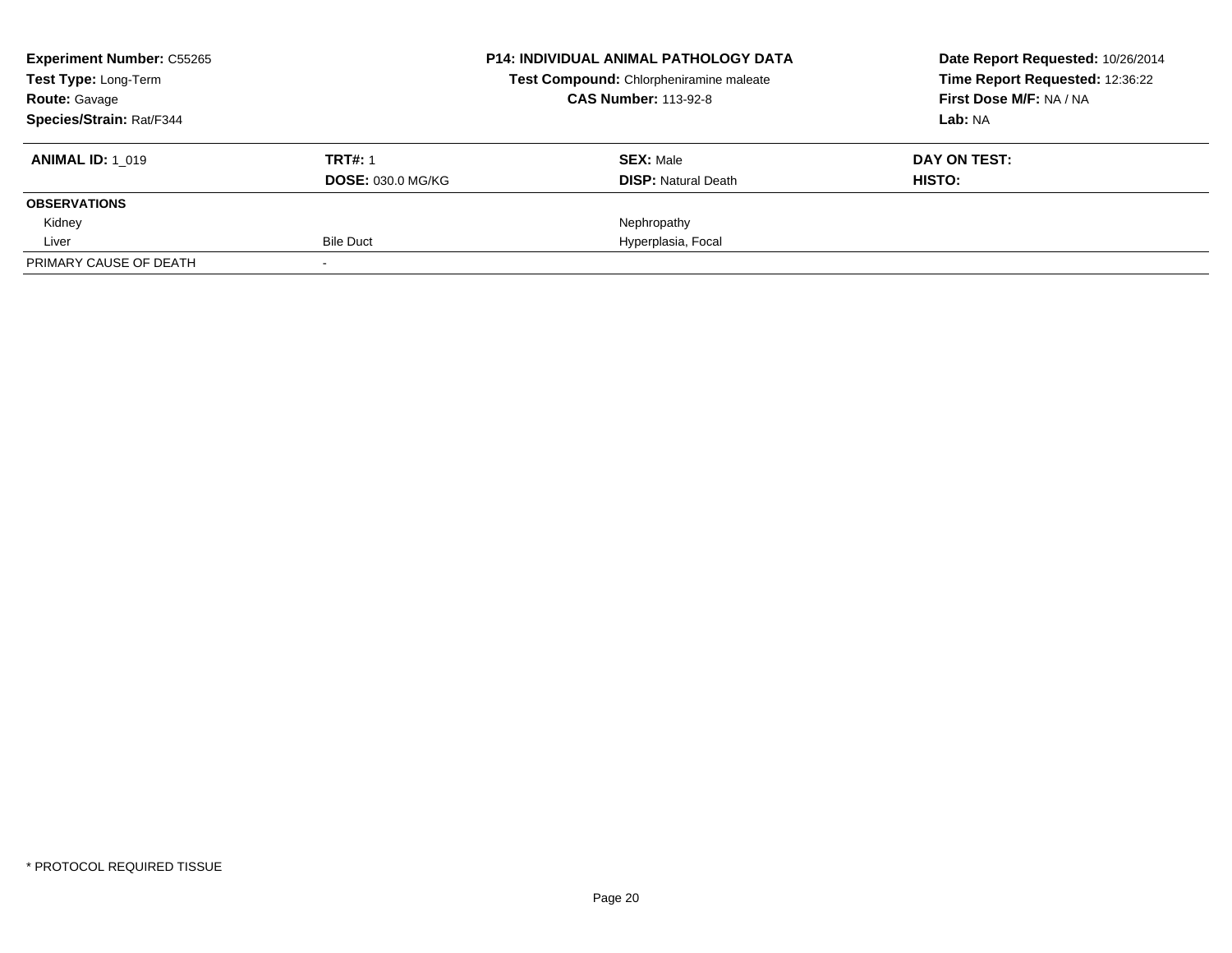| <b>Experiment Number: C55265</b><br>Test Type: Long-Term<br><b>Route: Gavage</b><br>Species/Strain: Rat/F344 |                          | <b>P14: INDIVIDUAL ANIMAL PATHOLOGY DATA</b><br>Test Compound: Chlorpheniramine maleate<br><b>CAS Number: 113-92-8</b> | Date Report Requested: 10/26/2014<br>Time Report Requested: 12:36:22<br>First Dose M/F: NA / NA<br>Lab: NA |
|--------------------------------------------------------------------------------------------------------------|--------------------------|------------------------------------------------------------------------------------------------------------------------|------------------------------------------------------------------------------------------------------------|
| <b>ANIMAL ID: 1_020</b>                                                                                      | <b>TRT#: 1</b>           | <b>SEX: Male</b>                                                                                                       | DAY ON TEST:                                                                                               |
|                                                                                                              | <b>DOSE: 030.0 MG/KG</b> | <b>DISP:</b> Dosing Accident                                                                                           | HISTO:                                                                                                     |
| <b>OBSERVATIONS</b>                                                                                          |                          |                                                                                                                        |                                                                                                            |
| Heart                                                                                                        | Myocardium Nos           | Degeneration, Nos                                                                                                      |                                                                                                            |
| Kidney                                                                                                       |                          | Nephropathy                                                                                                            |                                                                                                            |
| Liver                                                                                                        | Hepatocytes              | Cytoplasmic Vacuolization                                                                                              |                                                                                                            |
|                                                                                                              |                          | Hematopoiesis                                                                                                          |                                                                                                            |
|                                                                                                              | <b>Bile Duct</b>         | Hyperplasia, Focal                                                                                                     |                                                                                                            |
| Pancreas                                                                                                     | Acinus                   | Atrophy, Focal                                                                                                         |                                                                                                            |
| Thyroid                                                                                                      |                          | Hyperplasia, C Cell                                                                                                    |                                                                                                            |
| PRIMARY CAUSE OF DEATH                                                                                       |                          |                                                                                                                        |                                                                                                            |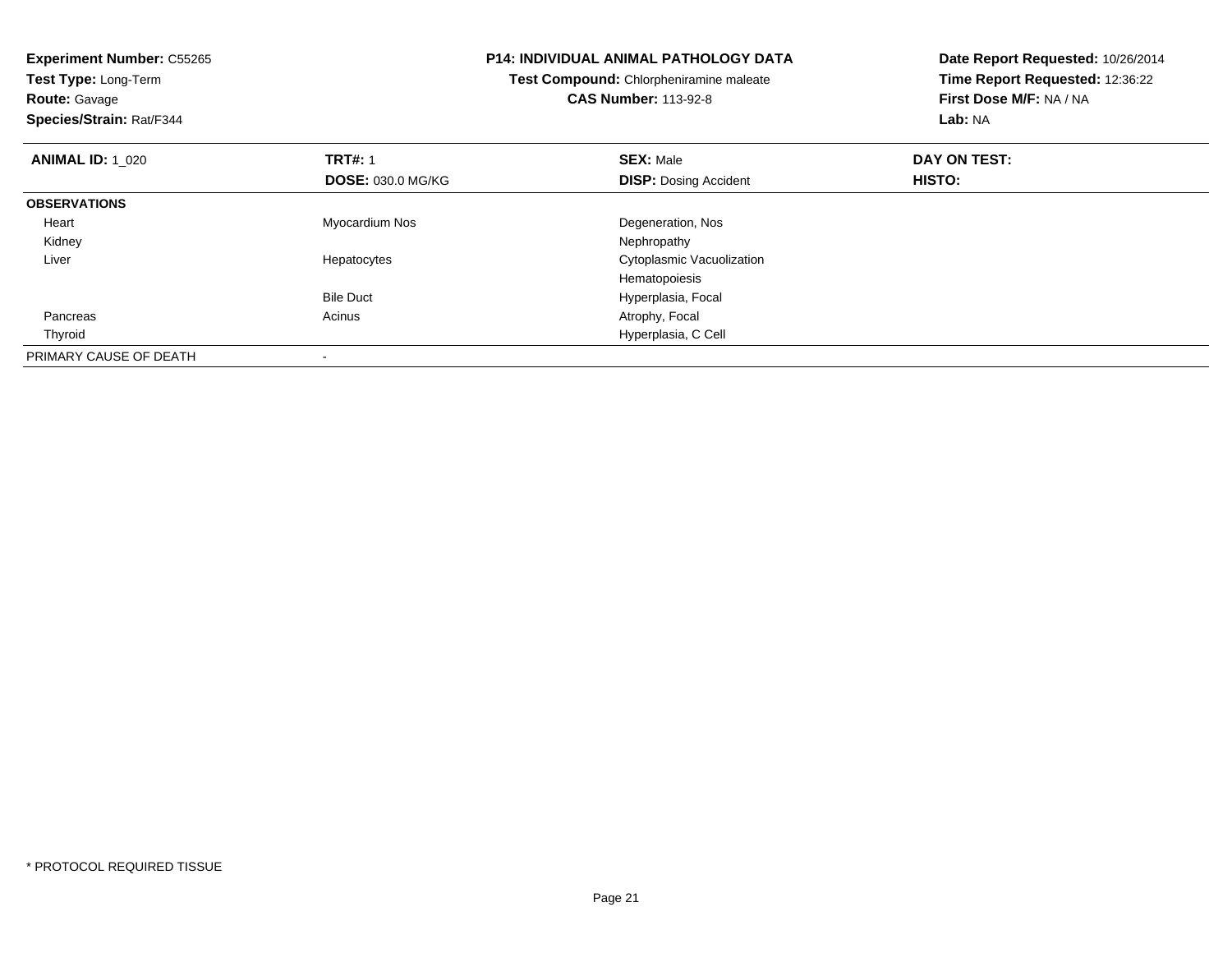**Test Type:** Long-Term

# **Route:** Gavage

**Species/Strain:** Rat/F344

## **P14: INDIVIDUAL ANIMAL PATHOLOGY DATA**

## **Test Compound:** Chlorpheniramine maleate**CAS Number:** 113-92-8

| <b>ANIMAL ID: 1_021</b> | <b>TRT#: 1</b>            | <b>SEX: Male</b>                | DAY ON TEST: |  |
|-------------------------|---------------------------|---------------------------------|--------------|--|
|                         | <b>DOSE: 030.0 MG/KG</b>  | <b>DISP: Terminal Sacrifice</b> | HISTO:       |  |
| <b>OBSERVATIONS</b>     |                           |                                 |              |  |
| Blood vessel            | Sup.Panc-Duod.Artery      | Periarteritis                   |              |  |
| Heart                   | Myocardium Nos            | Degeneration, Nos               |              |  |
| Kidney                  |                           | Nephropathy                     |              |  |
| Liver                   |                           | Clear-Cell Change               |              |  |
|                         |                           | Cytoplasmic Change, Basophilic  |              |  |
|                         | <b>Bile Duct</b>          | Hyperplasia, Focal              |              |  |
| Pituitary gland         | <b>Anterior Pituitary</b> | Hyperplasia, Focal              |              |  |
| Spleen                  | Red Pulp                  | Hematopoiesis                   |              |  |
| <b>Testis</b>           | Tubule                    | Atrophy, Pressure               |              |  |
|                         |                           | Hyperplasia, Interstitial Cell  |              |  |
|                         |                           | <b>Interstitial-Cell Tumor</b>  |              |  |
| Thyroid                 |                           | C-Cell Adenoma                  |              |  |
|                         |                           | Hyperplasia, C Cell             |              |  |
| PRIMARY CAUSE OF DEATH  | ۰                         |                                 |              |  |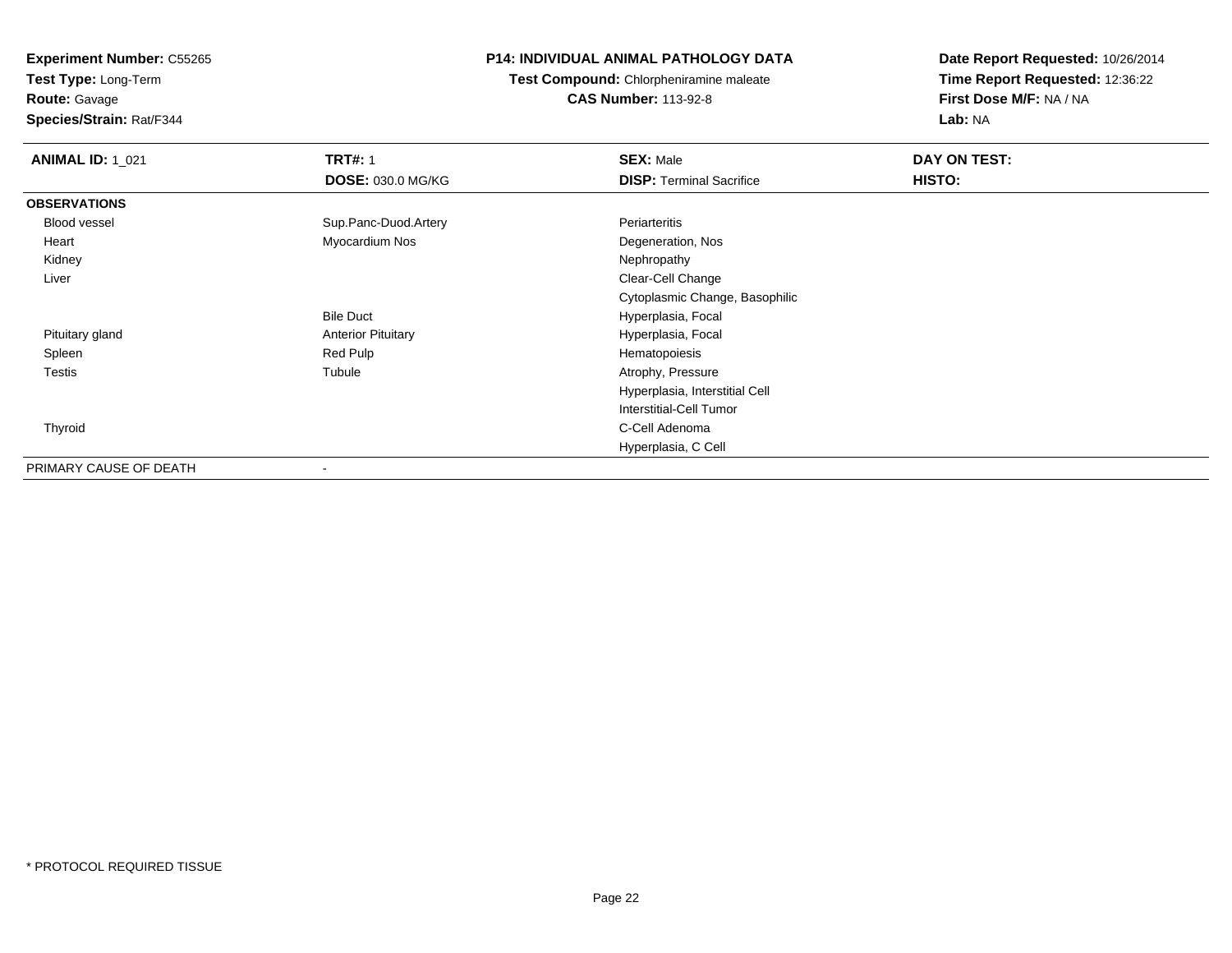**Experiment Number:** C55265**Test Type:** Long-Term**Route:** Gavage **Species/Strain:** Rat/F344**P14: INDIVIDUAL ANIMAL PATHOLOGY DATATest Compound:** Chlorpheniramine maleate**CAS Number:** 113-92-8**Date Report Requested:** 10/26/2014**Time Report Requested:** 12:36:22**First Dose M/F:** NA / NA**Lab:** NA**ANIMAL ID:** 1\_022**2 DAY ON TRT#:** 1 **SEX:** Male **SEX:** Male **DAY ON TEST: DOSE:** 030.0 MG/KG**DISP:** Moribund Sacrifice **HISTO: OBSERVATIONS** Heart Myocardium Nos Degeneration, Nos Kidneyy the control of the control of the control of the control of the control of the control of the control of the control of the control of the control of the control of the control of the control of the control of the contro LiverBile Duct **Hyperplasia**, Focal Pancreass and the contract of the contract of the contract of the contract of the contract of the contract of the contract of the contract of the contract of the contract of the contract of the contract of the contract of the cont Pituitary glandAnterior Pituitary **Material Executive Contracts** Hyperplasia, Focal Testis Hyperplasia, Interstitial Cell Interstitial-Cell Tumor Unspecified Multiple Organs Nos Leukemia, Mononuclear Cell PRIMARY CAUSE OF DEATH

-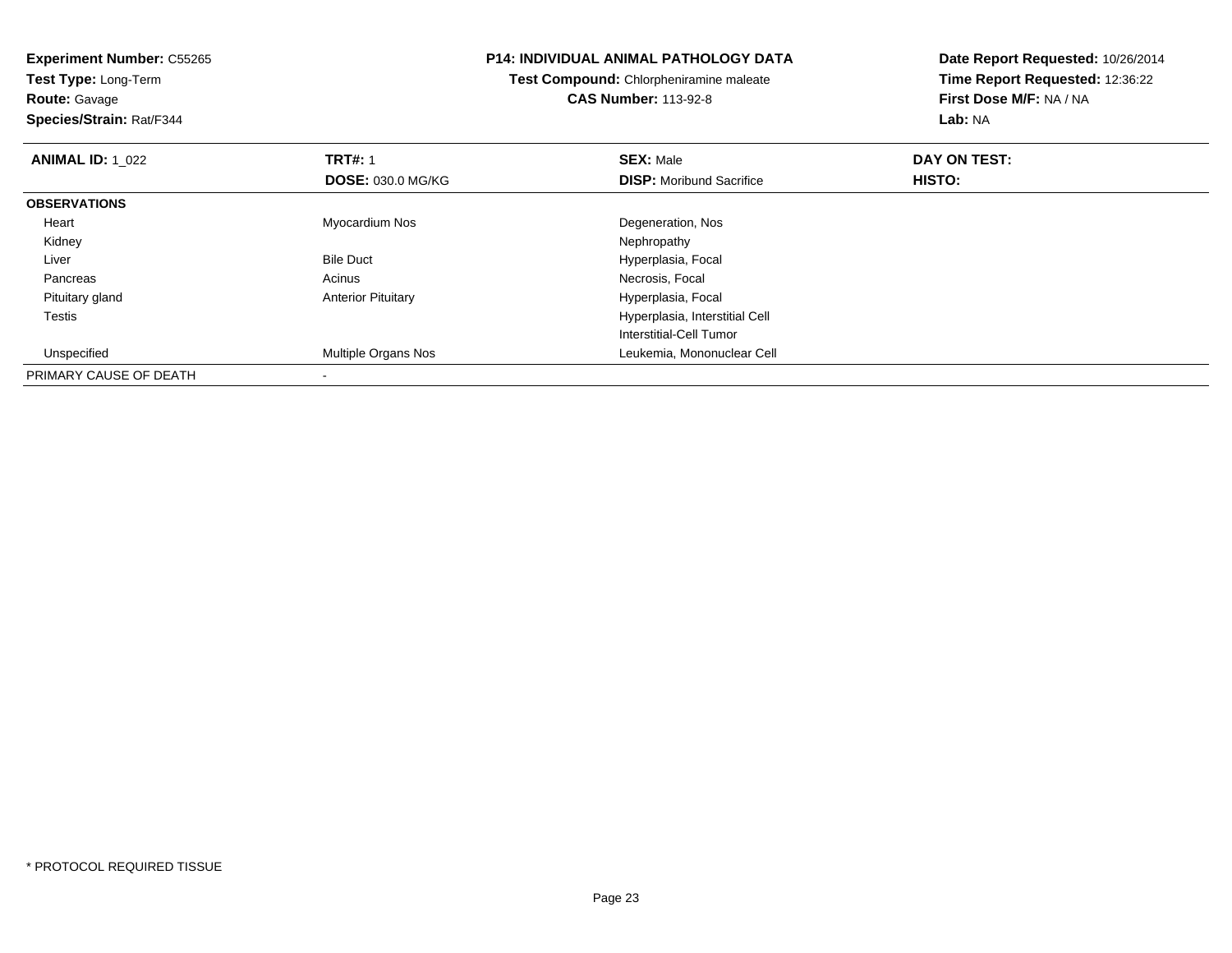| <b>Experiment Number: C55265</b><br>Test Type: Long-Term<br><b>Route: Gavage</b><br>Species/Strain: Rat/F344 |                          | P14: INDIVIDUAL ANIMAL PATHOLOGY DATA<br>Test Compound: Chlorpheniramine maleate<br><b>CAS Number: 113-92-8</b> | Date Report Requested: 10/26/2014<br>Time Report Requested: 12:36:22<br>First Dose M/F: NA / NA<br>Lab: NA |
|--------------------------------------------------------------------------------------------------------------|--------------------------|-----------------------------------------------------------------------------------------------------------------|------------------------------------------------------------------------------------------------------------|
| <b>ANIMAL ID: 1 023</b>                                                                                      | <b>TRT#: 1</b>           | <b>SEX: Male</b>                                                                                                | DAY ON TEST:                                                                                               |
|                                                                                                              | <b>DOSE: 030.0 MG/KG</b> | <b>DISP:</b> Natural Death                                                                                      | HISTO:                                                                                                     |
| <b>OBSERVATIONS</b>                                                                                          |                          |                                                                                                                 |                                                                                                            |
| Heart                                                                                                        | Myocardium Nos           | Degeneration, Nos                                                                                               |                                                                                                            |
| Kidney                                                                                                       |                          | Nephropathy                                                                                                     |                                                                                                            |
| Liver                                                                                                        |                          | Cytoplasmic Change, Basophilic                                                                                  |                                                                                                            |
| Testis                                                                                                       | Tubule                   | Atrophy, Pressure                                                                                               |                                                                                                            |
|                                                                                                              |                          | Interstitial-Cell Tumor                                                                                         |                                                                                                            |
| Unspecified                                                                                                  | Multiple Organs Nos      | Leukemia, Mononuclear Cell                                                                                      |                                                                                                            |
| PRIMARY CAUSE OF DEATH                                                                                       |                          |                                                                                                                 |                                                                                                            |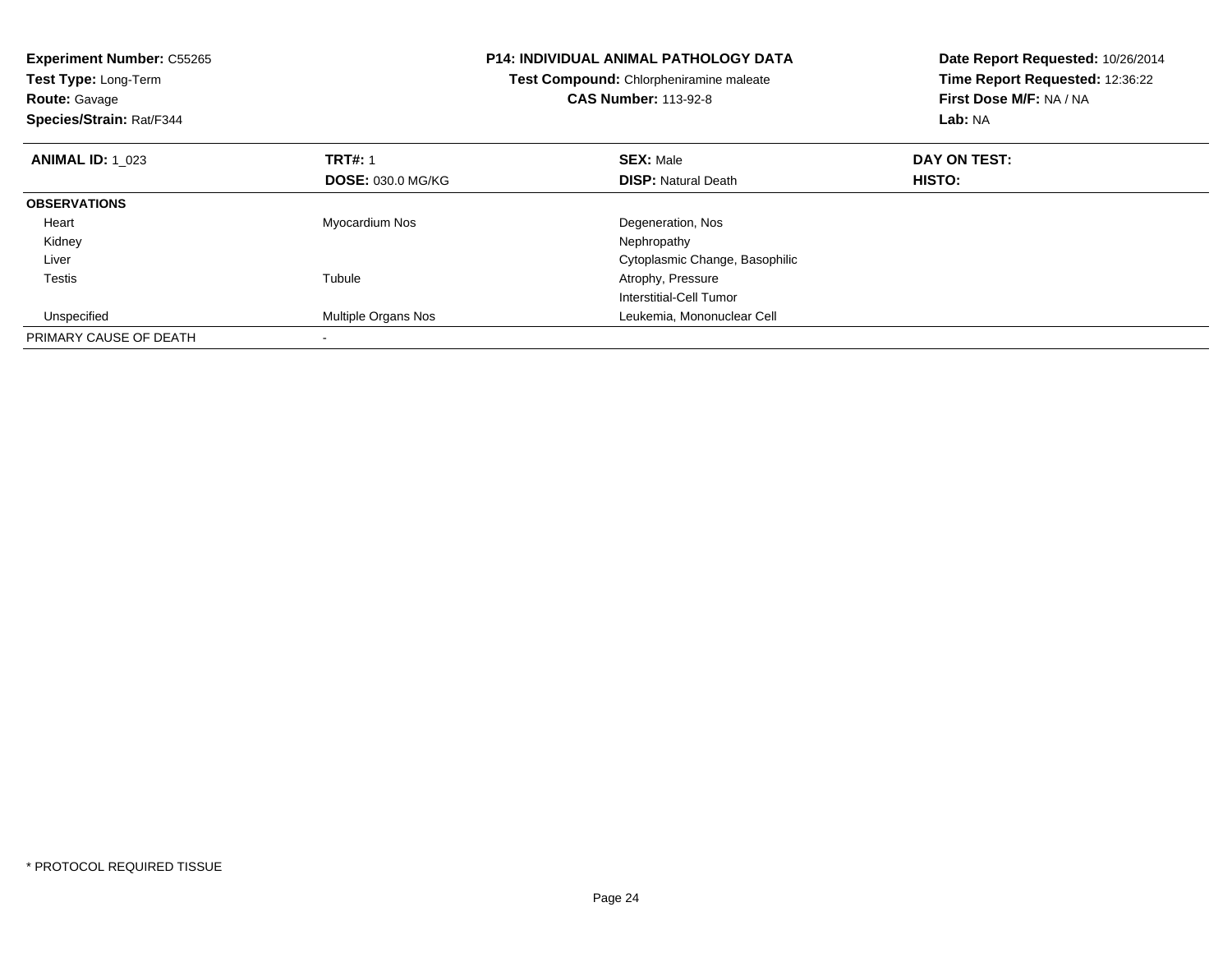**Experiment Number:** C55265**Test Type:** Long-Term**Route:** Gavage **Species/Strain:** Rat/F344**P14: INDIVIDUAL ANIMAL PATHOLOGY DATATest Compound:** Chlorpheniramine maleate**CAS Number:** 113-92-8**Date Report Requested:** 10/26/2014**Time Report Requested:** 12:36:22**First Dose M/F:** NA / NA**Lab:** NA**ANIMAL ID: 1\_024 1 TRT#:** 1 **SEX:** Male **DAY ON TEST: DOSE:** 030.0 MG/KG**DISP:** Moribund Sacrifice **HISTO: OBSERVATIONS** Adrenal glandCortex Nos **Metamorphosis**, Fatty Heart Myocardium NosDegeneration, Nos<br>Nephropathy Kidneyy the control of the control of the control of the control of the control of the control of the control of the control of the control of the control of the control of the control of the control of the control of the contro LiverBile Duct **Hyperplasia**, Focal Lung Alveoli Hemorrhage Testiss and the contract of the contract of the contract of the contract of the contract of the contract of the contract of the contract of the contract of the contract of the contract of the contract of the contract of the cont Tubule **Atrophy, Pressure** Interstitial-Cell Tumor Thyroid Hyperplasia, C Cell UnspecifiedMultiple Organs Nos **Multiple Organs Nos** Leukemia, Mononuclear Cell PRIMARY CAUSE OF DEATH-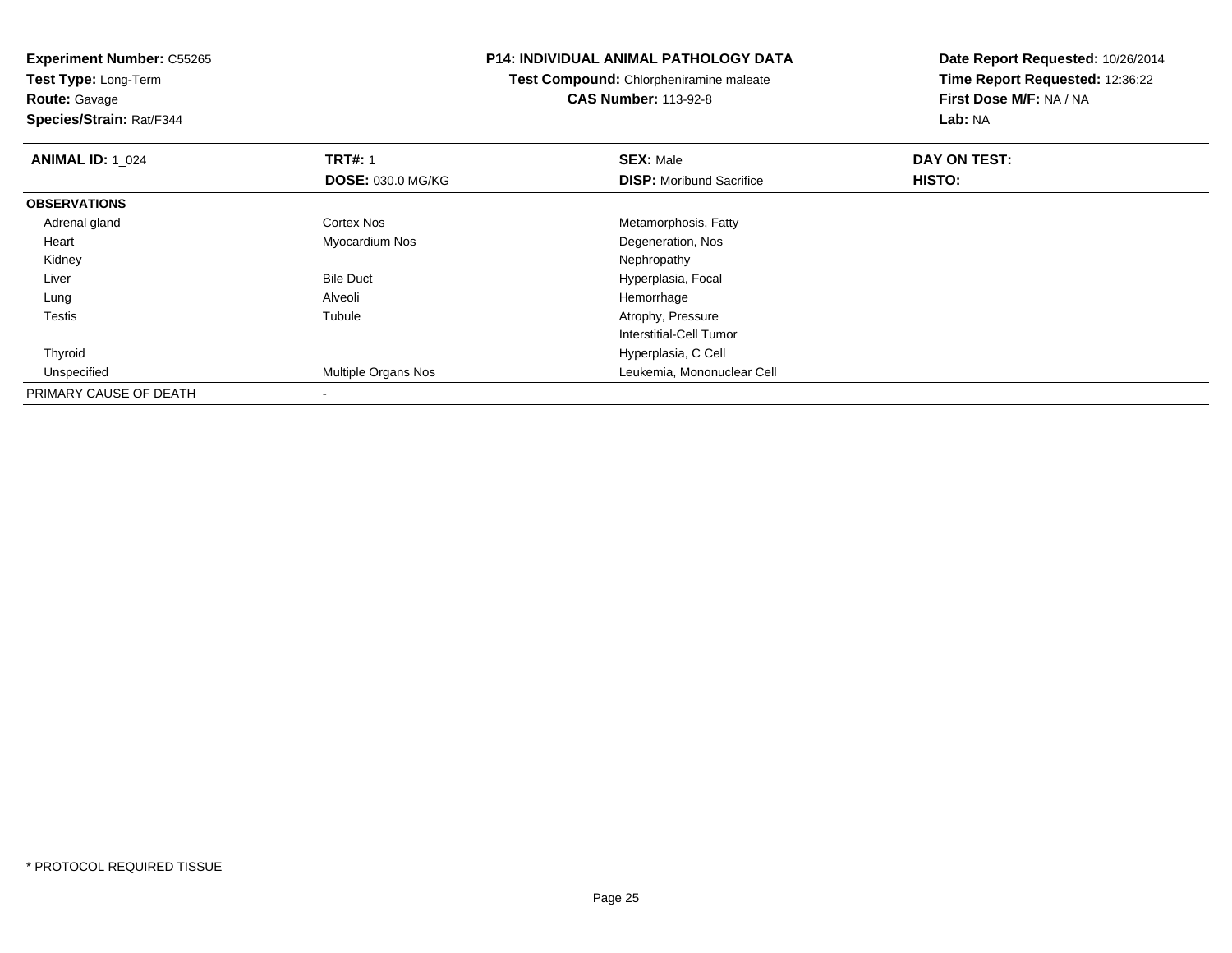| <b>Experiment Number: C55265</b><br>Test Type: Long-Term<br><b>Route: Gavage</b><br>Species/Strain: Rat/F344 |                          | <b>P14: INDIVIDUAL ANIMAL PATHOLOGY DATA</b><br>Test Compound: Chlorpheniramine maleate<br><b>CAS Number: 113-92-8</b> | Date Report Requested: 10/26/2014<br>Time Report Requested: 12:36:22<br>First Dose M/F: NA / NA<br>Lab: NA |
|--------------------------------------------------------------------------------------------------------------|--------------------------|------------------------------------------------------------------------------------------------------------------------|------------------------------------------------------------------------------------------------------------|
| <b>ANIMAL ID: 1 025</b>                                                                                      | <b>TRT#: 1</b>           | <b>SEX: Male</b>                                                                                                       | DAY ON TEST:                                                                                               |
|                                                                                                              | <b>DOSE: 030.0 MG/KG</b> | <b>DISP: Natural Death</b>                                                                                             | HISTO:                                                                                                     |
| <b>OBSERVATIONS</b>                                                                                          |                          |                                                                                                                        |                                                                                                            |
| Heart                                                                                                        | Myocardium Nos           | Degeneration, Nos                                                                                                      |                                                                                                            |
| Kidney                                                                                                       |                          | Nephropathy                                                                                                            |                                                                                                            |
| Pancreas                                                                                                     | Acinus                   | Atrophy, Focal                                                                                                         |                                                                                                            |
| Testis                                                                                                       | Tubule                   | Atrophy, Pressure                                                                                                      |                                                                                                            |
|                                                                                                              |                          | Interstitial-Cell Tumor                                                                                                |                                                                                                            |
| Unspecified                                                                                                  | Multiple Organs Nos      | Leukemia, Mononuclear Cell                                                                                             |                                                                                                            |
| PRIMARY CAUSE OF DEATH                                                                                       |                          |                                                                                                                        |                                                                                                            |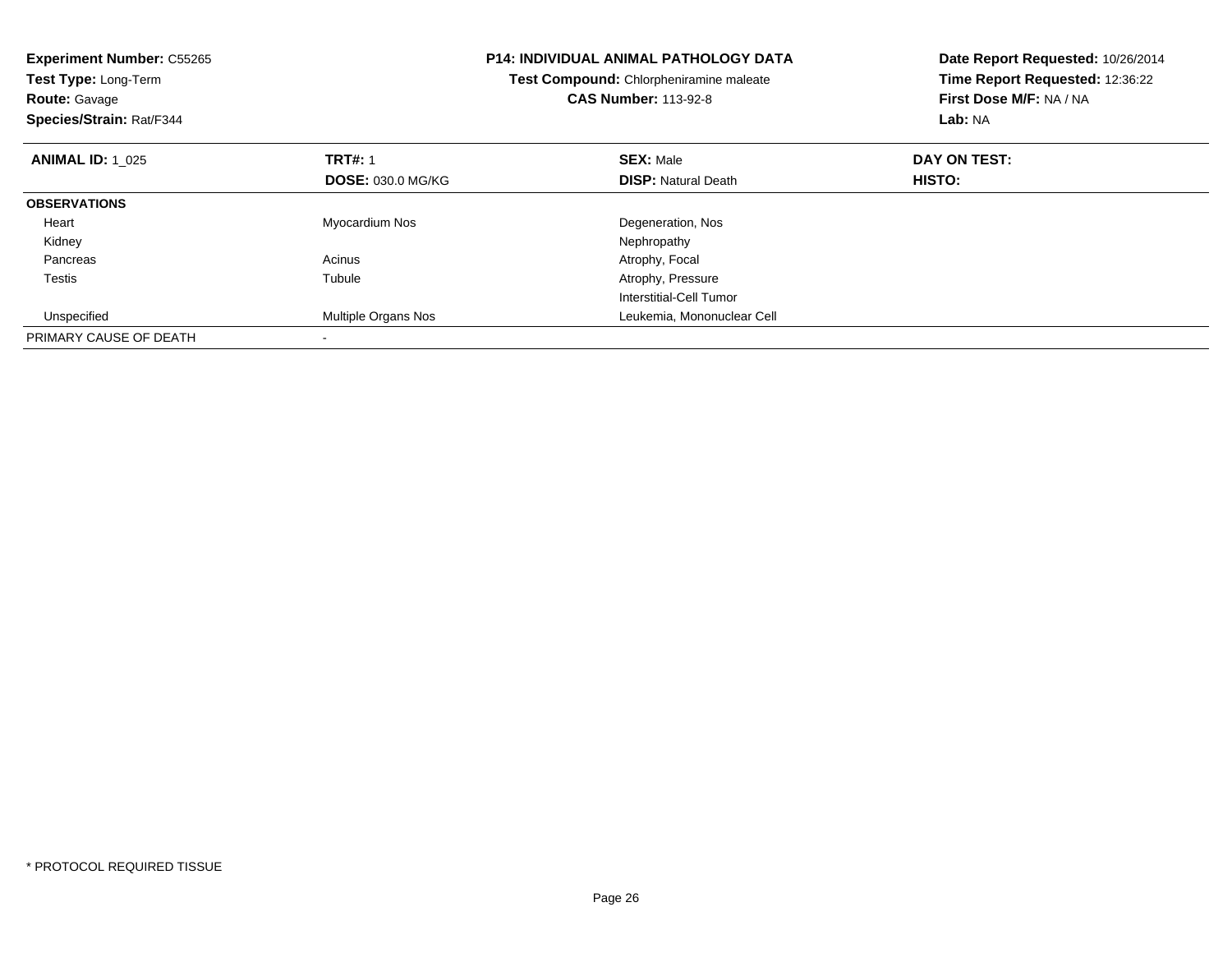**Test Type:** Long-Term

**Route:** Gavage

**Species/Strain:** Rat/F344

#### **P14: INDIVIDUAL ANIMAL PATHOLOGY DATA**

**Test Compound:** Chlorpheniramine maleate**CAS Number:** 113-92-8

| <b>ANIMAL ID: 1 026</b> | <b>TRT#: 1</b>             | <b>SEX: Male</b>               | DAY ON TEST: |  |
|-------------------------|----------------------------|--------------------------------|--------------|--|
|                         | <b>DOSE: 030.0 MG/KG</b>   | <b>DISP: Natural Death</b>     | HISTO:       |  |
| <b>OBSERVATIONS</b>     |                            |                                |              |  |
| Epididymis              |                            | Inflammation, Chronic          |              |  |
| Heart                   | Myocardium Nos             | Degeneration, Nos              |              |  |
|                         | Left Atrium Nos            | Thrombus, Organized            |              |  |
| Kidney                  |                            | Nephropathy                    |              |  |
| Liver                   | <b>Bile Duct</b>           | Hyperplasia, Focal             |              |  |
| Mammary gland           |                            | Hyperplasia, Cystic            |              |  |
| Pancreas                | Acinus                     | Atrophy, Focal                 |              |  |
| Prostate                |                            | Inflammation, Active Chronic   |              |  |
| Testis                  |                            | Hyperplasia, Interstitial Cell |              |  |
| Unspecified             | <b>Multiple Organs Nos</b> | Leukemia, Mononuclear Cell     |              |  |
| PRIMARY CAUSE OF DEATH  | $\overline{\phantom{a}}$   |                                |              |  |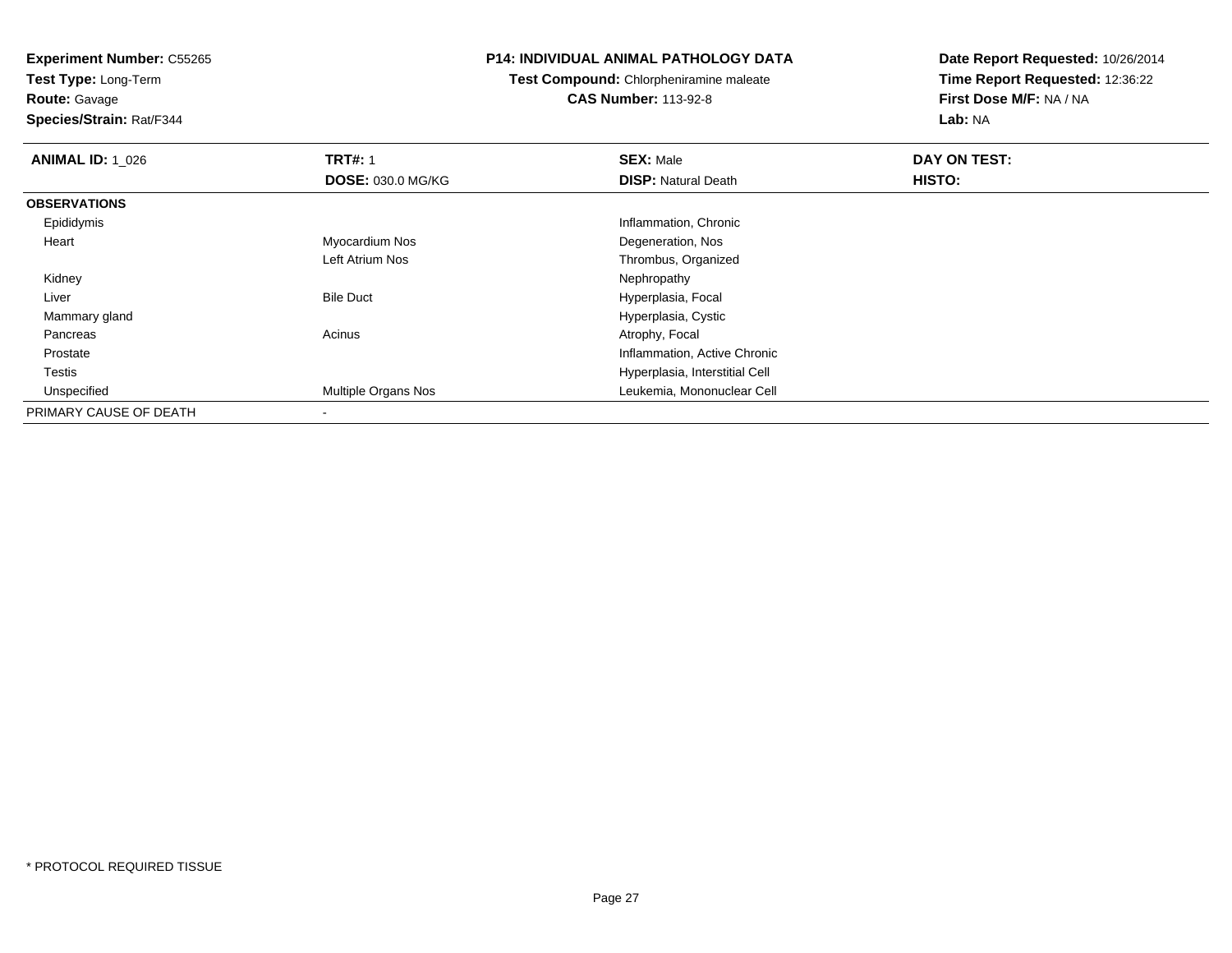| <b>Experiment Number: C55265</b><br><b>Test Type: Long-Term</b><br><b>Route: Gavage</b><br>Species/Strain: Rat/F344 |                          | <b>P14: INDIVIDUAL ANIMAL PATHOLOGY DATA</b><br>Test Compound: Chlorpheniramine maleate<br><b>CAS Number: 113-92-8</b> | Date Report Requested: 10/26/2014<br>Time Report Requested: 12:36:22<br>First Dose M/F: NA / NA<br>Lab: NA |
|---------------------------------------------------------------------------------------------------------------------|--------------------------|------------------------------------------------------------------------------------------------------------------------|------------------------------------------------------------------------------------------------------------|
|                                                                                                                     |                          |                                                                                                                        |                                                                                                            |
| <b>ANIMAL ID: 1 027</b>                                                                                             | <b>TRT#: 1</b>           | <b>SEX: Male</b>                                                                                                       | DAY ON TEST:                                                                                               |
|                                                                                                                     | <b>DOSE: 030.0 MG/KG</b> | <b>DISP:</b> Moribund Sacrifice                                                                                        | HISTO:                                                                                                     |
| <b>OBSERVATIONS</b>                                                                                                 |                          |                                                                                                                        |                                                                                                            |
| Heart                                                                                                               | Myocardium Nos           | Degeneration, Nos                                                                                                      |                                                                                                            |
| Kidney                                                                                                              |                          | Nephropathy                                                                                                            |                                                                                                            |
| Liver                                                                                                               | <b>Bile Duct</b>         | Hyperplasia, Focal                                                                                                     |                                                                                                            |
| Mammary gland                                                                                                       |                          | Hyperplasia, Cystic                                                                                                    |                                                                                                            |
| Testis                                                                                                              | Tubule                   | Atrophy, Pressure                                                                                                      |                                                                                                            |
|                                                                                                                     |                          | Interstitial-Cell Tumor                                                                                                |                                                                                                            |
| Unspecified                                                                                                         | Multiple Organs Nos      | Leukemia, Mononuclear Cell                                                                                             |                                                                                                            |
| PRIMARY CAUSE OF DEATH                                                                                              |                          |                                                                                                                        |                                                                                                            |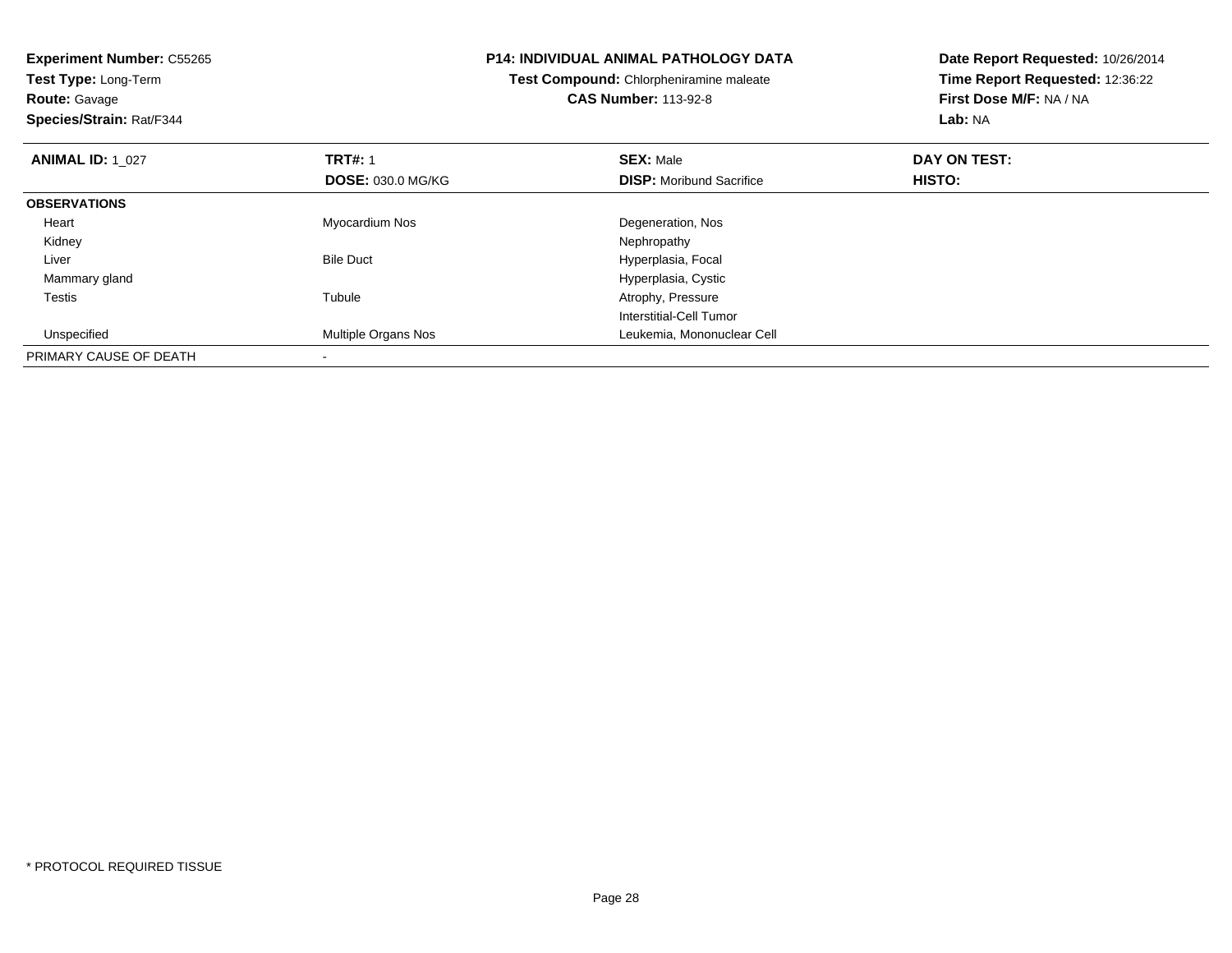**Experiment Number:** C55265**Test Type:** Long-Term**Route:** Gavage **Species/Strain:** Rat/F344**P14: INDIVIDUAL ANIMAL PATHOLOGY DATATest Compound:** Chlorpheniramine maleate**CAS Number:** 113-92-8**Date Report Requested:** 10/26/2014**Time Report Requested:** 12:36:22**First Dose M/F:** NA / NA**Lab:** NA**ANIMAL ID: 1\_028 REX:** Male **DAY ON TEST: TRT#:** 1 **SEX:** Male **SEX:** Male **DOSE:** 030.0 MG/KG**DISP:** Terminal Sacrifice **HISTO: OBSERVATIONS** Adrenal glandCortex Nos **Hypertrophy**, Focal Heart Myocardium NosDegeneration, Nos<br>Nephropathy Kidneyy the control of the control of the control of the control of the control of the control of the control of the control of the control of the control of the control of the control of the control of the control of the contro Liver Clear-Cell Change Cytoplasmic Change, BasophilicBile Duct Hyperplasia, Focal Testiss and the contract of the contract of the contract of the contract of the contract of the contract of the contract of the contract of the contract of the contract of the contract of the contract of the contract of the cont Tubule **Atrophy, Pressure** Interstitial-Cell Tumor Thyroid Hyperplasia, C Cell PRIMARY CAUSE OF DEATH-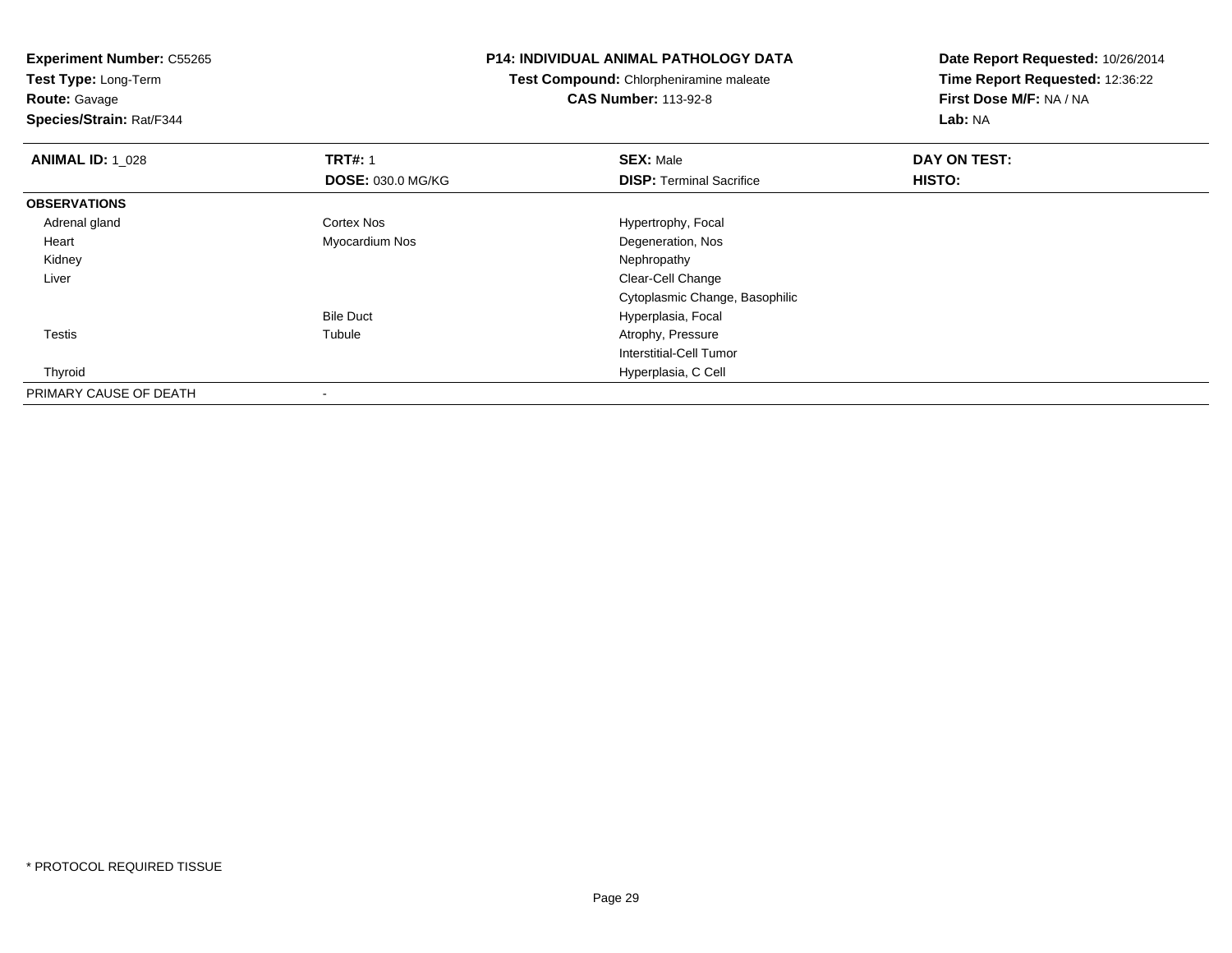| <b>Experiment Number: C55265</b><br>Test Type: Long-Term<br><b>Route: Gavage</b> |                          | <b>P14: INDIVIDUAL ANIMAL PATHOLOGY DATA</b><br>Test Compound: Chlorpheniramine maleate<br><b>CAS Number: 113-92-8</b> | Date Report Requested: 10/26/2014<br>Time Report Requested: 12:36:22<br>First Dose M/F: NA / NA |  |
|----------------------------------------------------------------------------------|--------------------------|------------------------------------------------------------------------------------------------------------------------|-------------------------------------------------------------------------------------------------|--|
| Species/Strain: Rat/F344                                                         |                          |                                                                                                                        | Lab: NA                                                                                         |  |
| <b>ANIMAL ID: 1 029</b>                                                          | <b>TRT#: 1</b>           | <b>SEX: Male</b>                                                                                                       | DAY ON TEST:                                                                                    |  |
|                                                                                  | <b>DOSE: 030.0 MG/KG</b> | <b>DISP:</b> Natural Death                                                                                             | <b>HISTO:</b>                                                                                   |  |
| <b>OBSERVATIONS</b>                                                              |                          |                                                                                                                        |                                                                                                 |  |
| Heart                                                                            | Myocardium Nos           | Degeneration, Nos                                                                                                      |                                                                                                 |  |
| Kidney                                                                           |                          | Nephropathy                                                                                                            |                                                                                                 |  |
| PRIMARY CAUSE OF DEATH                                                           |                          |                                                                                                                        |                                                                                                 |  |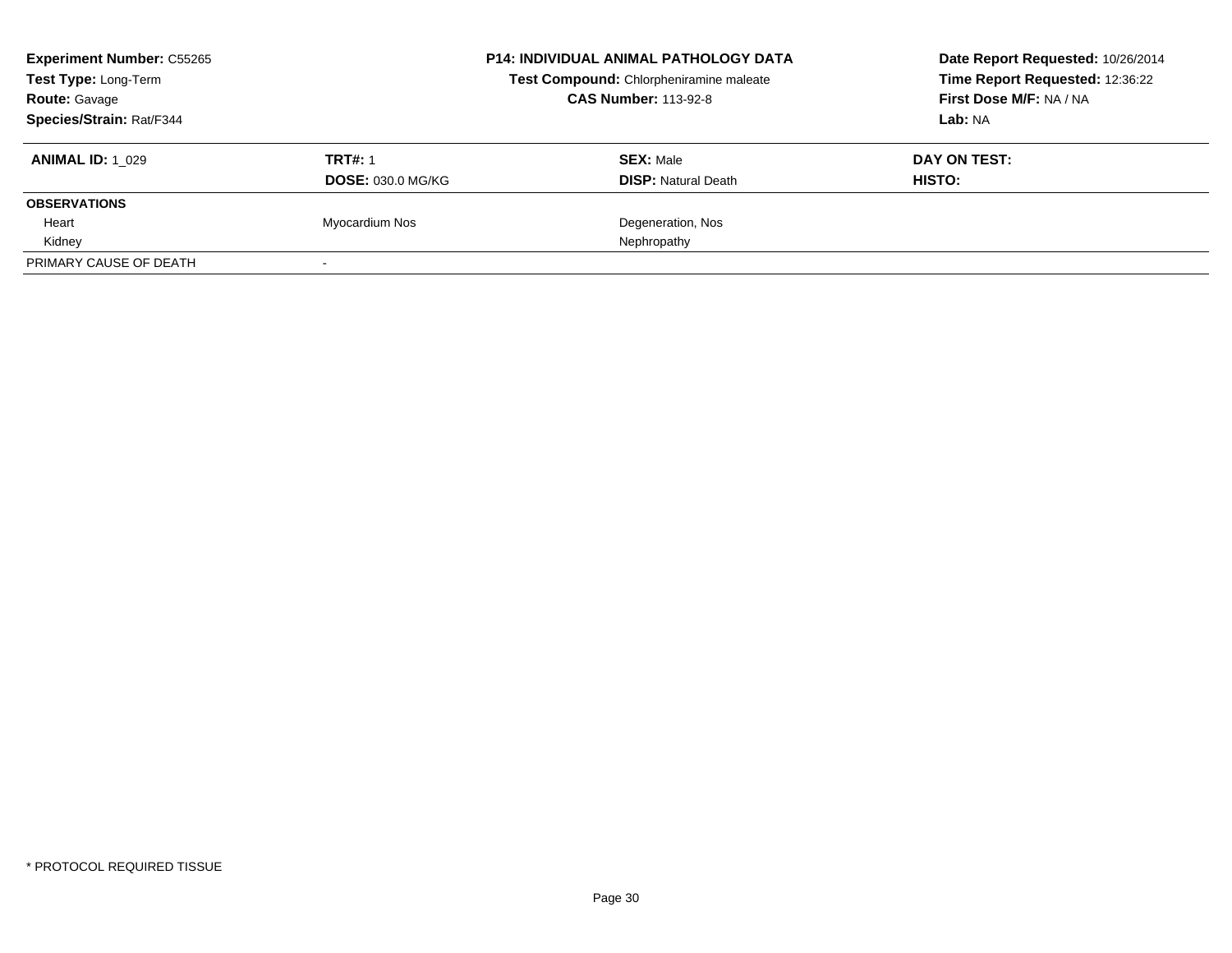**Test Type:** Long-Term

**Route:** Gavage

**Species/Strain:** Rat/F344

### **P14: INDIVIDUAL ANIMAL PATHOLOGY DATA**

**Test Compound:** Chlorpheniramine maleate**CAS Number:** 113-92-8

| <b>ANIMAL ID: 1_030</b> | <b>TRT#: 1</b>           | <b>SEX: Male</b>                  | DAY ON TEST: |  |
|-------------------------|--------------------------|-----------------------------------|--------------|--|
|                         | <b>DOSE: 030.0 MG/KG</b> | <b>DISP:</b> Terminal Sacrifice   | HISTO:       |  |
| <b>OBSERVATIONS</b>     |                          |                                   |              |  |
| Adrenal gland           | Cortex Nos               | Hyperplasia, Focal                |              |  |
| Heart                   | Myocardium Nos           | Degeneration, Nos                 |              |  |
| Kidney                  |                          | Nephropathy                       |              |  |
| Liver                   |                          | Cytoplasmic Change, Basophilic    |              |  |
|                         | <b>Bile Duct</b>         | Hyperplasia, Focal                |              |  |
|                         |                          | Inflammation, Granulomatous Focal |              |  |
| Lymph node              | Mandibular Lymph Node    | Angiectasis                       |              |  |
| Mammary gland           |                          | Hyperplasia, Cystic               |              |  |
| Pancreas                | Acinus                   | Atrophy, Focal                    |              |  |
| Parathyroid gland       |                          | Hyperplasia, Focal                |              |  |
| Testis                  | Tubule                   | Atrophy, Pressure                 |              |  |
|                         |                          | Interstitial-Cell Tumor           |              |  |
| Thyroid                 |                          | Hyperplasia, C Cell               |              |  |
| Urinary bladder         |                          | Inflammation, Acute Focal         |              |  |
| PRIMARY CAUSE OF DEATH  | $\overline{\phantom{a}}$ |                                   |              |  |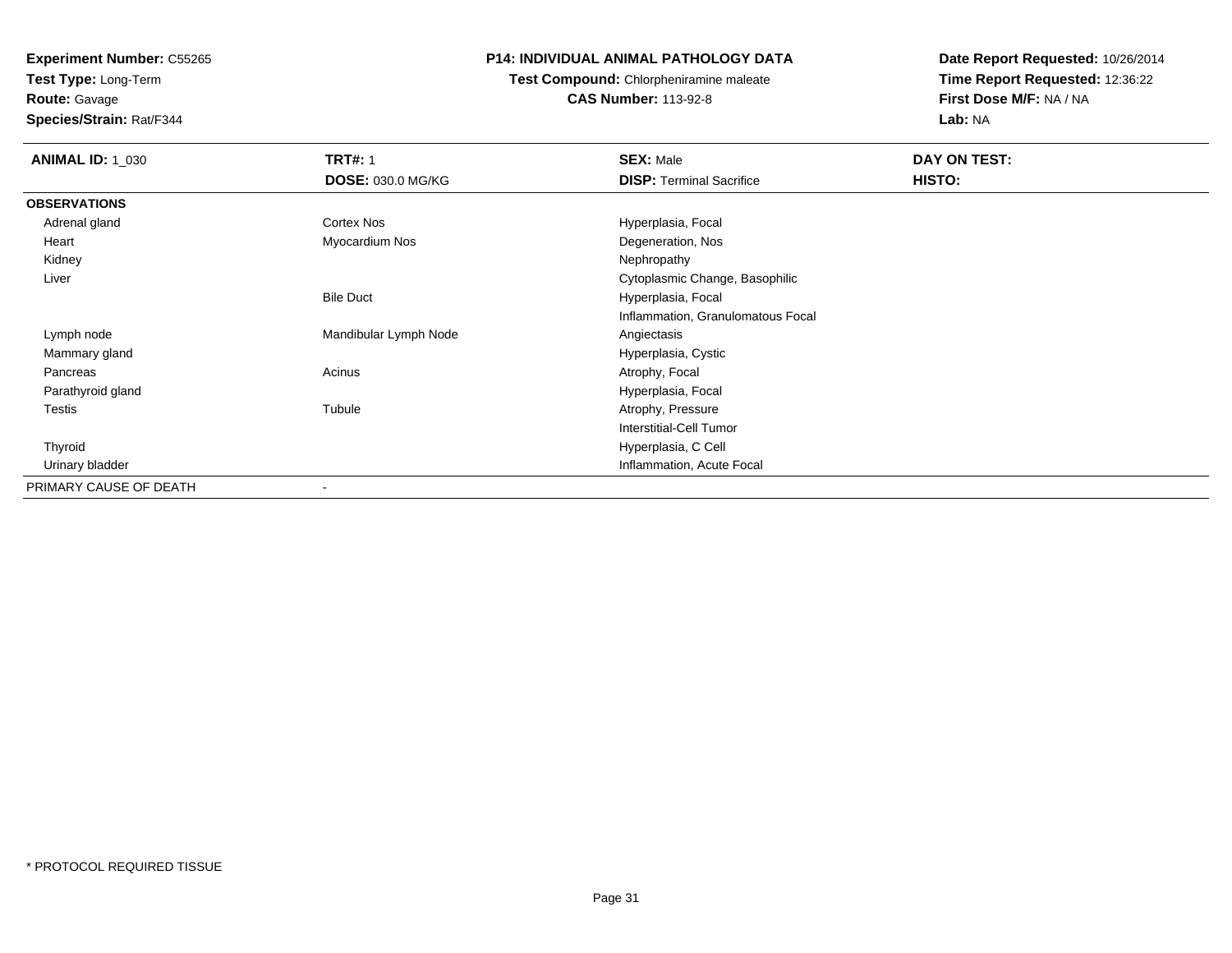**Test Type:** Long-Term

**Route:** Gavage

**Species/Strain:** Rat/F344

## **P14: INDIVIDUAL ANIMAL PATHOLOGY DATA**

**Test Compound:** Chlorpheniramine maleate**CAS Number:** 113-92-8

| <b>ANIMAL ID: 1_031</b> | <b>TRT#: 1</b>            | <b>SEX: Male</b>                | DAY ON TEST: |  |
|-------------------------|---------------------------|---------------------------------|--------------|--|
|                         | <b>DOSE: 030.0 MG/KG</b>  | <b>DISP: Terminal Sacrifice</b> | HISTO:       |  |
| <b>OBSERVATIONS</b>     |                           |                                 |              |  |
| Adrenal gland           | Cortex Nos                | Hyperplasia, Focal              |              |  |
|                         | Medulla                   | Pheochromocytoma                |              |  |
| Eye                     | Retina                    | Atrophy, Focal                  |              |  |
|                         | <b>Crystalline Lens</b>   | Cataract                        |              |  |
|                         | <b>Crystalline Lens</b>   | Degeneration, Nos               |              |  |
| Heart                   | Myocardium Nos            | Degeneration, Nos               |              |  |
| Kidney                  |                           | Nephropathy                     |              |  |
| Liver                   |                           | Clear-Cell Change               |              |  |
|                         |                           | Cytoplasmic Change, Basophilic  |              |  |
|                         | <b>Bile Duct</b>          | Hyperplasia, Focal              |              |  |
| Mammary gland           |                           | Hyperplasia, Cystic             |              |  |
| Pancreas                | Acinus                    | Atrophy, Focal                  |              |  |
| Pituitary gland         | <b>Anterior Pituitary</b> | Cyst, Nos                       |              |  |
| Testis                  | Tubule                    | Atrophy, Pressure               |              |  |
|                         |                           | <b>Interstitial-Cell Tumor</b>  |              |  |
| Thyroid                 |                           | Hyperplasia, C Cell             |              |  |
| PRIMARY CAUSE OF DEATH  | ۰                         |                                 |              |  |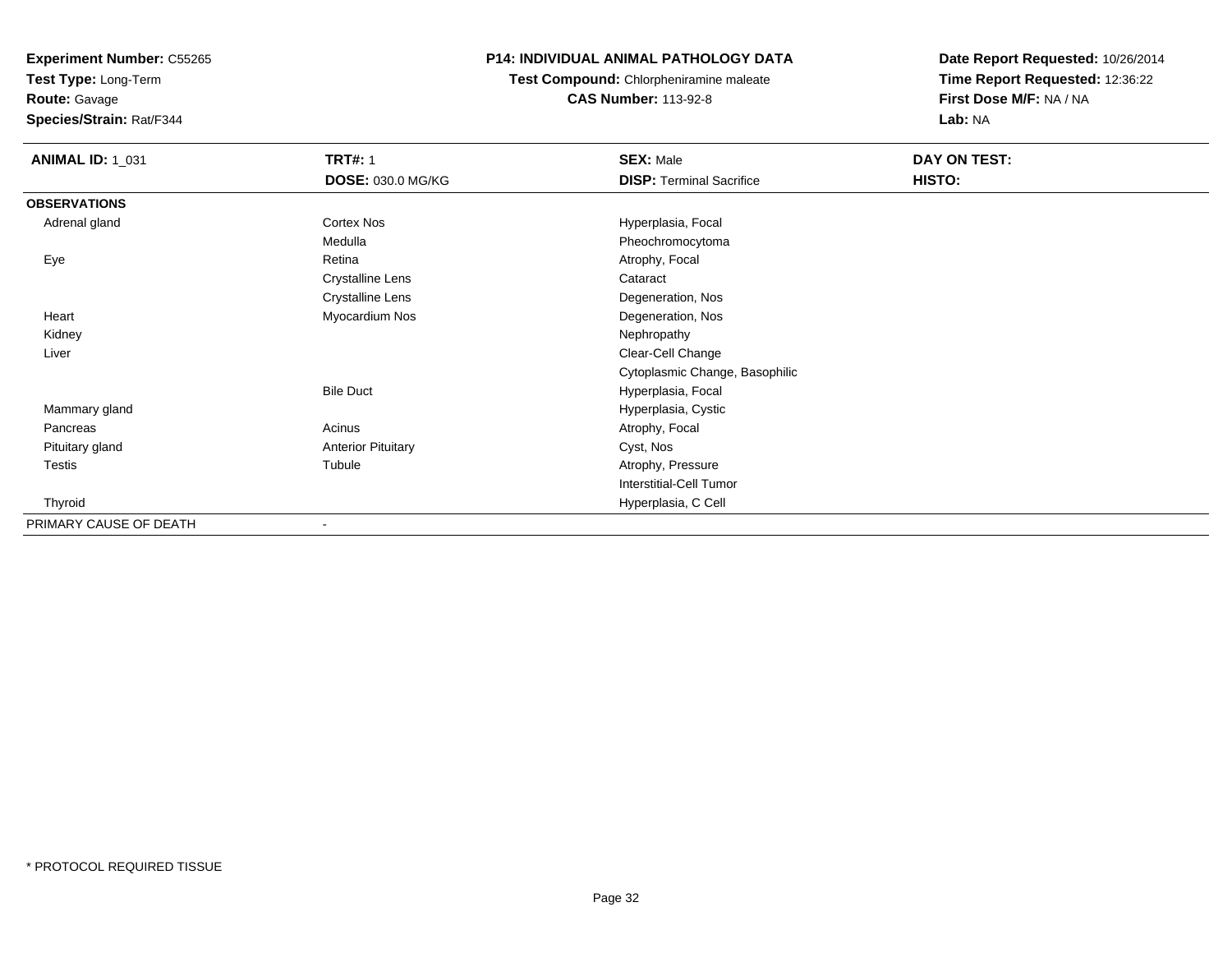**Test Type:** Long-Term

**Route:** Gavage

**Species/Strain:** Rat/F344

### **P14: INDIVIDUAL ANIMAL PATHOLOGY DATA**

**Test Compound:** Chlorpheniramine maleate**CAS Number:** 113-92-8

| <b>ANIMAL ID: 1 032</b> | <b>TRT#: 1</b>            | <b>SEX: Male</b>                  | DAY ON TEST: |  |
|-------------------------|---------------------------|-----------------------------------|--------------|--|
|                         | DOSE: 030.0 MG/KG         | <b>DISP: Terminal Sacrifice</b>   | HISTO:       |  |
| <b>OBSERVATIONS</b>     |                           |                                   |              |  |
| Adrenal gland           | Cortex Nos                | Hyperplasia, Focal                |              |  |
| Heart                   | Myocardium Nos            | Degeneration, Nos                 |              |  |
| Kidney                  |                           | Nephropathy                       |              |  |
| Liver                   |                           | Cytoplasmic Change, Basophilic    |              |  |
|                         | Hepatocytes               | Degeneration, Cystic              |              |  |
|                         | <b>Bile Duct</b>          | Hyperplasia, Focal                |              |  |
| Pancreas                | Acinus                    | Atrophy, Focal                    |              |  |
| Pituitary gland         | <b>Anterior Pituitary</b> | Adenoma, Nos                      |              |  |
| Prostate                |                           | Inflammation, Granulomatous Focal |              |  |
| Testis                  | Tubule                    | Atrophy, Pressure                 |              |  |
|                         |                           | Interstitial-Cell Tumor           |              |  |
| Thyroid                 |                           | Hyperplasia, C Cell               |              |  |
| PRIMARY CAUSE OF DEATH  | -                         |                                   |              |  |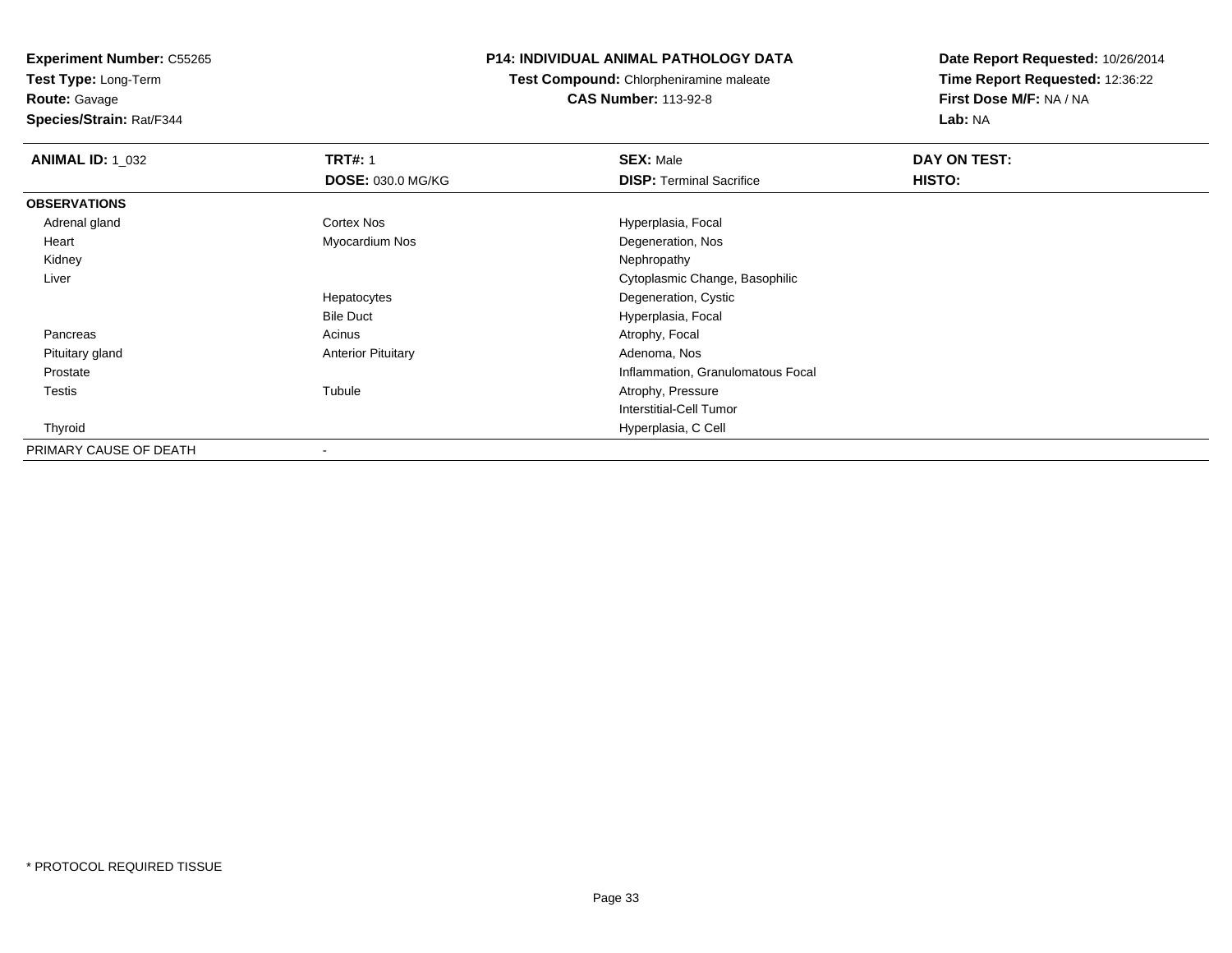**Test Type:** Long-Term

## **Route:** Gavage

**Species/Strain:** Rat/F344

## **P14: INDIVIDUAL ANIMAL PATHOLOGY DATA**

## **Test Compound:** Chlorpheniramine maleate**CAS Number:** 113-92-8

| <b>ANIMAL ID: 1_034</b> | <b>TRT#: 1</b>           | <b>SEX: Male</b>                | DAY ON TEST: |  |
|-------------------------|--------------------------|---------------------------------|--------------|--|
|                         | <b>DOSE: 030.0 MG/KG</b> | <b>DISP: Terminal Sacrifice</b> | HISTO:       |  |
| <b>OBSERVATIONS</b>     |                          |                                 |              |  |
| Blood vessel            | Sup.Panc-Duod.Artery     | Periarteritis                   |              |  |
| Eye                     | Retina                   | Atrophy, Focal                  |              |  |
|                         | <b>Crystalline Lens</b>  | Cataract                        |              |  |
| Heart                   | Myocardium Nos           | Degeneration, Nos               |              |  |
| Kidney                  |                          | Nephropathy                     |              |  |
| Liver                   |                          | Clear-Cell Change               |              |  |
|                         |                          | Cytoplasmic Change, Basophilic  |              |  |
|                         | <b>Bile Duct</b>         | Hyperplasia, Focal              |              |  |
| Pancreas                | Acinus                   | Atrophy, Focal                  |              |  |
| Prostate                |                          | Inflammation, Active Chronic    |              |  |
| Testis                  | Tubule                   | Atrophy, Pressure               |              |  |
|                         |                          | <b>Interstitial-Cell Tumor</b>  |              |  |
| Thyroid                 |                          | Hyperplasia, C Cell             |              |  |
| Urinary bladder         | Mucosa                   | Papilloma, Nos                  |              |  |
| PRIMARY CAUSE OF DEATH  | $\overline{\phantom{a}}$ |                                 |              |  |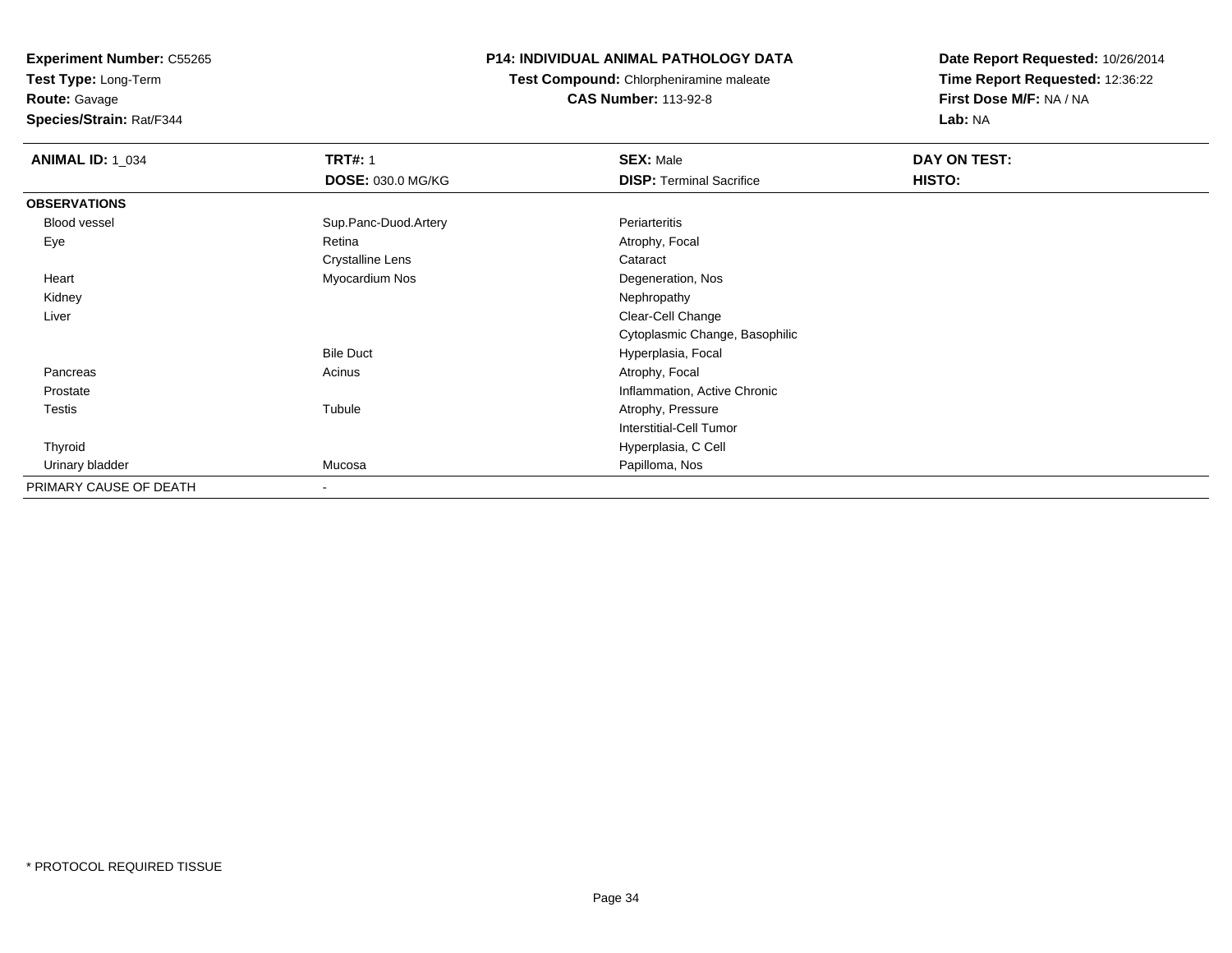| <b>Experiment Number: C55265</b><br>Test Type: Long-Term<br>Route: Gavage<br>Species/Strain: Rat/F344 |                                            | <b>P14: INDIVIDUAL ANIMAL PATHOLOGY DATA</b><br>Test Compound: Chlorpheniramine maleate<br><b>CAS Number: 113-92-8</b> | Date Report Requested: 10/26/2014<br>Time Report Requested: 12:36:22<br>First Dose M/F: NA / NA<br>Lab: NA |  |
|-------------------------------------------------------------------------------------------------------|--------------------------------------------|------------------------------------------------------------------------------------------------------------------------|------------------------------------------------------------------------------------------------------------|--|
| <b>ANIMAL ID: 1 035</b>                                                                               | <b>TRT#: 1</b><br><b>DOSE: 030.0 MG/KG</b> | <b>SEX: Male</b><br><b>DISP: Natural Death</b>                                                                         | DAY ON TEST:<br>HISTO:                                                                                     |  |
| <b>OBSERVATIONS</b>                                                                                   |                                            |                                                                                                                        |                                                                                                            |  |
| Heart                                                                                                 | Myocardium Nos                             | Degeneration, Nos                                                                                                      |                                                                                                            |  |
| Liver                                                                                                 | <b>Bile Duct</b>                           | Hyperplasia, Focal                                                                                                     |                                                                                                            |  |
| Spleen                                                                                                | Red Pulp                                   | <b>Hemosiderosis</b>                                                                                                   |                                                                                                            |  |
| Testis                                                                                                |                                            | Interstitial-Cell Tumor                                                                                                |                                                                                                            |  |
| PRIMARY CAUSE OF DEATH                                                                                |                                            |                                                                                                                        |                                                                                                            |  |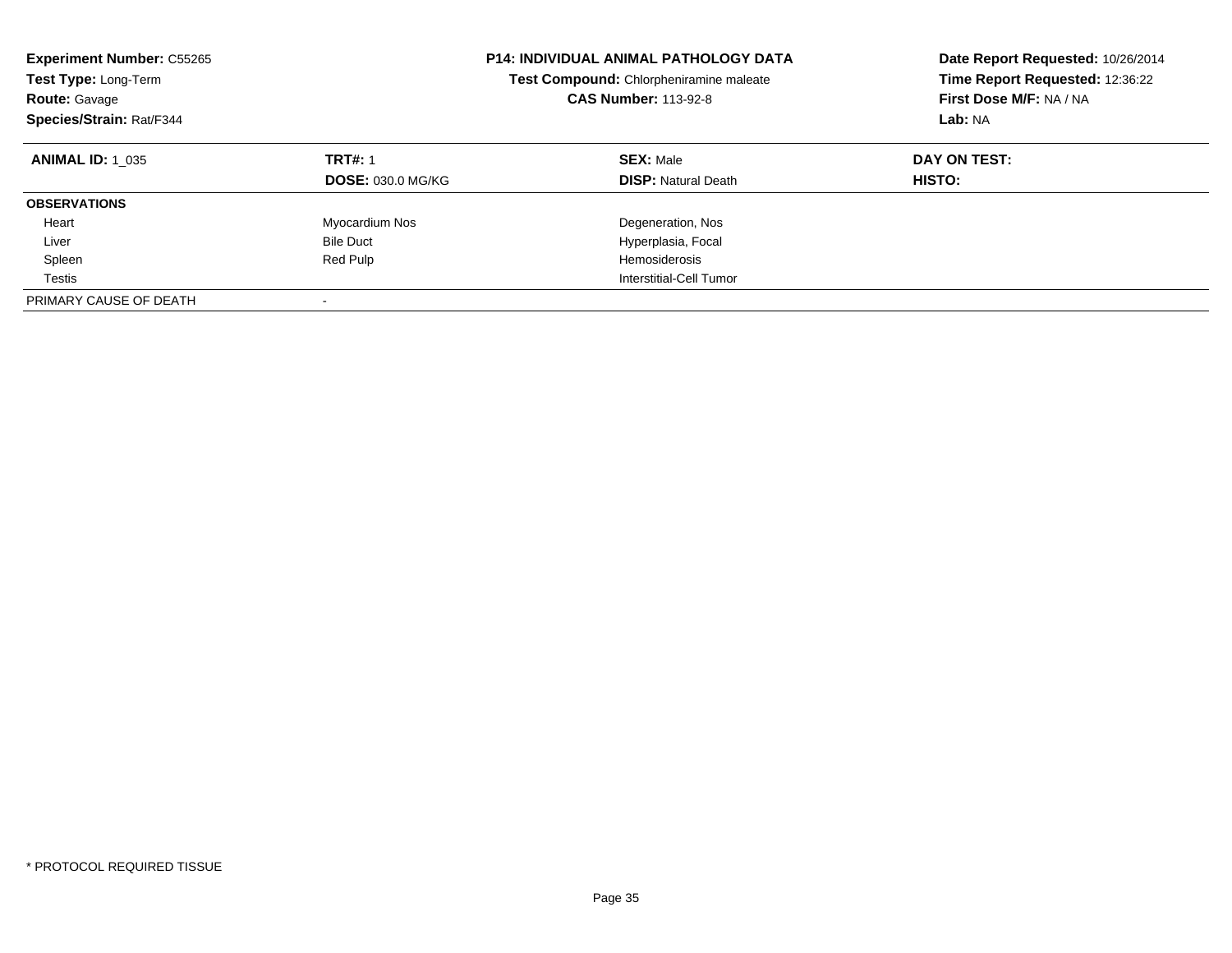**Test Type:** Long-Term

**Route:** Gavage

**Species/Strain:** Rat/F344

#### **P14: INDIVIDUAL ANIMAL PATHOLOGY DATA**

**Test Compound:** Chlorpheniramine maleate**CAS Number:** 113-92-8

| <b>ANIMAL ID: 1_036</b> | <b>TRT#: 1</b>             | <b>SEX: Male</b>                | DAY ON TEST: |  |
|-------------------------|----------------------------|---------------------------------|--------------|--|
|                         | <b>DOSE: 030.0 MG/KG</b>   | <b>DISP: Terminal Sacrifice</b> | HISTO:       |  |
| <b>OBSERVATIONS</b>     |                            |                                 |              |  |
| Adrenal gland           | <b>Cortex Nos</b>          | Hyperplasia, Focal              |              |  |
|                         | Medulla                    | Hyperplasia, Focal              |              |  |
| Heart                   | Myocardium Nos             | Degeneration, Nos               |              |  |
| Intestine Large         | Colon                      | Parasitism                      |              |  |
| Kidney                  |                            | Nephropathy                     |              |  |
| Liver                   | <b>Bile Duct</b>           | Hyperplasia, Focal              |              |  |
| Pituitary gland         | <b>Anterior Pituitary</b>  | Adenoma, Nos                    |              |  |
| Spleen                  | Red Pulp                   | Fibrosis, Focal                 |              |  |
| Testis                  | Tubule                     | Atrophy, Pressure               |              |  |
|                         |                            | Interstitial-Cell Tumor         |              |  |
| Unspecified             | <b>Multiple Organs Nos</b> | Leukemia, Mononuclear Cell      |              |  |
| PRIMARY CAUSE OF DEATH  |                            |                                 |              |  |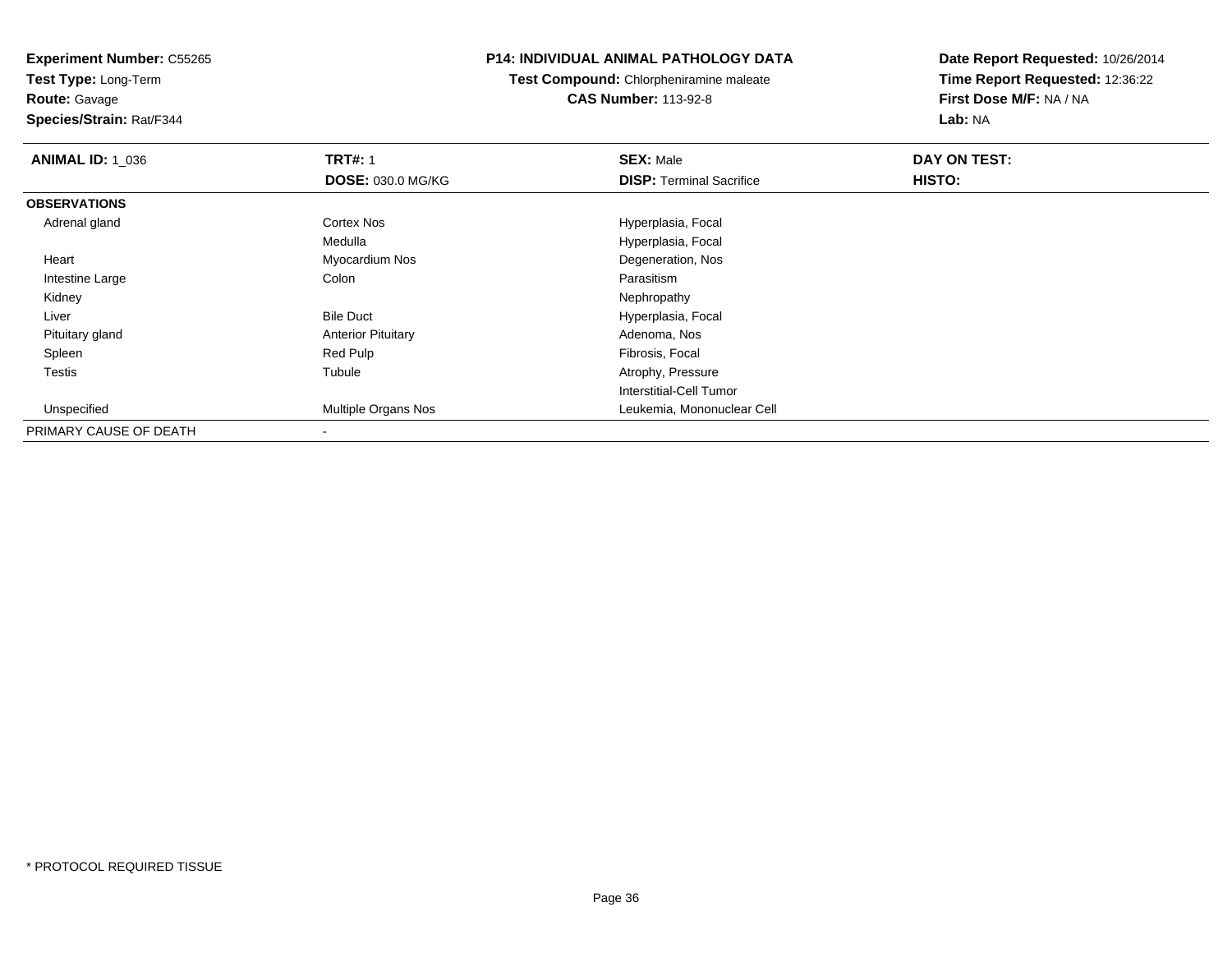**Test Type:** Long-Term

**Route:** Gavage

**Species/Strain:** Rat/F344

# **P14: INDIVIDUAL ANIMAL PATHOLOGY DATA**

**Test Compound:** Chlorpheniramine maleate**CAS Number:** 113-92-8

| <b>ANIMAL ID: 1_037</b> | <b>TRT#: 1</b>            | <b>SEX: Male</b>                | DAY ON TEST: |  |
|-------------------------|---------------------------|---------------------------------|--------------|--|
|                         | DOSE: 030.0 MG/KG         | <b>DISP: Terminal Sacrifice</b> | HISTO:       |  |
| <b>OBSERVATIONS</b>     |                           |                                 |              |  |
| Adrenal gland           | <b>Cortex Nos</b>         | Hypertrophy, Focal              |              |  |
|                         | <b>Cortex Nos</b>         | Metamorphosis, Fatty            |              |  |
| Eye                     | Retina                    | Atrophy, Focal                  |              |  |
|                         | <b>Crystalline Lens</b>   | Cataract                        |              |  |
|                         | Cornea                    | Inflammation, Chronic Focal     |              |  |
| Heart                   | Myocardium Nos            | Degeneration, Nos               |              |  |
| Kidney                  | Pelvis/Mucosa             | Hyperplasia, Epithelial         |              |  |
|                         |                           | Nephropathy                     |              |  |
| Liver                   |                           | Clear-Cell Change               |              |  |
|                         | <b>Bile Duct</b>          | Hyperplasia, Focal              |              |  |
| Pancreas                | Acinus                    | Atrophy, Focal                  |              |  |
| Pituitary gland         | <b>Anterior Pituitary</b> | Adenoma, Nos                    |              |  |
| <b>Testis</b>           | Tubule                    | Atrophy, Pressure               |              |  |
|                         |                           | Interstitial-Cell Tumor         |              |  |
| Thyroid                 |                           | Hyperplasia, C Cell             |              |  |
| PRIMARY CAUSE OF DEATH  |                           |                                 |              |  |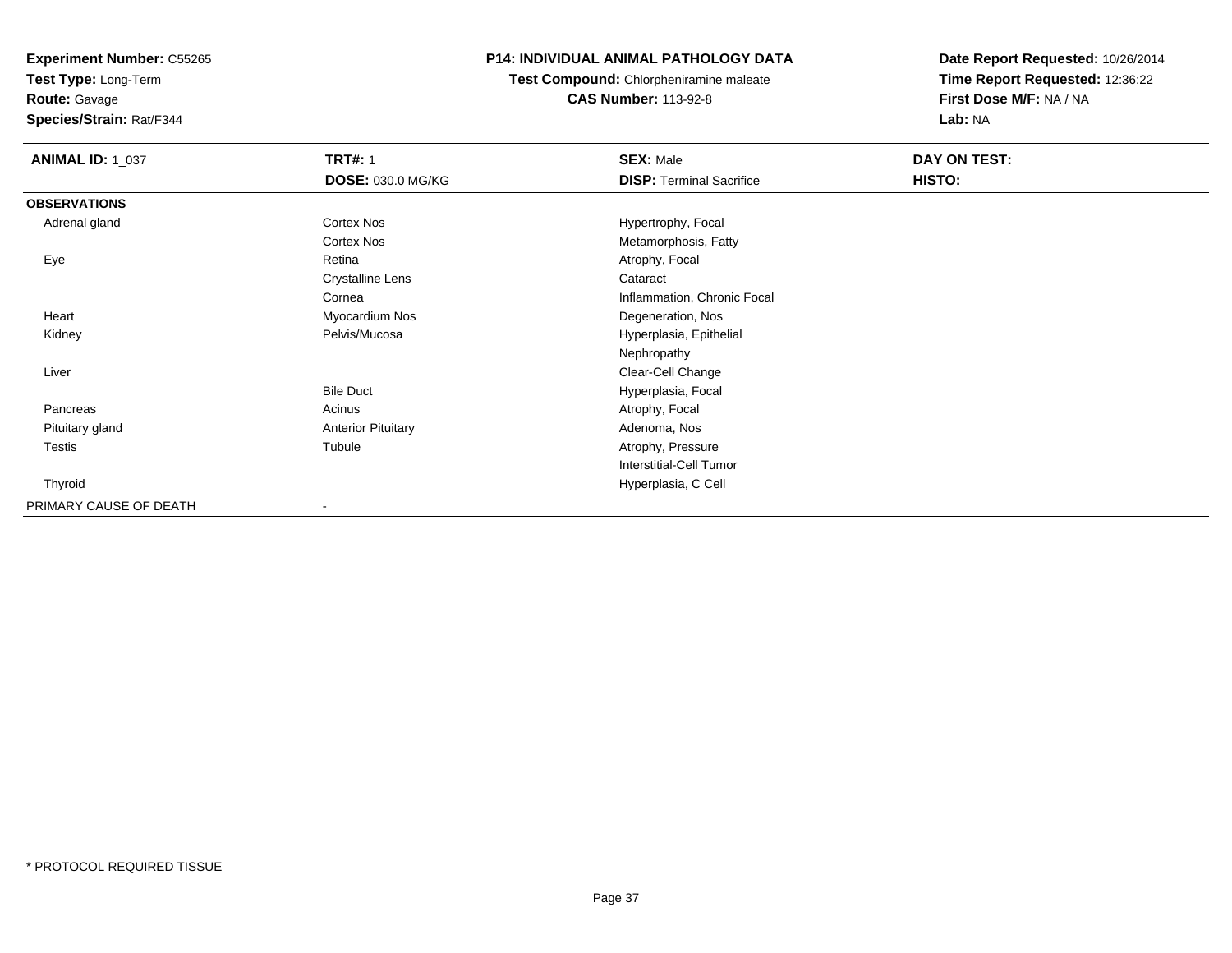| <b>Experiment Number: C55265</b><br>Test Type: Long-Term<br><b>Route: Gavage</b><br>Species/Strain: Rat/F344 |                                            | <b>P14: INDIVIDUAL ANIMAL PATHOLOGY DATA</b><br>Test Compound: Chlorpheniramine maleate<br><b>CAS Number: 113-92-8</b> | Date Report Requested: 10/26/2014<br>Time Report Requested: 12:36:22<br>First Dose M/F: NA / NA<br><b>Lab: NA</b> |
|--------------------------------------------------------------------------------------------------------------|--------------------------------------------|------------------------------------------------------------------------------------------------------------------------|-------------------------------------------------------------------------------------------------------------------|
| <b>ANIMAL ID: 1 038</b>                                                                                      | <b>TRT#: 1</b><br><b>DOSE: 030.0 MG/KG</b> | <b>SEX: Male</b><br><b>DISP:</b> Natural Death                                                                         | DAY ON TEST:<br>HISTO:                                                                                            |
| <b>OBSERVATIONS</b>                                                                                          |                                            |                                                                                                                        |                                                                                                                   |
| Thymus                                                                                                       |                                            | Hemorrhage                                                                                                             |                                                                                                                   |
| PRIMARY CAUSE OF DEATH                                                                                       |                                            |                                                                                                                        |                                                                                                                   |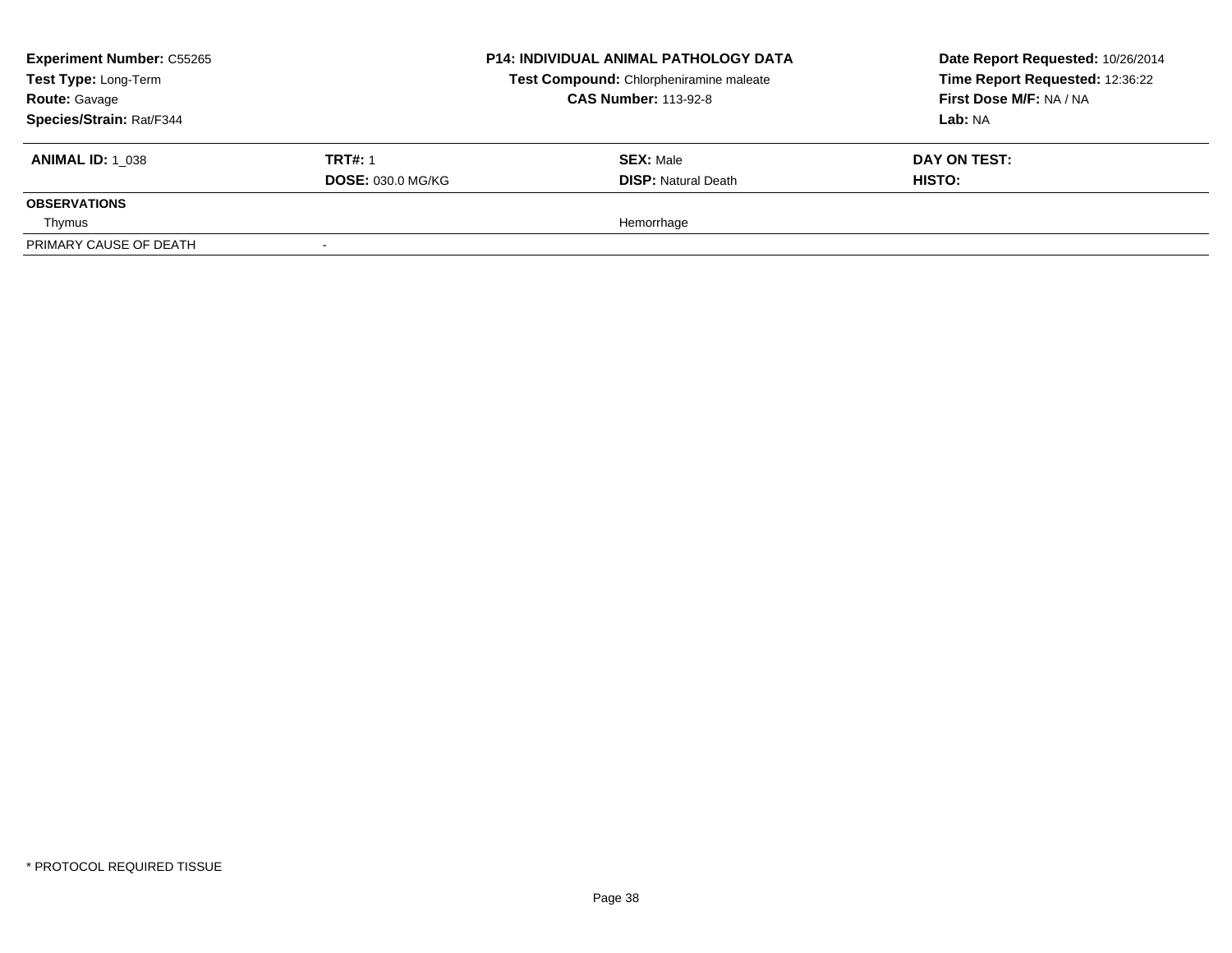**Test Type:** Long-Term**Route:** Gavage

**Species/Strain:** Rat/F344

# **P14: INDIVIDUAL ANIMAL PATHOLOGY DATA**

**Test Compound:** Chlorpheniramine maleate**CAS Number:** 113-92-8

| <b>ANIMAL ID: 1 039</b> | <b>TRT#: 1</b>            | <b>SEX: Male</b>                | DAY ON TEST: |  |
|-------------------------|---------------------------|---------------------------------|--------------|--|
|                         | <b>DOSE: 030.0 MG/KG</b>  | <b>DISP:</b> Moribund Sacrifice | HISTO:       |  |
| <b>OBSERVATIONS</b>     |                           |                                 |              |  |
| Adrenal gland           | Medulla                   | Hyperplasia, Focal              |              |  |
| Heart                   | Myocardium Nos            | Degeneration, Nos               |              |  |
| Kidney                  |                           | Nephropathy                     |              |  |
| Liver                   | <b>Bile Duct</b>          | Hyperplasia, Focal              |              |  |
| Mammary gland           |                           | Hyperplasia, Cystic             |              |  |
| Pituitary gland         | <b>Anterior Pituitary</b> | Hyperplasia, Focal              |              |  |
| Preputial gland         |                           | Inflammation, Active Chronic    |              |  |
| Testis                  | Tubule                    | Atrophy, Pressure               |              |  |
|                         |                           | Interstitial-Cell Tumor         |              |  |
| Thyroid                 |                           | C-Cell Adenoma                  |              |  |
| Unspecified             | Multiple Organs Nos       | Leukemia, Mononuclear Cell      |              |  |
| PRIMARY CAUSE OF DEATH  |                           |                                 |              |  |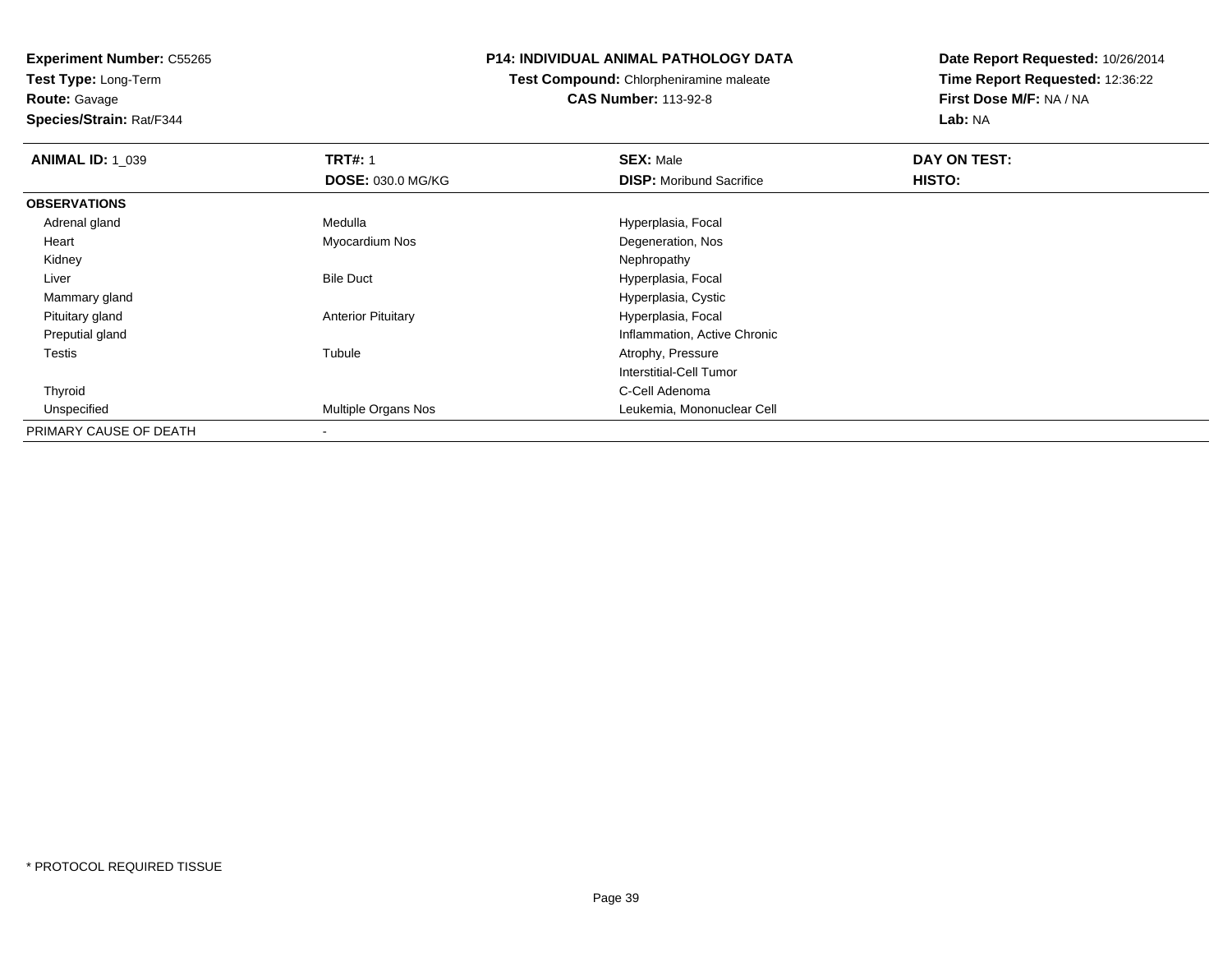**Test Type:** Long-Term

**Route:** Gavage

**Species/Strain:** Rat/F344

#### **P14: INDIVIDUAL ANIMAL PATHOLOGY DATA**

**Test Compound:** Chlorpheniramine maleate**CAS Number:** 113-92-8

| <b>ANIMAL ID: 1_040</b> | <b>TRT#: 1</b>           | <b>SEX: Male</b>                | DAY ON TEST: |  |
|-------------------------|--------------------------|---------------------------------|--------------|--|
|                         | <b>DOSE: 030.0 MG/KG</b> | <b>DISP:</b> Moribund Sacrifice | HISTO:       |  |
| <b>OBSERVATIONS</b>     |                          |                                 |              |  |
| Bone marrow             |                          | Hyperplasia, Granulocytic       |              |  |
| Heart                   | Myocardium Nos           | Degeneration, Nos               |              |  |
| Liver                   |                          | Neoplastic Nodule               |              |  |
| Lymph node              | Thymic Lymph Node        | Angiectasis                     |              |  |
| <b>Testis</b>           | Tubule                   | Atrophy, Pressure               |              |  |
|                         |                          | Interstitial-Cell Tumor         |              |  |
| Thyroid                 |                          | Hyperplasia, C Cell             |              |  |
| Unspecified             | Leg                      | Neurofibroma                    |              |  |
| PRIMARY CAUSE OF DEATH  | $\overline{\phantom{a}}$ |                                 |              |  |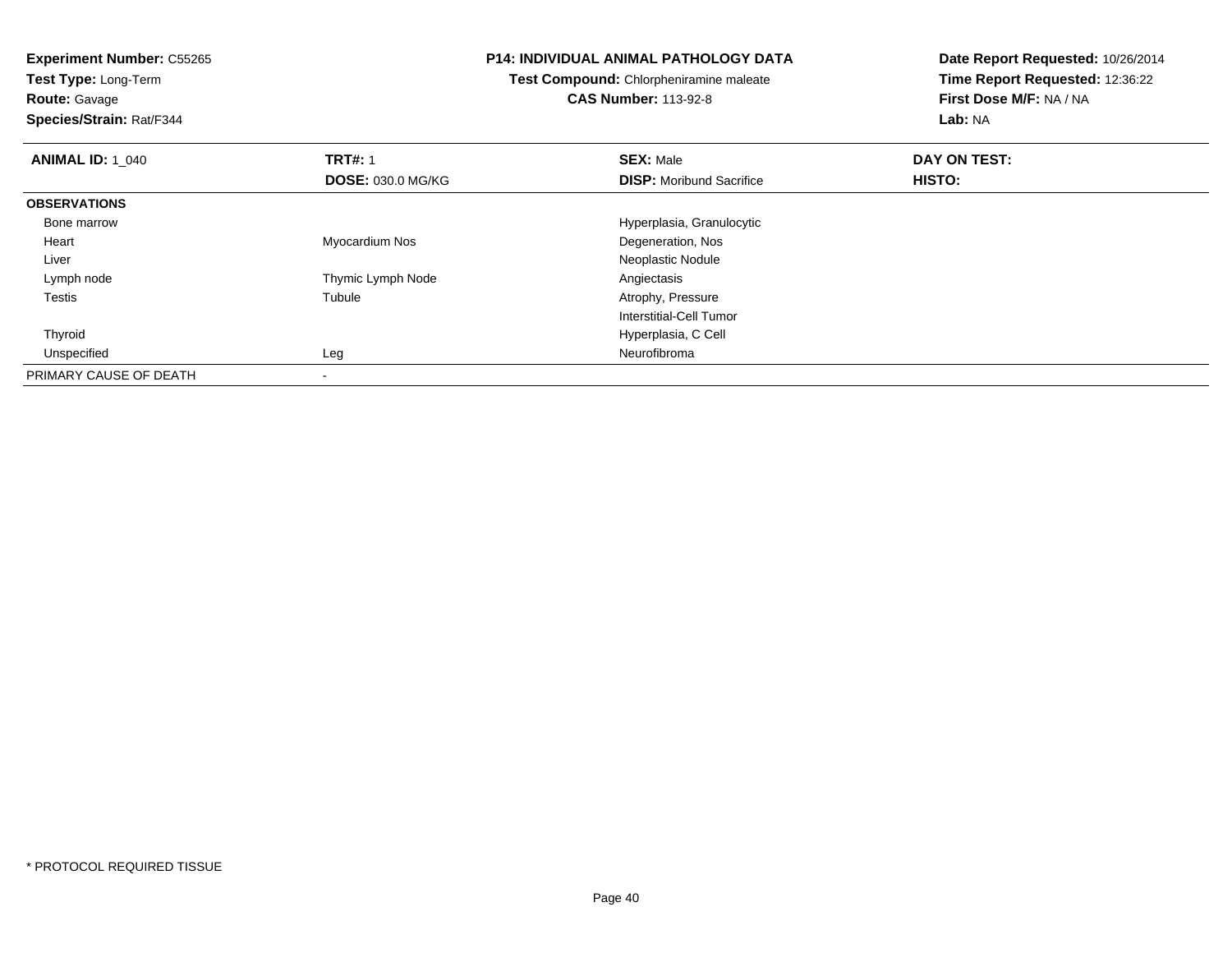**Test Type:** Long-Term**Route:** Gavage

**Species/Strain:** Rat/F344

# **P14: INDIVIDUAL ANIMAL PATHOLOGY DATA**

**Test Compound:** Chlorpheniramine maleate**CAS Number:** 113-92-8

| <b>ANIMAL ID: 1_041</b> | <b>TRT#: 1</b>            | <b>SEX: Male</b>                  | DAY ON TEST: |  |
|-------------------------|---------------------------|-----------------------------------|--------------|--|
|                         | <b>DOSE: 030.0 MG/KG</b>  | <b>DISP: Terminal Sacrifice</b>   | HISTO:       |  |
| <b>OBSERVATIONS</b>     |                           |                                   |              |  |
| Heart                   | Myocardium Nos            | Degeneration, Nos                 |              |  |
| Kidney                  |                           | Nephropathy                       |              |  |
| Liver                   |                           | Cytoplasmic Change, Basophilic    |              |  |
|                         | <b>Bile Duct</b>          | Hyperplasia, Focal                |              |  |
|                         |                           | Inflammation, Granulomatous Focal |              |  |
| Lymph node              | Thymic Lymph Node         | Angiectasis                       |              |  |
| Pancreas                | Acinus                    | Atrophy, Focal                    |              |  |
|                         |                           | Inflammation, Active Chronic      |              |  |
| Pituitary gland         | <b>Anterior Pituitary</b> | Hyperplasia, Focal                |              |  |
| Prostate                |                           | Inflammation, Active Chronic      |              |  |
| <b>Testis</b>           | Tubule                    | Atrophy, Pressure                 |              |  |
|                         |                           | <b>Interstitial-Cell Tumor</b>    |              |  |
| Thyroid                 |                           | C-Cell Adenoma                    |              |  |
|                         |                           | Hyperplasia, C Cell               |              |  |
| Unspecified             | Thorax                    | Hemangiosarcoma                   |              |  |
| PRIMARY CAUSE OF DEATH  | $\overline{\phantom{a}}$  |                                   |              |  |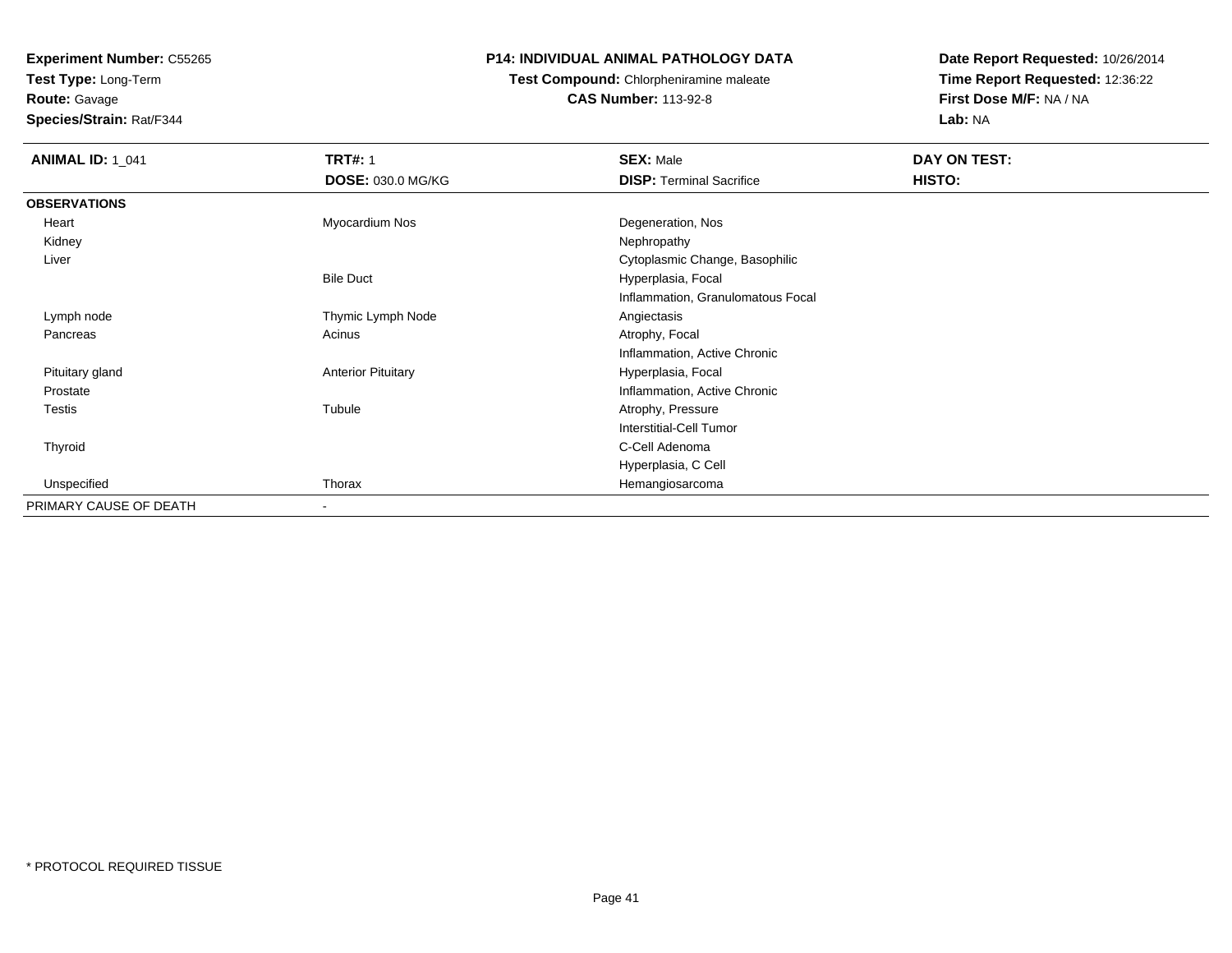**Test Type:** Long-Term

# **Route:** Gavage

**Species/Strain:** Rat/F344

#### **P14: INDIVIDUAL ANIMAL PATHOLOGY DATA**

# **Test Compound:** Chlorpheniramine maleate**CAS Number:** 113-92-8

| <b>ANIMAL ID: 1 042</b> | <b>TRT#: 1</b>            | <b>SEX: Male</b>                | DAY ON TEST: |  |
|-------------------------|---------------------------|---------------------------------|--------------|--|
|                         | <b>DOSE: 030.0 MG/KG</b>  | <b>DISP:</b> Moribund Sacrifice | HISTO:       |  |
| <b>OBSERVATIONS</b>     |                           |                                 |              |  |
| Adrenal gland           |                           | Cortical Adenoma                |              |  |
|                         | Medulla                   | Hyperplasia, Focal              |              |  |
| Heart                   | Myocardium Nos            | Degeneration, Nos               |              |  |
| Kidney                  |                           | Nephropathy                     |              |  |
| Liver                   | <b>Bile Duct</b>          | Hyperplasia, Focal              |              |  |
| Mammary gland           |                           | Hyperplasia, Cystic             |              |  |
| Pituitary gland         | <b>Anterior Pituitary</b> | Hyperplasia, Focal              |              |  |
| Testis                  | Tubule                    | Atrophy, Pressure               |              |  |
|                         |                           | Interstitial-Cell Tumor         |              |  |
| Thyroid                 |                           | Hyperplasia, C Cell             |              |  |
| Unspecified             | Multiple Organs Nos       | Leukemia, Mononuclear Cell      |              |  |
| PRIMARY CAUSE OF DEATH  | ۰                         |                                 |              |  |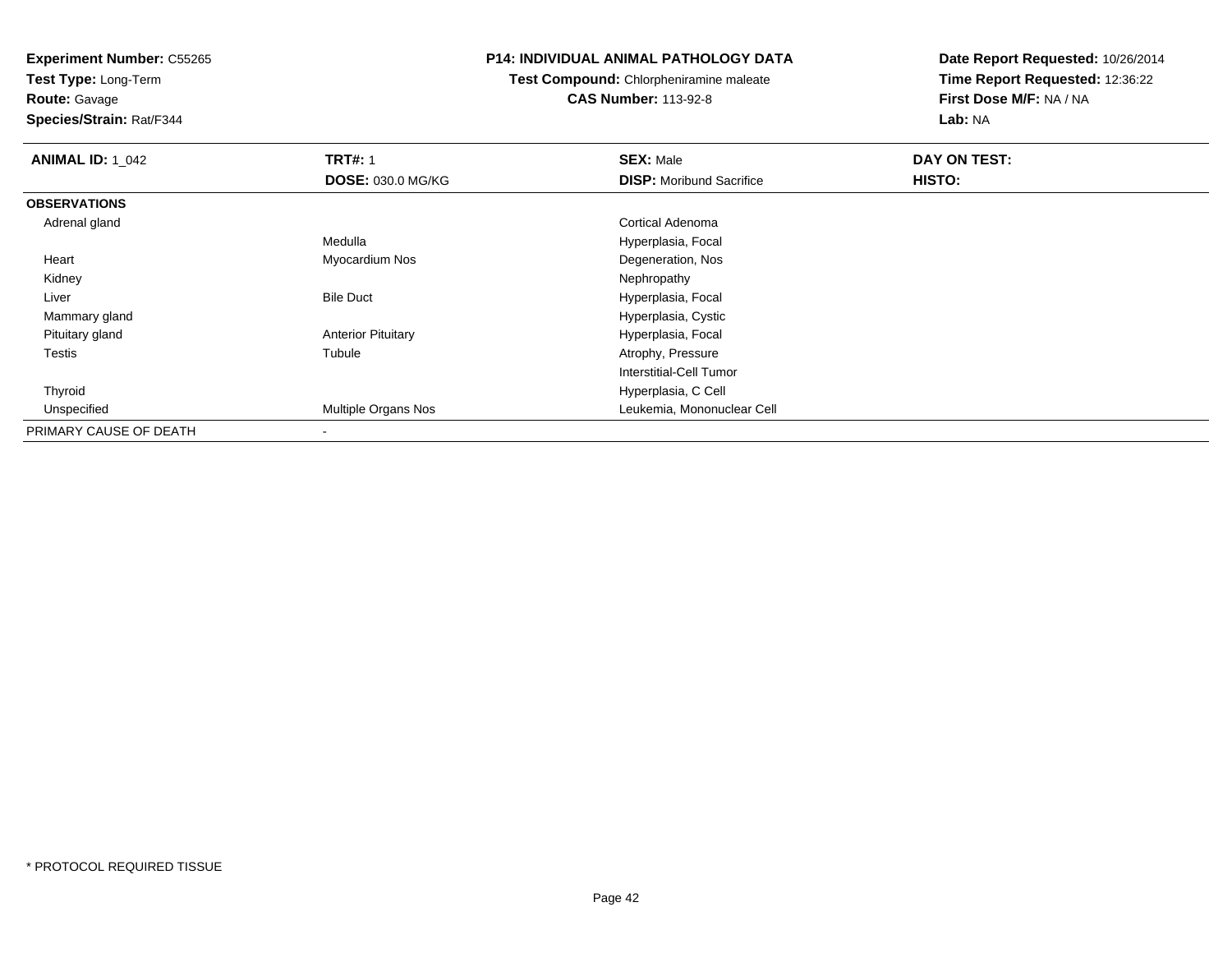**Experiment Number:** C55265**Test Type:** Long-Term

**Route:** Gavage

**Species/Strain:** Rat/F344

# **P14: INDIVIDUAL ANIMAL PATHOLOGY DATA**

**Test Compound:** Chlorpheniramine maleate**CAS Number:** 113-92-8

| <b>ANIMAL ID: 1_043</b> | <b>TRT#: 1</b>              | <b>SEX: Male</b>               | DAY ON TEST: |  |
|-------------------------|-----------------------------|--------------------------------|--------------|--|
|                         | <b>DOSE: 030.0 MG/KG</b>    | <b>DISP: Natural Death</b>     | HISTO:       |  |
| <b>OBSERVATIONS</b>     |                             |                                |              |  |
| Blood vessel            | <b>Pulmonary Artery Nos</b> | Mineralization                 |              |  |
| Bone                    | Occipital Bone              | Osteosarcoma                   |              |  |
| Brain                   | Cerebellum Nos              | Hemorrhage                     |              |  |
|                         | Cerebrum                    | Hydrocephalus, Nos             |              |  |
| Heart                   | Myocardium Nos              | Degeneration, Nos              |              |  |
| Liver                   | <b>Bile Duct</b>            | Hyperplasia, Focal             |              |  |
|                         | Hepatocytes                 | Necrosis, Focal                |              |  |
| Lung                    |                             | Inflammation, Interstitial     |              |  |
| Pancreas                | Islets                      | Islet-Cell Adenoma             |              |  |
| Testis                  | Tubule                      | Atrophy, Pressure              |              |  |
|                         |                             | <b>Interstitial-Cell Tumor</b> |              |  |
| PRIMARY CAUSE OF DEATH  | $\overline{\phantom{a}}$    |                                |              |  |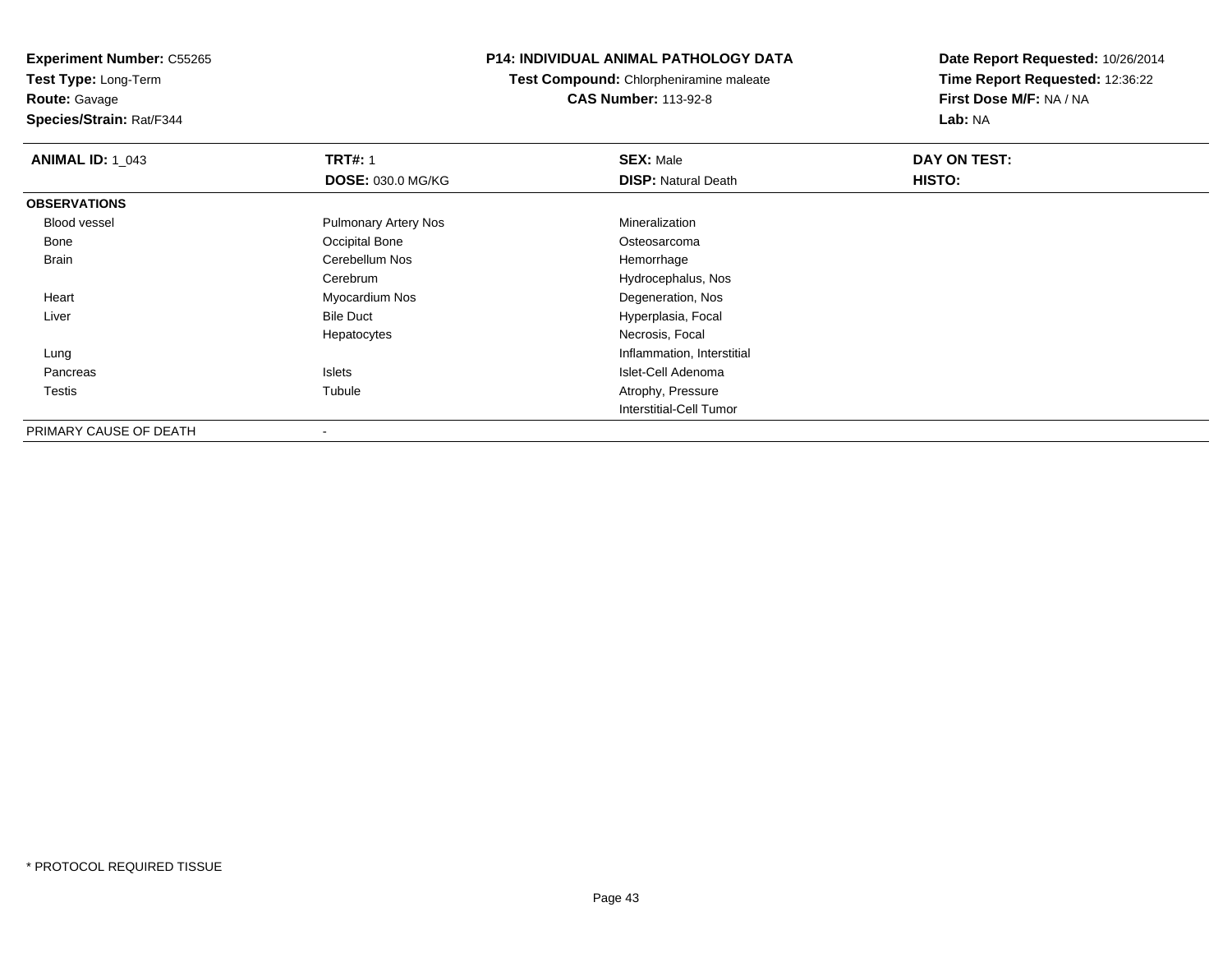**Test Type:** Long-Term

# **Route:** Gavage

**Species/Strain:** Rat/F344

# **P14: INDIVIDUAL ANIMAL PATHOLOGY DATA**

**Test Compound:** Chlorpheniramine maleate**CAS Number:** 113-92-8

| <b>ANIMAL ID: 1_044</b> | <b>TRT#: 1</b>           | <b>SEX: Male</b>                  | DAY ON TEST: |  |
|-------------------------|--------------------------|-----------------------------------|--------------|--|
|                         | <b>DOSE: 030.0 MG/KG</b> | <b>DISP: Terminal Sacrifice</b>   | HISTO:       |  |
| <b>OBSERVATIONS</b>     |                          |                                   |              |  |
| Adrenal gland           | Medulla                  | Pheochromocytoma                  |              |  |
| Eye                     | Retina                   | Atrophy, Focal                    |              |  |
|                         | <b>Crystalline Lens</b>  | Cataract                          |              |  |
| Heart                   | Myocardium Nos           | Degeneration, Nos                 |              |  |
| <b>Intestine Small</b>  | <b>Mesentery Nos</b>     | Inflammation, Granulomatous Focal |              |  |
| Kidney                  |                          | Nephropathy                       |              |  |
| Liver                   |                          | Clear-Cell Change                 |              |  |
|                         |                          | Cytoplasmic Change, Basophilic    |              |  |
|                         | Hepatocytes              | Degeneration, Cystic              |              |  |
|                         | <b>Bile Duct</b>         | Hyperplasia, Focal                |              |  |
|                         |                          | Neoplastic Nodule                 |              |  |
| <b>Testis</b>           | Tubule                   | Atrophy, Pressure                 |              |  |
|                         |                          | <b>Interstitial-Cell Tumor</b>    |              |  |
| Thyroid                 |                          | Hyperplasia, C Cell               |              |  |
| PRIMARY CAUSE OF DEATH  | $\blacksquare$           |                                   |              |  |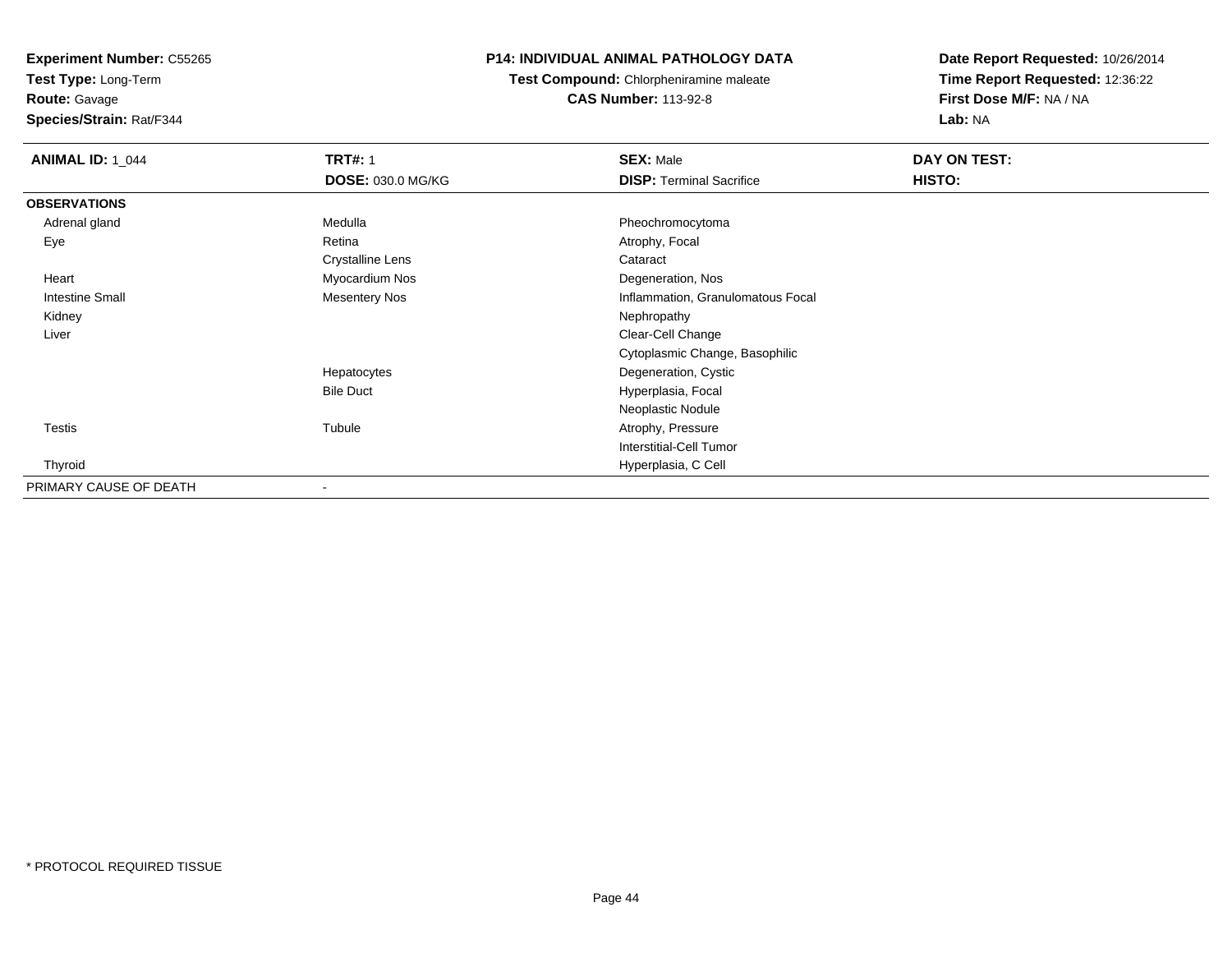**Test Type:** Long-Term**Route:** Gavage

**Species/Strain:** Rat/F344

# **P14: INDIVIDUAL ANIMAL PATHOLOGY DATA**

**Test Compound:** Chlorpheniramine maleate**CAS Number:** 113-92-8

| <b>ANIMAL ID: 1_045</b> | <b>TRT#: 1</b>            | <b>SEX: Male</b>                  | DAY ON TEST: |  |
|-------------------------|---------------------------|-----------------------------------|--------------|--|
|                         | <b>DOSE: 030.0 MG/KG</b>  | <b>DISP: Terminal Sacrifice</b>   | HISTO:       |  |
| <b>OBSERVATIONS</b>     |                           |                                   |              |  |
| Heart                   | Myocardium Nos            | Degeneration, Nos                 |              |  |
| <b>Intestine Small</b>  | <b>Mesentery Nos</b>      | Inflammation, Granulomatous Focal |              |  |
| Kidney                  |                           | Nephropathy                       |              |  |
| Liver                   |                           | Cytoplasmic Change, Basophilic    |              |  |
|                         | <b>Bile Duct</b>          | Hyperplasia, Focal                |              |  |
| Pituitary gland         | <b>Anterior Pituitary</b> | Adenoma, Nos                      |              |  |
|                         | <b>Anterior Pituitary</b> | Cyst, Nos                         |              |  |
| Testis                  | Tubule                    | Atrophy, Pressure                 |              |  |
|                         |                           | Interstitial-Cell Tumor           |              |  |
| Thyroid                 |                           | Hyperplasia, C Cell               |              |  |
| Tongue                  | Mucosa                    | Hyperplasia, Epithelial           |              |  |
| PRIMARY CAUSE OF DEATH  | $\blacksquare$            |                                   |              |  |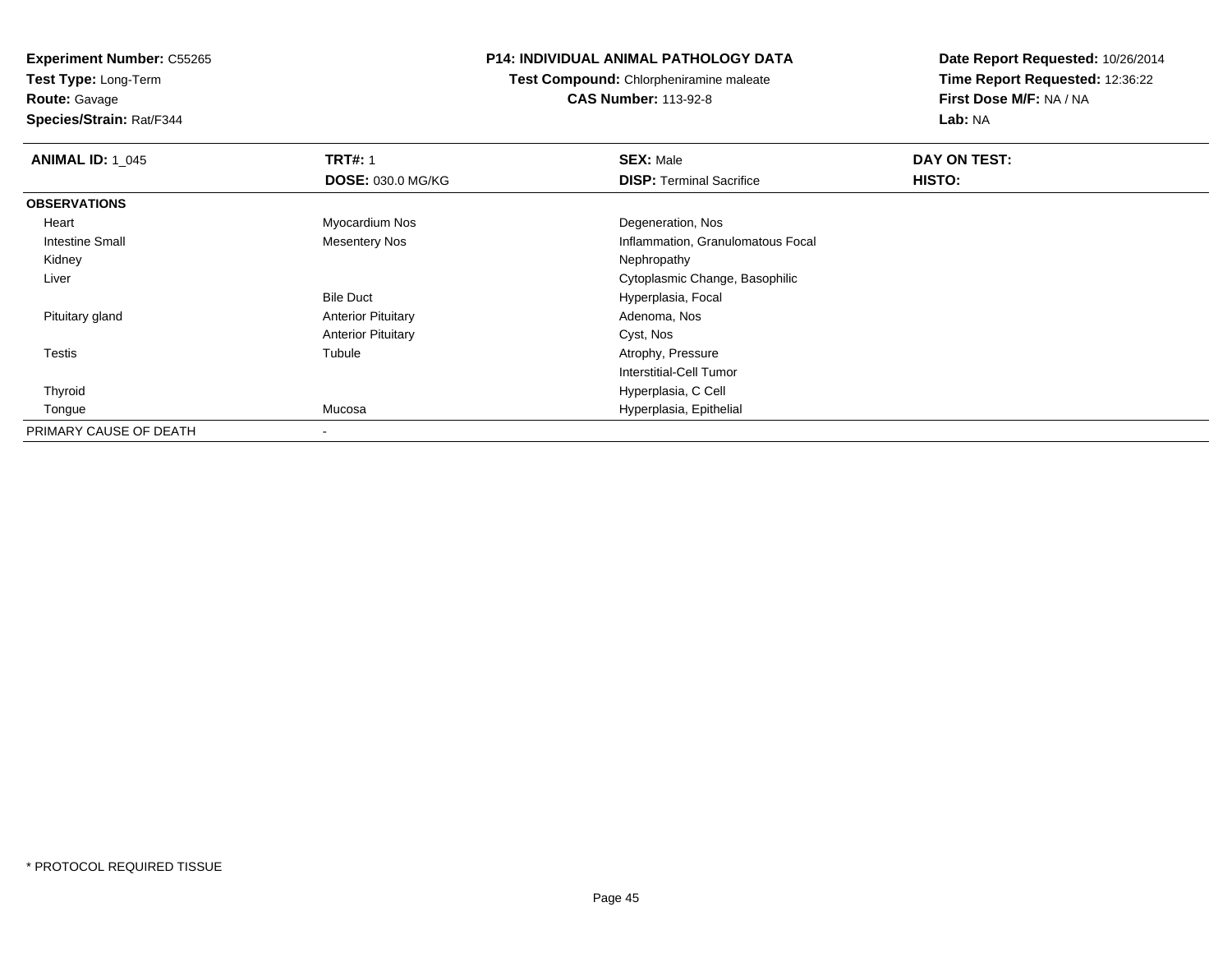**Test Type:** Long-Term**Route:** Gavage

**Species/Strain:** Rat/F344

#### **P14: INDIVIDUAL ANIMAL PATHOLOGY DATA**

**Test Compound:** Chlorpheniramine maleate**CAS Number:** 113-92-8

| <b>ANIMAL ID: 1 046</b> | <b>TRT#: 1</b>           | <b>SEX: Male</b>                | DAY ON TEST: |  |
|-------------------------|--------------------------|---------------------------------|--------------|--|
|                         | <b>DOSE: 030.0 MG/KG</b> | <b>DISP: Terminal Sacrifice</b> | HISTO:       |  |
| <b>OBSERVATIONS</b>     |                          |                                 |              |  |
| Adrenal gland           | <b>Cortex Nos</b>        | Metamorphosis, Fatty            |              |  |
| Heart                   | Myocardium Nos           | Degeneration, Nos               |              |  |
| Kidney                  |                          | Nephropathy                     |              |  |
| Liver                   |                          | Cytoplasmic Change, Basophilic  |              |  |
|                         | <b>Bile Duct</b>         | Hyperplasia, Focal              |              |  |
| Pancreas                | Acinus                   | Atrophy, Focal                  |              |  |
| <b>Testis</b>           | Tubule                   | Atrophy, Pressure               |              |  |
|                         |                          | Interstitial-Cell Tumor         |              |  |
| Thyroid                 |                          | Hyperplasia, C Cell             |              |  |
| Unspecified             | Multiple Organs Nos      | Leukemia, Mononuclear Cell      |              |  |
| PRIMARY CAUSE OF DEATH  |                          |                                 |              |  |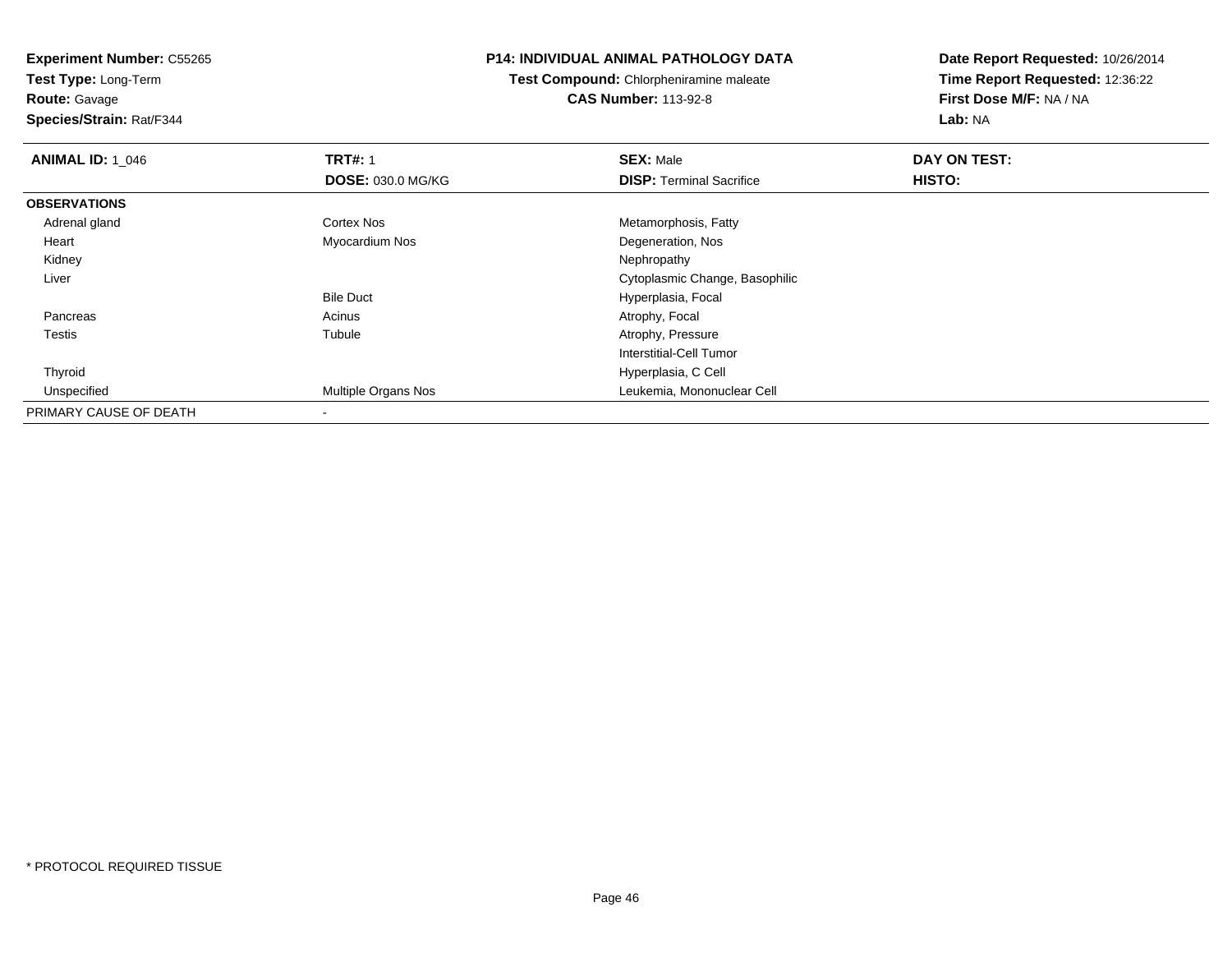**Test Type:** Long-Term

**Route:** Gavage

**Species/Strain:** Rat/F344

# **P14: INDIVIDUAL ANIMAL PATHOLOGY DATA**

**Test Compound:** Chlorpheniramine maleate**CAS Number:** 113-92-8

| <b>ANIMAL ID: 1_047</b> | <b>TRT#: 1</b>            | <b>SEX: Male</b>                | DAY ON TEST: |  |
|-------------------------|---------------------------|---------------------------------|--------------|--|
|                         | <b>DOSE: 030.0 MG/KG</b>  | <b>DISP: Terminal Sacrifice</b> | HISTO:       |  |
| <b>OBSERVATIONS</b>     |                           |                                 |              |  |
| Adrenal gland           | Cortex Nos                | Hyperplasia, Focal              |              |  |
| Heart                   | Myocardium Nos            | Degeneration, Nos               |              |  |
| Kidney                  |                           | Nephropathy                     |              |  |
| Liver                   |                           | Clear-Cell Change               |              |  |
|                         |                           | Cytoplasmic Change, Basophilic  |              |  |
|                         |                           | Hepatocellular Carcinoma        |              |  |
|                         | <b>Bile Duct</b>          | Hyperplasia, Focal              |              |  |
| Mammary gland           |                           | Hyperplasia, Cystic             |              |  |
| Pancreas                | Acinus                    | Atrophy, Focal                  |              |  |
| Pituitary gland         | <b>Anterior Pituitary</b> | Adenoma, Nos                    |              |  |
| <b>Testis</b>           |                           | Hyperplasia, Interstitial Cell  |              |  |
|                         |                           | <b>Interstitial-Cell Tumor</b>  |              |  |
| Thyroid                 |                           | Hyperplasia, C Cell             |              |  |
| PRIMARY CAUSE OF DEATH  |                           |                                 |              |  |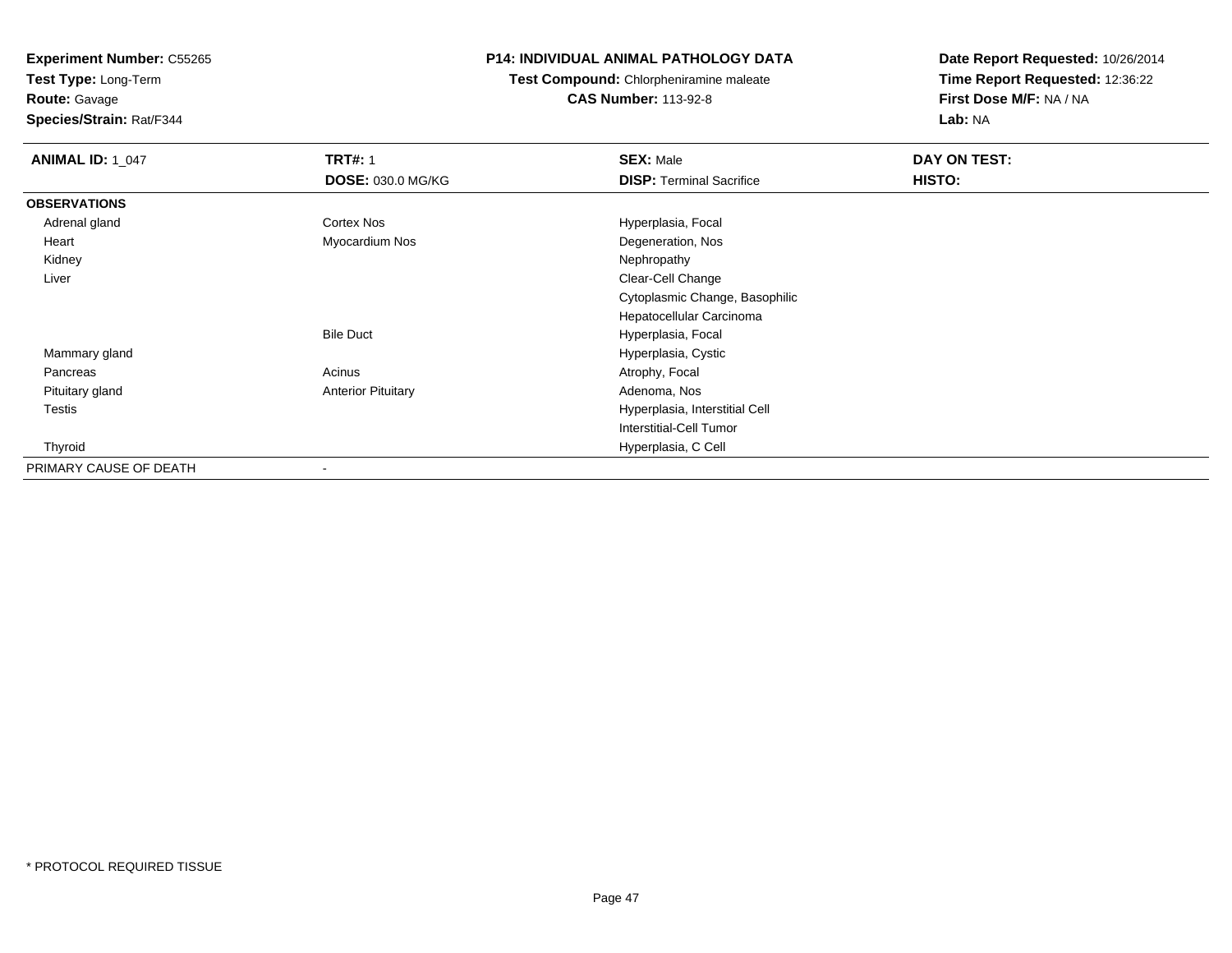**Test Type:** Long-Term

**Route:** Gavage

**Species/Strain:** Rat/F344

#### **P14: INDIVIDUAL ANIMAL PATHOLOGY DATA**

**Test Compound:** Chlorpheniramine maleate**CAS Number:** 113-92-8

| <b>ANIMAL ID: 1 048</b> | <b>TRT#: 1</b>           | <b>SEX: Male</b>                | DAY ON TEST: |  |
|-------------------------|--------------------------|---------------------------------|--------------|--|
|                         | <b>DOSE: 030.0 MG/KG</b> | <b>DISP:</b> Terminal Sacrifice | HISTO:       |  |
| <b>OBSERVATIONS</b>     |                          |                                 |              |  |
| Adrenal gland           | <b>Cortex Nos</b>        | Metamorphosis, Fatty            |              |  |
| Kidney                  |                          | Nephropathy                     |              |  |
| Liver                   |                          | Cytoplasmic Change, Basophilic  |              |  |
|                         | <b>Bile Duct</b>         | Hyperplasia, Focal              |              |  |
| Lung                    | <b>Bronchiole</b>        | Hyperplasia, Epithelial         |              |  |
| Prostate                |                          | Inflammation, Active Chronic    |              |  |
| Testis                  | Tubule                   | Atrophy, Pressure               |              |  |
|                         |                          | Interstitial-Cell Tumor         |              |  |
| Thyroid                 |                          | Hyperplasia, C Cell             |              |  |
| PRIMARY CAUSE OF DEATH  |                          |                                 |              |  |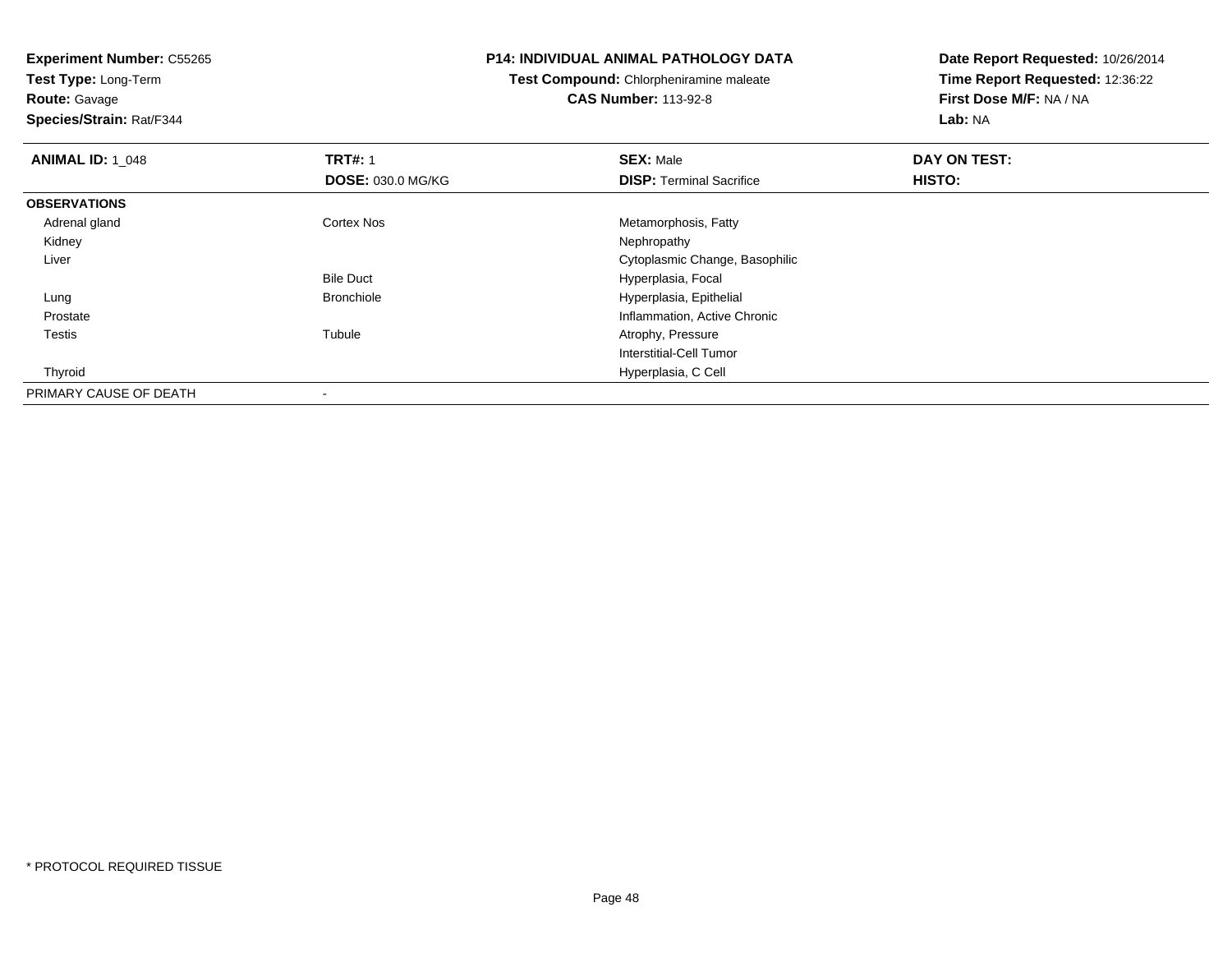**Test Type:** Long-Term**Route:** Gavage

**Species/Strain:** Rat/F344

#### **P14: INDIVIDUAL ANIMAL PATHOLOGY DATA**

**Test Compound:** Chlorpheniramine maleate**CAS Number:** 113-92-8

| <b>ANIMAL ID: 1 049</b> | <b>TRT#: 1</b><br><b>DOSE: 030.0 MG/KG</b> | <b>SEX: Male</b><br><b>DISP: Terminal Sacrifice</b> | DAY ON TEST:<br>HISTO: |  |
|-------------------------|--------------------------------------------|-----------------------------------------------------|------------------------|--|
| <b>OBSERVATIONS</b>     |                                            |                                                     |                        |  |
| Adrenal gland           | <b>Cortex Nos</b>                          | Hyperplasia, Focal                                  |                        |  |
| Kidney                  |                                            | Nephropathy                                         |                        |  |
| Liver                   |                                            | Cytoplasmic Change, Basophilic                      |                        |  |
| Pituitary gland         | <b>Anterior Pituitary</b>                  | Cyst, Nos                                           |                        |  |
| Seminal vesicle         |                                            | Hyperplasia, Epithelial                             |                        |  |
| <b>Testis</b>           | Tubule                                     | Atrophy, Pressure                                   |                        |  |
|                         |                                            | Interstitial-Cell Tumor                             |                        |  |
| Thyroid                 |                                            | Hyperplasia, C Cell                                 |                        |  |
| PRIMARY CAUSE OF DEATH  |                                            |                                                     |                        |  |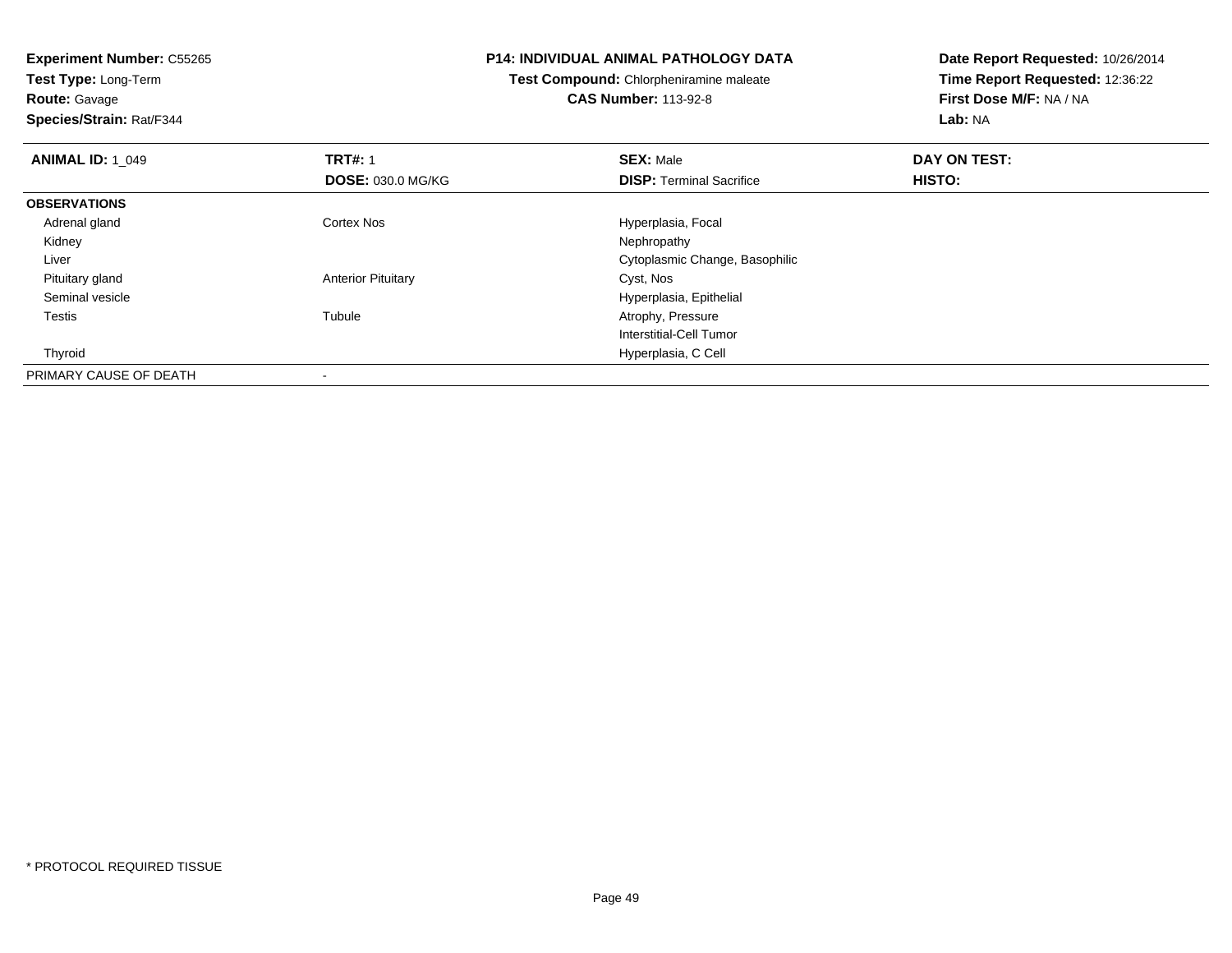**Test Type:** Long-Term

**Route:** Gavage

**Species/Strain:** Rat/F344

#### **P14: INDIVIDUAL ANIMAL PATHOLOGY DATA**

**Test Compound:** Chlorpheniramine maleate**CAS Number:** 113-92-8

| <b>ANIMAL ID: 1_050</b> | <b>TRT#: 1</b>           | <b>SEX: Male</b>                | DAY ON TEST: |
|-------------------------|--------------------------|---------------------------------|--------------|
|                         | <b>DOSE: 030.0 MG/KG</b> | <b>DISP: Terminal Sacrifice</b> | HISTO:       |
| <b>OBSERVATIONS</b>     |                          |                                 |              |
| Adrenal gland           | Medulla                  | Hyperplasia, Focal              |              |
| Heart                   | Myocardium Nos           | Degeneration, Nos               |              |
| Kidney                  |                          | Nephropathy                     |              |
| Liver                   |                          | Cytoplasmic Change, Basophilic  |              |
|                         | <b>Bile Duct</b>         | Hyperplasia, Focal              |              |
| Prostate                |                          | Inflammation, Active Chronic    |              |
| Testis                  | Tubule                   | Atrophy, Pressure               |              |
|                         |                          | Interstitial-Cell Tumor         |              |
| Thyroid                 |                          | Hyperplasia, C Cell             |              |
|                         |                          | Hyperplasia, Follicular Cell    |              |
| Urinary bladder         |                          | Hyperplasia, Epithelial         |              |
| PRIMARY CAUSE OF DEATH  | $\blacksquare$           |                                 |              |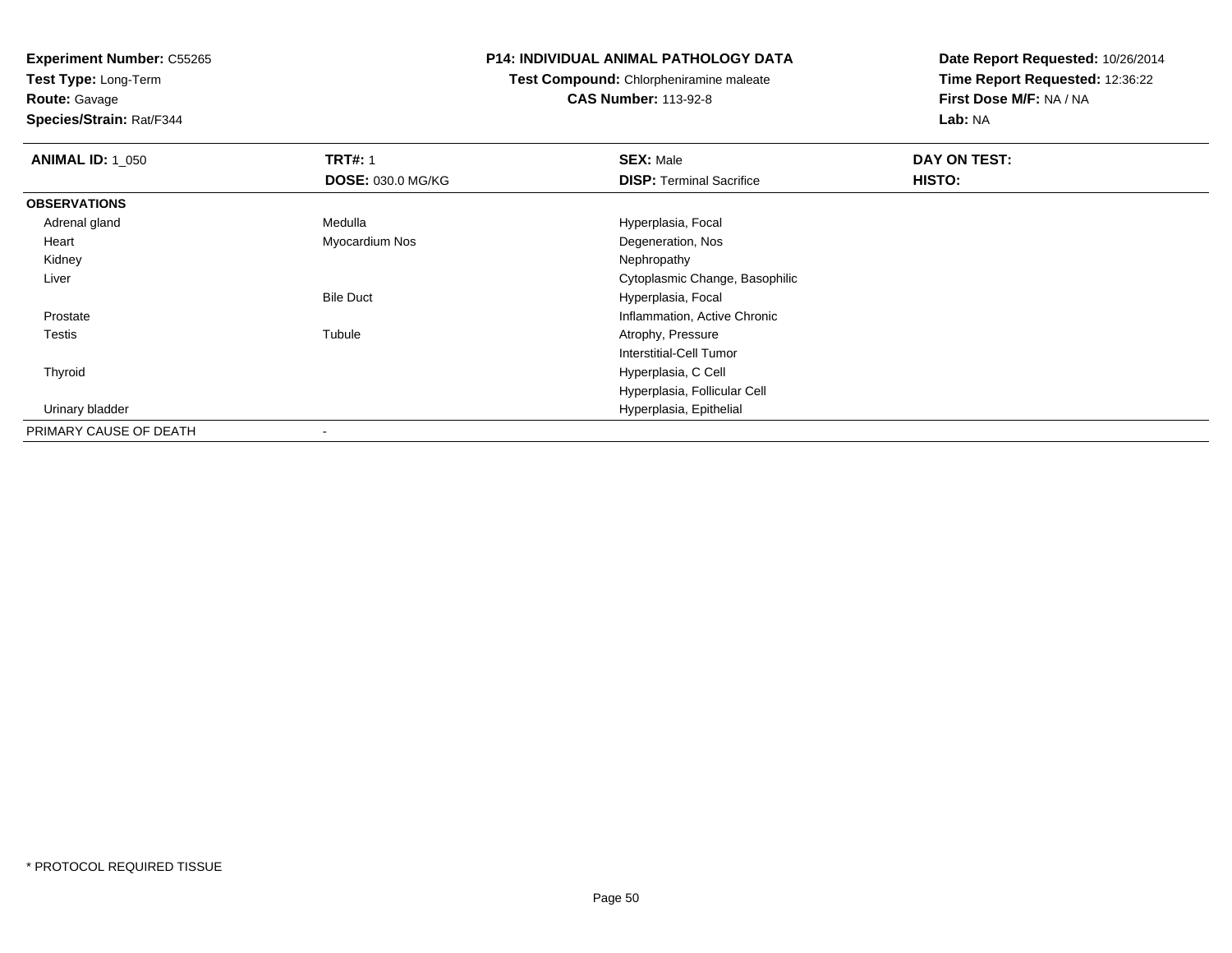**Experiment Number:** C55265**Test Type:** Long-Term

**Route:** Gavage

**Species/Strain:** Rat/F344

# **P14: INDIVIDUAL ANIMAL PATHOLOGY DATA**

**Test Compound:** Chlorpheniramine maleate**CAS Number:** 113-92-8

| <b>ANIMAL ID: 2_001</b> | <b>TRT#: 2</b>            | <b>SEX: Male</b>               | DAY ON TEST: |
|-------------------------|---------------------------|--------------------------------|--------------|
|                         | <b>DOSE: 015.0 MG/KG</b>  | <b>DISP: Natural Death</b>     | HISTO:       |
| <b>OBSERVATIONS</b>     |                           |                                |              |
| Adrenal gland           | Cortex Nos                | Hypertrophy, Focal             |              |
| Bone                    | Femur                     | Osteosclerosis                 |              |
| Bone marrow             |                           | Hyperplasia, Granulocytic      |              |
| Heart                   | Myocardium Nos            | Degeneration, Nos              |              |
|                         | Left Atrium Nos           | Thrombus, Organized            |              |
| Kidney                  |                           | Nephropathy                    |              |
| Liver                   | Hepatocytes               | Cytoplasmic Vacuolization      |              |
|                         | <b>Bile Duct</b>          | Hyperplasia, Focal             |              |
| Pituitary gland         | <b>Anterior Pituitary</b> | Cyst, Multiple                 |              |
|                         | <b>Anterior Pituitary</b> | Hyperplasia, Focal             |              |
| Prostate                |                           | Inflammation, Active Chronic   |              |
| <b>Testis</b>           | Tubule                    | Atrophy, Pressure              |              |
|                         |                           | <b>Interstitial-Cell Tumor</b> |              |
| Unspecified             | Multiple Organs Nos       | Leukemia, Mononuclear Cell     |              |
| PRIMARY CAUSE OF DEATH  | $\overline{\phantom{a}}$  |                                |              |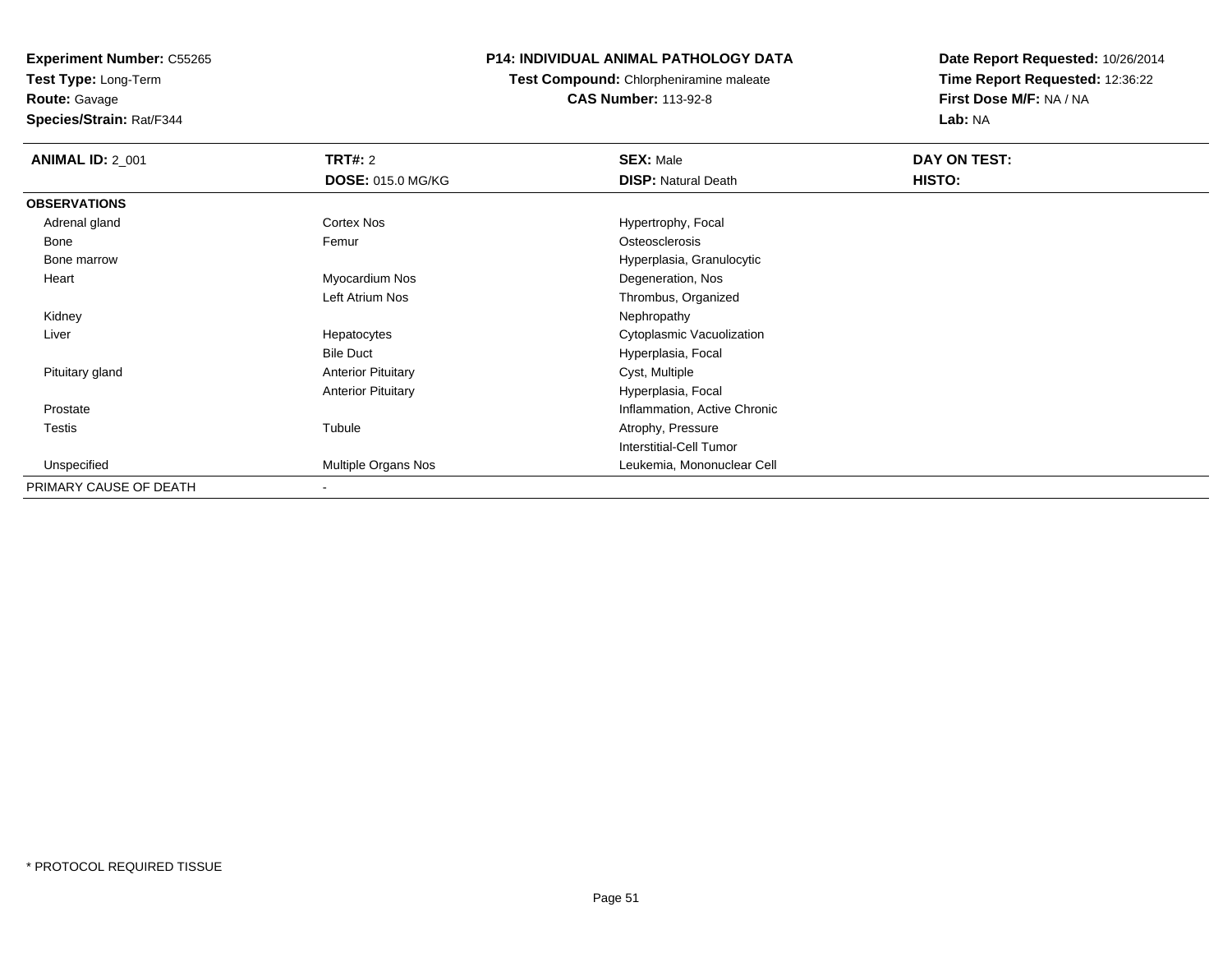| <b>Experiment Number: C55265</b><br>Test Type: Long-Term<br><b>Route: Gavage</b> |                          | <b>P14: INDIVIDUAL ANIMAL PATHOLOGY DATA</b><br>Test Compound: Chlorpheniramine maleate<br><b>CAS Number: 113-92-8</b> | Date Report Requested: 10/26/2014<br>Time Report Requested: 12:36:22<br>First Dose M/F: NA / NA |
|----------------------------------------------------------------------------------|--------------------------|------------------------------------------------------------------------------------------------------------------------|-------------------------------------------------------------------------------------------------|
| Species/Strain: Rat/F344                                                         |                          |                                                                                                                        | Lab: NA                                                                                         |
| <b>ANIMAL ID: 2 002</b>                                                          | <b>TRT#:</b> 2           | <b>SEX: Male</b>                                                                                                       | DAY ON TEST:                                                                                    |
|                                                                                  | <b>DOSE: 015.0 MG/KG</b> | <b>DISP: Natural Death</b>                                                                                             | HISTO:                                                                                          |
| <b>OBSERVATIONS</b>                                                              |                          |                                                                                                                        |                                                                                                 |
| Heart                                                                            | Myocardium Nos           | Degeneration, Nos                                                                                                      |                                                                                                 |
| PRIMARY CAUSE OF DEATH                                                           |                          |                                                                                                                        |                                                                                                 |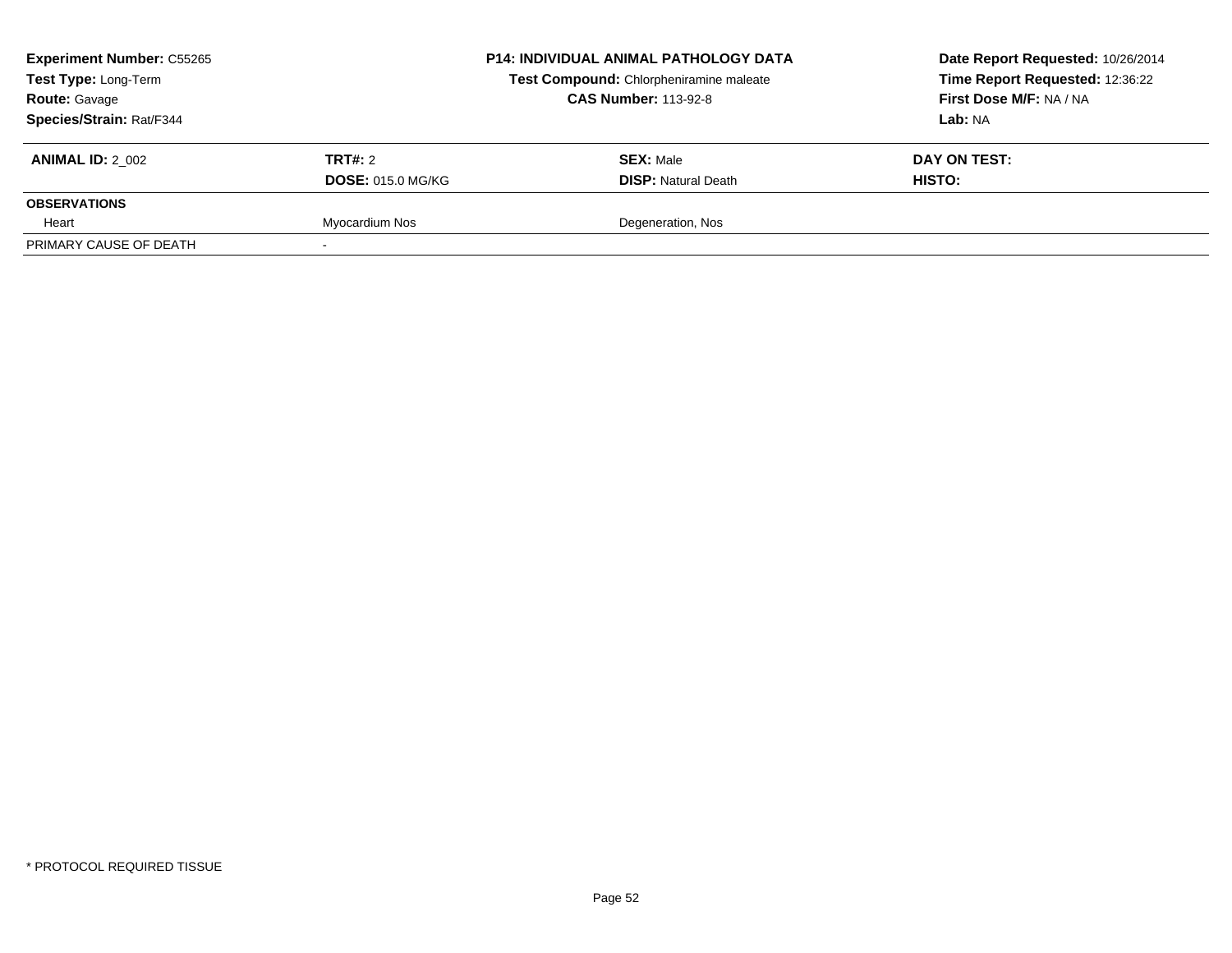**Test Type:** Long-Term

**Route:** Gavage

**Species/Strain:** Rat/F344

# **P14: INDIVIDUAL ANIMAL PATHOLOGY DATA**

**Test Compound:** Chlorpheniramine maleate**CAS Number:** 113-92-8

| <b>ANIMAL ID: 2_003</b> | <b>TRT#: 2</b>            | <b>SEX: Male</b>                | DAY ON TEST: |  |
|-------------------------|---------------------------|---------------------------------|--------------|--|
|                         | <b>DOSE: 015.0 MG/KG</b>  | <b>DISP:</b> Moribund Sacrifice | HISTO:       |  |
| <b>OBSERVATIONS</b>     |                           |                                 |              |  |
| Adrenal gland           | Medulla                   | Pheochromocytoma                |              |  |
| Heart                   | Myocardium Nos            | Degeneration, Nos               |              |  |
| <b>Intestine Small</b>  | Ileum, Ileum              | Inflammation, Acute Focal       |              |  |
|                         | Ileum, Ileum              | Ulcer, Nos                      |              |  |
| Kidney                  | Cortex                    | Cyst, Multiple                  |              |  |
|                         |                           | Nephropathy                     |              |  |
| Liver                   |                           | Cytoplasmic Change, Basophilic  |              |  |
|                         | Hepatocytes               | Degeneration, Cystic            |              |  |
|                         | <b>Bile Duct</b>          | Hyperplasia, Focal              |              |  |
| Pancreas                | Acinus                    | Atrophy, Focal                  |              |  |
| Pituitary gland         | <b>Anterior Pituitary</b> | Adenoma, Nos                    |              |  |
| Prostate                |                           | Inflammation, Active Chronic    |              |  |
| Spleen                  | Red Pulp                  | Fibrosis, Multifocal            |              |  |
| Stomach                 | Glandular Stomach         | Mineralization                  |              |  |
| Testis                  | Tubule                    | Atrophy, Pressure               |              |  |
|                         |                           | Interstitial-Cell Tumor         |              |  |
| PRIMARY CAUSE OF DEATH  |                           |                                 |              |  |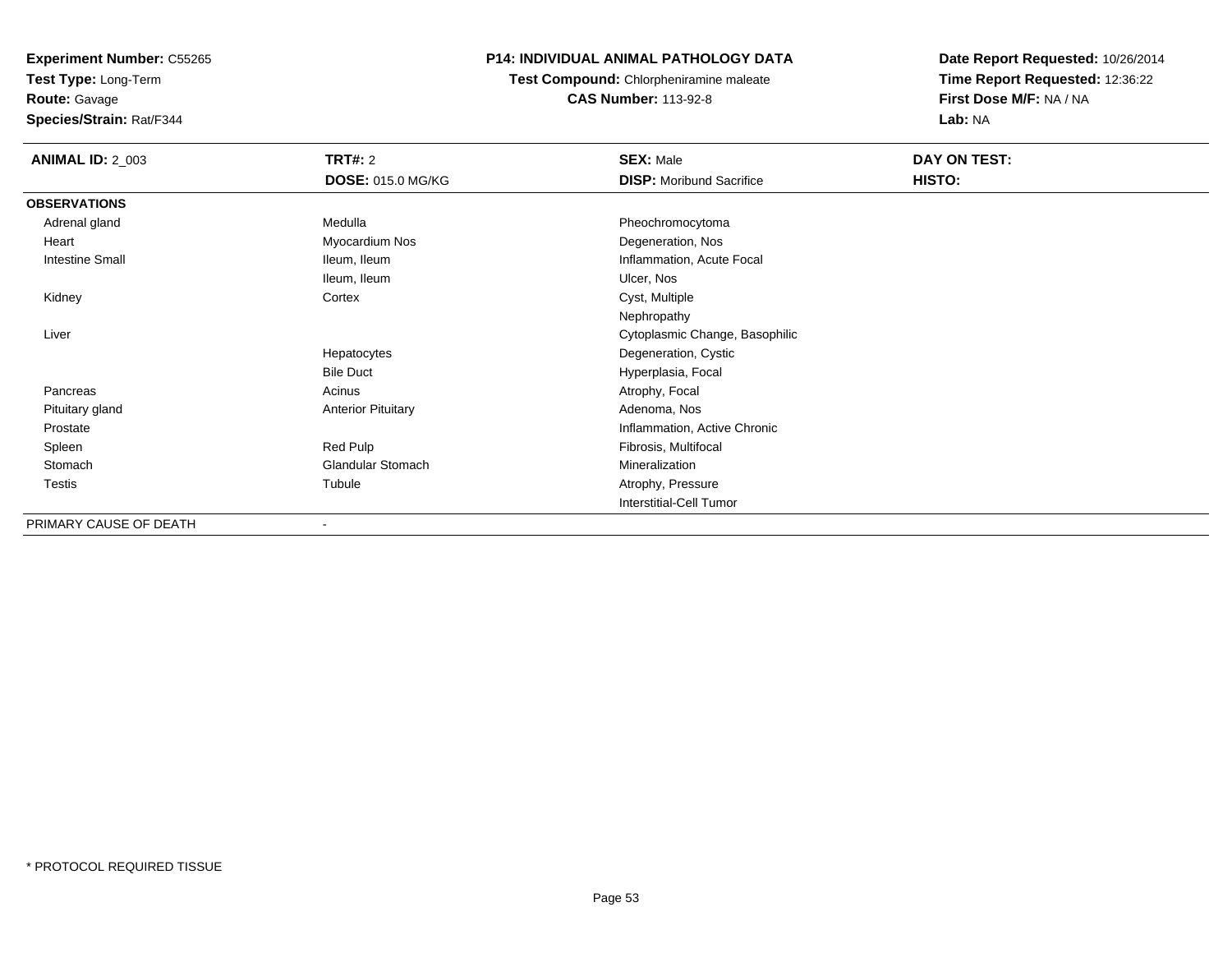**Experiment Number:** C55265**Test Type:** Long-Term

**Route:** Gavage

**Species/Strain:** Rat/F344

# **P14: INDIVIDUAL ANIMAL PATHOLOGY DATA**

**Test Compound:** Chlorpheniramine maleate**CAS Number:** 113-92-8

| <b>ANIMAL ID: 2_004</b> | TRT#: 2<br>DOSE: 015.0 MG/KG | <b>SEX: Male</b><br><b>DISP:</b> Moribund Sacrifice | DAY ON TEST:<br>HISTO: |
|-------------------------|------------------------------|-----------------------------------------------------|------------------------|
| <b>OBSERVATIONS</b>     |                              |                                                     |                        |
| Adrenal gland           | Cortex Nos                   | Hyperplasia, Focal                                  |                        |
| <b>Brain</b>            | Cerebellum Nos               | Granular-Cell Tumor, Benign                         |                        |
| Heart                   | Myocardium Nos               | Degeneration, Nos                                   |                        |
| Kidney                  |                              | Nephropathy                                         |                        |
| Liver                   | Hepatocytes                  | Cytoplasmic Vacuolization                           |                        |
| Pancreas                |                              | Dilatation, Ducts                                   |                        |
| Pituitary gland         | <b>Anterior Pituitary</b>    | Adenoma, Nos                                        |                        |
| Prostate                |                              | Abscess, Nos                                        |                        |
| Salivary gland          |                              | Inflammation, Acute Focal                           |                        |
| Spleen                  | <b>Follicles</b>             | Depletion, Lymphoid                                 |                        |
| Stomach                 | Forestomach                  | Hyperplasia, Epithelial                             |                        |
|                         | Forestomach                  | Inflammation, Active Chronic                        |                        |
|                         | Glandular Stomach            | Inflammation, Active Chronic                        |                        |
|                         | <b>Glandular Stomach</b>     | Necrosis, Focal                                     |                        |
| Testis                  |                              | Hyperplasia, Interstitial Cell                      |                        |
|                         |                              | <b>Interstitial-Cell Tumor</b>                      |                        |
| Thyroid                 |                              | Hyperplasia, C Cell                                 |                        |
| Urinary bladder         |                              | Hyperplasia, Epithelial                             |                        |
| PRIMARY CAUSE OF DEATH  | $\blacksquare$               |                                                     |                        |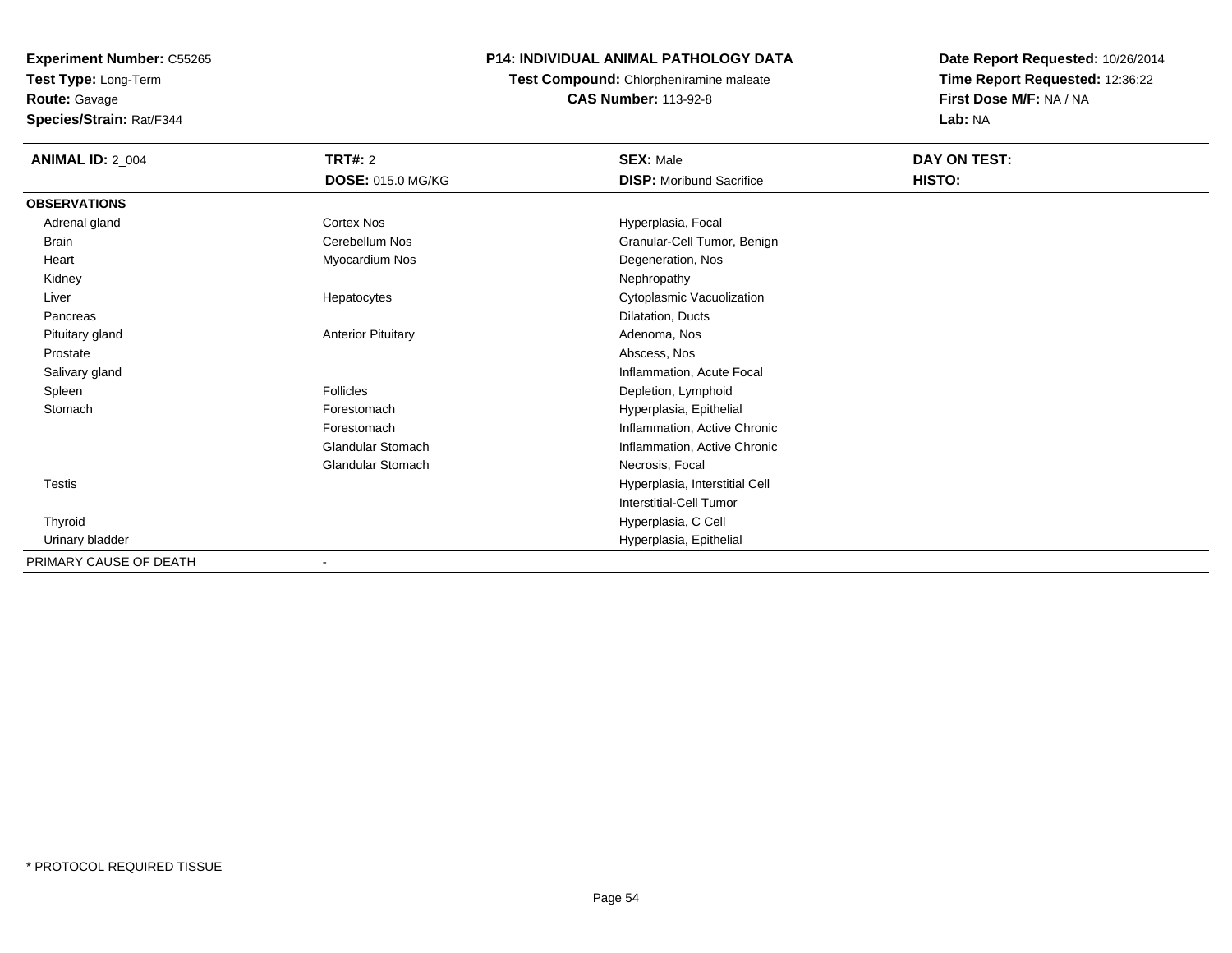**Test Type:** Long-Term**Route:** Gavage

**Species/Strain:** Rat/F344

#### **P14: INDIVIDUAL ANIMAL PATHOLOGY DATA**

**Test Compound:** Chlorpheniramine maleate**CAS Number:** 113-92-8

| <b>ANIMAL ID: 2_005</b> | TRT#: 2                   | <b>SEX: Male</b>                | DAY ON TEST: |  |
|-------------------------|---------------------------|---------------------------------|--------------|--|
|                         | <b>DOSE: 015.0 MG/KG</b>  | <b>DISP: Terminal Sacrifice</b> | HISTO:       |  |
| <b>OBSERVATIONS</b>     |                           |                                 |              |  |
| Heart                   | Myocardium Nos            | Degeneration, Nos               |              |  |
| Kidney                  |                           | Nephropathy                     |              |  |
| Liver                   |                           | Clear-Cell Change               |              |  |
|                         |                           | Cytoplasmic Change, Basophilic  |              |  |
|                         | <b>Bile Duct</b>          | Hyperplasia, Focal              |              |  |
| Pancreas                | Acinus                    | Atrophy, Focal                  |              |  |
|                         |                           | Congestion, Acute               |              |  |
| Pituitary gland         | <b>Anterior Pituitary</b> | Hyperplasia, Focal              |              |  |
| Skin                    | Nose                      | Squamous Cell Papilloma         |              |  |
| <b>Testis</b>           | Tubule                    | Atrophy, Pressure               |              |  |
|                         |                           | Interstitial-Cell Tumor         |              |  |
| Thyroid                 |                           | C-Cell Adenoma                  |              |  |
|                         |                           | Hyperplasia, C Cell             |              |  |
| PRIMARY CAUSE OF DEATH  | ۰                         |                                 |              |  |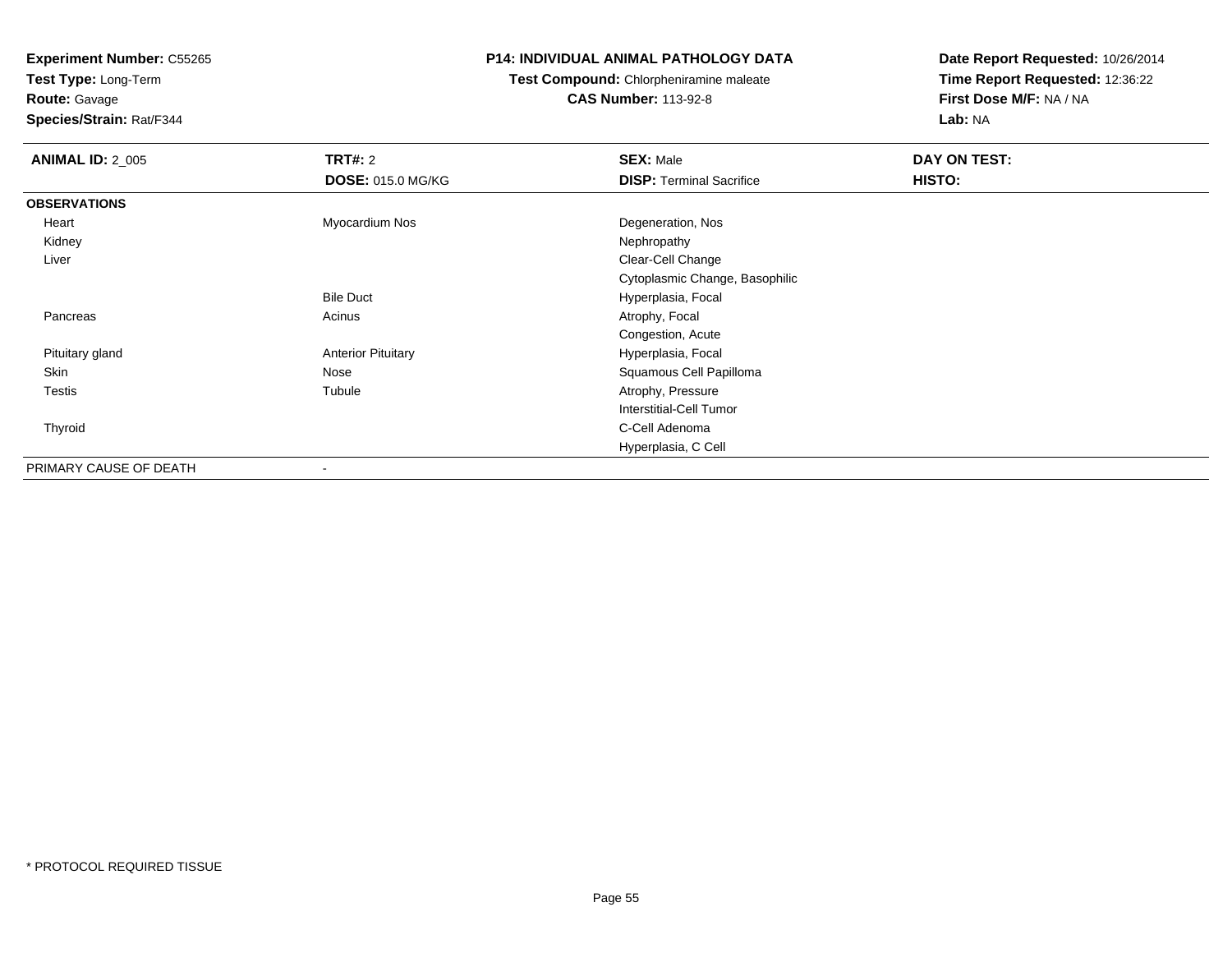| <b>Experiment Number: C55265</b><br>Test Type: Long-Term<br><b>Route: Gavage</b><br>Species/Strain: Rat/F344 |                           | <b>P14: INDIVIDUAL ANIMAL PATHOLOGY DATA</b><br>Test Compound: Chlorpheniramine maleate<br><b>CAS Number: 113-92-8</b> | Date Report Requested: 10/26/2014<br>Time Report Requested: 12:36:22<br>First Dose M/F: NA / NA<br>Lab: NA |
|--------------------------------------------------------------------------------------------------------------|---------------------------|------------------------------------------------------------------------------------------------------------------------|------------------------------------------------------------------------------------------------------------|
| <b>ANIMAL ID: 2_006</b>                                                                                      | <b>TRT#: 2</b>            | <b>SEX: Male</b>                                                                                                       | DAY ON TEST:                                                                                               |
|                                                                                                              | <b>DOSE: 015.0 MG/KG</b>  | <b>DISP:</b> Moribund Sacrifice                                                                                        | HISTO:                                                                                                     |
| <b>OBSERVATIONS</b>                                                                                          |                           |                                                                                                                        |                                                                                                            |
| Adrenal gland                                                                                                | Cortex Nos                | Hyperplasia, Focal                                                                                                     |                                                                                                            |
| Heart                                                                                                        | Myocardium Nos            | Degeneration, Nos                                                                                                      |                                                                                                            |
| Kidney                                                                                                       |                           | Nephropathy                                                                                                            |                                                                                                            |
| Pituitary gland                                                                                              | <b>Anterior Pituitary</b> | Cyst, Nos                                                                                                              |                                                                                                            |
| Testis                                                                                                       | Tubule                    | Atrophy, Pressure                                                                                                      |                                                                                                            |
|                                                                                                              |                           | Interstitial-Cell Tumor                                                                                                |                                                                                                            |
| Zymbal gland                                                                                                 |                           | Carcinoma, Nos                                                                                                         |                                                                                                            |
| PRIMARY CAUSE OF DEATH                                                                                       |                           |                                                                                                                        |                                                                                                            |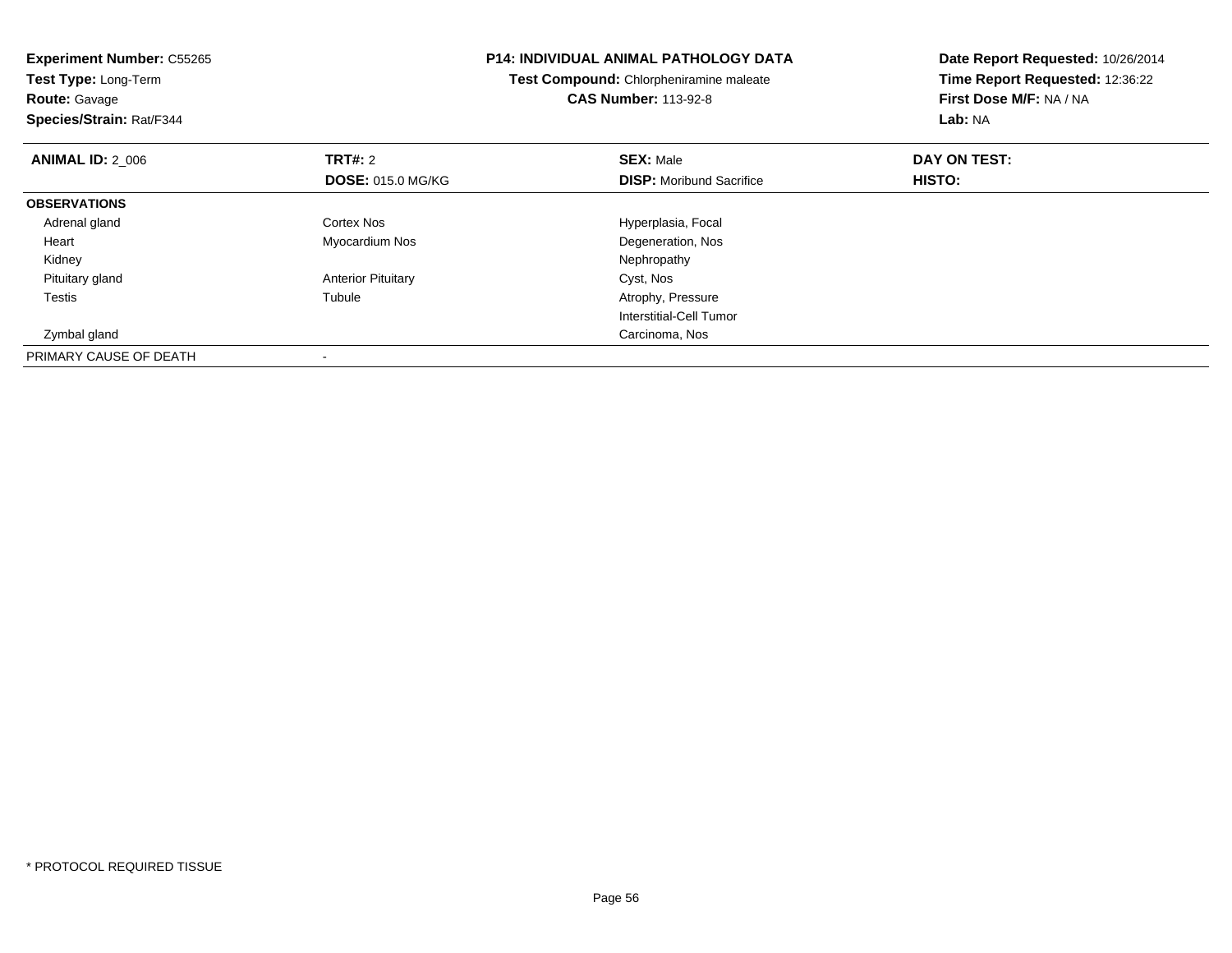**Test Type:** Long-Term

**Route:** Gavage

**Species/Strain:** Rat/F344

# **P14: INDIVIDUAL ANIMAL PATHOLOGY DATA**

**Test Compound:** Chlorpheniramine maleate**CAS Number:** 113-92-8

| <b>ANIMAL ID: 2 007</b> | <b>TRT#: 2</b>            | <b>SEX: Male</b>                | DAY ON TEST: |  |
|-------------------------|---------------------------|---------------------------------|--------------|--|
|                         | <b>DOSE: 015.0 MG/KG</b>  | <b>DISP: Terminal Sacrifice</b> | HISTO:       |  |
| <b>OBSERVATIONS</b>     |                           |                                 |              |  |
| Adrenal gland           | Cortex Nos                | Hyperplasia, Focal              |              |  |
| Blood vessel            | Sup.Panc-Duod.Artery      | Periarteritis                   |              |  |
| Heart                   | Myocardium Nos            | Degeneration, Nos               |              |  |
| Kidney                  | Pelvis/Mucosa             | Hyperplasia, Papillary          |              |  |
|                         |                           | Nephropathy                     |              |  |
| Liver                   |                           | Cytoplasmic Change, Basophilic  |              |  |
|                         | Hepatocytes               | Degeneration, Cystic            |              |  |
|                         | <b>Bile Duct</b>          | Hyperplasia, Focal              |              |  |
| Lung                    | <b>Bronchiole</b>         | Hyperplasia, Epithelial         |              |  |
|                         | <b>Bronchiole</b>         | Inflammation, Chronic Focal     |              |  |
| Lymph node              | Thymic Lymph Node         | Cyst, Multiple                  |              |  |
| Pituitary gland         | <b>Anterior Pituitary</b> | Hyperplasia, Focal              |              |  |
| Testis                  | Tubule                    | Atrophy, Pressure               |              |  |
|                         |                           | <b>Interstitial-Cell Tumor</b>  |              |  |
| Thyroid                 |                           | Hyperplasia, C Cell             |              |  |
| PRIMARY CAUSE OF DEATH  |                           |                                 |              |  |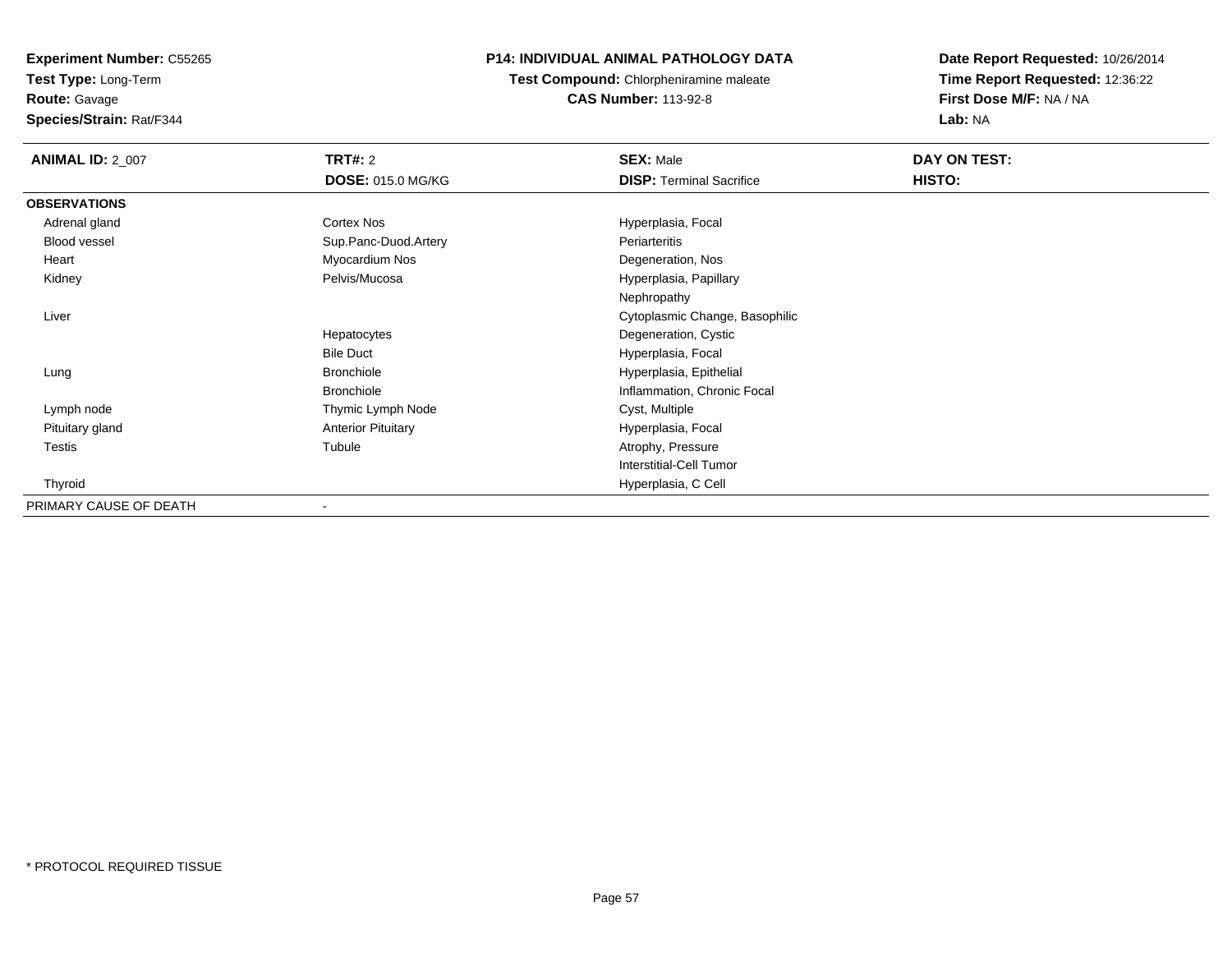**Test Type:** Long-Term**Route:** Gavage

**Species/Strain:** Rat/F344

### **P14: INDIVIDUAL ANIMAL PATHOLOGY DATA**

**Test Compound:** Chlorpheniramine maleate**CAS Number:** 113-92-8

| <b>ANIMAL ID: 2 008</b> | TRT#: 2                  | <b>SEX: Male</b>             | DAY ON TEST: |  |
|-------------------------|--------------------------|------------------------------|--------------|--|
|                         | <b>DOSE: 015.0 MG/KG</b> | <b>DISP: Natural Death</b>   | HISTO:       |  |
| <b>OBSERVATIONS</b>     |                          |                              |              |  |
| Esophagus               | Periesophageal Tissue    | Hemorrhage                   |              |  |
| Heart                   | Myocardium Nos           | Degeneration, Nos            |              |  |
| Liver                   | <b>Bile Duct</b>         | Hyperplasia, Focal           |              |  |
| Lung                    |                          | Edema, Nos                   |              |  |
|                         | <b>Bronchus</b>          | Inflammation, Acute/Chronic  |              |  |
| Mammary gland           |                          | Hyperplasia, Cystic          |              |  |
| Thymus                  |                          | Hemorrhage                   |              |  |
| Unspecified             | <b>Mediastinum Nos</b>   | Inflammation, Active Chronic |              |  |
| PRIMARY CAUSE OF DEATH  |                          |                              |              |  |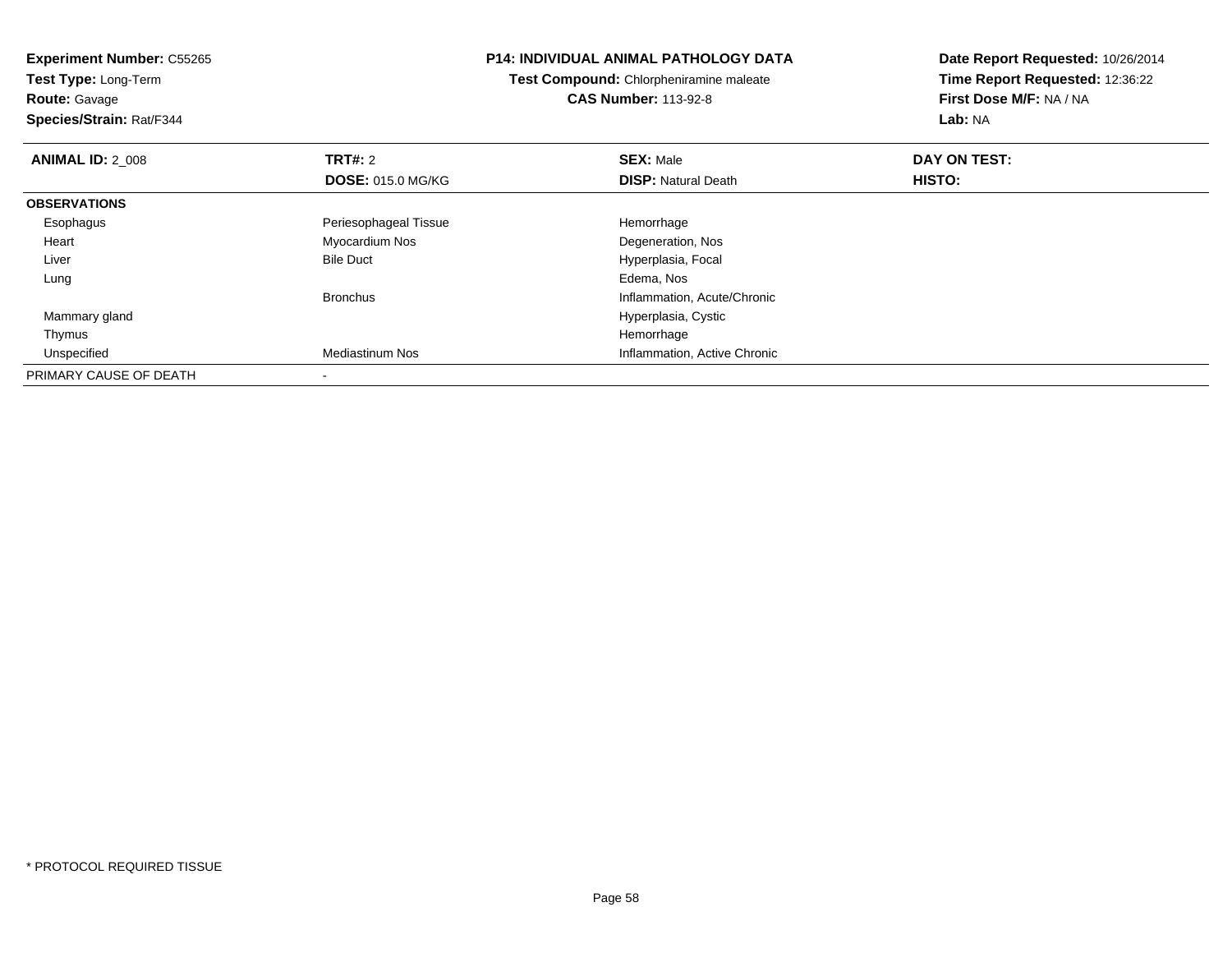**Test Type:** Long-Term

**Route:** Gavage

**Species/Strain:** Rat/F344

# **P14: INDIVIDUAL ANIMAL PATHOLOGY DATA**

**Test Compound:** Chlorpheniramine maleate**CAS Number:** 113-92-8

| <b>ANIMAL ID: 2_009</b> | <b>TRT#: 2</b>            | <b>SEX: Male</b>                | <b>DAY ON TEST:</b> |  |
|-------------------------|---------------------------|---------------------------------|---------------------|--|
|                         | <b>DOSE: 015.0 MG/KG</b>  | <b>DISP: Terminal Sacrifice</b> | <b>HISTO:</b>       |  |
| <b>OBSERVATIONS</b>     |                           |                                 |                     |  |
| Adrenal gland           | Cortex Nos                | Hyperplasia, Focal              |                     |  |
| Heart                   | Myocardium Nos            | Degeneration, Nos               |                     |  |
| Kidney                  |                           | Nephropathy                     |                     |  |
| Liver                   |                           | Clear-Cell Change               |                     |  |
|                         |                           | Cytoplasmic Change, Basophilic  |                     |  |
|                         | <b>Bile Duct</b>          | Hyperplasia, Focal              |                     |  |
|                         |                           | Hyperplasia, Nodular            |                     |  |
| Pancreas                | Acinus                    | Atrophy, Diffuse                |                     |  |
| Pituitary gland         | <b>Anterior Pituitary</b> | Cyst, Nos                       |                     |  |
|                         | <b>Anterior Pituitary</b> | Hyperplasia, Focal              |                     |  |
| <b>Testis</b>           | Tubule                    | Atrophy, Pressure               |                     |  |
|                         |                           | Interstitial-Cell Tumor         |                     |  |
| Thyroid                 |                           | Hyperplasia, C Cell             |                     |  |
| PRIMARY CAUSE OF DEATH  |                           |                                 |                     |  |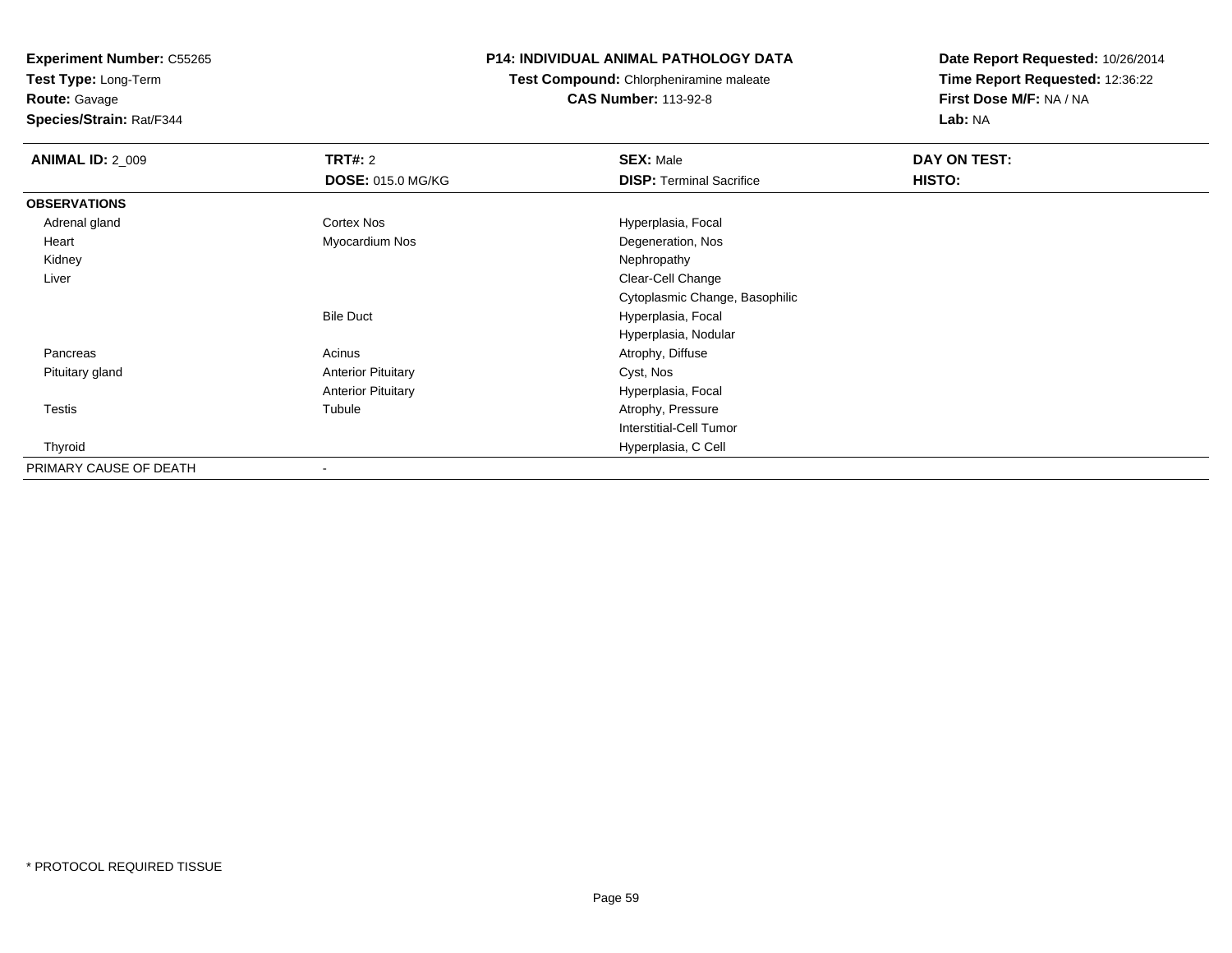**Test Type:** Long-Term

# **Route:** Gavage

**Species/Strain:** Rat/F344

## **P14: INDIVIDUAL ANIMAL PATHOLOGY DATA**

**Test Compound:** Chlorpheniramine maleate**CAS Number:** 113-92-8

| <b>ANIMAL ID: 2 010</b> | <b>TRT#: 2</b>              | <b>SEX: Male</b>            | DAY ON TEST: |  |
|-------------------------|-----------------------------|-----------------------------|--------------|--|
|                         | <b>DOSE: 015.0 MG/KG</b>    | <b>DISP: Natural Death</b>  | HISTO:       |  |
| <b>OBSERVATIONS</b>     |                             |                             |              |  |
| Adrenal gland           | Medulla                     | Hyperplasia, Focal          |              |  |
|                         | Cortex Nos                  | Metamorphosis, Fatty        |              |  |
| <b>Blood vessel</b>     | <b>Pulmonary Artery Nos</b> | Inflammation, Acute/Chronic |              |  |
| Esophagus               |                             | Dilatation, Nos             |              |  |
| Heart                   | Myocardium Nos              | Degeneration, Nos           |              |  |
| Kidney                  |                             | Nephropathy                 |              |  |
| Pituitary gland         | <b>Anterior Pituitary</b>   | Adenoma, Nos                |              |  |
|                         | <b>Anterior Pituitary</b>   | Cyst, Hemorrhagic           |              |  |
| Spleen                  | <b>Follicles</b>            | Depletion, Lymphoid         |              |  |
| PRIMARY CAUSE OF DEATH  |                             |                             |              |  |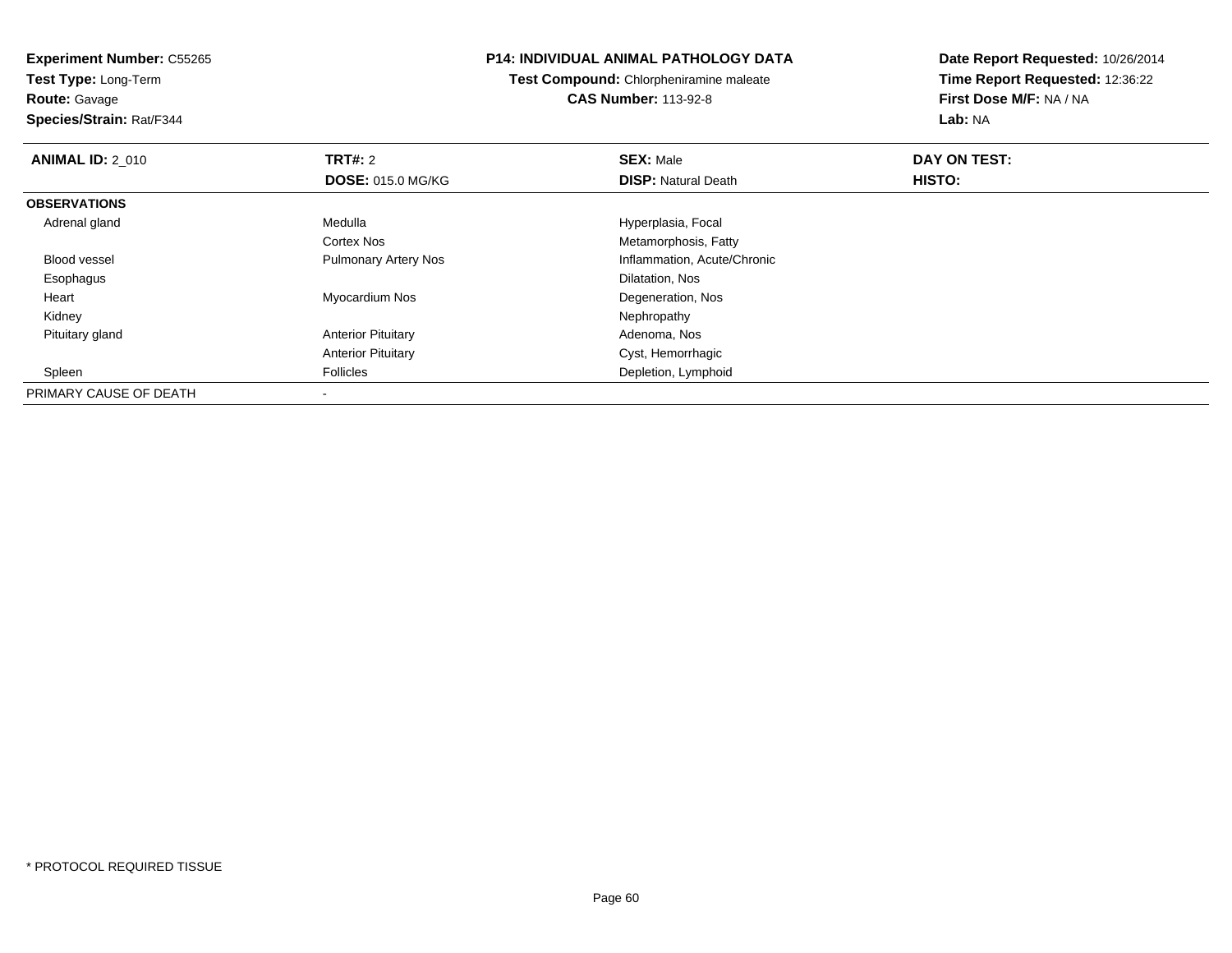**Test Type:** Long-Term**Route:** Gavage

**Species/Strain:** Rat/F344

#### **P14: INDIVIDUAL ANIMAL PATHOLOGY DATA**

**Test Compound:** Chlorpheniramine maleate**CAS Number:** 113-92-8

| <b>ANIMAL ID: 2_011</b> | <b>TRT#: 2</b>            | <b>SEX: Male</b>                | DAY ON TEST: |  |
|-------------------------|---------------------------|---------------------------------|--------------|--|
|                         | <b>DOSE: 015.0 MG/KG</b>  | <b>DISP:</b> Moribund Sacrifice | HISTO:       |  |
| <b>OBSERVATIONS</b>     |                           |                                 |              |  |
| Heart                   | Myocardium Nos            | Degeneration, Nos               |              |  |
| Kidney                  |                           | Nephropathy                     |              |  |
| Liver                   | <b>Bile Duct</b>          | Hyperplasia, Focal              |              |  |
| Pituitary gland         | <b>Anterior Pituitary</b> | Hyperplasia, Focal              |              |  |
| Testis                  | Tubule                    | Atrophy, Pressure               |              |  |
|                         |                           | Hyperplasia, Interstitial Cell  |              |  |
|                         |                           | Interstitial-Cell Tumor         |              |  |
| Thyroid                 |                           | C-Cell Adenoma                  |              |  |
|                         |                           | Hyperplasia, C Cell             |              |  |
| Unspecified             | Abdomen                   | Sarcoma, Nos                    |              |  |
| PRIMARY CAUSE OF DEATH  |                           |                                 |              |  |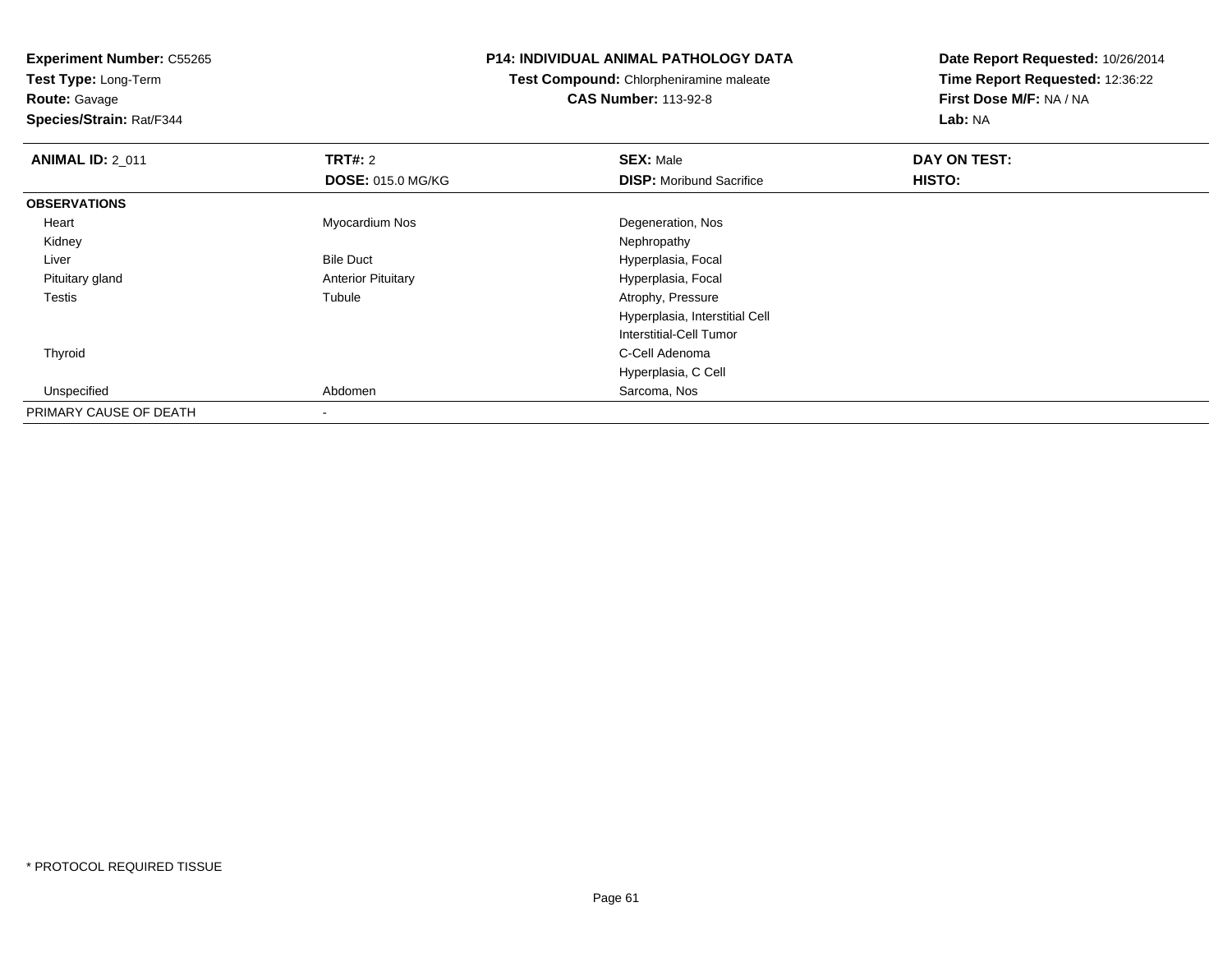**Test Type:** Long-Term

**Route:** Gavage

**Species/Strain:** Rat/F344

# **P14: INDIVIDUAL ANIMAL PATHOLOGY DATA**

**Test Compound:** Chlorpheniramine maleate**CAS Number:** 113-92-8

| <b>ANIMAL ID: 2_012</b> | <b>TRT#:</b> 2            | <b>SEX: Male</b>                | DAY ON TEST:  |  |
|-------------------------|---------------------------|---------------------------------|---------------|--|
|                         | <b>DOSE: 015.0 MG/KG</b>  | <b>DISP:</b> Moribund Sacrifice | <b>HISTO:</b> |  |
| <b>OBSERVATIONS</b>     |                           |                                 |               |  |
| Adrenal gland           | Cortex Nos                | Metamorphosis, Fatty            |               |  |
| Eye                     | Retina                    | Atrophy, Focal                  |               |  |
|                         | <b>Crystalline Lens</b>   | Cataract                        |               |  |
|                         | Cornea                    | Inflammation, Active Chronic    |               |  |
| Heart                   | Myocardium Nos            | Degeneration, Nos               |               |  |
| Intestine Small         | Jejunum                   | Adenocarcinoma, Nos             |               |  |
| Kidney                  |                           | Nephropathy                     |               |  |
| Liver                   | <b>Bile Duct</b>          | Hyperplasia, Focal              |               |  |
| Mammary gland           |                           | Hyperplasia, Cystic             |               |  |
| Pancreas                |                           | Dilatation, Ducts               |               |  |
| Pituitary gland         | <b>Anterior Pituitary</b> | Adenoma, Nos                    |               |  |
| Prostate                |                           | Inflammation, Active Chronic    |               |  |
| Testis                  | Tubule                    | Atrophy, Pressure               |               |  |
|                         |                           | <b>Interstitial-Cell Tumor</b>  |               |  |
| Thyroid                 |                           | Hyperplasia, C Cell             |               |  |
| PRIMARY CAUSE OF DEATH  | $\overline{\phantom{0}}$  |                                 |               |  |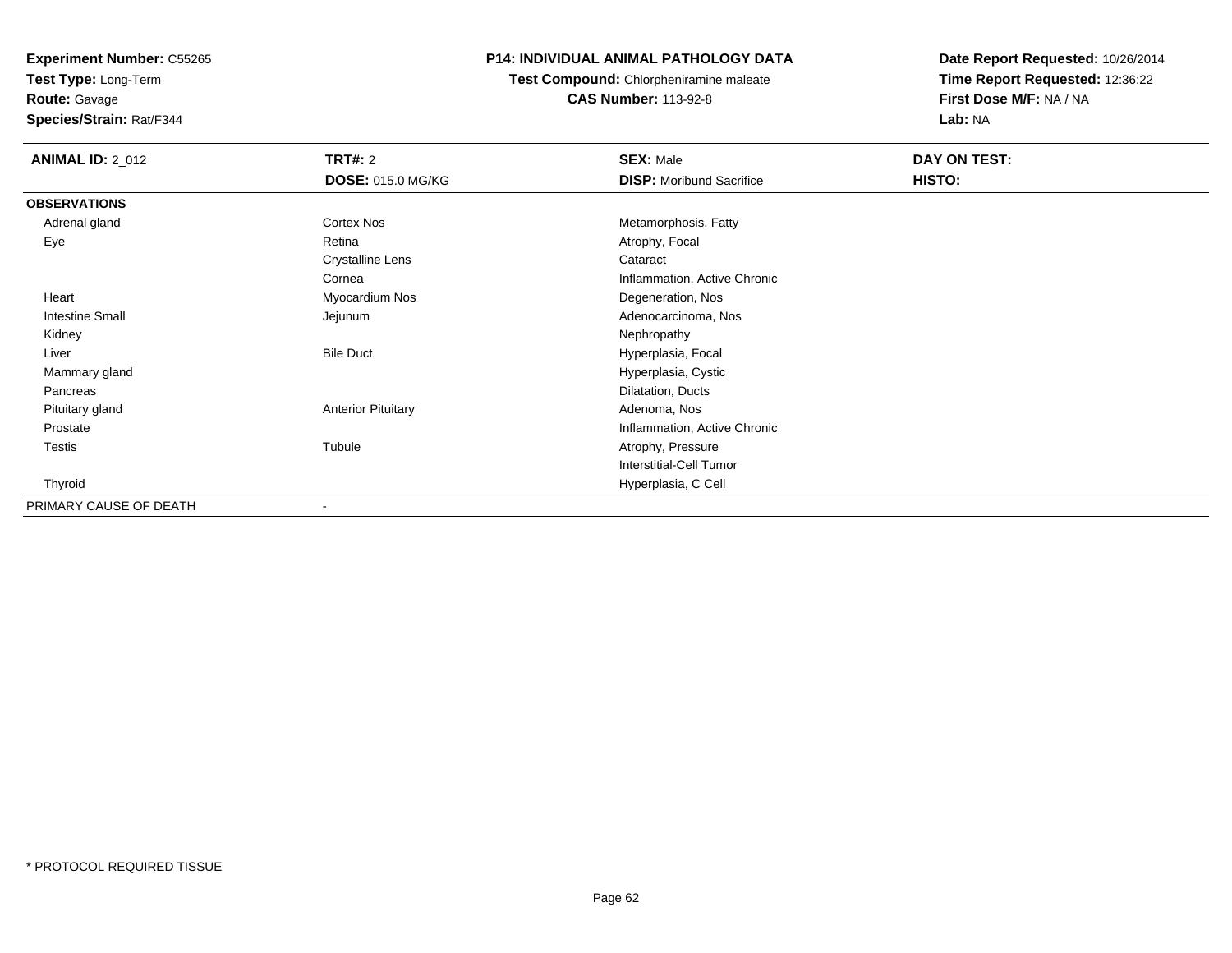**Test Type:** Long-Term**Route:** Gavage

**Species/Strain:** Rat/F344

# **P14: INDIVIDUAL ANIMAL PATHOLOGY DATA**

**Test Compound:** Chlorpheniramine maleate**CAS Number:** 113-92-8

| <b>ANIMAL ID: 2_013</b> | <b>TRT#:</b> 2           | <b>SEX: Male</b>                | DAY ON TEST: |  |
|-------------------------|--------------------------|---------------------------------|--------------|--|
|                         | <b>DOSE: 015.0 MG/KG</b> | <b>DISP: Terminal Sacrifice</b> | HISTO:       |  |
| <b>OBSERVATIONS</b>     |                          |                                 |              |  |
| Adrenal gland           | <b>Cortex Nos</b>        | Metamorphosis, Fatty            |              |  |
| Brain                   | Cerebrum                 | Oligodendroglioma               |              |  |
| Heart                   | Myocardium Nos           | Degeneration, Nos               |              |  |
| Kidney                  |                          | Nephropathy                     |              |  |
| Liver                   |                          | Cytoplasmic Change, Basophilic  |              |  |
|                         | Hepatocytes              | Degeneration, Cystic            |              |  |
|                         | <b>Bile Duct</b>         | Hyperplasia, Focal              |              |  |
| Mammary gland           |                          | Hyperplasia, Cystic             |              |  |
| Pancreas                | Acinus                   | Atrophy, Focal                  |              |  |
| Skin                    | Nose                     | Keratoacanthoma                 |              |  |
| <b>Testis</b>           | Tubule                   | Atrophy, Pressure               |              |  |
|                         |                          | Hyperplasia, Interstitial Cell  |              |  |
|                         |                          | Interstitial-Cell Tumor         |              |  |
| Thyroid                 |                          | Hyperplasia, C Cell             |              |  |
| Unspecified             | Abdomen                  | Fibroma                         |              |  |
| PRIMARY CAUSE OF DEATH  | $\overline{\phantom{a}}$ |                                 |              |  |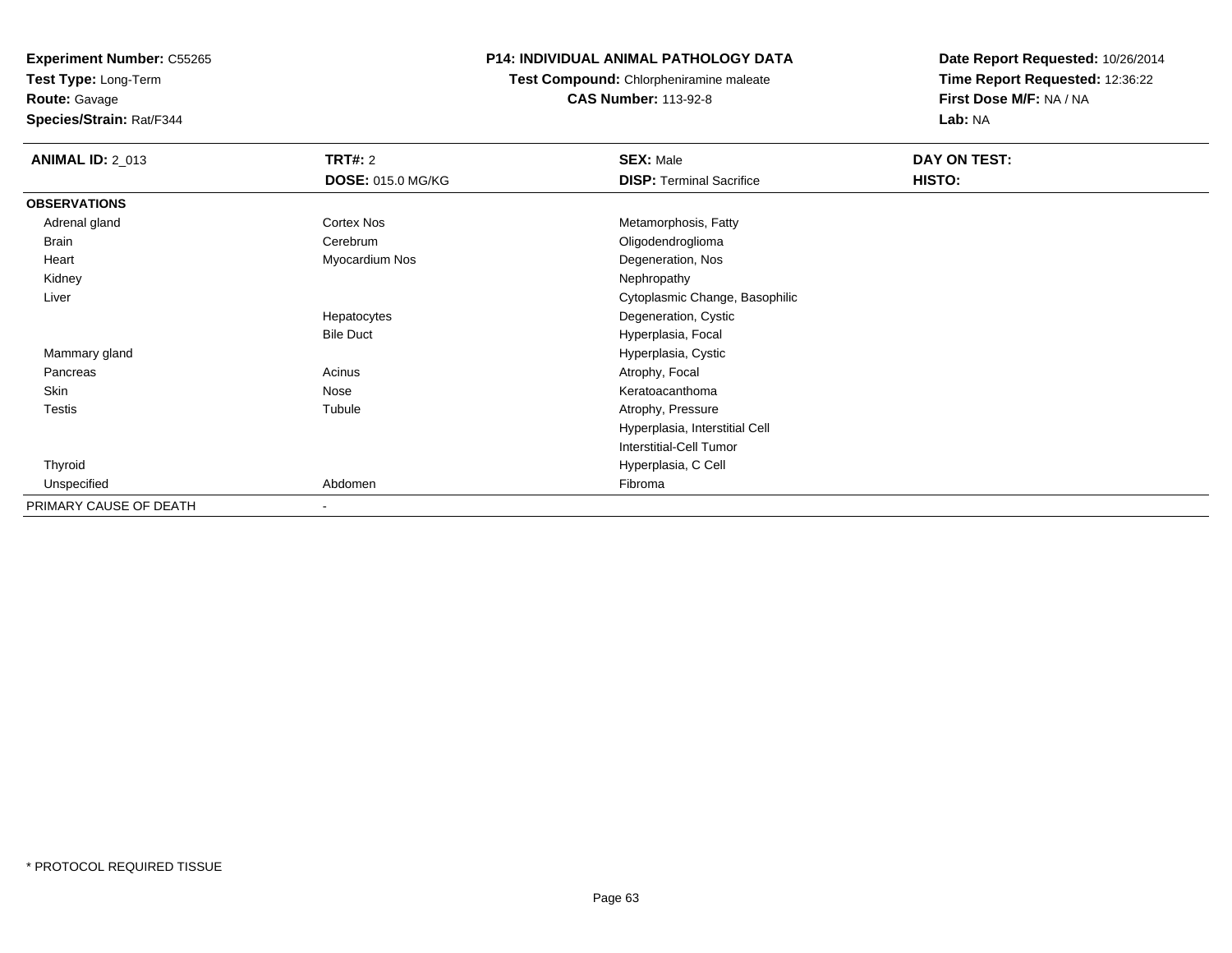**Test Type:** Long-Term**Route:** Gavage

**Species/Strain:** Rat/F344

# **P14: INDIVIDUAL ANIMAL PATHOLOGY DATA**

**Test Compound:** Chlorpheniramine maleate**CAS Number:** 113-92-8

| <b>ANIMAL ID: 2_014</b> | TRT#: 2                   | <b>SEX: Male</b>                  | DAY ON TEST: |  |
|-------------------------|---------------------------|-----------------------------------|--------------|--|
|                         | <b>DOSE: 015.0 MG/KG</b>  | <b>DISP: Terminal Sacrifice</b>   | HISTO:       |  |
| <b>OBSERVATIONS</b>     |                           |                                   |              |  |
| Heart                   | Myocardium Nos            | Degeneration, Nos                 |              |  |
| Intestine Small         | <b>Mesentery Nos</b>      | Inflammation, Granulomatous Focal |              |  |
| Kidney                  |                           | Nephropathy                       |              |  |
| Liver                   |                           | Clear-Cell Change                 |              |  |
|                         |                           | Cytoplasmic Change, Basophilic    |              |  |
|                         | <b>Bile Duct</b>          | Hyperplasia, Focal                |              |  |
| Lung                    |                           | Hyperplasia, Alveolar Epithelium  |              |  |
| Pituitary gland         | <b>Anterior Pituitary</b> | Adenoma, Nos                      |              |  |
| Testis                  | Tubule                    | Atrophy, Pressure                 |              |  |
|                         |                           | Interstitial-Cell Tumor           |              |  |
| Thyroid                 |                           | Hyperplasia, C Cell               |              |  |
| PRIMARY CAUSE OF DEATH  | $\blacksquare$            |                                   |              |  |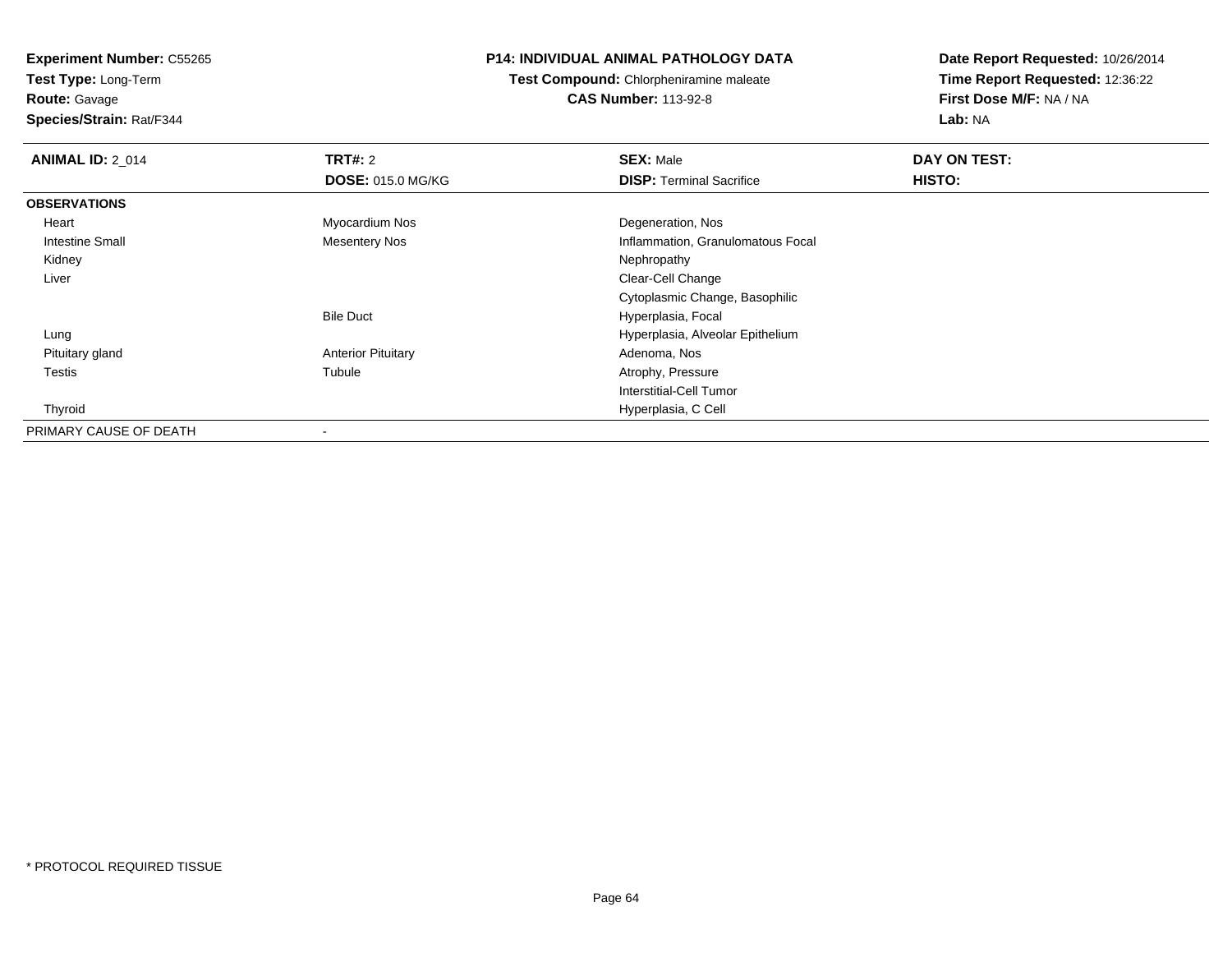**Experiment Number:** C55265**Test Type:** Long-Term**Route:** Gavage **Species/Strain:** Rat/F344**P14: INDIVIDUAL ANIMAL PATHOLOGY DATATest Compound:** Chlorpheniramine maleate**CAS Number:** 113-92-8**Date Report Requested:** 10/26/2014**Time Report Requested:** 12:36:22**First Dose M/F:** NA / NA**Lab:** NA**ANIMAL ID: 2 015 TRT#:** <sup>2</sup> **SEX:** Male **DAY ON TEST: DOSE:** 015.0 MG/KG**DISP:** Terminal Sacrifice **HISTO: OBSERVATIONS** Adrenal glandMedulla **Pheochromocytoma**  Heart Myocardium NosDegeneration, Nos<br>Nephropathy Kidneyy the control of the control of the control of the control of the control of the control of the control of the control of the control of the control of the control of the control of the control of the control of the contro Liver Cytoplasmic Change, BasophilicBile Duct Hyperplasia, Focal Pituitary glandAnterior Pituitary **Adenoma, Nosting Community Community** Adenoma, Nosting Adenoma, Nosting Adenoma, Nosting Adenoma, Nosting Adenoma, Nosting Adenoma, Nosting Adenoma, Nosting Adenoma, Nosting Adenoma, Nosting Adenoma, No Testiss and the contract of the contract of the contract of the contract of the contract of the contract of the contract of the contract of the contract of the contract of the contract of the contract of the contract of the cont Atrophy, Focal Interstitial-Cell TumorPRIMARY CAUSE OF DEATH

-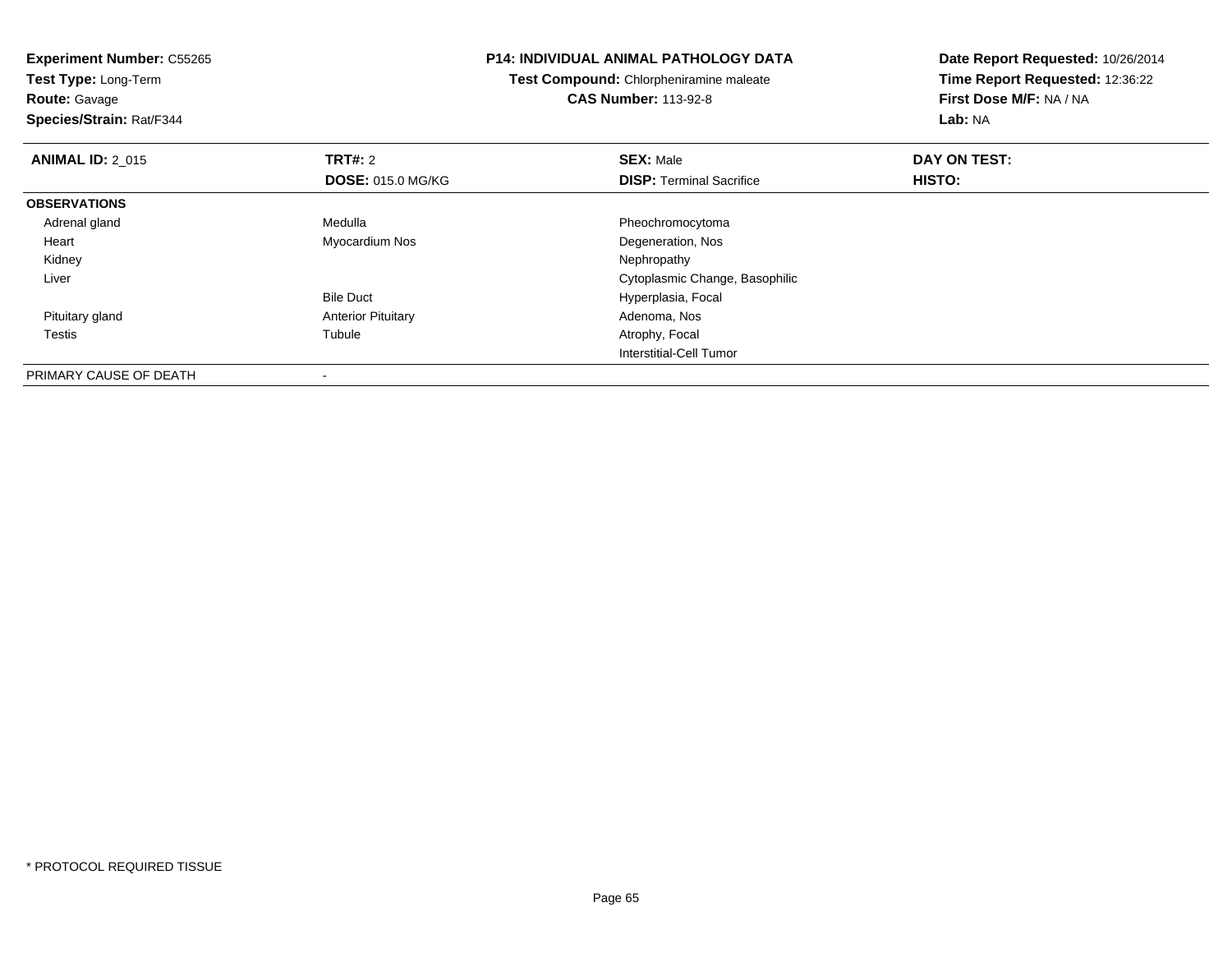**Test Type:** Long-Term**Route:** Gavage

**Species/Strain:** Rat/F344

#### **P14: INDIVIDUAL ANIMAL PATHOLOGY DATA**

**Test Compound:** Chlorpheniramine maleate**CAS Number:** 113-92-8

| <b>ANIMAL ID: 2_016</b> | TRT#: 2                  | <b>SEX: Male</b>               | DAY ON TEST: |  |
|-------------------------|--------------------------|--------------------------------|--------------|--|
|                         | <b>DOSE: 015.0 MG/KG</b> | <b>DISP: Natural Death</b>     | HISTO:       |  |
| <b>OBSERVATIONS</b>     |                          |                                |              |  |
| Heart                   | Myocardium Nos           | Degeneration, Nos              |              |  |
| Kidney                  |                          | Nephropathy                    |              |  |
| Liver                   |                          | Cytoplasmic Change, Basophilic |              |  |
|                         | <b>Bile Duct</b>         | Hyperplasia, Focal             |              |  |
|                         |                          | Neoplastic Nodule              |              |  |
| Lung                    | Alveoli                  | Hemorrhage                     |              |  |
| Parathyroid gland       |                          | Adenoma, Nos                   |              |  |
| <b>Testis</b>           | Tubule                   | Atrophy, Pressure              |              |  |
|                         |                          | Interstitial-Cell Tumor        |              |  |
| Unspecified             | Multiple Organs Nos      | Leukemia, Mononuclear Cell     |              |  |
| PRIMARY CAUSE OF DEATH  | $\blacksquare$           |                                |              |  |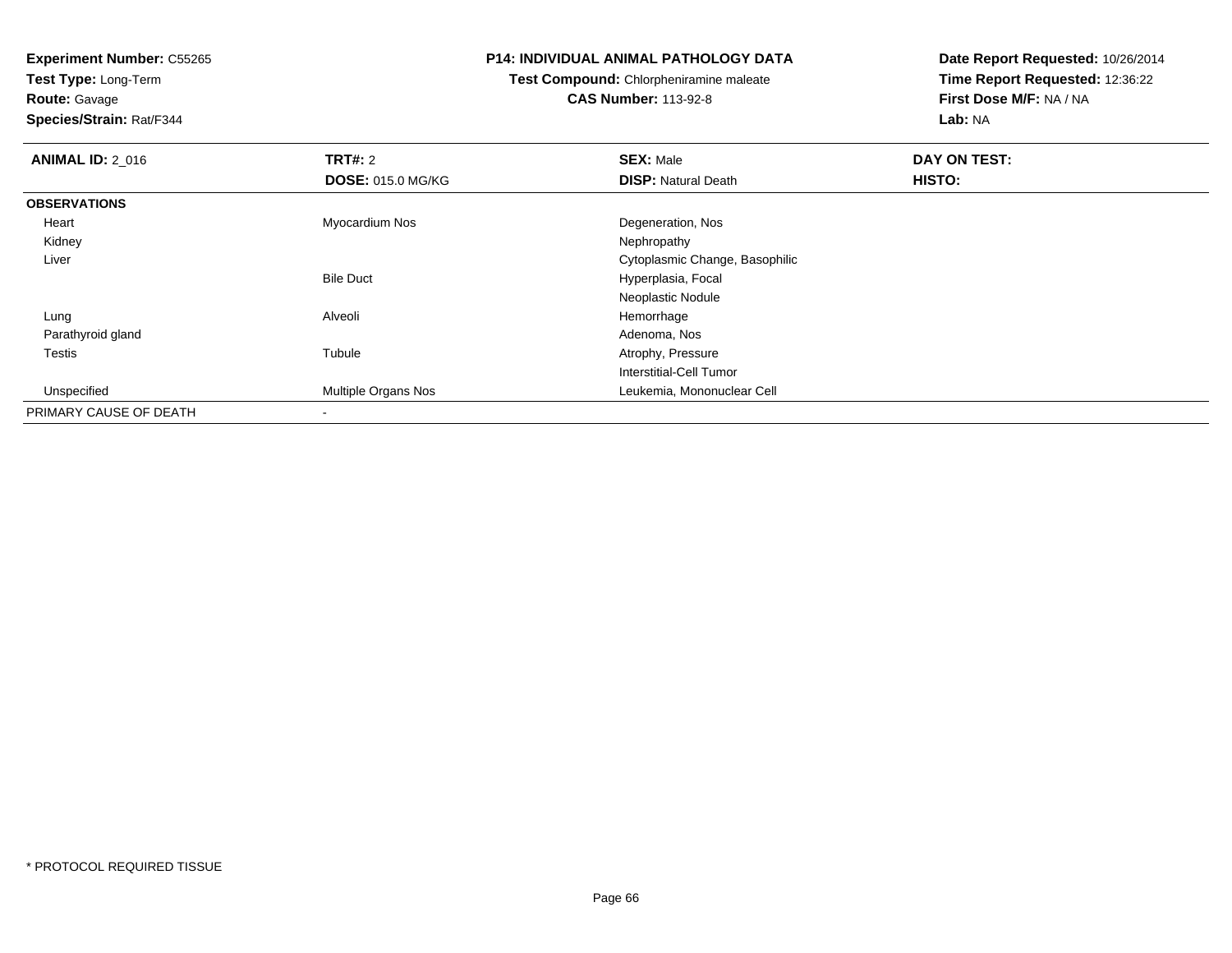**Test Type:** Long-Term

**Route:** Gavage

**Species/Strain:** Rat/F344

# **P14: INDIVIDUAL ANIMAL PATHOLOGY DATA**

**Test Compound:** Chlorpheniramine maleate**CAS Number:** 113-92-8

| <b>ANIMAL ID: 2_017</b> | <b>TRT#: 2</b>            | <b>SEX: Male</b>                | DAY ON TEST: |  |
|-------------------------|---------------------------|---------------------------------|--------------|--|
|                         | <b>DOSE: 015.0 MG/KG</b>  | <b>DISP: Terminal Sacrifice</b> | HISTO:       |  |
| <b>OBSERVATIONS</b>     |                           |                                 |              |  |
| Adrenal gland           | Cortex Nos                | Hyperplasia, Focal              |              |  |
|                         | Cortex Nos                | Metamorphosis, Fatty            |              |  |
| <b>Brain</b>            | Cerebrum                  | Atrophy, Pressure               |              |  |
| Heart                   | Myocardium Nos            | Degeneration, Nos               |              |  |
| Kidney                  |                           | Nephropathy                     |              |  |
| Liver                   |                           | Clear-Cell Change               |              |  |
|                         |                           | Cytoplasmic Change, Basophilic  |              |  |
|                         | <b>Bile Duct</b>          | Hyperplasia, Focal              |              |  |
| Pituitary gland         | <b>Anterior Pituitary</b> | Adenoma, Nos                    |              |  |
| Prostate                |                           | Hyperplasia, Epithelial         |              |  |
|                         |                           | Inflammation, Active Chronic    |              |  |
| <b>Testis</b>           | Tubule                    | Atrophy, Pressure               |              |  |
|                         |                           | <b>Interstitial-Cell Tumor</b>  |              |  |
| Thyroid                 |                           | Hyperplasia, C Cell             |              |  |
| PRIMARY CAUSE OF DEATH  | $\blacksquare$            |                                 |              |  |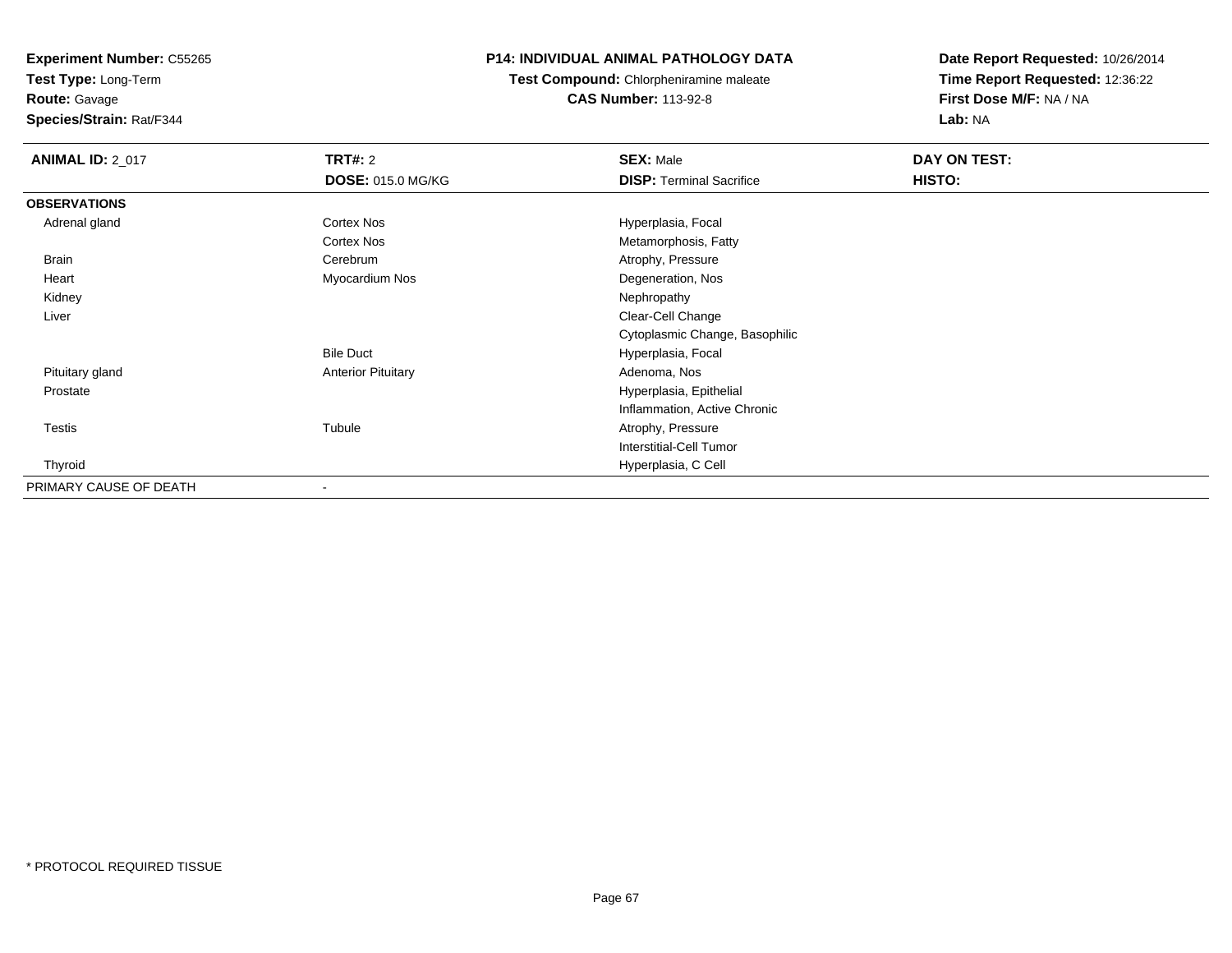**Test Type:** Long-Term

**Route:** Gavage

**Species/Strain:** Rat/F344

## **P14: INDIVIDUAL ANIMAL PATHOLOGY DATA**

**Test Compound:** Chlorpheniramine maleate**CAS Number:** 113-92-8

| <b>ANIMAL ID: 2_018</b> | TRT#: 2                   | <b>SEX: Male</b>                  | DAY ON TEST:  |  |
|-------------------------|---------------------------|-----------------------------------|---------------|--|
|                         | <b>DOSE: 015.0 MG/KG</b>  | <b>DISP: Terminal Sacrifice</b>   | <b>HISTO:</b> |  |
| <b>OBSERVATIONS</b>     |                           |                                   |               |  |
| Adrenal gland           | <b>Cortex Nos</b>         | Hyperplasia, Focal                |               |  |
|                         | Medulla                   | Hyperplasia, Focal                |               |  |
|                         | Medulla                   | Pheochromocytoma                  |               |  |
| Heart                   | Myocardium Nos            | Degeneration, Nos                 |               |  |
| Kidney                  | Pelvis/Mucosa             | Hyperplasia, Papillary            |               |  |
|                         |                           | Nephropathy                       |               |  |
| Liver                   |                           | Cytoplasmic Change, Basophilic    |               |  |
|                         | <b>Bile Duct</b>          | Hyperplasia, Focal                |               |  |
| Lung                    |                           | Inflammation, Granulomatous Focal |               |  |
| Pituitary gland         | <b>Anterior Pituitary</b> | Hyperplasia, Focal                |               |  |
| Skin                    | Foot And Toe Nos          | Squamous Cell Papilloma           |               |  |
| <b>Testis</b>           | Tubule                    | Atrophy, Pressure                 |               |  |
|                         |                           | Hyperplasia, Interstitial Cell    |               |  |
|                         |                           | <b>Interstitial-Cell Tumor</b>    |               |  |
| Thyroid                 |                           | Hyperplasia, C Cell               |               |  |
| PRIMARY CAUSE OF DEATH  |                           |                                   |               |  |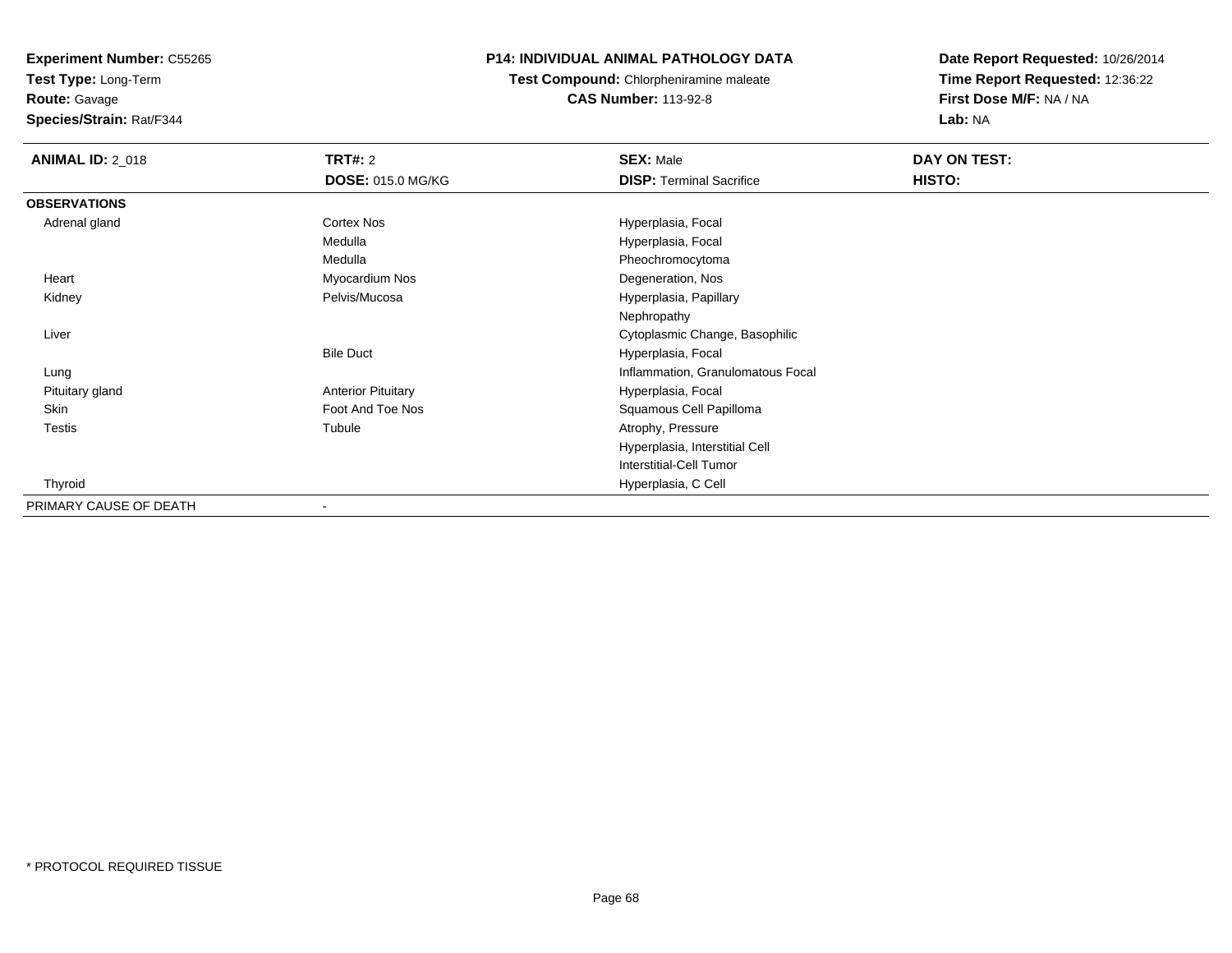**Test Type:** Long-Term

**Route:** Gavage

**Species/Strain:** Rat/F344

#### **P14: INDIVIDUAL ANIMAL PATHOLOGY DATA**

**Test Compound:** Chlorpheniramine maleate**CAS Number:** 113-92-8

| <b>ANIMAL ID: 2_019</b> | TRT#: 2                   | <b>SEX: Male</b>                | DAY ON TEST: |  |
|-------------------------|---------------------------|---------------------------------|--------------|--|
|                         | <b>DOSE: 015.0 MG/KG</b>  | <b>DISP: Terminal Sacrifice</b> | HISTO:       |  |
| <b>OBSERVATIONS</b>     |                           |                                 |              |  |
| Adrenal gland           | <b>Cortex Nos</b>         | Ectopia                         |              |  |
|                         | Cortex Nos                | Hyperplasia, Focal              |              |  |
| Heart                   | Myocardium Nos            | Degeneration, Nos               |              |  |
| Kidney                  |                           | Nephropathy                     |              |  |
| Liver                   |                           | Clear-Cell Change               |              |  |
|                         |                           | Cytoplasmic Change, Basophilic  |              |  |
|                         | <b>Bile Duct</b>          | Hyperplasia, Focal              |              |  |
| Pituitary gland         | <b>Anterior Pituitary</b> | Hyperplasia, Focal              |              |  |
| <b>Testis</b>           | Tubule                    | Atrophy, Pressure               |              |  |
|                         |                           | <b>Interstitial-Cell Tumor</b>  |              |  |
| Thyroid                 |                           | C-Cell Carcinoma                |              |  |
| PRIMARY CAUSE OF DEATH  |                           |                                 |              |  |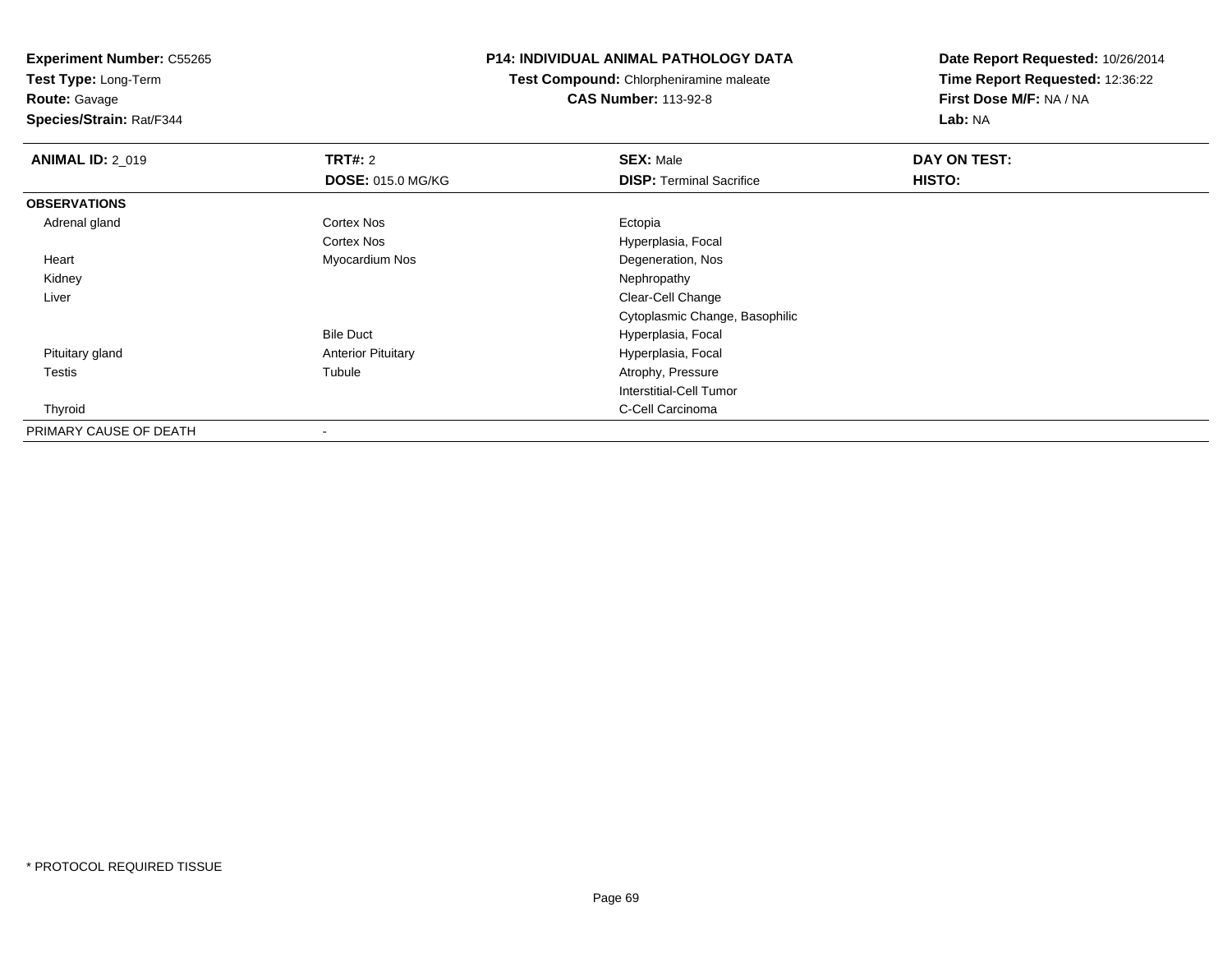**Experiment Number:** C55265**Test Type:** Long-Term**Route:** Gavage **Species/Strain:** Rat/F344**P14: INDIVIDUAL ANIMAL PATHOLOGY DATATest Compound:** Chlorpheniramine maleate**CAS Number:** 113-92-8**Date Report Requested:** 10/26/2014**Time Report Requested:** 12:36:22**First Dose M/F:** NA / NA**Lab:** NA**ANIMAL ID: 2 020 C TRT#:** 2 **SEX:** Male **DAY ON TEST: DOSE:** 015.0 MG/KG**DISP:** Terminal Sacrifice **HISTO: OBSERVATIONS** Heart Myocardium Nos Degeneration, Nos Kidneyy the control of the control of the control of the control of the control of the control of the control of the control of the control of the control of the control of the control of the control of the control of the contro Liver Cytoplasmic Change, BasophilicBile Duct Hyperplasia, Focal PancreasAcinus **Acinus** Atrophy, Focal Testiss and the contract of the contract of the contract of the contract of the contract of the contract of the contract of the contract of the contract of the contract of the contract of the contract of the contract of the cont Tubule **Atrophy, Pressure Atrophy**, Pressure Interstitial-Cell Tumor Thyroidd **C-Cell Adenoma** and the control of the control of the control of the control of the control of the control of the control of the control of the control of the control of the control of the control of the control of the PRIMARY CAUSE OF DEATH-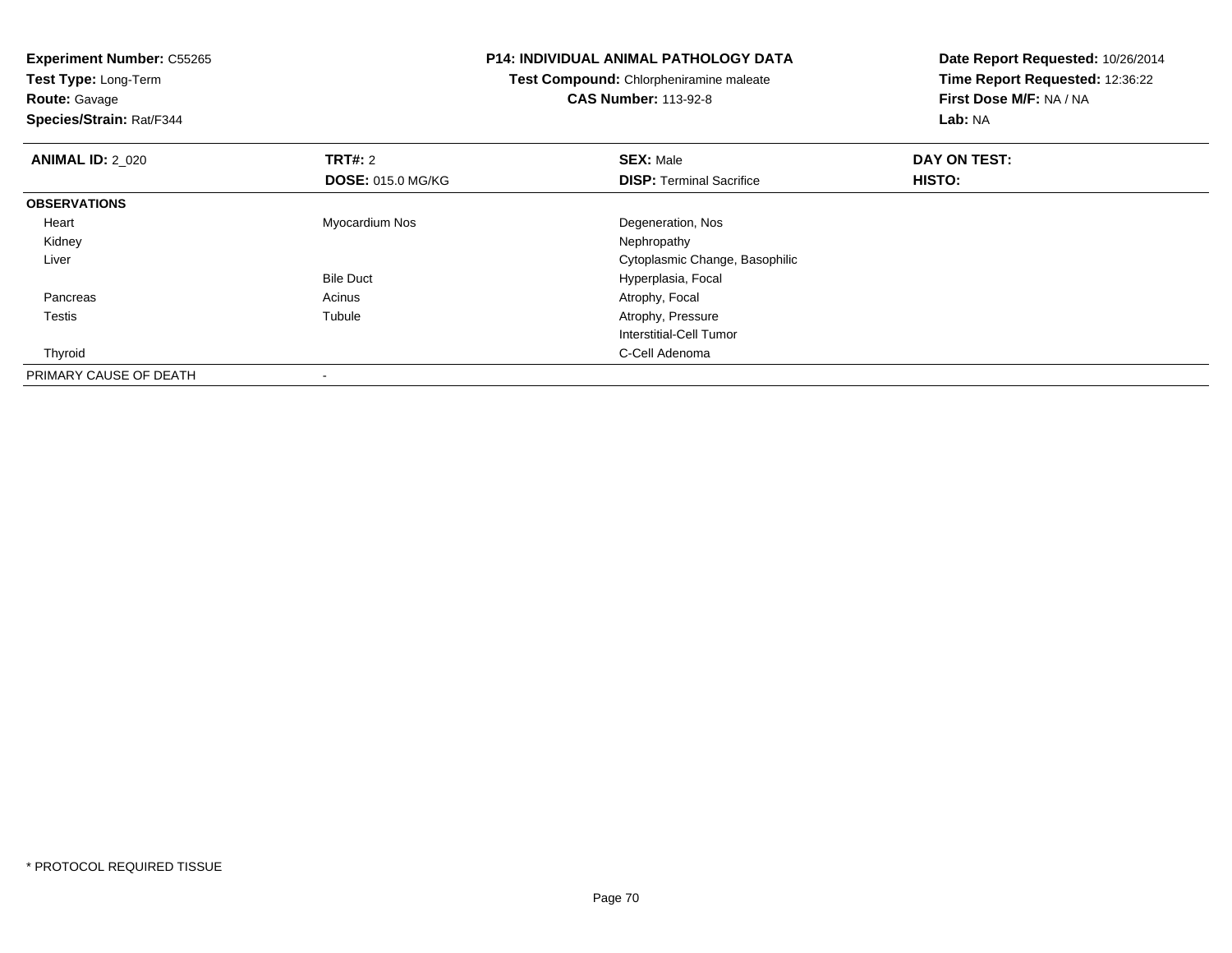**Test Type:** Long-Term

**Route:** Gavage

**Species/Strain:** Rat/F344

# **P14: INDIVIDUAL ANIMAL PATHOLOGY DATA**

**Test Compound:** Chlorpheniramine maleate**CAS Number:** 113-92-8

| <b>ANIMAL ID: 2_021</b> | <b>TRT#: 2</b>            | <b>SEX: Male</b>                | DAY ON TEST: |  |
|-------------------------|---------------------------|---------------------------------|--------------|--|
|                         | <b>DOSE: 015.0 MG/KG</b>  | <b>DISP: Terminal Sacrifice</b> | HISTO:       |  |
| <b>OBSERVATIONS</b>     |                           |                                 |              |  |
| Adrenal gland           | Cortex Nos                | Hyperplasia, Focal              |              |  |
|                         | Cortex Nos                | Metamorphosis, Fatty            |              |  |
| Eye                     | Retina                    | Atrophy, Focal                  |              |  |
|                         | Crystalline Lens          | Cataract                        |              |  |
| Heart                   | Myocardium Nos            | Degeneration, Nos               |              |  |
| Kidney                  |                           | Nephropathy                     |              |  |
| Liver                   |                           | Cytoplasmic Change, Basophilic  |              |  |
|                         | <b>Bile Duct</b>          | Hyperplasia, Focal              |              |  |
| Mammary gland           |                           | Hyperplasia, Cystic             |              |  |
| Pancreas                | Acinus                    | Atrophy, Focal                  |              |  |
| Pituitary gland         | <b>Anterior Pituitary</b> | Adenoma, Nos                    |              |  |
|                         | <b>Anterior Pituitary</b> | Cyst, Multiple                  |              |  |
| Prostate                |                           | Inflammation, Active Chronic    |              |  |
| Testis                  | Tubule                    | Atrophy, Pressure               |              |  |
|                         |                           | <b>Interstitial-Cell Tumor</b>  |              |  |
| Thyroid                 |                           | Hyperplasia, C Cell             |              |  |
| PRIMARY CAUSE OF DEATH  | $\blacksquare$            |                                 |              |  |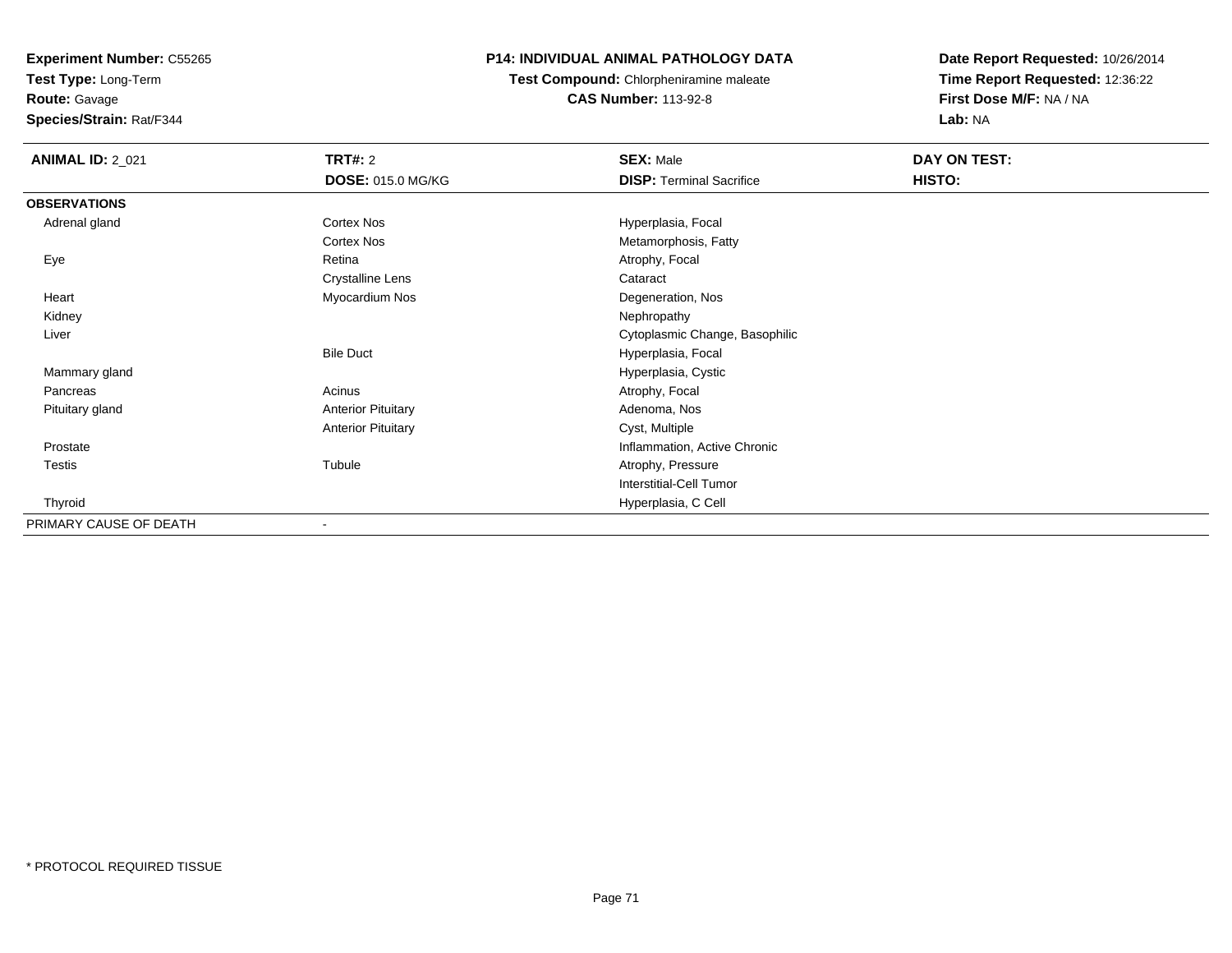| <b>Experiment Number: C55265</b><br>Test Type: Long-Term |                            | <b>P14: INDIVIDUAL ANIMAL PATHOLOGY DATA</b> | Date Report Requested: 10/26/2014 |
|----------------------------------------------------------|----------------------------|----------------------------------------------|-----------------------------------|
|                                                          |                            | Test Compound: Chlorpheniramine maleate      | Time Report Requested: 12:36:22   |
| <b>Route: Gavage</b>                                     |                            | <b>CAS Number: 113-92-8</b>                  | First Dose M/F: NA / NA           |
| Species/Strain: Rat/F344                                 |                            |                                              | Lab: NA                           |
| <b>ANIMAL ID: 2 022</b>                                  | <b>TRT#: 2</b>             | <b>SEX: Male</b>                             | DAY ON TEST:                      |
|                                                          | <b>DOSE: 015.0 MG/KG</b>   | <b>DISP:</b> Natural Death                   | HISTO:                            |
| <b>OBSERVATIONS</b>                                      |                            |                                              |                                   |
| Esophagus                                                | Periesophageal Tissue      | Inflammation, Suppurative                    |                                   |
| Kidney                                                   |                            | Nephropathy                                  |                                   |
| Liver                                                    | <b>Bile Duct</b>           | Hyperplasia, Focal                           |                                   |
| Lung                                                     |                            | Edema, Nos                                   |                                   |
| Thymus                                                   |                            | Congestion, Acute                            |                                   |
| Trachea                                                  | <b>Peritracheal Tissue</b> | Inflammation, Suppurative                    |                                   |
| Unspecified                                              | Mediastinum Nos            | Inflammation, Suppurative                    |                                   |
| PRIMARY CAUSE OF DEATH                                   |                            |                                              |                                   |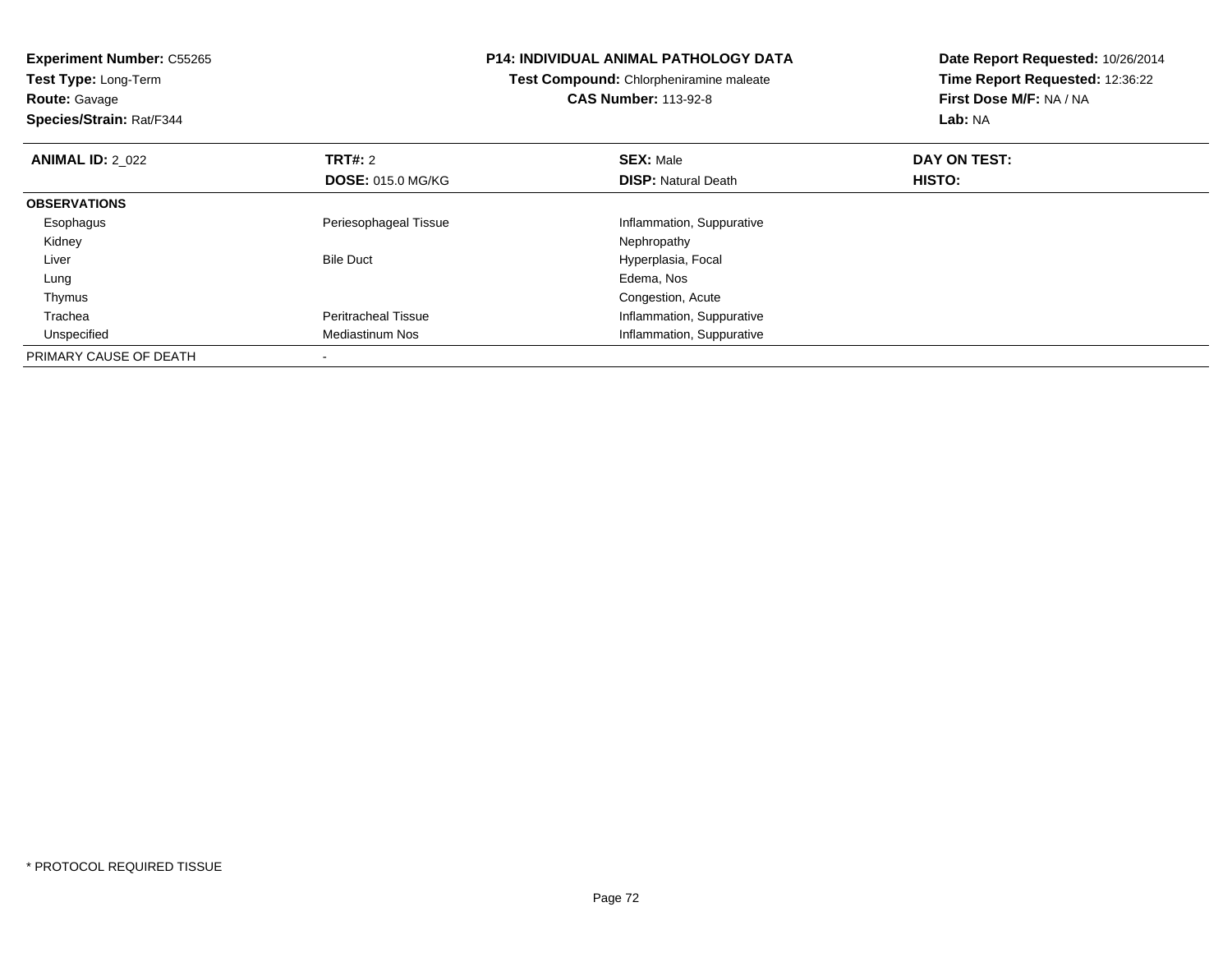**Test Type:** Long-Term**Route:** Gavage

**Species/Strain:** Rat/F344

## **P14: INDIVIDUAL ANIMAL PATHOLOGY DATA**

**Test Compound:** Chlorpheniramine maleate**CAS Number:** 113-92-8

| <b>ANIMAL ID: 2_023</b> | <b>TRT#: 2</b>            | <b>SEX: Male</b>                  | DAY ON TEST: |  |
|-------------------------|---------------------------|-----------------------------------|--------------|--|
|                         | <b>DOSE: 015.0 MG/KG</b>  | <b>DISP: Terminal Sacrifice</b>   | HISTO:       |  |
| <b>OBSERVATIONS</b>     |                           |                                   |              |  |
| Adrenal gland           | Cortex Nos                | Hyperplasia, Focal                |              |  |
| Heart                   | Myocardium Nos            | Degeneration, Nos                 |              |  |
| Kidney                  |                           | Nephropathy                       |              |  |
| Liver                   |                           | Cytoplasmic Change, Basophilic    |              |  |
|                         | <b>Bile Duct</b>          | Hyperplasia, Focal                |              |  |
|                         |                           | Inflammation, Granulomatous Focal |              |  |
| Lymph node              | Mandibular Lymph Node     | Inflammation, Granulomatous Focal |              |  |
| Pancreas                | Islets                    | Islet-Cell Adenoma                |              |  |
| Pituitary gland         | <b>Anterior Pituitary</b> | Adenoma, Nos                      |              |  |
| Spleen                  | <b>Follicles</b>          | Inflammation, Granulomatous Focal |              |  |
| <b>Testis</b>           | Tubule                    | Atrophy, Pressure                 |              |  |
|                         |                           | Interstitial-Cell Tumor           |              |  |
| Thyroid                 |                           | Hyperplasia, C Cell               |              |  |
| PRIMARY CAUSE OF DEATH  | ٠                         |                                   |              |  |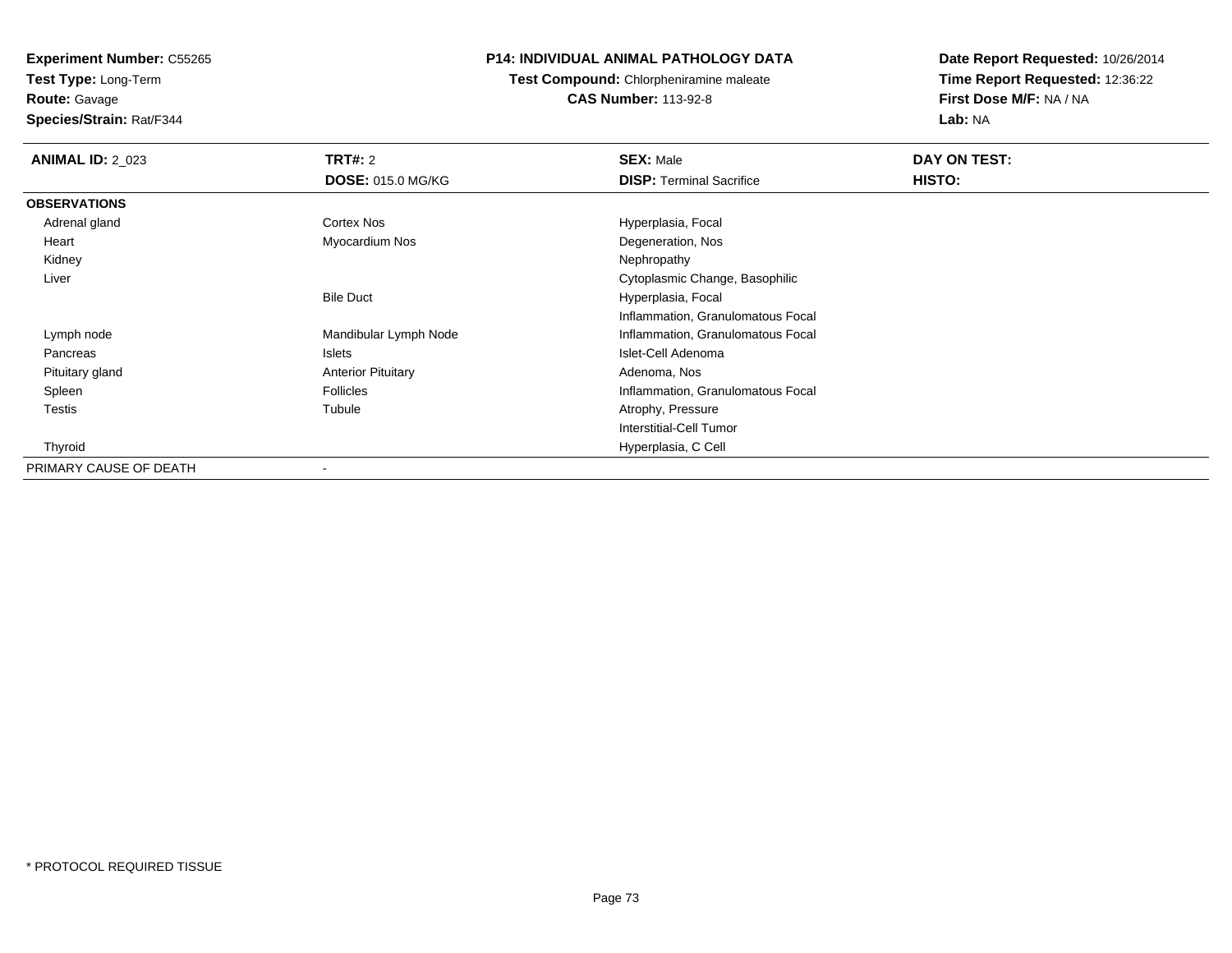**Test Type:** Long-Term

**Route:** Gavage

**Species/Strain:** Rat/F344

#### **P14: INDIVIDUAL ANIMAL PATHOLOGY DATA**

**Test Compound:** Chlorpheniramine maleate**CAS Number:** 113-92-8

| <b>ANIMAL ID: 2_024</b> | TRT#: 2                   | <b>SEX: Male</b>                | DAY ON TEST: |  |
|-------------------------|---------------------------|---------------------------------|--------------|--|
|                         | <b>DOSE: 015.0 MG/KG</b>  | <b>DISP:</b> Moribund Sacrifice | HISTO:       |  |
| <b>OBSERVATIONS</b>     |                           |                                 |              |  |
| Epididymis              |                           | Granuloma, Spermatic            |              |  |
| Heart                   | Myocardium Nos            | Degeneration, Nos               |              |  |
| Kidney                  |                           | Nephropathy                     |              |  |
|                         |                           | Nephrosis, Hydro                |              |  |
| Pituitary gland         | <b>Anterior Pituitary</b> | Hyperplasia, Focal              |              |  |
| Prostate                |                           | Adenocarcinoma, Nos             |              |  |
| Spleen                  | Red Pulp                  | Hemosiderosis                   |              |  |
| Testis                  |                           | Interstitial-Cell Tumor         |              |  |
| Thyroid                 |                           | Cyst, Follicular Nos            |              |  |
| Urinary bladder         |                           | Hyperplasia, Epithelial         |              |  |
| PRIMARY CAUSE OF DEATH  | $\,$                      |                                 |              |  |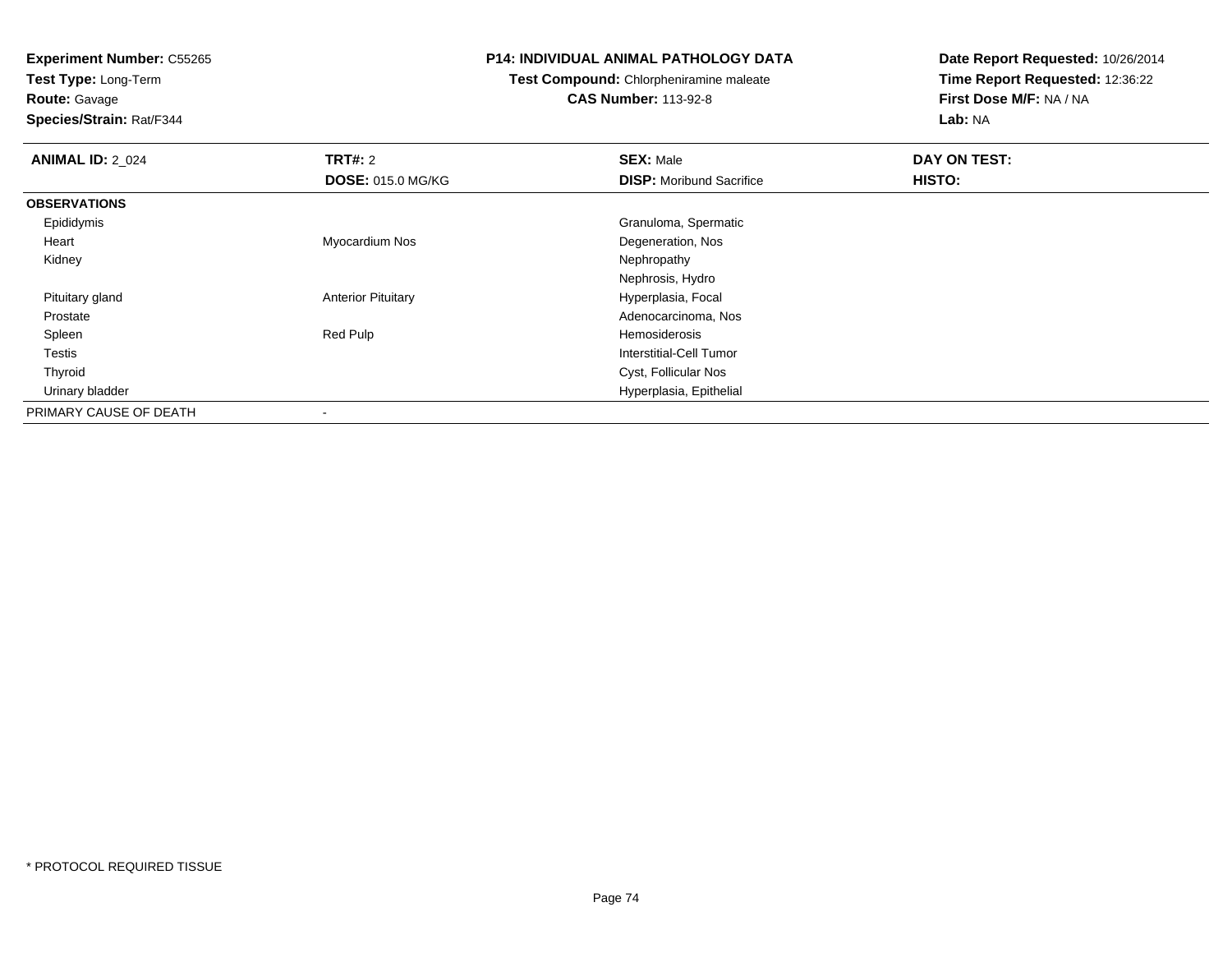**Test Type:** Long-Term**Route:** Gavage

**Species/Strain:** Rat/F344

#### **P14: INDIVIDUAL ANIMAL PATHOLOGY DATA**

**Test Compound:** Chlorpheniramine maleate**CAS Number:** 113-92-8

| <b>ANIMAL ID: 2_025</b> | <b>TRT#: 2</b>             | <b>SEX: Male</b>                | DAY ON TEST: |  |
|-------------------------|----------------------------|---------------------------------|--------------|--|
|                         | <b>DOSE: 015.0 MG/KG</b>   | <b>DISP: Natural Death</b>      | HISTO:       |  |
| <b>OBSERVATIONS</b>     |                            |                                 |              |  |
| Adrenal gland           | <b>Cortex Nos</b>          | Hematopoiesis                   |              |  |
| Heart                   | Myocardium Nos             | Degeneration, Nos               |              |  |
| Kidney                  | Tubule                     | Necrosis, Focal                 |              |  |
|                         |                            | Nephropathy                     |              |  |
| Liver                   |                            | Cytoplasmic Change, Basophilic  |              |  |
|                         | <b>Bile Duct</b>           | Hyperplasia, Focal              |              |  |
| Lung                    |                            | Pneumonia, Interstitial Chronic |              |  |
| Testis                  | Tubule                     | Atrophy, Pressure               |              |  |
|                         |                            | <b>Interstitial-Cell Tumor</b>  |              |  |
| Unspecified             | Leg                        | Osteosarcoma                    |              |  |
|                         | <b>Multiple Organs Nos</b> | Osteosarcoma, Metastatic        |              |  |
| PRIMARY CAUSE OF DEATH  |                            |                                 |              |  |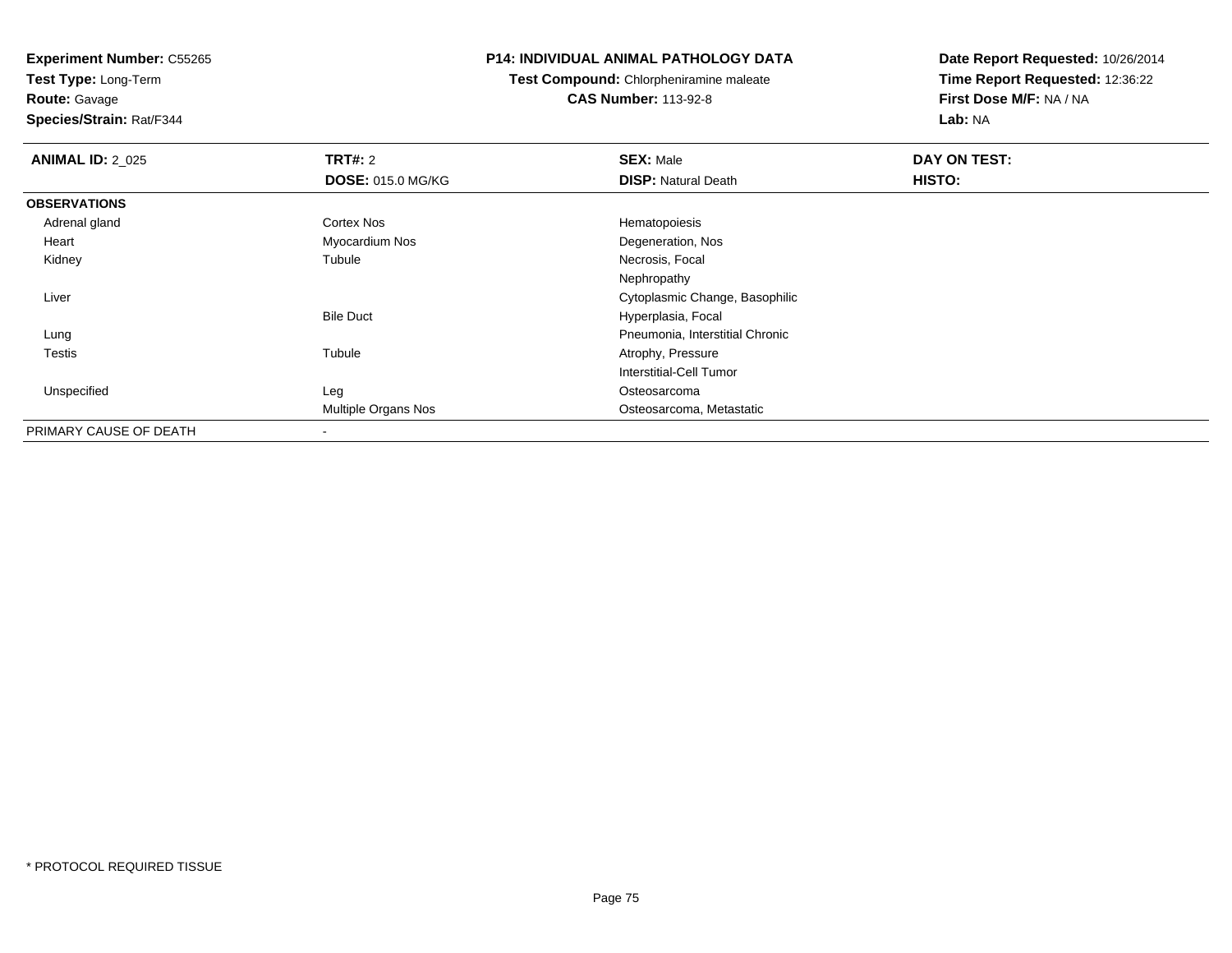**Test Type:** Long-Term

**Route:** Gavage

**Species/Strain:** Rat/F344

## **P14: INDIVIDUAL ANIMAL PATHOLOGY DATA**

**Test Compound:** Chlorpheniramine maleate**CAS Number:** 113-92-8

| <b>ANIMAL ID: 2_026</b> | <b>TRT#: 2</b>            | <b>SEX: Male</b>                  | DAY ON TEST: |  |
|-------------------------|---------------------------|-----------------------------------|--------------|--|
|                         | <b>DOSE: 015.0 MG/KG</b>  | <b>DISP: Terminal Sacrifice</b>   | HISTO:       |  |
| <b>OBSERVATIONS</b>     |                           |                                   |              |  |
| Adrenal gland           | Medulla                   | Pheochromocytoma                  |              |  |
| Heart                   | Myocardium Nos            | Degeneration, Nos                 |              |  |
|                         | Endocard/Left Atrium      | Inflammation, Chronic Focal       |              |  |
| Intestine Large         | Colon                     | Hyperplasia, Lymphoid             |              |  |
| Kidney                  |                           | Nephropathy                       |              |  |
| Liver                   |                           | Cytoplasmic Change, Basophilic    |              |  |
|                         | <b>Bile Duct</b>          | Hyperplasia, Focal                |              |  |
|                         |                           | Inflammation, Granulomatous Focal |              |  |
| Lymph node              | Mandibular Lymph Node     | Inflammation, Chronic Focal       |              |  |
| Mammary gland           |                           | Hyperplasia, Cystic               |              |  |
| Pancreas                | Acinus                    | Atrophy, Focal                    |              |  |
| Pituitary gland         | <b>Anterior Pituitary</b> | Hyperplasia, Focal                |              |  |
| Skin                    | <b>Back</b>               | Keratoacanthoma                   |              |  |
| Testis                  | Tubule                    | Atrophy, Pressure                 |              |  |
|                         |                           | <b>Interstitial-Cell Tumor</b>    |              |  |
| Thyroid                 |                           | Hyperplasia, C Cell               |              |  |
| PRIMARY CAUSE OF DEATH  | ٠                         |                                   |              |  |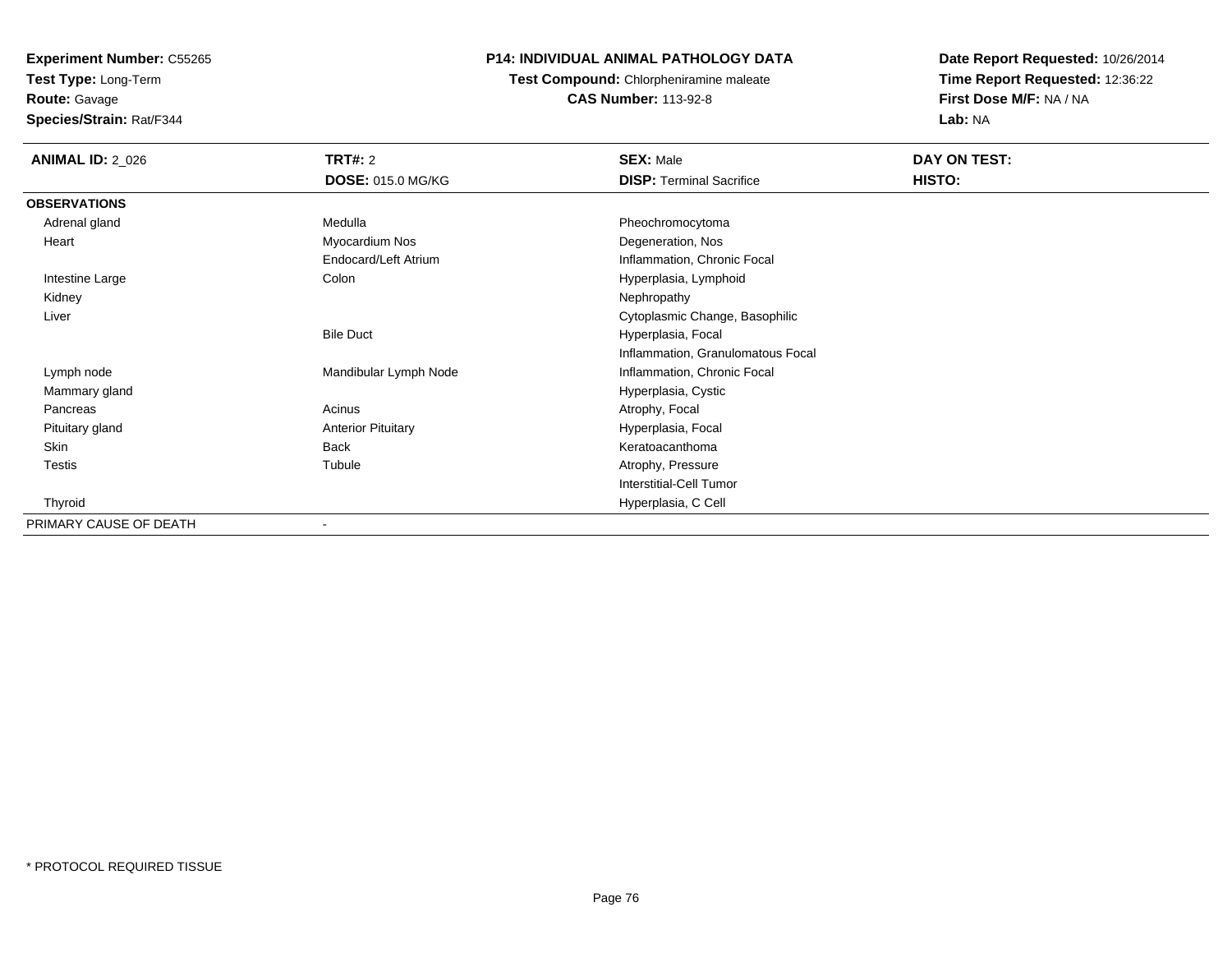**Test Type:** Long-Term**Route:** Gavage

**Species/Strain:** Rat/F344

## **P14: INDIVIDUAL ANIMAL PATHOLOGY DATA**

**Test Compound:** Chlorpheniramine maleate**CAS Number:** 113-92-8

| <b>ANIMAL ID: 2_027</b> | TRT#: 2                   | <b>SEX: Male</b>               | DAY ON TEST: |  |
|-------------------------|---------------------------|--------------------------------|--------------|--|
|                         | <b>DOSE: 015.0 MG/KG</b>  | <b>DISP: Natural Death</b>     | HISTO:       |  |
| <b>OBSERVATIONS</b>     |                           |                                |              |  |
| Brain                   | Cerebrum                  | Atrophy, Pressure              |              |  |
| Heart                   | Myocardium Nos            | Degeneration, Nos              |              |  |
| Intestine Large         | Colon                     | Parasitism                     |              |  |
| Kidney                  |                           | Nephropathy                    |              |  |
| Liver                   |                           | Cytoplasmic Change, Basophilic |              |  |
|                         | <b>Bile Duct</b>          | Hyperplasia, Focal             |              |  |
| Mammary gland           |                           | Hyperplasia, Cystic            |              |  |
| Pancreas                | Acinus                    | Atrophy, Focal                 |              |  |
| Pituitary gland         | <b>Anterior Pituitary</b> | Adenoma, Nos                   |              |  |
| Spleen                  | Red Pulp                  | Hemosiderosis                  |              |  |
| Testis                  | Tubule                    | Atrophy, Diffuse               |              |  |
|                         |                           | Interstitial-Cell Tumor        |              |  |
| PRIMARY CAUSE OF DEATH  | $\overline{\phantom{a}}$  |                                |              |  |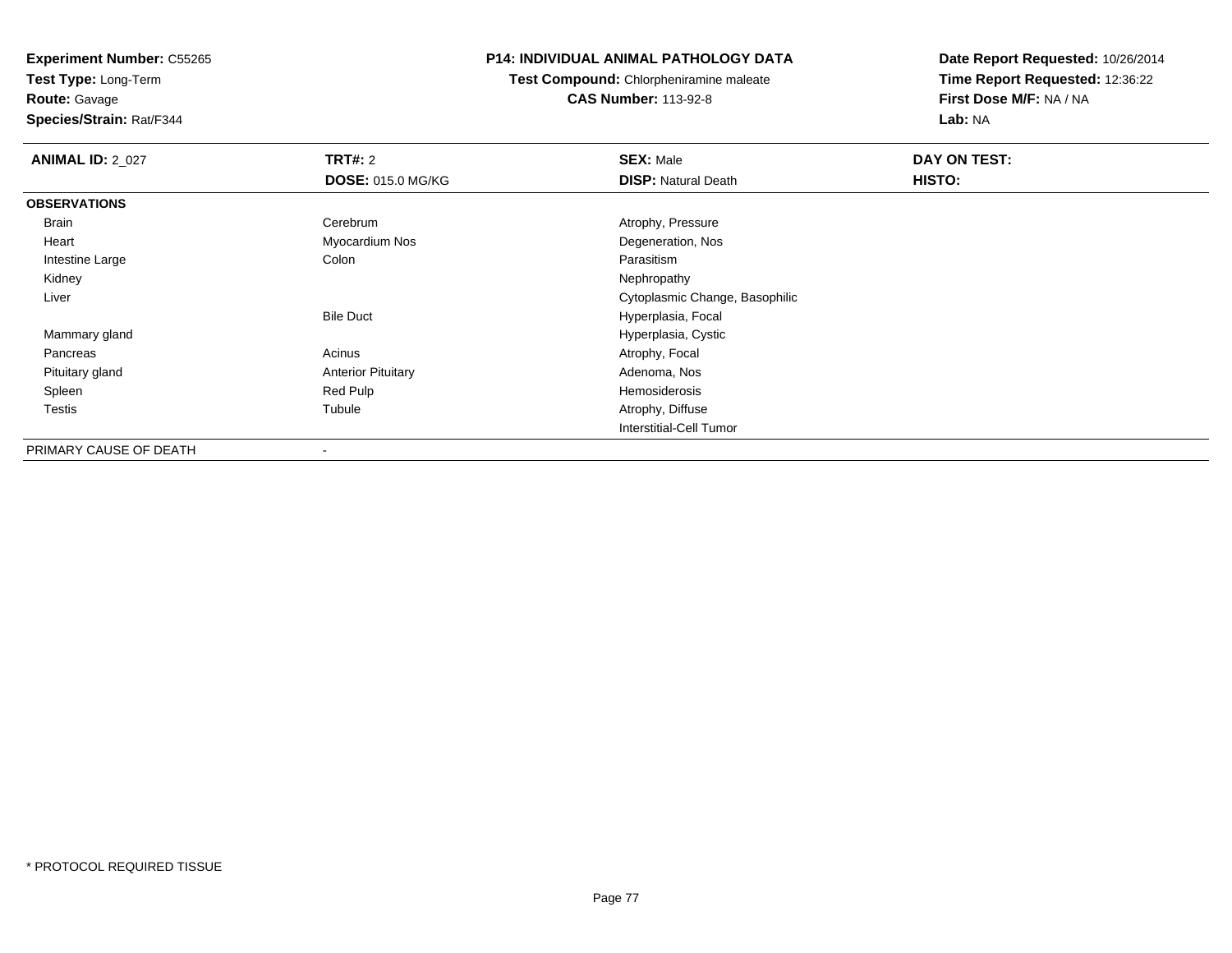**Test Type:** Long-Term

**Route:** Gavage

**Species/Strain:** Rat/F344

## **P14: INDIVIDUAL ANIMAL PATHOLOGY DATA**

**Test Compound:** Chlorpheniramine maleate**CAS Number:** 113-92-8

| <b>ANIMAL ID: 2_028</b> | <b>TRT#: 2</b>            | <b>SEX: Male</b>                | DAY ON TEST: |  |
|-------------------------|---------------------------|---------------------------------|--------------|--|
|                         | <b>DOSE: 015.0 MG/KG</b>  | <b>DISP: Terminal Sacrifice</b> | HISTO:       |  |
| <b>OBSERVATIONS</b>     |                           |                                 |              |  |
| Adrenal gland           | Cortex Nos                | Hyperplasia, Focal              |              |  |
|                         | Cortex Nos                | Metamorphosis, Fatty            |              |  |
| Heart                   | Myocardium Nos            | Degeneration, Nos               |              |  |
| Kidney                  |                           | Nephropathy                     |              |  |
| Liver                   |                           | Cytoplasmic Change, Basophilic  |              |  |
|                         | Hepatocytes               | Degeneration, Cystic            |              |  |
|                         | <b>Bile Duct</b>          | Hyperplasia, Focal              |              |  |
| Pituitary gland         | <b>Anterior Pituitary</b> | Hyperplasia, Focal              |              |  |
| Prostate                |                           | Inflammation, Active Chronic    |              |  |
| Testis                  | Tubule                    | Atrophy, Pressure               |              |  |
|                         |                           | Interstitial-Cell Tumor         |              |  |
| Thyroid                 |                           | Hyperplasia, C Cell             |              |  |
| Unspecified             | Groin                     | Fibroma                         |              |  |
| PRIMARY CAUSE OF DEATH  |                           |                                 |              |  |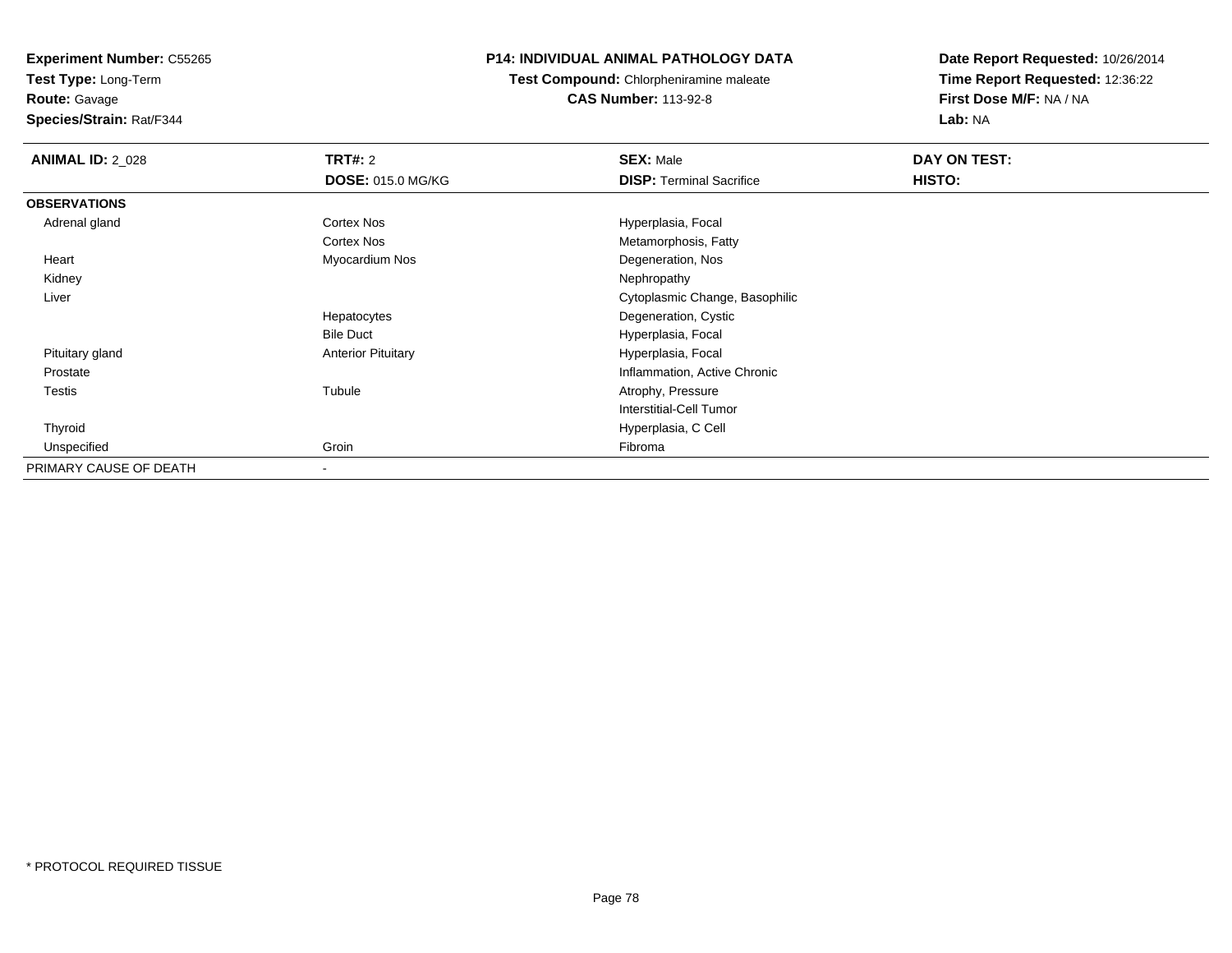**Test Type:** Long-Term

**Route:** Gavage

**Species/Strain:** Rat/F344

## **P14: INDIVIDUAL ANIMAL PATHOLOGY DATA**

**Test Compound:** Chlorpheniramine maleate**CAS Number:** 113-92-8

| <b>ANIMAL ID: 2_029</b> | TRT#: 2<br><b>DOSE: 015.0 MG/KG</b> | <b>SEX: Male</b><br><b>DISP: Terminal Sacrifice</b> | DAY ON TEST:<br>HISTO: |
|-------------------------|-------------------------------------|-----------------------------------------------------|------------------------|
| <b>OBSERVATIONS</b>     |                                     |                                                     |                        |
| Adrenal gland           | Medulla                             | Pheochromocytoma                                    |                        |
| Epididymis              |                                     | Inflammation, Active Chronic                        |                        |
| Eye                     | Retina                              | Atrophy, Focal                                      |                        |
|                         | Cornea                              | Inflammation, Active Chronic                        |                        |
| Heart                   | Myocardium Nos                      | Degeneration, Nos                                   |                        |
| Kidney                  |                                     | Nephropathy                                         |                        |
| Liver                   |                                     | Cytoplasmic Change, Basophilic                      |                        |
|                         | <b>Bile Duct</b>                    | Hyperplasia, Focal                                  |                        |
|                         |                                     | Inflammation, Granulomatous Focal                   |                        |
| Lung                    | <b>Bronchiole</b>                   | Hyperplasia, Epithelial                             |                        |
|                         |                                     | Pneumonia, Interstitial Chronic                     |                        |
| Pancreas                | Acinus                              | Atrophy, Focal                                      |                        |
| Pituitary gland         | <b>Anterior Pituitary</b>           | Adenoma, Nos                                        |                        |
| Prostate                |                                     | Inflammation, Active Chronic                        |                        |
| Salivary gland          |                                     | Dilatation, Ducts                                   |                        |
| Spleen                  | Red Pulp                            | Fibrosis, Focal                                     |                        |
| <b>Testis</b>           | Tubule                              | Atrophy, Diffuse                                    |                        |
|                         |                                     | Hyperplasia, Interstitial Cell                      |                        |
|                         |                                     | Interstitial-Cell Tumor                             |                        |
| Thyroid                 |                                     | Hyperplasia, C Cell                                 |                        |
| Trachea                 |                                     | Hyperplasia, Epithelial                             |                        |
|                         |                                     | Inflammation, Acute/Chronic                         |                        |
| Unspecified             | Multiple Organs Nos                 | Leukemia, Mononuclear Cell                          |                        |
| Urinary bladder         |                                     | Hyperplasia, Epithelial                             |                        |
| PRIMARY CAUSE OF DEATH  |                                     |                                                     |                        |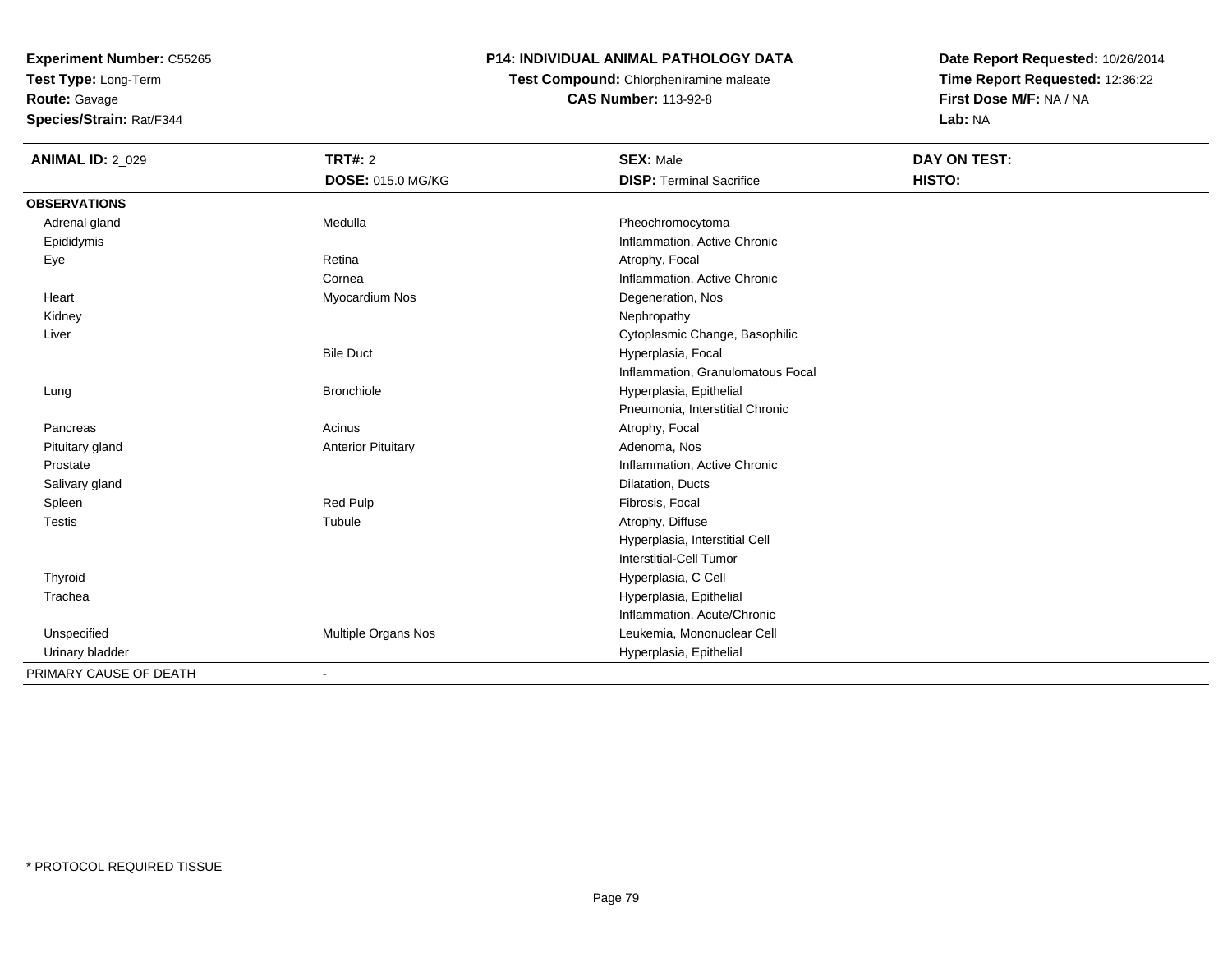**Test Type:** Long-Term

**Route:** Gavage

**Species/Strain:** Rat/F344

### **P14: INDIVIDUAL ANIMAL PATHOLOGY DATA**

**Test Compound:** Chlorpheniramine maleate**CAS Number:** 113-92-8

| <b>ANIMAL ID: 2_030</b> | <b>TRT#: 2</b>            | <b>SEX: Male</b>                  | DAY ON TEST: |
|-------------------------|---------------------------|-----------------------------------|--------------|
|                         | <b>DOSE: 015.0 MG/KG</b>  | <b>DISP: Terminal Sacrifice</b>   | HISTO:       |
| <b>OBSERVATIONS</b>     |                           |                                   |              |
| Adrenal gland           | Cortex Nos                | Hyperplasia, Focal                |              |
|                         | Medulla                   | Pheochromocytoma                  |              |
| Heart                   | Myocardium Nos            | Degeneration, Nos                 |              |
| Kidney                  |                           | Nephropathy                       |              |
| Liver                   |                           | Clear-Cell Change                 |              |
|                         |                           | Cytoplasmic Change, Basophilic    |              |
|                         | <b>Bile Duct</b>          | Hyperplasia, Focal                |              |
|                         |                           | Inflammation, Granulomatous Focal |              |
| Mammary gland           |                           | Adenocarcinoma, Nos               |              |
| Pancreas                | Acinus                    | Atrophy, Focal                    |              |
| Pituitary gland         | <b>Anterior Pituitary</b> | Hyperplasia, Focal                |              |
| <b>Testis</b>           | Tubule                    | Atrophy, Pressure                 |              |
|                         |                           | <b>Interstitial-Cell Tumor</b>    |              |
| Thyroid                 |                           | Hyperplasia, C Cell               |              |
| Unspecified             | Multiple Organs Nos       | Leukemia, Mononuclear Cell        |              |
| PRIMARY CAUSE OF DEATH  | $\overline{\phantom{a}}$  |                                   |              |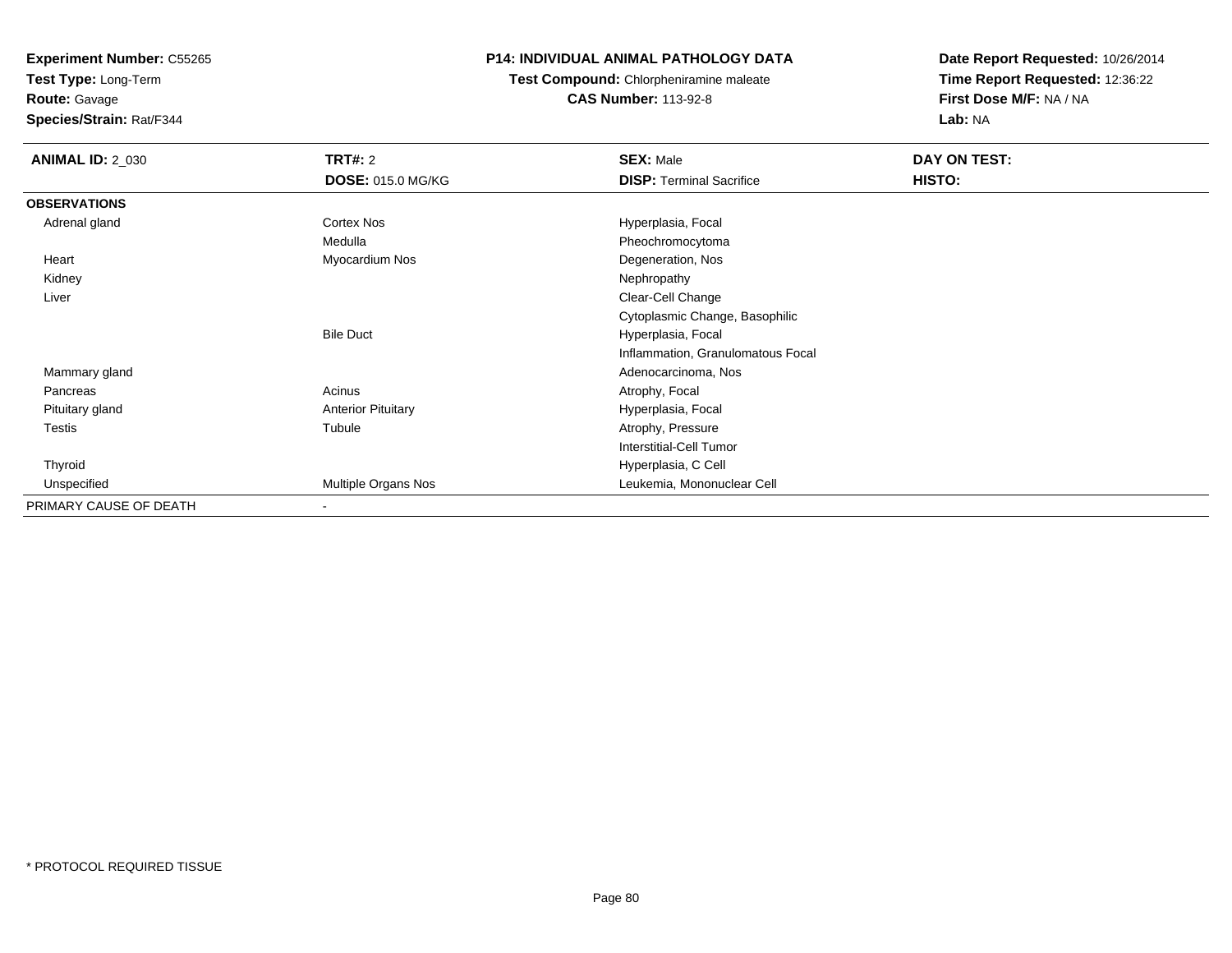**Test Type:** Long-Term

**Route:** Gavage

**Species/Strain:** Rat/F344

#### **P14: INDIVIDUAL ANIMAL PATHOLOGY DATA**

**Test Compound:** Chlorpheniramine maleate**CAS Number:** 113-92-8

| <b>ANIMAL ID: 2_031</b> | TRT#: 2                   | <b>SEX: Male</b>                | DAY ON TEST: |  |
|-------------------------|---------------------------|---------------------------------|--------------|--|
|                         | <b>DOSE: 015.0 MG/KG</b>  | <b>DISP:</b> Terminal Sacrifice | HISTO:       |  |
| <b>OBSERVATIONS</b>     |                           |                                 |              |  |
| Adrenal gland           | Cortex Nos                | Metamorphosis, Fatty            |              |  |
|                         | Medulla                   | Pheochromocytoma                |              |  |
| Kidney                  |                           | Nephropathy                     |              |  |
| Liver                   | Hepatocytes               | Degeneration, Cystic            |              |  |
|                         | <b>Bile Duct</b>          | Hyperplasia, Focal              |              |  |
| Pituitary gland         | <b>Anterior Pituitary</b> | Cyst, Multiple                  |              |  |
|                         | <b>Anterior Pituitary</b> | Hyperplasia, Focal              |              |  |
| Stomach                 | <b>Glandular Stomach</b>  | Ulcer, Acute                    |              |  |
| <b>Testis</b>           | Tubule                    | Atrophy, Pressure               |              |  |
|                         |                           | Interstitial-Cell Tumor         |              |  |
| Thyroid                 |                           | Hyperplasia, C Cell             |              |  |
| Unspecified             | Multiple Organs Nos       | Leukemia, Mononuclear Cell      |              |  |
| PRIMARY CAUSE OF DEATH  |                           |                                 |              |  |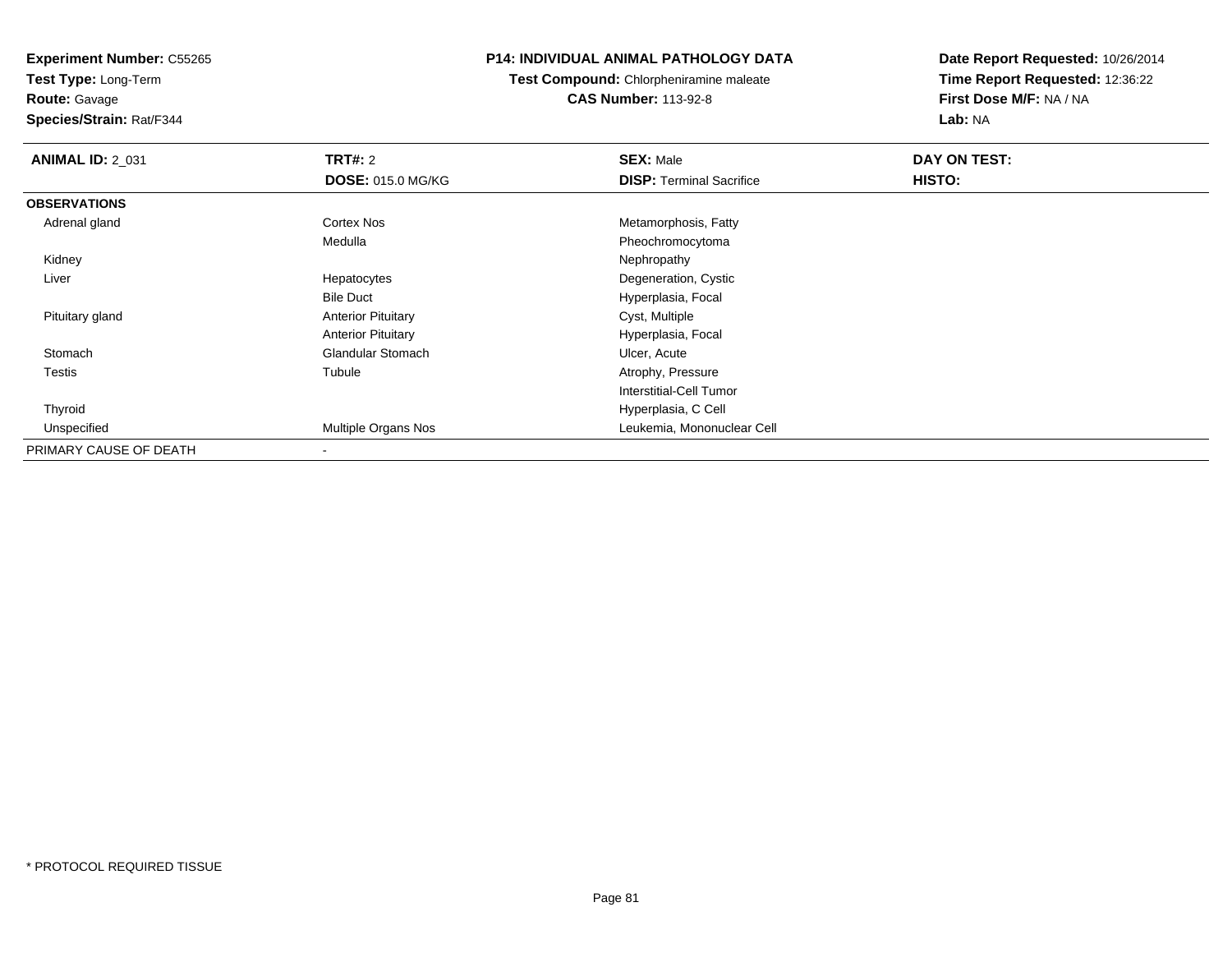**Experiment Number:** C55265**Test Type:** Long-Term**Route:** Gavage **Species/Strain:** Rat/F344**P14: INDIVIDUAL ANIMAL PATHOLOGY DATATest Compound:** Chlorpheniramine maleate**CAS Number:** 113-92-8**Date Report Requested:** 10/26/2014**Time Report Requested:** 12:36:22**First Dose M/F:** NA / NA**Lab:** NA**ANIMAL ID: 2 032 TRT#:** <sup>2</sup> **SEX:** Male **DAY ON TEST: DOSE:** 015.0 MG/KG**DISP:** Terminal Sacrifice **HISTO: OBSERVATIONS** Heart Myocardium Nos Degeneration, Nos Kidneyy the control of the control of the control of the control of the control of the control of the control of the control of the control of the control of the control of the control of the control of the control of the contro Liver Clear-Cell Change Cytoplasmic Change, BasophilicHepatocytes Degeneration, Cystic Bile Duct Hyperplasia, Focal Pituitary glandAnterior Pituitary **Anterior Pituitary Hyperplasia, Nos**<br>
Tubule **Altrophy, Pressure**  Testiss and the contract of the contract of the contract of the contract of the contract of the contract of the contract of the contract of the contract of the contract of the contract of the contract of the contract of the cont Atrophy, Pressure Interstitial-Cell TumorPRIMARY CAUSE OF DEATH

-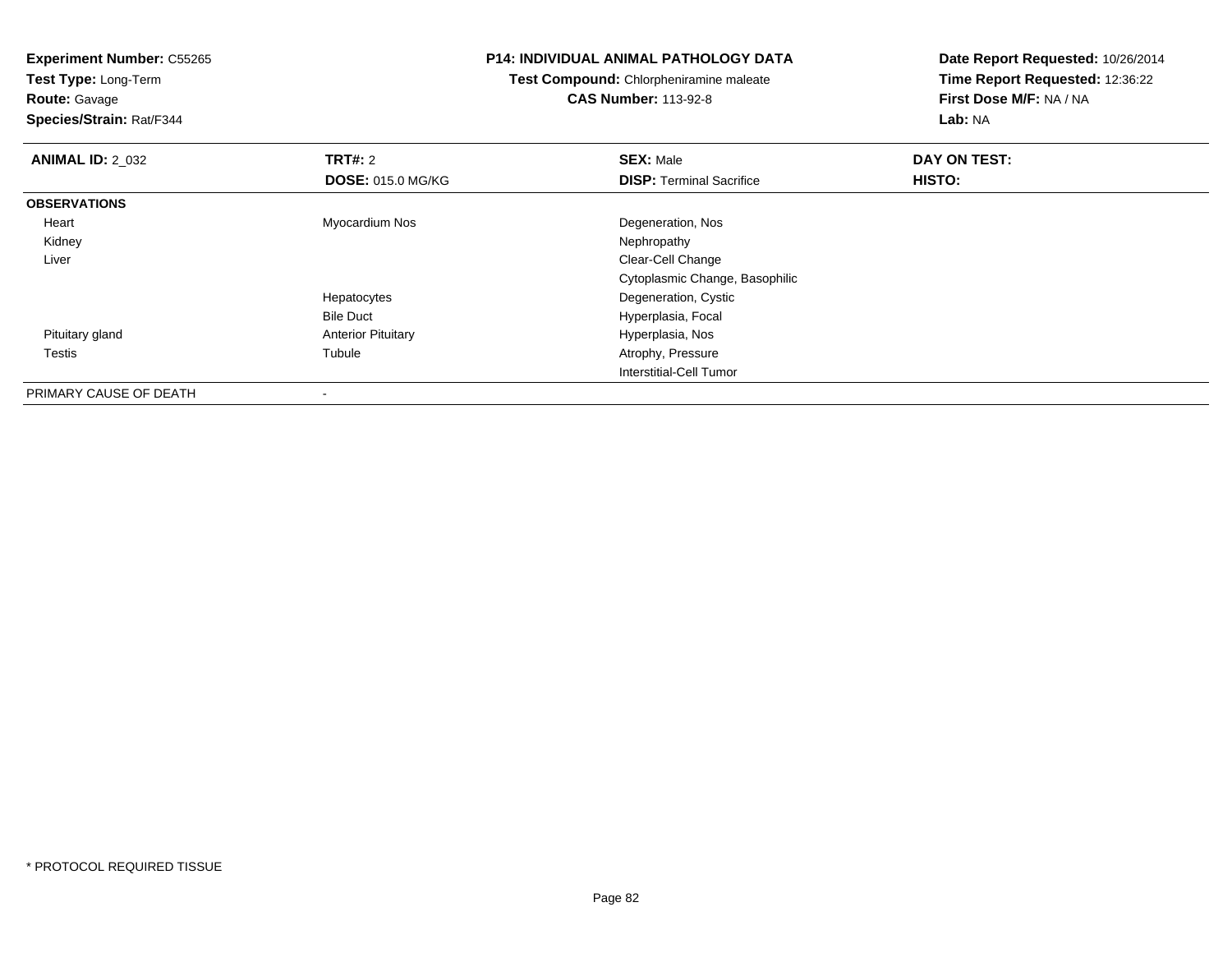| <b>Experiment Number: C55265</b><br>Test Type: Long-Term<br><b>Route: Gavage</b><br>Species/Strain: Rat/F344 |                          | <b>P14: INDIVIDUAL ANIMAL PATHOLOGY DATA</b><br>Test Compound: Chlorpheniramine maleate<br><b>CAS Number: 113-92-8</b> | Date Report Requested: 10/26/2014<br>Time Report Requested: 12:36:22<br>First Dose M/F: NA / NA<br>Lab: NA |
|--------------------------------------------------------------------------------------------------------------|--------------------------|------------------------------------------------------------------------------------------------------------------------|------------------------------------------------------------------------------------------------------------|
| <b>ANIMAL ID: 2 033</b>                                                                                      | <b>TRT#: 2</b>           | <b>SEX: Male</b>                                                                                                       | DAY ON TEST:                                                                                               |
|                                                                                                              | <b>DOSE: 015.0 MG/KG</b> | <b>DISP:</b> Moribund Sacrifice                                                                                        | <b>HISTO:</b>                                                                                              |
| <b>OBSERVATIONS</b>                                                                                          |                          |                                                                                                                        |                                                                                                            |
| <b>Intestine Small</b>                                                                                       | <b>Mesentery Nos</b>     | Inflammation, Granulomatous Focal                                                                                      |                                                                                                            |
| Kidney                                                                                                       |                          | Nephropathy                                                                                                            |                                                                                                            |
| Liver                                                                                                        | <b>Bile Duct</b>         | Hyperplasia, Focal                                                                                                     |                                                                                                            |
| Lung                                                                                                         |                          | Inflammation, Granulomatous Focal                                                                                      |                                                                                                            |
| Testis                                                                                                       |                          | Hyperplasia, Interstitial Cell                                                                                         |                                                                                                            |
| Unspecified                                                                                                  | Multiple Organs Nos      | Leukemia, Mononuclear Cell                                                                                             |                                                                                                            |
| PRIMARY CAUSE OF DEATH                                                                                       |                          |                                                                                                                        |                                                                                                            |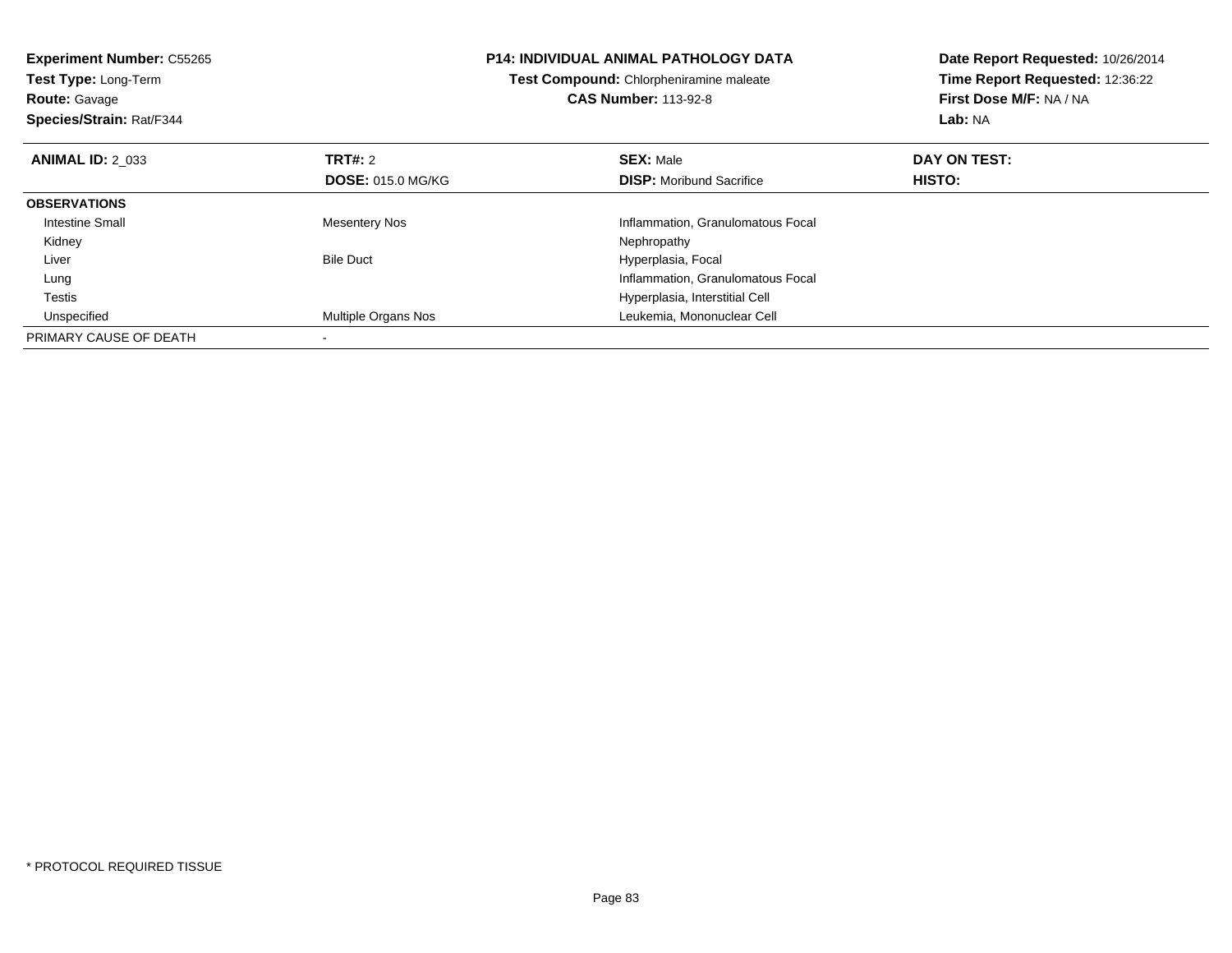**Test Type:** Long-Term**Route:** Gavage

**Species/Strain:** Rat/F344

## **P14: INDIVIDUAL ANIMAL PATHOLOGY DATA**

**Test Compound:** Chlorpheniramine maleate**CAS Number:** 113-92-8

| <b>ANIMAL ID: 2_034</b> | <b>TRT#: 2</b>           | <b>SEX: Male</b>                  | DAY ON TEST: |  |
|-------------------------|--------------------------|-----------------------------------|--------------|--|
|                         | <b>DOSE: 015.0 MG/KG</b> | <b>DISP:</b> Moribund Sacrifice   | HISTO:       |  |
| <b>OBSERVATIONS</b>     |                          |                                   |              |  |
| Heart                   | Myocardium Nos           | Degeneration, Nos                 |              |  |
| <b>Intestine Small</b>  | <b>Mesentery Nos</b>     | Inflammation, Granulomatous Focal |              |  |
| Kidney                  | Tubule                   | Necrosis, Focal                   |              |  |
|                         |                          | Nephropathy                       |              |  |
| Liver                   | <b>Bile Duct</b>         | Hyperplasia, Focal                |              |  |
| Lung                    | Alveoli                  | Hemorrhage                        |              |  |
| Pancreas                | Acinus                   | Atrophy, Focal                    |              |  |
| Salivary gland          |                          | Dilatation, Ducts                 |              |  |
| Spleen                  | Red Pulp                 | Necrosis, Focal                   |              |  |
| Testis                  | Tubule                   | Atrophy, Pressure                 |              |  |
|                         |                          | <b>Interstitial-Cell Tumor</b>    |              |  |
| Unspecified             | Multiple Organs Nos      | Leukemia, Mononuclear Cell        |              |  |
| Zymbal gland            |                          | Carcinoma, Nos                    |              |  |
| PRIMARY CAUSE OF DEATH  | ٠                        |                                   |              |  |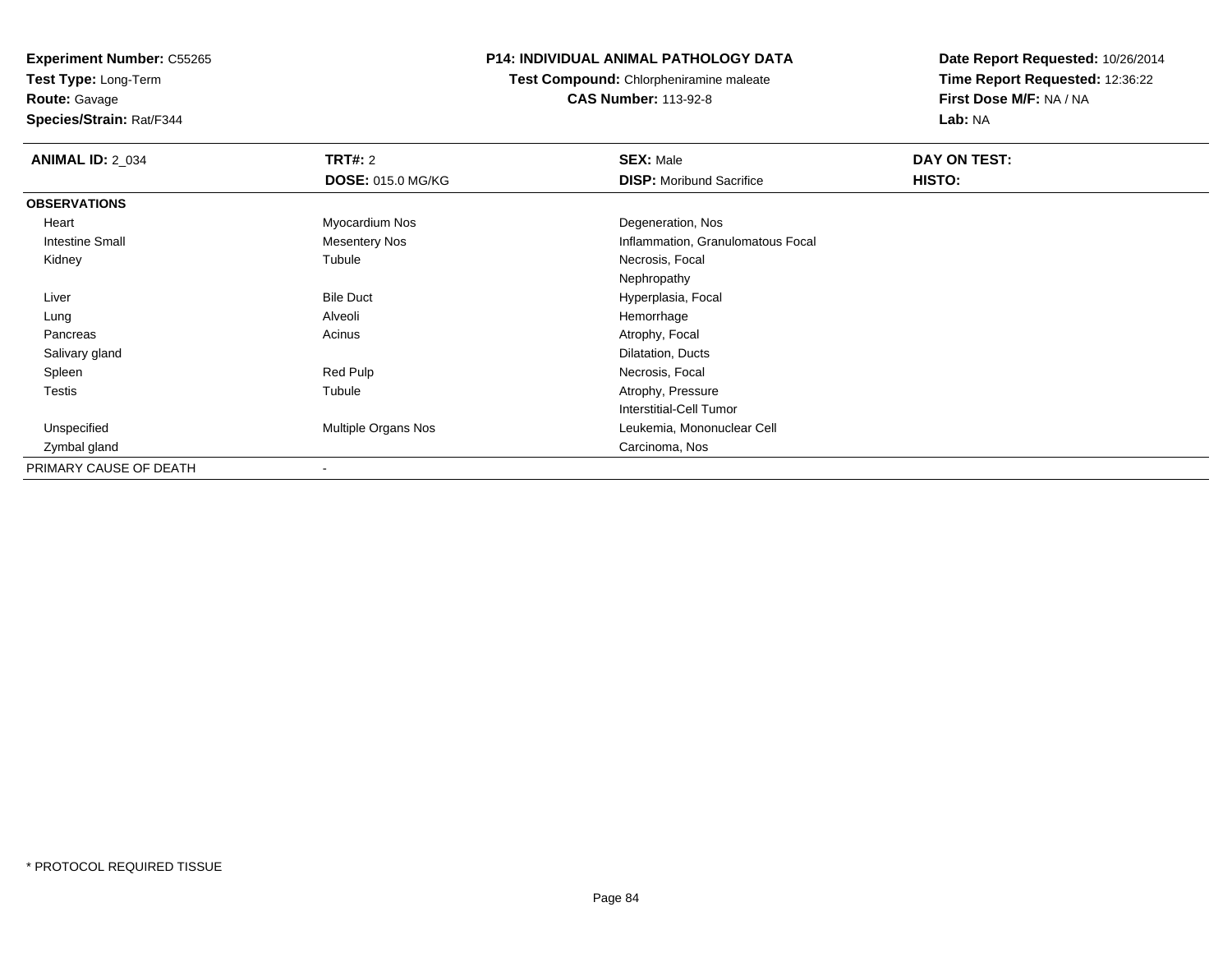**Test Type:** Long-Term

# **Route:** Gavage

**Species/Strain:** Rat/F344

#### **P14: INDIVIDUAL ANIMAL PATHOLOGY DATA**

## **Test Compound:** Chlorpheniramine maleate**CAS Number:** 113-92-8

| <b>ANIMAL ID: 2_035</b> | <b>TRT#: 2</b>             | <b>SEX: Male</b>                | DAY ON TEST: |  |
|-------------------------|----------------------------|---------------------------------|--------------|--|
|                         | <b>DOSE: 015.0 MG/KG</b>   | <b>DISP:</b> Moribund Sacrifice | HISTO:       |  |
| <b>OBSERVATIONS</b>     |                            |                                 |              |  |
| Adrenal gland           | Medulla                    | Hyperplasia, Focal              |              |  |
|                         | Cortex Nos                 | Hypertrophy, Focal              |              |  |
| Heart                   | Myocardium Nos             | Degeneration, Nos               |              |  |
| Kidney                  |                            | Nephropathy                     |              |  |
| Liver                   | <b>Bile Duct</b>           | Hyperplasia, Focal              |              |  |
| Pancreas                | Acinus                     | Atrophy, Focal                  |              |  |
|                         |                            | Dilatation, Ducts               |              |  |
| Prostate                |                            | Inflammation, Active Chronic    |              |  |
| Testis                  | Tubule                     | Atrophy, Pressure               |              |  |
|                         |                            | Interstitial-Cell Tumor         |              |  |
| Thyroid                 | Follicle                   | Cyst, Nos                       |              |  |
| Unspecified             | <b>Multiple Organs Nos</b> | Leukemia, Mononuclear Cell      |              |  |
| PRIMARY CAUSE OF DEATH  |                            |                                 |              |  |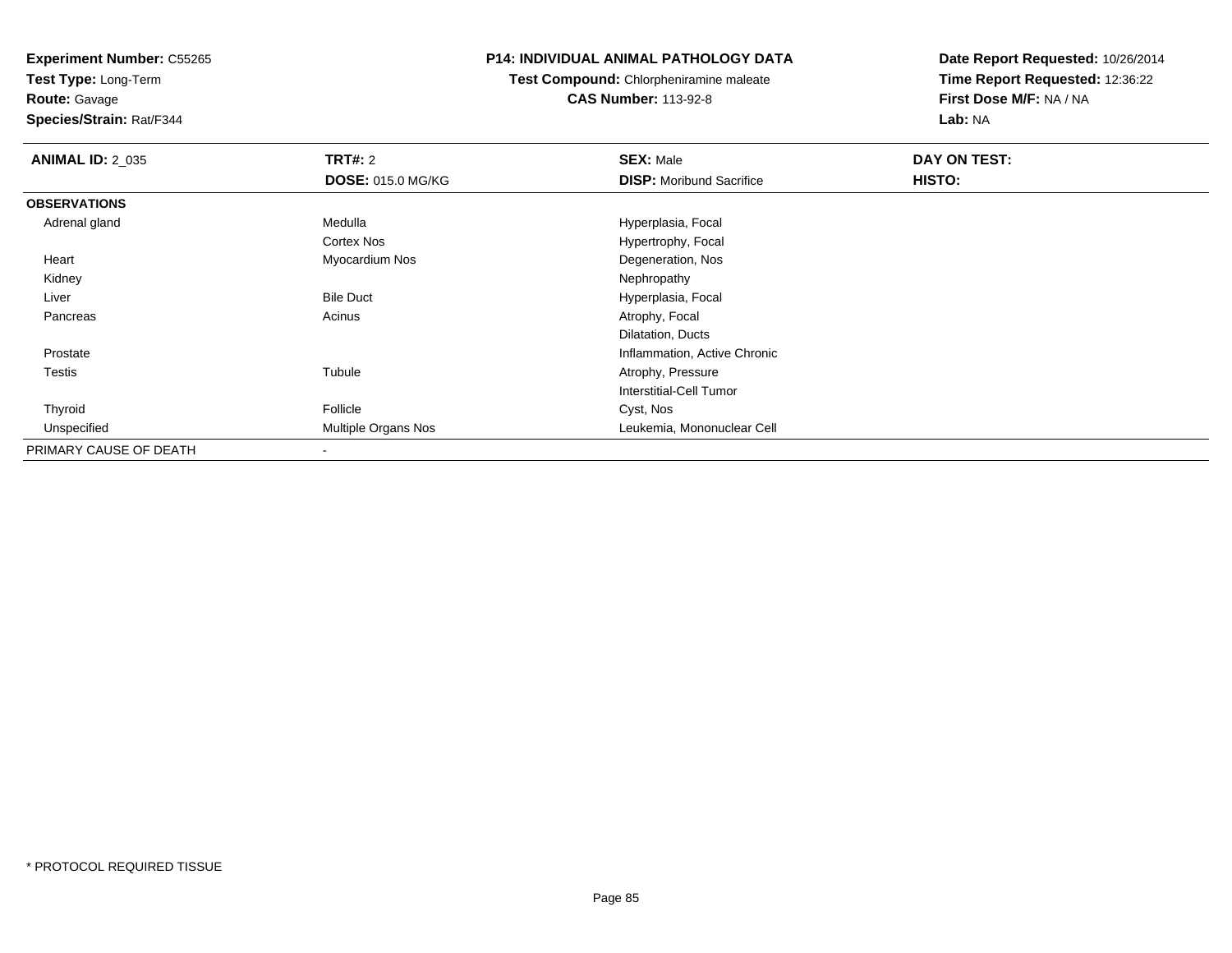**Test Type:** Long-Term**Route:** Gavage

# **Species/Strain:** Rat/F344

## **P14: INDIVIDUAL ANIMAL PATHOLOGY DATA**

**Test Compound:** Chlorpheniramine maleate**CAS Number:** 113-92-8

| <b>ANIMAL ID: 2_036</b> | TRT#: 2                   | <b>SEX: Male</b>                | DAY ON TEST: |  |
|-------------------------|---------------------------|---------------------------------|--------------|--|
|                         | <b>DOSE: 015.0 MG/KG</b>  | <b>DISP: Terminal Sacrifice</b> | HISTO:       |  |
| <b>OBSERVATIONS</b>     |                           |                                 |              |  |
| Brain                   | Cerebrum                  | Atrophy, Pressure               |              |  |
| Heart                   | Myocardium Nos            | Degeneration, Nos               |              |  |
| Kidney                  |                           | Nephropathy                     |              |  |
| Liver                   |                           | Angiectasis                     |              |  |
|                         |                           | Cytoplasmic Change, Basophilic  |              |  |
|                         | <b>Bile Duct</b>          | Hyperplasia, Focal              |              |  |
| Mammary gland           |                           | Hyperplasia, Cystic             |              |  |
| Pituitary gland         | <b>Anterior Pituitary</b> | Adenoma, Nos                    |              |  |
| Prostate                |                           | Inflammation, Active Chronic    |              |  |
| Testis                  | Tubule                    | Atrophy, Pressure               |              |  |
|                         |                           | Interstitial-Cell Tumor         |              |  |
| Thyroid                 |                           | C-Cell Adenoma                  |              |  |
|                         |                           | Hyperplasia, C Cell             |              |  |
| Unspecified             | Multiple Organs Nos       | Leukemia, Mononuclear Cell      |              |  |
| PRIMARY CAUSE OF DEATH  | ۰                         |                                 |              |  |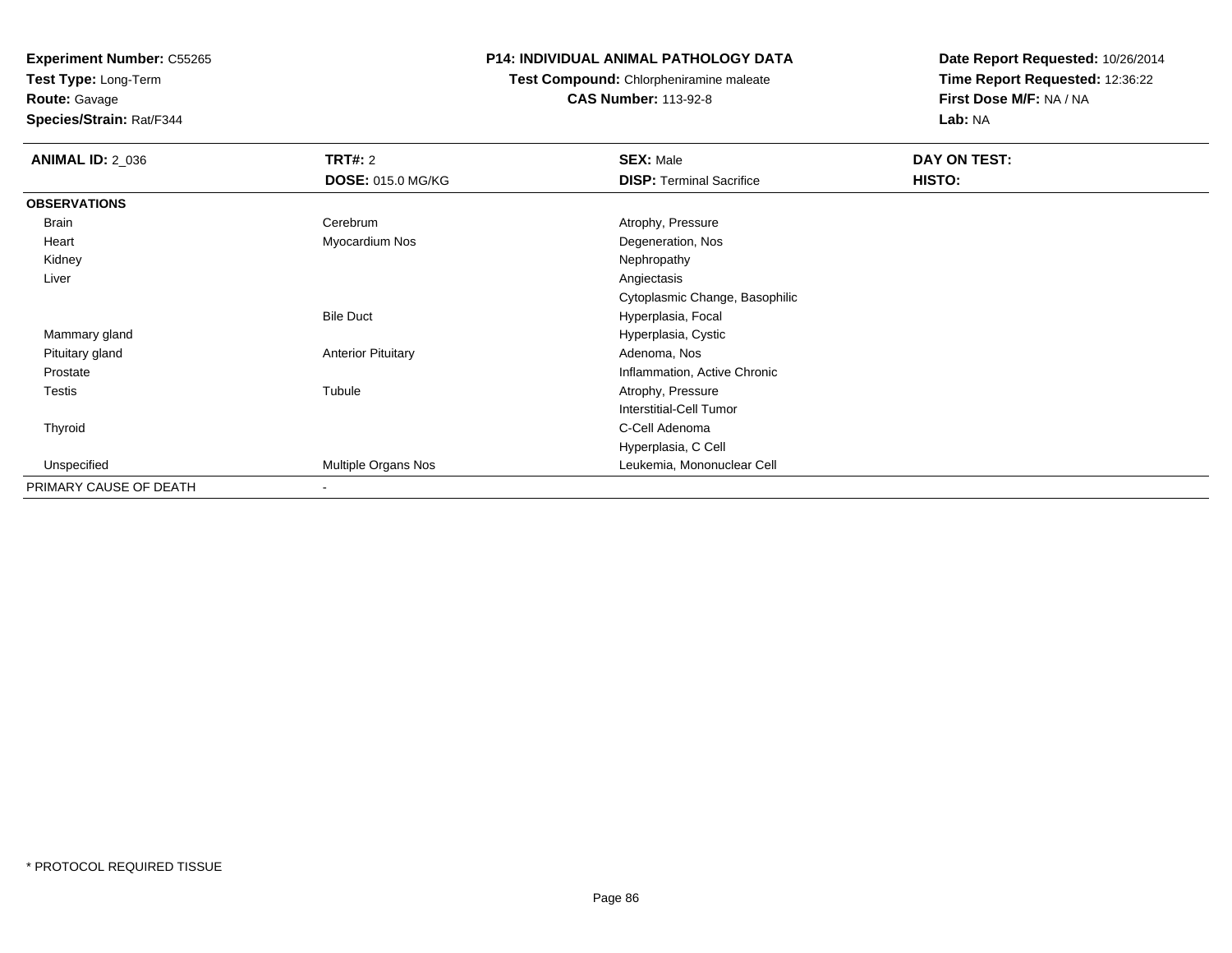| <b>Experiment Number: C55265</b><br>Test Type: Long-Term |                            | <b>P14: INDIVIDUAL ANIMAL PATHOLOGY DATA</b><br>Test Compound: Chlorpheniramine maleate | Date Report Requested: 10/26/2014<br>Time Report Requested: 12:36:22 |
|----------------------------------------------------------|----------------------------|-----------------------------------------------------------------------------------------|----------------------------------------------------------------------|
| <b>Route: Gavage</b>                                     |                            | <b>CAS Number: 113-92-8</b>                                                             | First Dose M/F: NA / NA                                              |
| Species/Strain: Rat/F344                                 |                            |                                                                                         | Lab: NA                                                              |
| <b>ANIMAL ID: 2 037</b>                                  | <b>TRT#: 2</b>             | <b>SEX: Male</b>                                                                        | DAY ON TEST:                                                         |
|                                                          | <b>DOSE: 015.0 MG/KG</b>   | <b>DISP: Natural Death</b>                                                              | HISTO:                                                               |
| <b>OBSERVATIONS</b>                                      |                            |                                                                                         |                                                                      |
| Intestine Large                                          | Mucosa, Colon              | Necrosis, Focal                                                                         |                                                                      |
| Kidney                                                   |                            | Nephropathy                                                                             |                                                                      |
| Lung                                                     |                            | Edema, Nos                                                                              |                                                                      |
| Spleen                                                   | <b>Follicles</b>           | Depletion, Lymphoid                                                                     |                                                                      |
| Testis                                                   |                            | Hyperplasia, Interstitial Cell                                                          |                                                                      |
| Tongue                                                   |                            | Squamous Cell Papilloma                                                                 |                                                                      |
| Unspecified                                              | <b>Multiple Organs Nos</b> | Mineralization                                                                          |                                                                      |
| PRIMARY CAUSE OF DEATH                                   |                            |                                                                                         |                                                                      |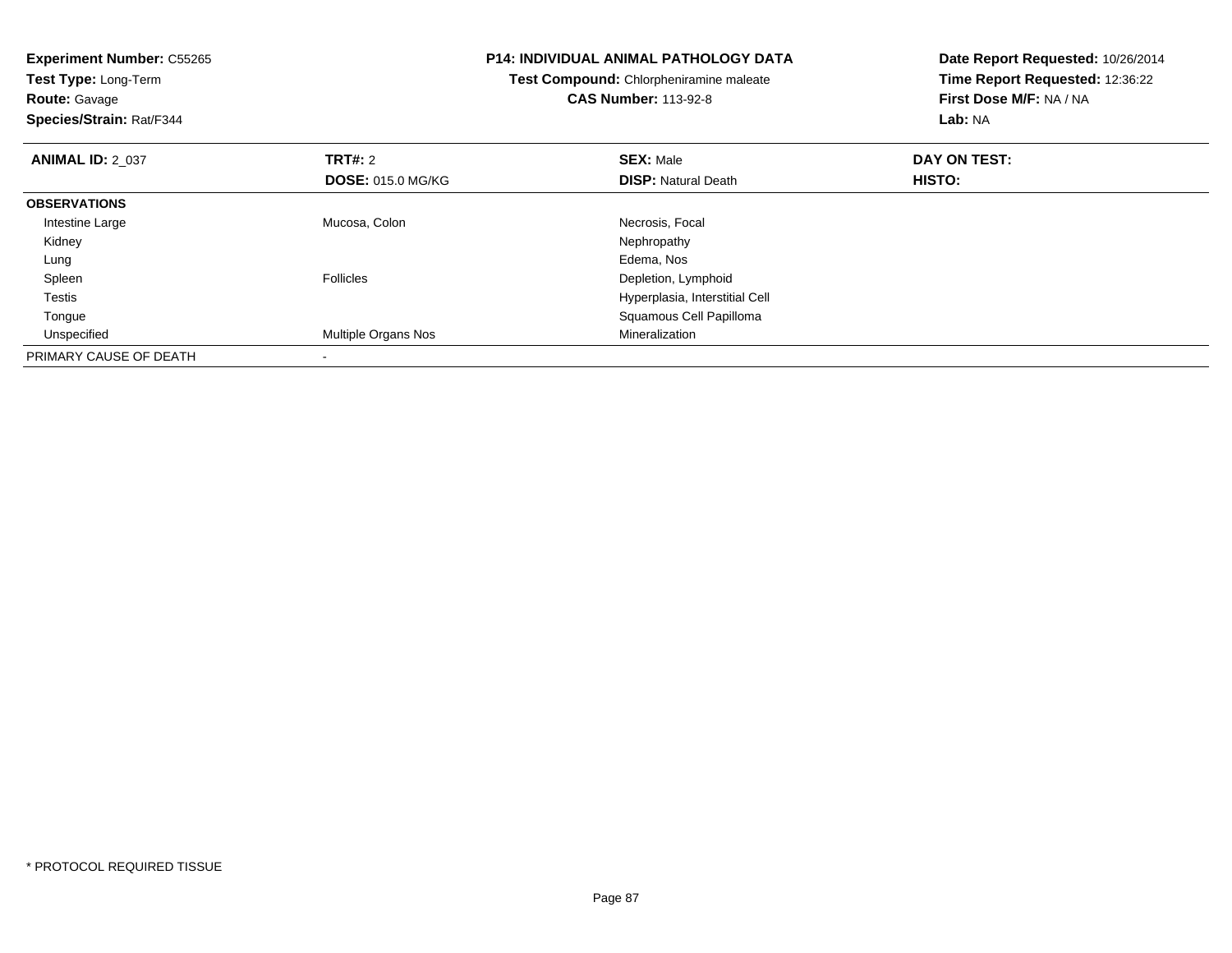**Test Type:** Long-Term**Route:** Gavage

**Species/Strain:** Rat/F344

#### **P14: INDIVIDUAL ANIMAL PATHOLOGY DATA**

**Test Compound:** Chlorpheniramine maleate**CAS Number:** 113-92-8

| <b>ANIMAL ID: 2_038</b> | <b>TRT#: 2</b>            | <b>SEX: Male</b>                | DAY ON TEST: |  |
|-------------------------|---------------------------|---------------------------------|--------------|--|
|                         | <b>DOSE: 015.0 MG/KG</b>  | <b>DISP: Terminal Sacrifice</b> | HISTO:       |  |
| <b>OBSERVATIONS</b>     |                           |                                 |              |  |
| Heart                   | Myocardium Nos            | Degeneration, Nos               |              |  |
| Kidney                  |                           | Nephropathy                     |              |  |
| Liver                   |                           | Clear-Cell Change               |              |  |
|                         |                           | Cytoplasmic Change, Basophilic  |              |  |
|                         | Hepatocytes               | Degeneration, Cystic            |              |  |
|                         | <b>Bile Duct</b>          | Hyperplasia, Focal              |              |  |
| Pituitary gland         | <b>Anterior Pituitary</b> | Adenoma, Nos                    |              |  |
| Testis                  | Tubule                    | Atrophy, Pressure               |              |  |
|                         |                           | Interstitial-Cell Tumor         |              |  |
| Thyroid                 |                           | Hyperplasia, C Cell             |              |  |
| PRIMARY CAUSE OF DEATH  |                           |                                 |              |  |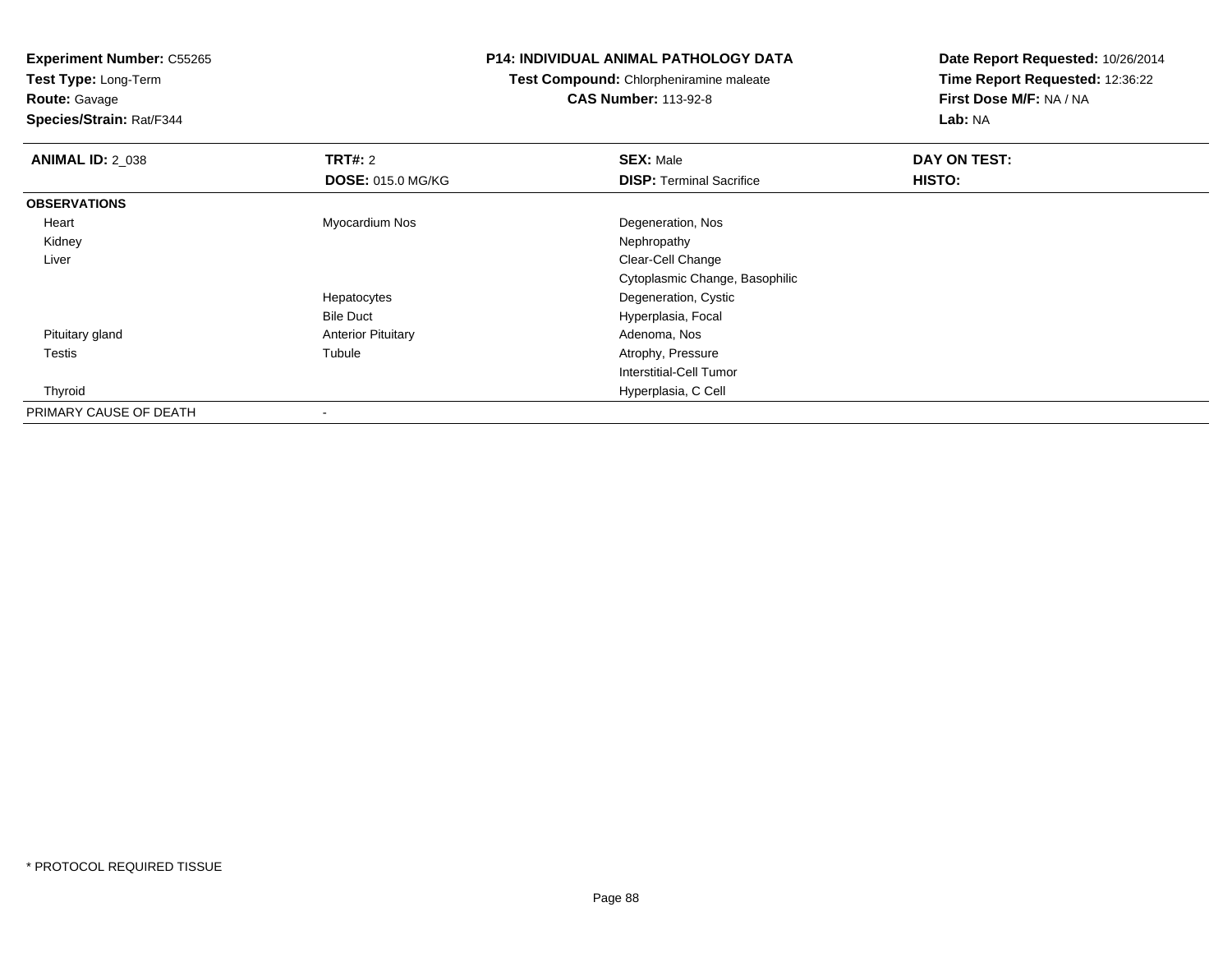| <b>Experiment Number: C55265</b><br>Test Type: Long-Term<br><b>Route: Gavage</b><br>Species/Strain: Rat/F344 |                          | <b>P14: INDIVIDUAL ANIMAL PATHOLOGY DATA</b><br>Test Compound: Chlorpheniramine maleate<br><b>CAS Number: 113-92-8</b> | Date Report Requested: 10/26/2014<br>Time Report Requested: 12:36:22<br>First Dose M/F: NA / NA<br>Lab: NA |
|--------------------------------------------------------------------------------------------------------------|--------------------------|------------------------------------------------------------------------------------------------------------------------|------------------------------------------------------------------------------------------------------------|
| <b>ANIMAL ID: 2 039</b>                                                                                      | TRT#: 2                  | <b>SEX: Male</b>                                                                                                       | DAY ON TEST:                                                                                               |
|                                                                                                              | <b>DOSE: 015.0 MG/KG</b> | <b>DISP:</b> Natural Death                                                                                             | HISTO:                                                                                                     |
| <b>OBSERVATIONS</b>                                                                                          |                          |                                                                                                                        |                                                                                                            |
| Heart                                                                                                        | Myocardium Nos           | Degeneration, Nos                                                                                                      |                                                                                                            |
| Kidney                                                                                                       |                          | Nephropathy                                                                                                            |                                                                                                            |
| Liver                                                                                                        | Hepatocytes              | Degeneration, Cystic                                                                                                   |                                                                                                            |
|                                                                                                              | <b>Bile Duct</b>         | Hyperplasia, Focal                                                                                                     |                                                                                                            |
| Testis                                                                                                       |                          | Interstitial-Cell Tumor                                                                                                |                                                                                                            |
| PRIMARY CAUSE OF DEATH                                                                                       |                          |                                                                                                                        |                                                                                                            |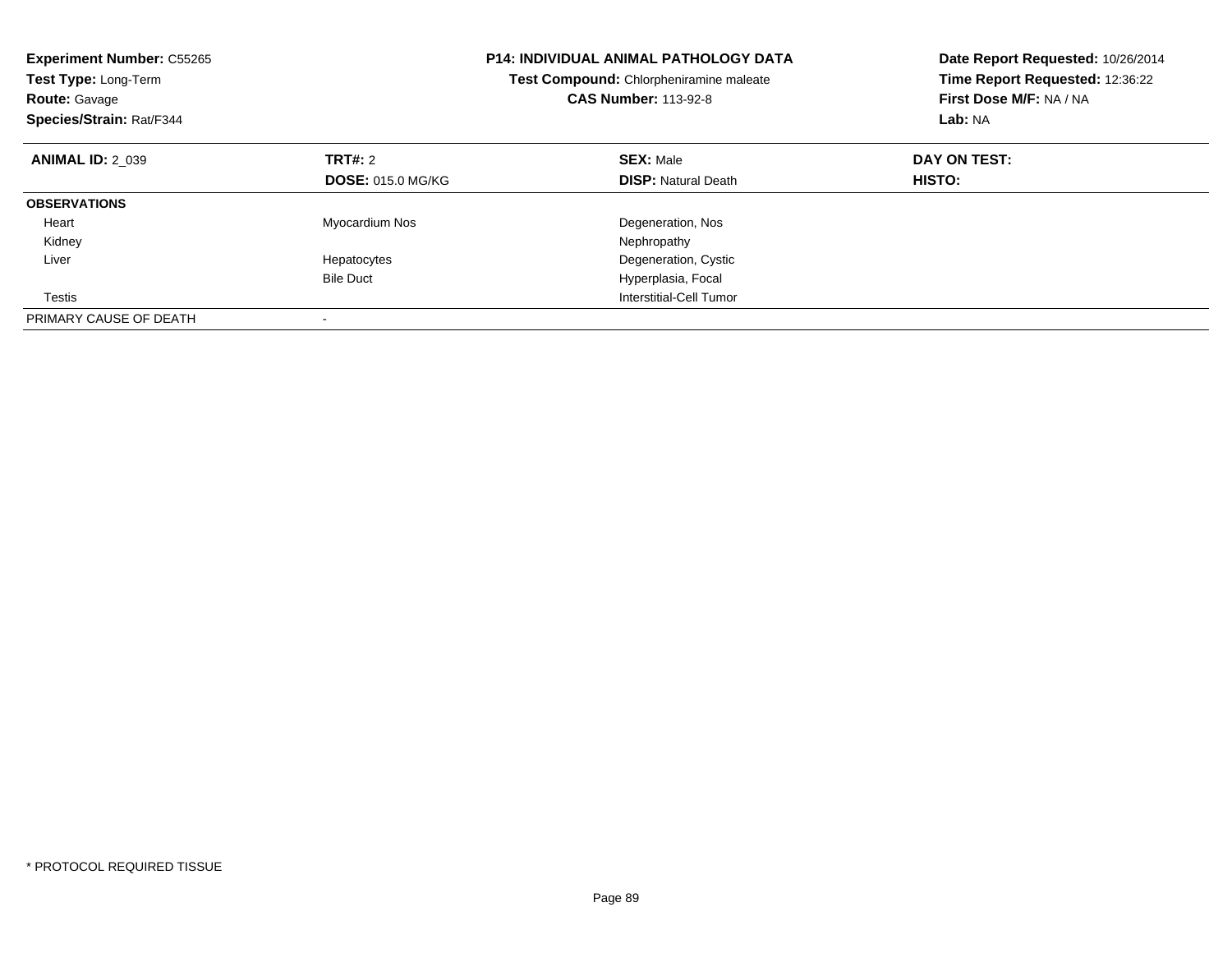**Experiment Number:** C55265**Test Type:** Long-Term**Route:** Gavage **Species/Strain:** Rat/F344**P14: INDIVIDUAL ANIMAL PATHOLOGY DATATest Compound:** Chlorpheniramine maleate**CAS Number:** 113-92-8**Date Report Requested:** 10/26/2014**Time Report Requested:** 12:36:22**First Dose M/F:** NA / NA**Lab:** NA**ANIMAL ID: 2 040 C TRT#:** 2 **SEX:** Male **DAY ON TEST: DOSE:** 015.0 MG/KG**DISP:** Natural Death **HISTO: OBSERVATIONS** Kidneyy the control of the control of the control of the control of the control of the control of the control of the control of the control of the control of the control of the control of the control of the control of the contro Liver Cytoplasmic Change, BasophilicHepatocytes Cytoplasmic VacuolizationBile Duct Hyperplasia, Focal Pituitary glandAnterior Pituitary **Adenoma, Nosting Community Community** Adenoma, Nosting Adenoma, Nosting Adenoma, Nosting Adenoma, Nosting Adenoma, Nosting Adenoma, Nosting Adenoma, Nosting Adenoma, Nosting Adenoma, Nosting Adenoma, No Testiss and the contract of the contract of the contract of the contract of the contract of the contract of the contract of the contract of the contract of the contract of the contract of the contract of the contract of the cont Atrophy, Pressure Hyperplasia, Interstitial CellInterstitial-Cell TumorTubule Mineralization PRIMARY CAUSE OF DEATH

-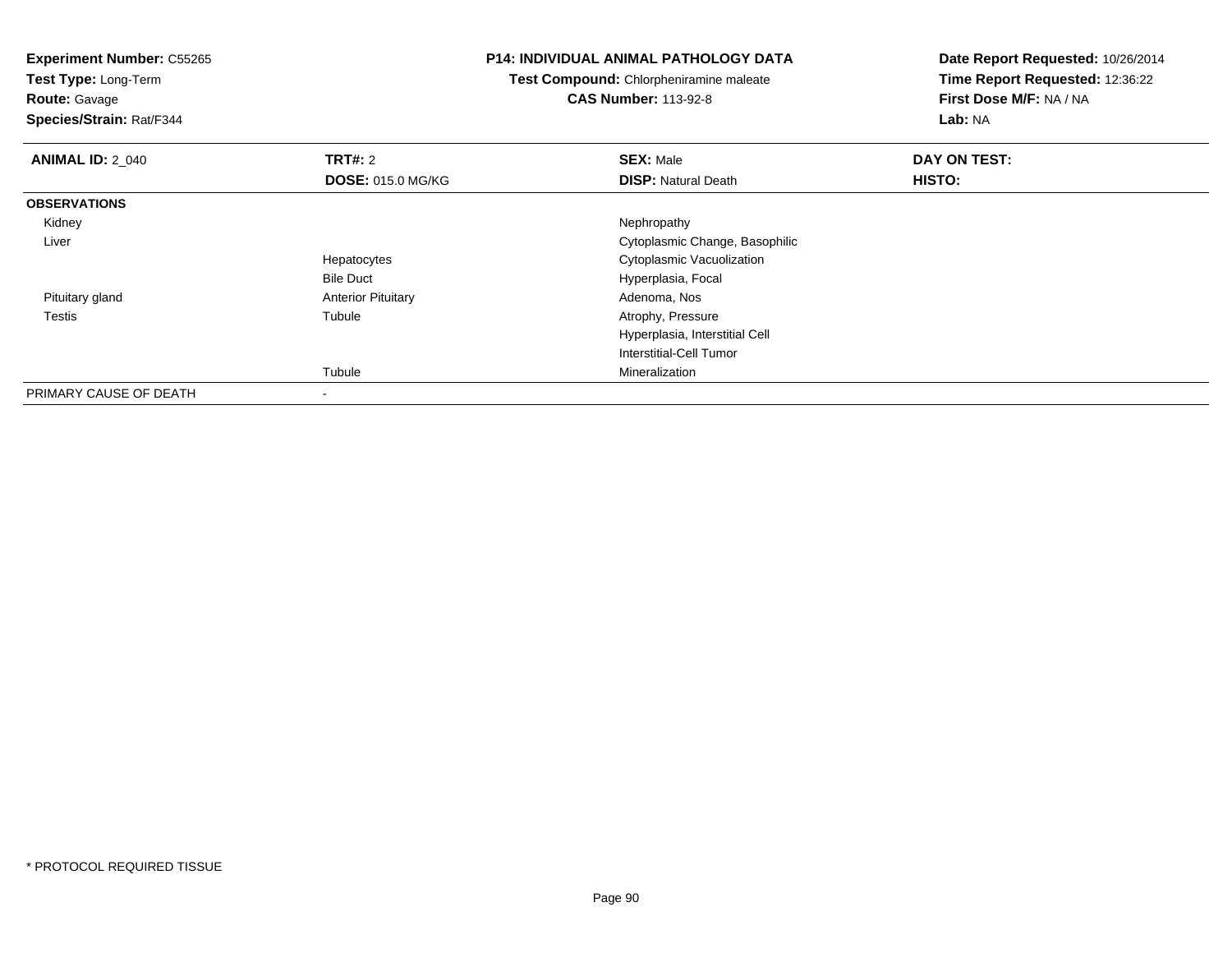**Test Type:** Long-Term**Route:** Gavage

**Species/Strain:** Rat/F344

## **P14: INDIVIDUAL ANIMAL PATHOLOGY DATA**

**Test Compound:** Chlorpheniramine maleate**CAS Number:** 113-92-8

| <b>ANIMAL ID: 2_041</b> | <b>TRT#: 2</b>            | <b>SEX: Male</b>                  | DAY ON TEST: |  |
|-------------------------|---------------------------|-----------------------------------|--------------|--|
|                         | <b>DOSE: 015.0 MG/KG</b>  | <b>DISP: Terminal Sacrifice</b>   | HISTO:       |  |
| <b>OBSERVATIONS</b>     |                           |                                   |              |  |
| Adrenal gland           | <b>Cortex Nos</b>         | Metamorphosis, Fatty              |              |  |
| Heart                   | Myocardium Nos            | Degeneration, Nos                 |              |  |
| Intestine Large         | Colon                     | Parasitism                        |              |  |
| Kidney                  |                           | Nephropathy                       |              |  |
| Liver                   |                           | Angiectasis                       |              |  |
|                         |                           | Cytoplasmic Change, Basophilic    |              |  |
|                         | <b>Bile Duct</b>          | Hyperplasia, Focal                |              |  |
| Lymph node              | Renal Lymph Node          | Inflammation, Granulomatous Focal |              |  |
|                         | Mesenteric Lymph Node     | Lymphangiectasis                  |              |  |
| Pituitary gland         | <b>Anterior Pituitary</b> | Hyperplasia, Focal                |              |  |
| Spleen                  | Red Pulp                  | Fibrosis, Multifocal              |              |  |
| <b>Testis</b>           | Tubule                    | Atrophy, Pressure                 |              |  |
|                         |                           | Interstitial-Cell Tumor           |              |  |
| Thyroid                 |                           | Hyperplasia, C Cell               |              |  |
| Unspecified             | Multiple Organs Nos       | Leukemia, Mononuclear Cell        |              |  |
| PRIMARY CAUSE OF DEATH  |                           |                                   |              |  |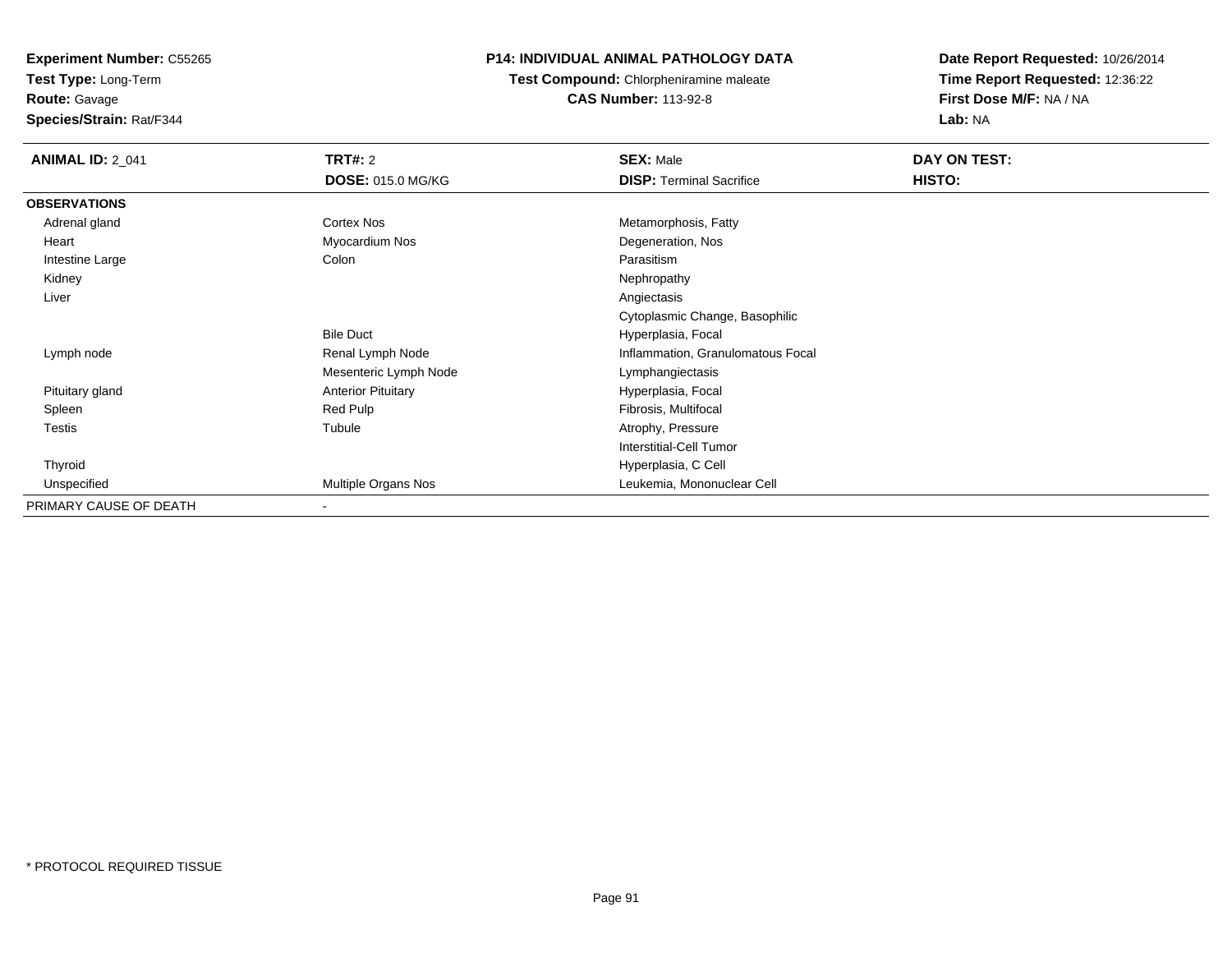**Test Type:** Long-Term**Route:** Gavage

**Species/Strain:** Rat/F344

### **P14: INDIVIDUAL ANIMAL PATHOLOGY DATA**

**Test Compound:** Chlorpheniramine maleate**CAS Number:** 113-92-8

| <b>ANIMAL ID: 2_042</b> | <b>TRT#: 2</b>            | <b>SEX: Male</b>                  | DAY ON TEST: |  |
|-------------------------|---------------------------|-----------------------------------|--------------|--|
|                         | <b>DOSE: 015.0 MG/KG</b>  | <b>DISP:</b> Terminal Sacrifice   | HISTO:       |  |
| <b>OBSERVATIONS</b>     |                           |                                   |              |  |
| Heart                   | Myocardium Nos            | Degeneration, Nos                 |              |  |
| Kidney                  |                           | Nephropathy                       |              |  |
| Liver                   |                           | Cytoplasmic Change, Basophilic    |              |  |
|                         | <b>Bile Duct</b>          | Hyperplasia, Focal                |              |  |
| Lymph node              | Mandibular Lymph Node     | Inflammation, Granulomatous Focal |              |  |
| Mammary gland           |                           | Hyperplasia, Cystic               |              |  |
| Pancreas                | Acinus                    | Atrophy, Focal                    |              |  |
| Pituitary gland         | <b>Anterior Pituitary</b> | Cyst, Nos                         |              |  |
| <b>Testis</b>           | Tubule                    | Atrophy, Pressure                 |              |  |
|                         |                           | Interstitial-Cell Tumor           |              |  |
| Thyroid                 |                           | Hyperplasia, C Cell               |              |  |
| PRIMARY CAUSE OF DEATH  | $\overline{\phantom{a}}$  |                                   |              |  |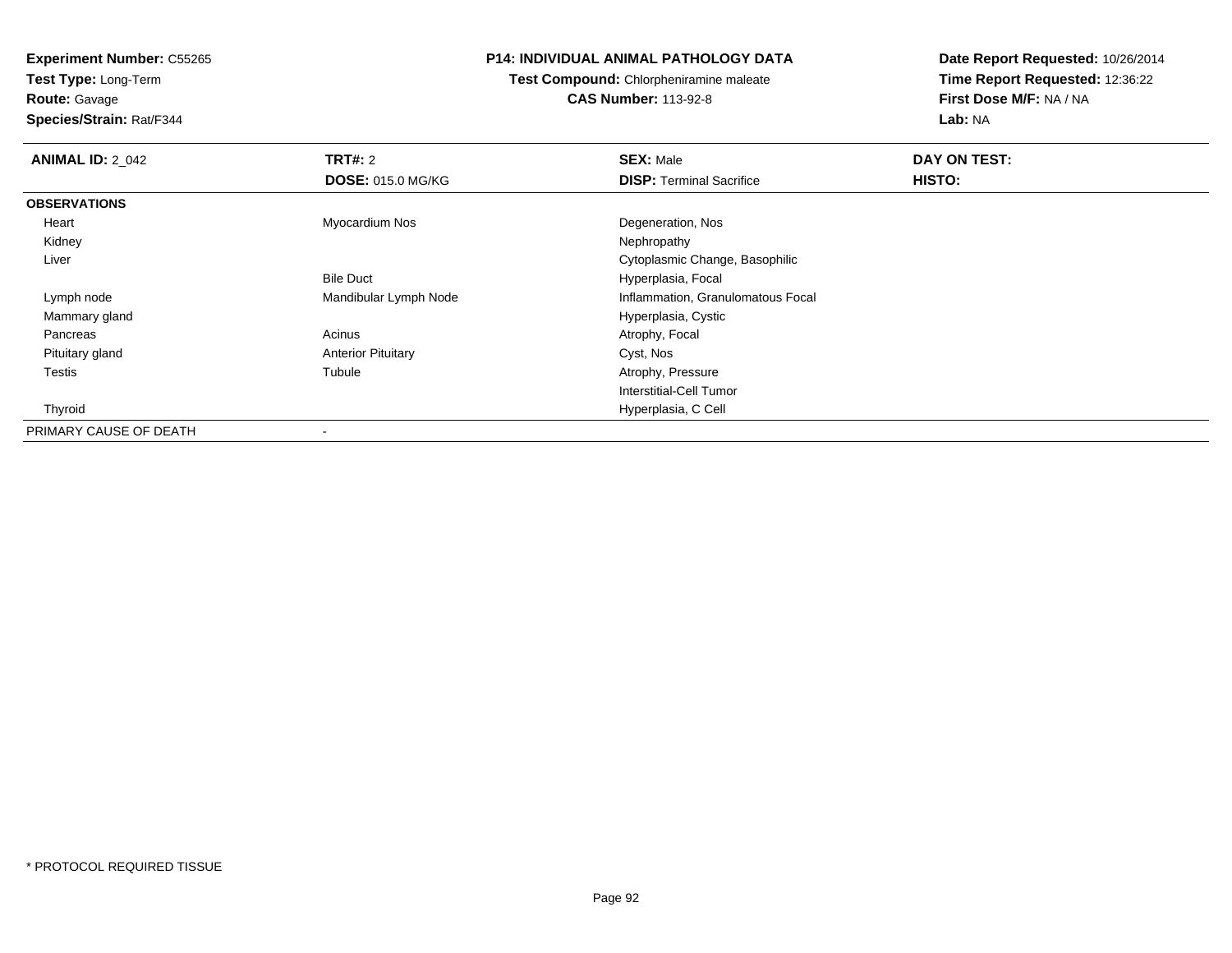**Test Type:** Long-Term

## **Route:** Gavage

**Species/Strain:** Rat/F344

## **P14: INDIVIDUAL ANIMAL PATHOLOGY DATA**

## **Test Compound:** Chlorpheniramine maleate**CAS Number:** 113-92-8

| <b>ANIMAL ID: 2_043</b> | <b>TRT#: 2</b>            | <b>SEX: Male</b>                | DAY ON TEST: |  |
|-------------------------|---------------------------|---------------------------------|--------------|--|
|                         | <b>DOSE: 015.0 MG/KG</b>  | <b>DISP: Terminal Sacrifice</b> | HISTO:       |  |
| <b>OBSERVATIONS</b>     |                           |                                 |              |  |
| Adrenal gland           | Medulla                   | Hyperplasia, Focal              |              |  |
|                         | Cortex Nos                | Metamorphosis, Fatty            |              |  |
| Heart                   | Myocardium Nos            | Degeneration, Nos               |              |  |
|                         | Left Atrium Nos           | Thrombus, Mural                 |              |  |
| Kidney                  |                           | Nephropathy                     |              |  |
| Liver                   | <b>Bile Duct</b>          | Hyperplasia, Focal              |              |  |
| Pancreas                | Acinus                    | Atrophy, Focal                  |              |  |
|                         |                           | Dilatation, Ducts               |              |  |
| Pituitary gland         | <b>Anterior Pituitary</b> | Adenoma, Nos                    |              |  |
| Prostate                |                           | Abscess, Nos                    |              |  |
| Thyroid                 |                           | C-Cell Adenoma                  |              |  |
|                         |                           | Hyperplasia, C Cell             |              |  |
| Unspecified             | Multiple Organs Nos       | Leukemia, Mononuclear Cell      |              |  |
| Urinary bladder         |                           | Inflammation, Acute/Chronic     |              |  |
| PRIMARY CAUSE OF DEATH  | $\blacksquare$            |                                 |              |  |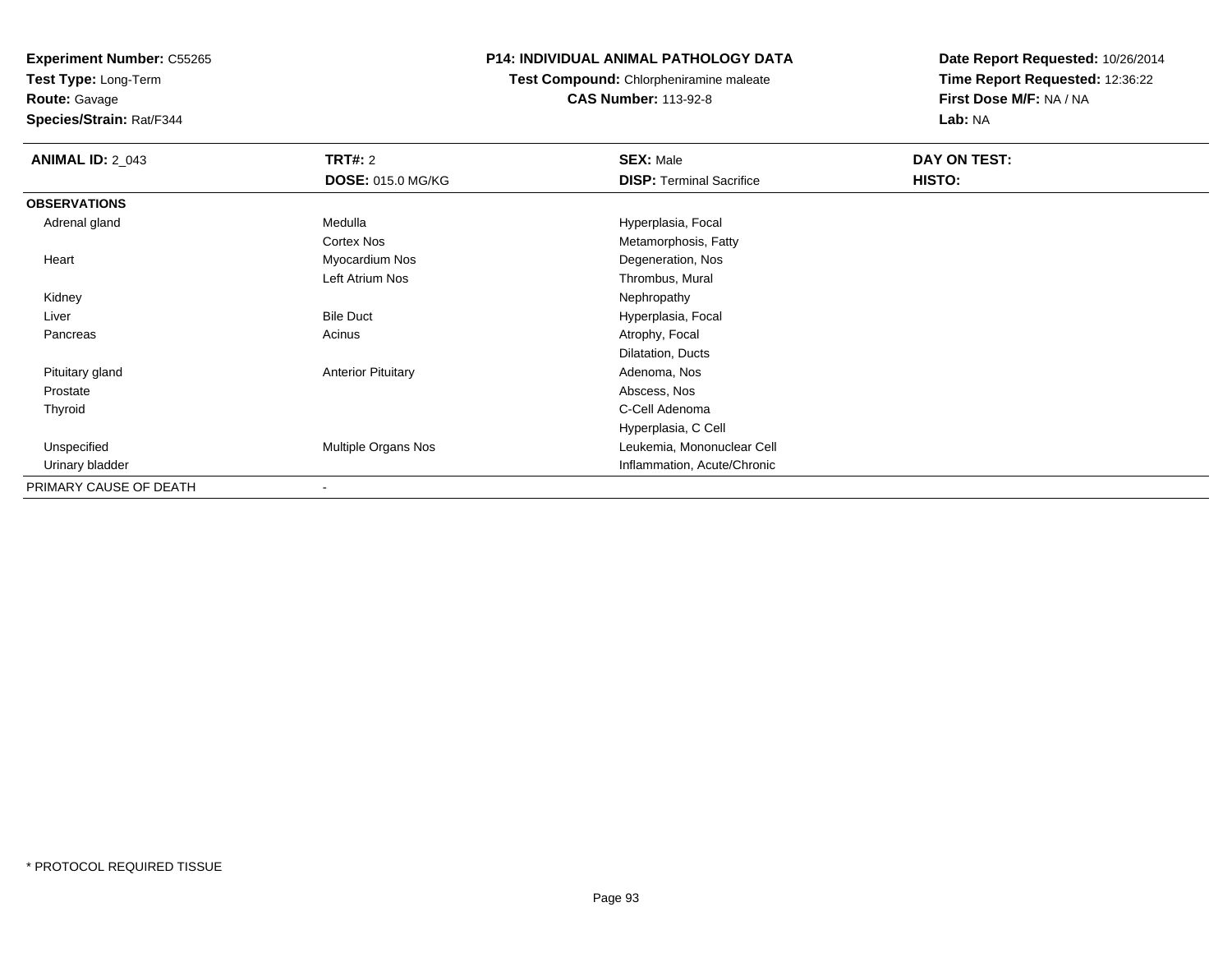**Test Type:** Long-Term

## **Route:** Gavage

**Species/Strain:** Rat/F344

#### **P14: INDIVIDUAL ANIMAL PATHOLOGY DATA**

## **Test Compound:** Chlorpheniramine maleate**CAS Number:** 113-92-8

| <b>ANIMAL ID: 2_044</b> | TRT#: 2                  | <b>SEX: Male</b>                | DAY ON TEST: |  |
|-------------------------|--------------------------|---------------------------------|--------------|--|
|                         | <b>DOSE: 015.0 MG/KG</b> | <b>DISP: Terminal Sacrifice</b> | HISTO:       |  |
| <b>OBSERVATIONS</b>     |                          |                                 |              |  |
| Adrenal gland           | Medulla                  | Hyperplasia, Focal              |              |  |
|                         | Medulla                  | Pheochromocytoma                |              |  |
| Heart                   | Myocardium Nos           | Degeneration, Nos               |              |  |
| Kidney                  |                          | Nephropathy                     |              |  |
| Liver                   |                          | Cytoplasmic Change, Basophilic  |              |  |
|                         | <b>Bile Duct</b>         | Hyperplasia, Focal              |              |  |
|                         |                          | Neoplastic Nodule               |              |  |
| Parathyroid gland       |                          | Adenoma, Nos                    |              |  |
| Testis                  | Tubule                   | Atrophy, Pressure               |              |  |
|                         |                          | Interstitial-Cell Tumor         |              |  |
| Thyroid                 |                          | Hyperplasia, C Cell             |              |  |
| PRIMARY CAUSE OF DEATH  | $\,$                     |                                 |              |  |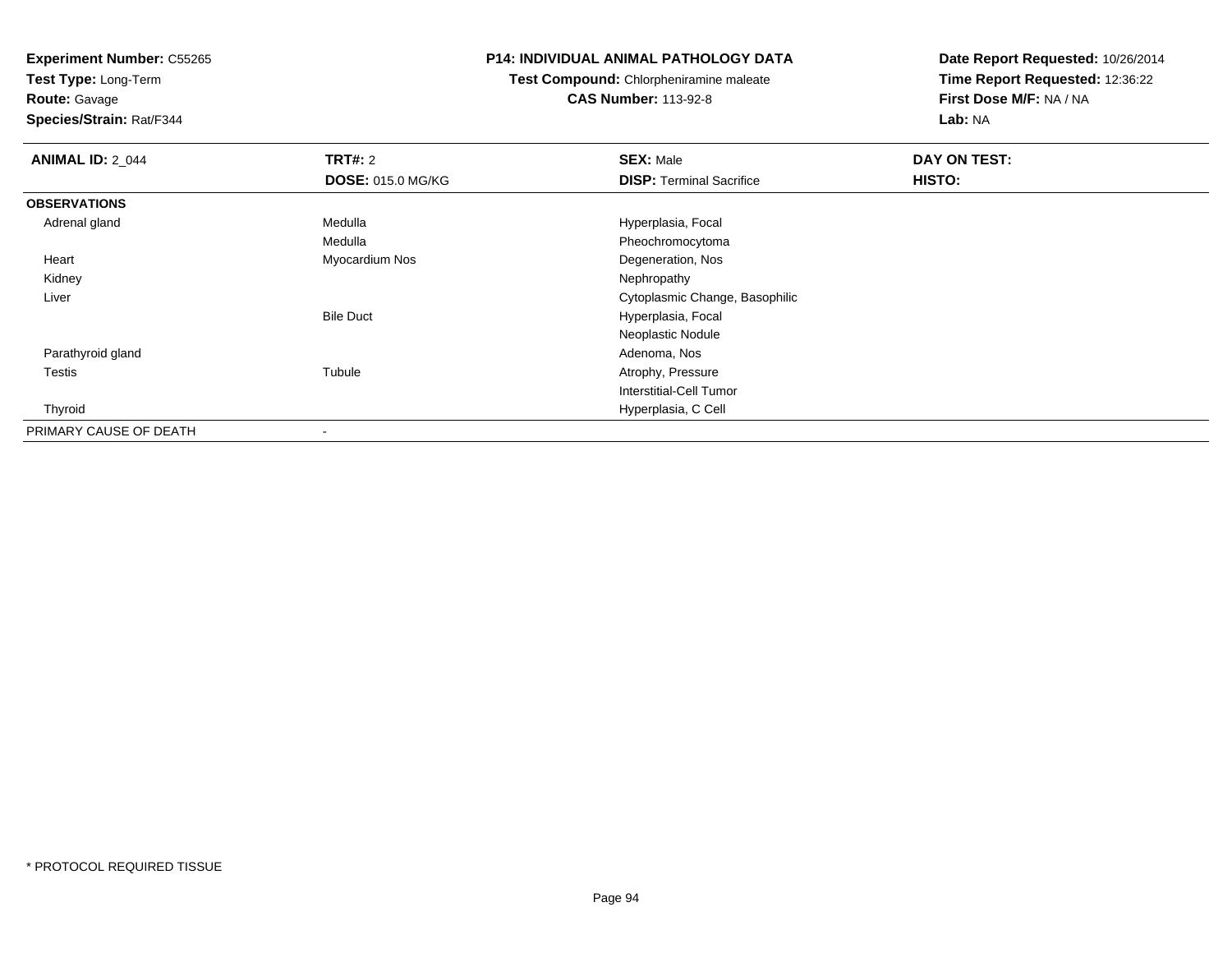**Test Type:** Long-Term**Route:** Gavage

**Species/Strain:** Rat/F344

#### **P14: INDIVIDUAL ANIMAL PATHOLOGY DATA**

**Test Compound:** Chlorpheniramine maleate**CAS Number:** 113-92-8

| <b>ANIMAL ID: 2 045</b> | TRT#: 2                  | <b>SEX: Male</b>                  | DAY ON TEST: |  |
|-------------------------|--------------------------|-----------------------------------|--------------|--|
|                         | <b>DOSE: 015.0 MG/KG</b> | <b>DISP:</b> Moribund Sacrifice   | HISTO:       |  |
| <b>OBSERVATIONS</b>     |                          |                                   |              |  |
| Adrenal gland           | Cortex Nos               | Metamorphosis, Fatty              |              |  |
| Kidney                  |                          | Nephropathy                       |              |  |
| Liver                   |                          | Cytoplasmic Change, Basophilic    |              |  |
|                         | <b>Bile Duct</b>         | Hyperplasia, Focal                |              |  |
| Lung                    |                          | Inflammation, Granulomatous Focal |              |  |
| Mammary gland           |                          | Hyperplasia, Cystic               |              |  |
| Testis                  | Tubule                   | Atrophy, Pressure                 |              |  |
|                         |                          | Hyperplasia, Interstitial Cell    |              |  |
|                         |                          | Interstitial-Cell Tumor           |              |  |
| Unspecified             | Multiple Organs Nos      | Leukemia, Mononuclear Cell        |              |  |
| PRIMARY CAUSE OF DEATH  | $\,$                     |                                   |              |  |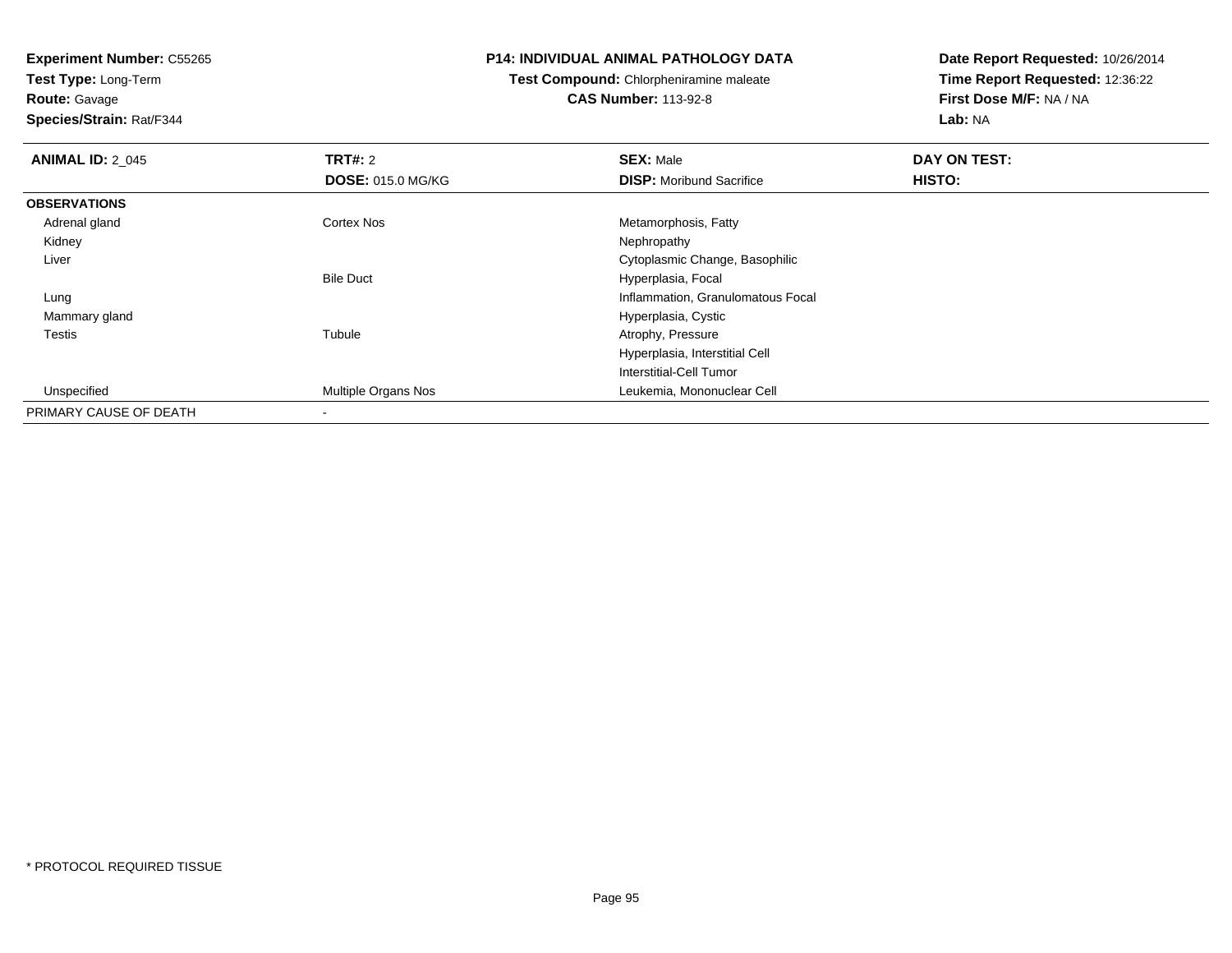**Test Type:** Long-Term

**Route:** Gavage

**Species/Strain:** Rat/F344

#### **P14: INDIVIDUAL ANIMAL PATHOLOGY DATA**

**Test Compound:** Chlorpheniramine maleate**CAS Number:** 113-92-8

| <b>ANIMAL ID: 2_046</b> | TRT#: 2                   | <b>SEX: Male</b>                | DAY ON TEST: |  |
|-------------------------|---------------------------|---------------------------------|--------------|--|
|                         | <b>DOSE: 015.0 MG/KG</b>  | <b>DISP: Terminal Sacrifice</b> | HISTO:       |  |
| <b>OBSERVATIONS</b>     |                           |                                 |              |  |
| Adrenal gland           | Cortex Nos                | Hyperplasia, Focal              |              |  |
|                         | Medulla                   | Hyperplasia, Focal              |              |  |
|                         | Cortex Nos                | Metamorphosis, Fatty            |              |  |
| Heart                   | Myocardium Nos            | Degeneration, Nos               |              |  |
| Kidney                  |                           | Nephropathy                     |              |  |
| Liver                   |                           | Cytoplasmic Change, Basophilic  |              |  |
| Pancreas                | Acinus                    | Atrophy, Focal                  |              |  |
| Pituitary gland         | <b>Anterior Pituitary</b> | Cyst, Nos                       |              |  |
| Testis                  | Tubule                    | Atrophy, Pressure               |              |  |
|                         |                           | Hyperplasia, Interstitial Cell  |              |  |
|                         |                           | <b>Interstitial-Cell Tumor</b>  |              |  |
| Thyroid                 |                           | Hyperplasia, C Cell             |              |  |
| PRIMARY CAUSE OF DEATH  |                           |                                 |              |  |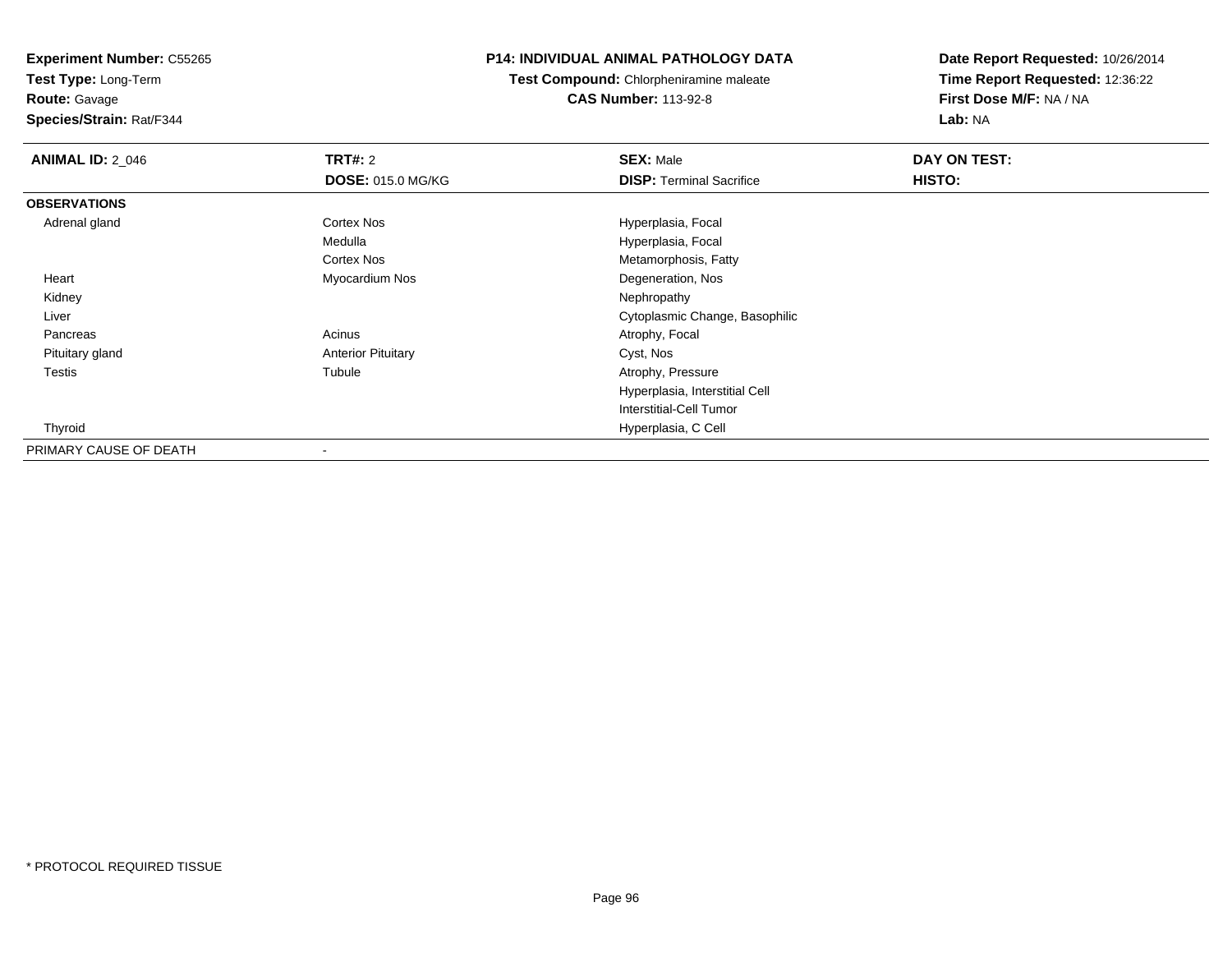**Experiment Number:** C55265**Test Type:** Long-Term**Route:** Gavage **Species/Strain:** Rat/F344**P14: INDIVIDUAL ANIMAL PATHOLOGY DATATest Compound:** Chlorpheniramine maleate**CAS Number:** 113-92-8**Date Report Requested:** 10/26/2014**Time Report Requested:** 12:36:22**First Dose M/F:** NA / NA**Lab:** NA**ANIMAL ID: 2 047 TRT#:** <sup>2</sup> **SEX:** Male **DAY ON TEST: DOSE:** 015.0 MG/KG**DISP:** Moribund Sacrifice **HISTO: OBSERVATIONS** Adrenal glandMedulla **Medulla** Hyperplasia, Focal Hyperplasia, Focal Femur Bonee and the settlement of the Femur and the settlement of the Stephen Stephen Stephen Stephen Stephen Stephen Stephen Stephen Stephen Stephen Stephen Stephen Stephen Stephen Stephen Stephen Stephen Stephen Stephen Stephen St Kidneyy the control of the control of the control of the control of the control of the control of the control of the control of the control of the control of the control of the control of the control of the control of the contro Liver Cytoplasmic Change, BasophilicBile Duct Hyperplasia, Focal Testiss and the contract of the contract of the contract of the contract of the contract of the contract of the contract of the contract of the contract of the contract of the contract of the contract of the contract of the cont Tubule **Atrophy, Pressure** Interstitial-Cell Tumor Unspecified Multiple Organs Nos Leukemia, Mononuclear Cell PRIMARY CAUSE OF DEATH-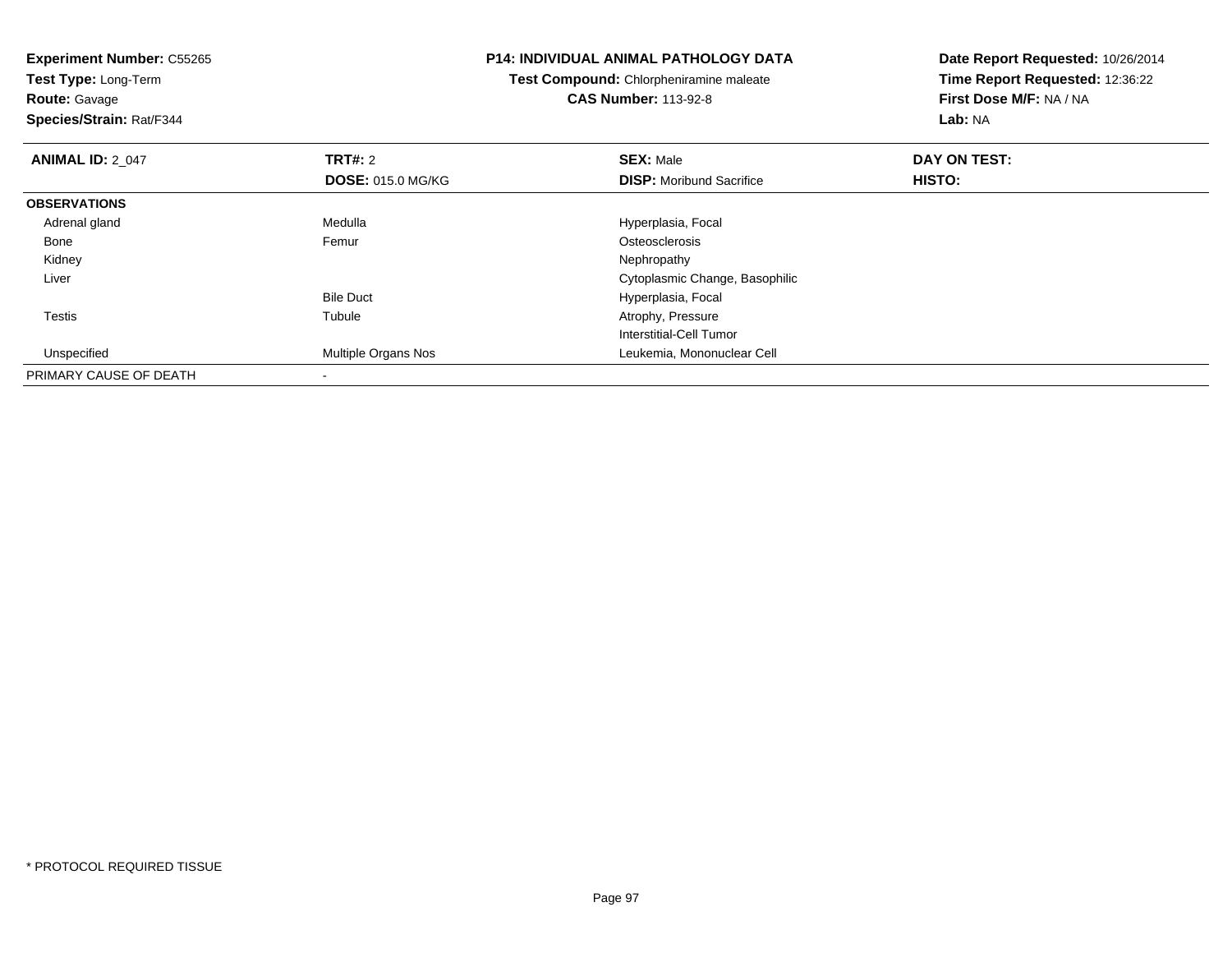**Test Type:** Long-Term**Route:** Gavage

**Species/Strain:** Rat/F344

## **P14: INDIVIDUAL ANIMAL PATHOLOGY DATA**

**Test Compound:** Chlorpheniramine maleate**CAS Number:** 113-92-8

| <b>ANIMAL ID: 2_048</b> | TRT#: 2                   | <b>SEX: Male</b>                | DAY ON TEST: |  |
|-------------------------|---------------------------|---------------------------------|--------------|--|
|                         | <b>DOSE: 015.0 MG/KG</b>  | <b>DISP: Terminal Sacrifice</b> | HISTO:       |  |
| <b>OBSERVATIONS</b>     |                           |                                 |              |  |
| Heart                   | Myocardium Nos            | Degeneration, Nos               |              |  |
| Kidney                  |                           | Nephropathy                     |              |  |
| Liver                   |                           | Cytoplasmic Change, Basophilic  |              |  |
|                         | <b>Bile Duct</b>          | Hyperplasia, Focal              |              |  |
| Pancreas                | Acinus                    | Atrophy, Focal                  |              |  |
| Pituitary gland         | <b>Anterior Pituitary</b> | Adenoma, Nos                    |              |  |
|                         | <b>Anterior Pituitary</b> | Cyst, Multiple                  |              |  |
|                         | <b>Anterior Pituitary</b> | Hyperplasia, Focal              |              |  |
| <b>Testis</b>           | Tubule                    | Atrophy, Pressure               |              |  |
|                         |                           | Hyperplasia, Interstitial Cell  |              |  |
|                         |                           | Interstitial-Cell Tumor         |              |  |
|                         | Tubule                    | Mineralization                  |              |  |
| Thyroid                 |                           | C-Cell Adenoma                  |              |  |
| PRIMARY CAUSE OF DEATH  | -                         |                                 |              |  |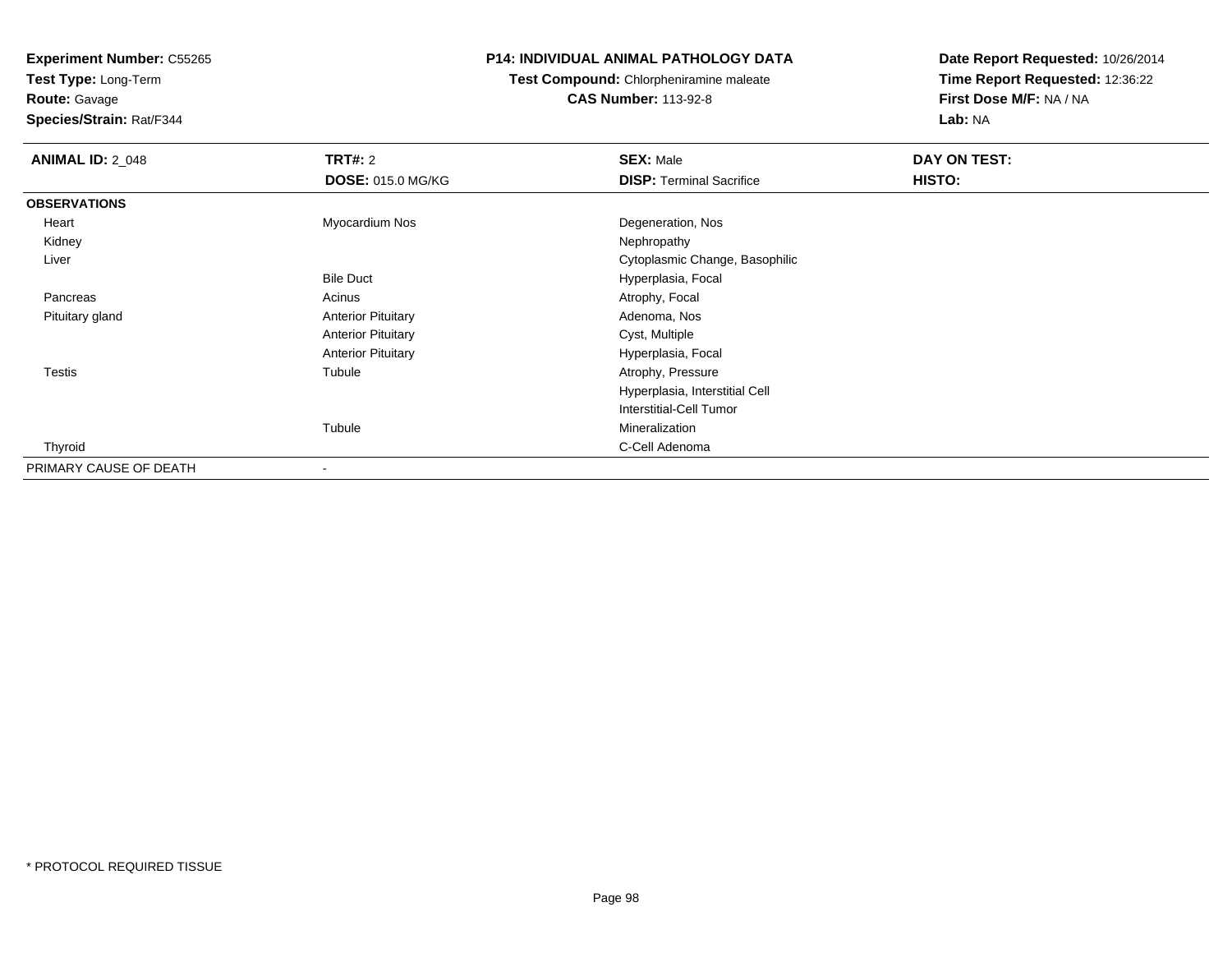**Test Type:** Long-Term**Route:** Gavage

**Species/Strain:** Rat/F344

#### **P14: INDIVIDUAL ANIMAL PATHOLOGY DATA**

**Test Compound:** Chlorpheniramine maleate**CAS Number:** 113-92-8

| <b>ANIMAL ID: 2_049</b> | <b>TRT#: 2</b>           | <b>SEX: Male</b>                | DAY ON TEST: |  |
|-------------------------|--------------------------|---------------------------------|--------------|--|
|                         | <b>DOSE: 015.0 MG/KG</b> | <b>DISP: Terminal Sacrifice</b> | HISTO:       |  |
| <b>OBSERVATIONS</b>     |                          |                                 |              |  |
| Adrenal gland           | Cortex Nos               | Hyperplasia, Focal              |              |  |
|                         | Medulla                  | Pheochromocytoma, Malignant     |              |  |
| Heart                   | Myocardium Nos           | Degeneration, Nos               |              |  |
| Intestine Large         | Colon                    | Hyperplasia, Lymphoid           |              |  |
| Kidney                  |                          | Nephropathy                     |              |  |
| Liver                   |                          | Clear-Cell Change               |              |  |
|                         |                          | Cytoplasmic Change, Basophilic  |              |  |
|                         | <b>Bile Duct</b>         | Hyperplasia, Focal              |              |  |
| Mammary gland           |                          | Hyperplasia, Cystic             |              |  |
| Prostate                |                          | Inflammation, Active Chronic    |              |  |
| Testis                  | Tubule                   | Atrophy, Pressure               |              |  |
|                         |                          | <b>Interstitial-Cell Tumor</b>  |              |  |
| PRIMARY CAUSE OF DEATH  |                          |                                 |              |  |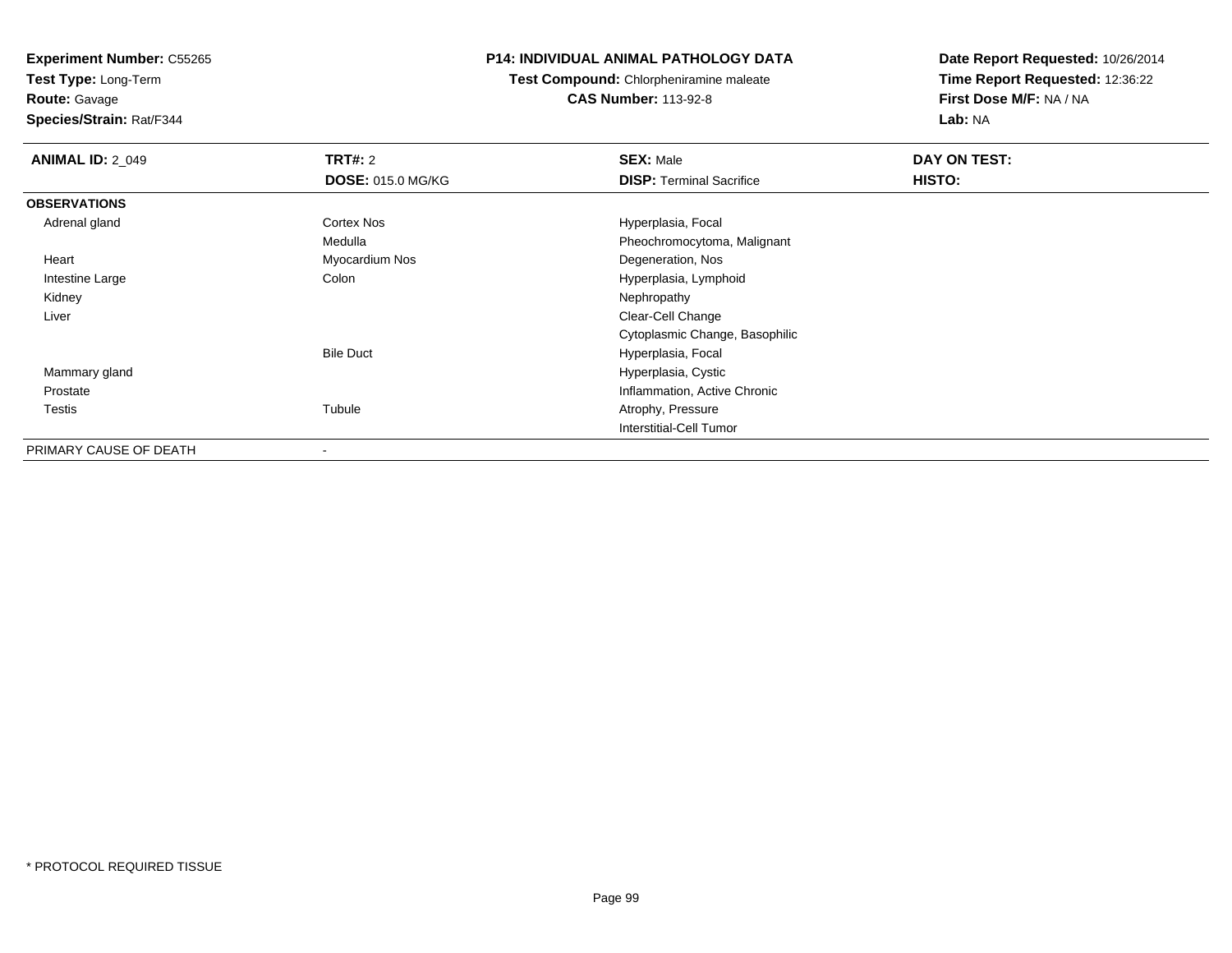**Test Type:** Long-Term

## **Route:** Gavage

**Species/Strain:** Rat/F344

#### **P14: INDIVIDUAL ANIMAL PATHOLOGY DATA**

## **Test Compound:** Chlorpheniramine maleate**CAS Number:** 113-92-8

| <b>ANIMAL ID: 2 050</b> | <b>TRT#: 2</b>           | <b>SEX: Male</b>                | DAY ON TEST: |  |
|-------------------------|--------------------------|---------------------------------|--------------|--|
|                         | <b>DOSE: 015.0 MG/KG</b> | <b>DISP: Terminal Sacrifice</b> | HISTO:       |  |
| <b>OBSERVATIONS</b>     |                          |                                 |              |  |
| Adrenal gland           | Medulla                  | Hyperplasia, Focal              |              |  |
| Heart                   | Myocardium Nos           | Degeneration, Nos               |              |  |
| Kidney                  |                          | Nephropathy                     |              |  |
| Liver                   | Hepatocytes              | Degeneration, Cystic            |              |  |
|                         |                          | Hepatocellular Carcinoma        |              |  |
|                         | <b>Bile Duct</b>         | Hyperplasia, Focal              |              |  |
| Lymph node              | Mesenteric Lymph Node    | Angiectasis                     |              |  |
| Preputial gland         |                          | Inflammation, Active Chronic    |              |  |
| Testis                  | Tubule                   | Atrophy, Pressure               |              |  |
|                         |                          | Interstitial-Cell Tumor         |              |  |
| Unspecified             | Multiple Organs Nos      | Leukemia, Mononuclear Cell      |              |  |
| PRIMARY CAUSE OF DEATH  |                          |                                 |              |  |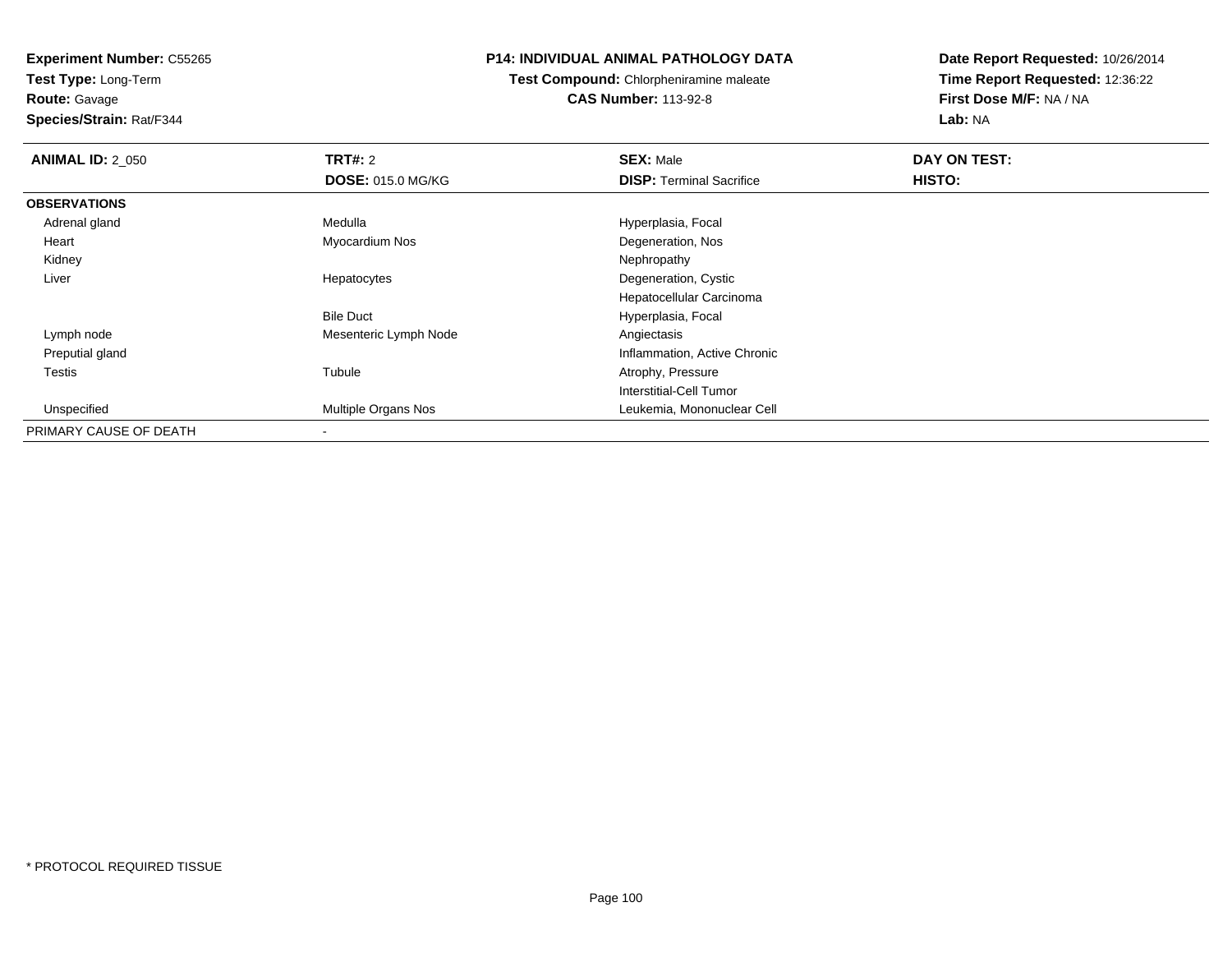**Test Type:** Long-Term

**Route:** Gavage

**Species/Strain:** Rat/F344

### **P14: INDIVIDUAL ANIMAL PATHOLOGY DATA**

**Test Compound:** Chlorpheniramine maleate

**CAS Number:** 113-92-8

| <b>ANIMAL ID: 3_001</b> | TRT#: 3                | <b>SEX: Male</b>                | DAY ON TEST: |  |
|-------------------------|------------------------|---------------------------------|--------------|--|
|                         | <b>DOSE: 0</b>         | <b>DISP:</b> Moribund Sacrifice | HISTO:       |  |
| <b>OBSERVATIONS</b>     |                        |                                 |              |  |
| Adrenal gland           | Medulla                | Pheochromocytoma                |              |  |
| Heart                   | Myocardium Nos         | Degeneration, Nos               |              |  |
| Kidney                  |                        | Nephropathy                     |              |  |
| Liver                   |                        | Cytoplasmic Change, Basophilic  |              |  |
|                         | Hepatocytes            | Degeneration, Cystic            |              |  |
|                         | <b>Bile Duct</b>       | Hyperplasia, Focal              |              |  |
| Lung                    |                        | Pneumonia, Interstitial Chronic |              |  |
| <b>Testis</b>           | Tubule                 | Atrophy, Focal                  |              |  |
|                         |                        | Interstitial-Cell Tumor         |              |  |
|                         | Tubule                 | Mineralization                  |              |  |
| Thyroid                 |                        | Hyperplasia, C Cell             |              |  |
| Unspecified             | Leg                    | Fibroma                         |              |  |
|                         | <b>Mediastinum Nos</b> | Inflammation, Active Chronic    |              |  |
| PRIMARY CAUSE OF DEATH  |                        |                                 |              |  |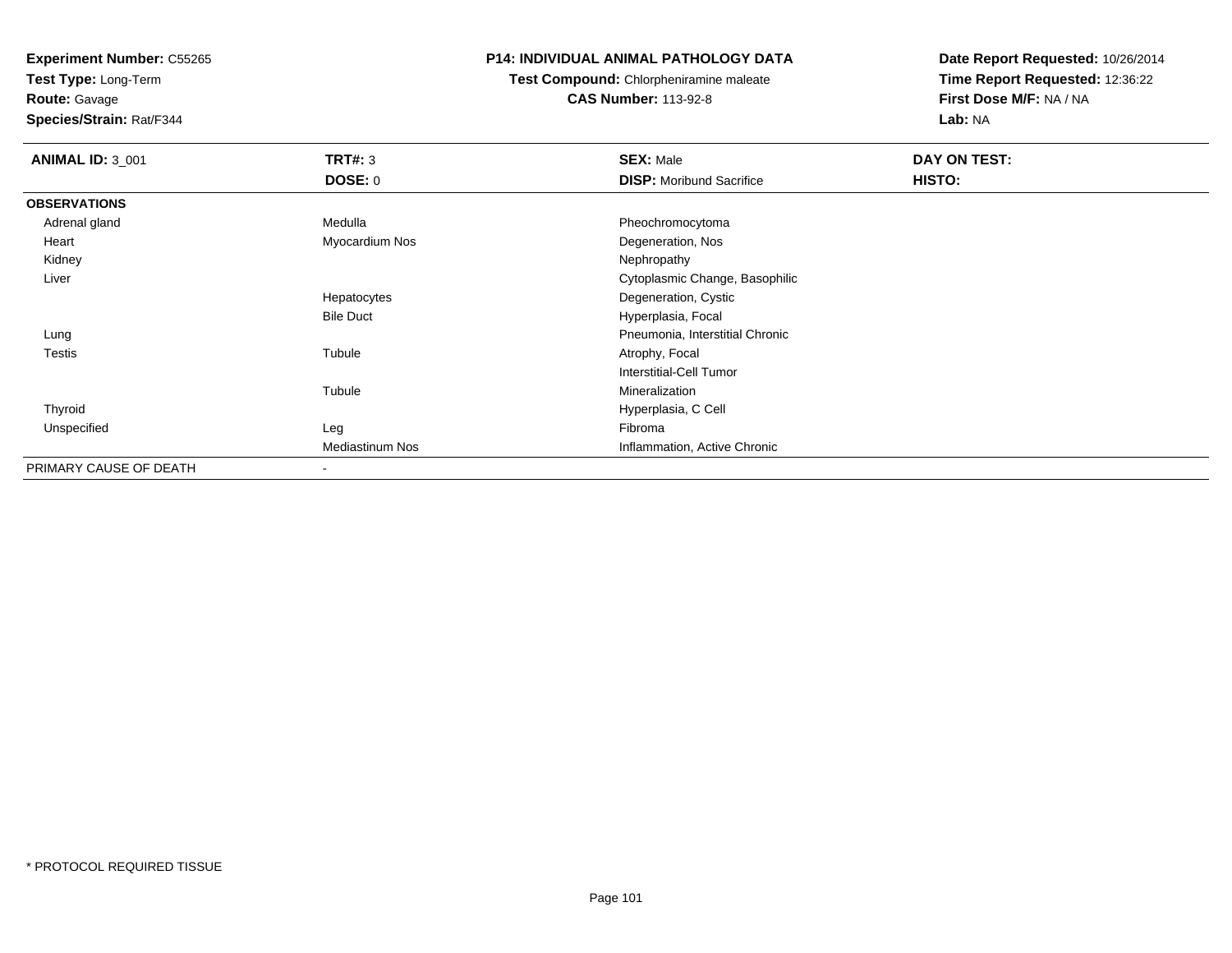**Test Type:** Long-Term

**Route:** Gavage

**Species/Strain:** Rat/F344

### **P14: INDIVIDUAL ANIMAL PATHOLOGY DATA**

**Test Compound:** Chlorpheniramine maleate**CAS Number:** 113-92-8

| <b>ANIMAL ID: 3 002</b> | <b>TRT#: 3</b>            | <b>SEX: Male</b>                  | DAY ON TEST:  |  |
|-------------------------|---------------------------|-----------------------------------|---------------|--|
|                         | <b>DOSE: 0</b>            | <b>DISP: Terminal Sacrifice</b>   | <b>HISTO:</b> |  |
| <b>OBSERVATIONS</b>     |                           |                                   |               |  |
| Heart                   | Myocardium Nos            | Degeneration, Nos                 |               |  |
| Intestine Large         | Colon                     | Hyperplasia, Lymphoid             |               |  |
| <b>Intestine Small</b>  | Jejunum                   | Hyperplasia, Lymphoid             |               |  |
| Kidney                  |                           | Nephropathy                       |               |  |
| Liver                   |                           | Clear-Cell Change                 |               |  |
|                         |                           | Cytoplasmic Change, Basophilic    |               |  |
|                         | Hepatocytes               | Degeneration, Cystic              |               |  |
|                         | <b>Bile Duct</b>          | Hyperplasia, Focal                |               |  |
| Lung                    |                           | Inflammation, Granulomatous Focal |               |  |
| Mammary gland           |                           | Hyperplasia, Cystic               |               |  |
| Pituitary gland         | <b>Anterior Pituitary</b> | Adenoma, Nos                      |               |  |
| <b>Testis</b>           | Tubule                    | Atrophy, Focal                    |               |  |
|                         | Tubule                    | Atrophy, Pressure                 |               |  |
|                         |                           | <b>Interstitial-Cell Tumor</b>    |               |  |
| Thyroid                 |                           | Hyperplasia, C Cell               |               |  |
| PRIMARY CAUSE OF DEATH  |                           |                                   |               |  |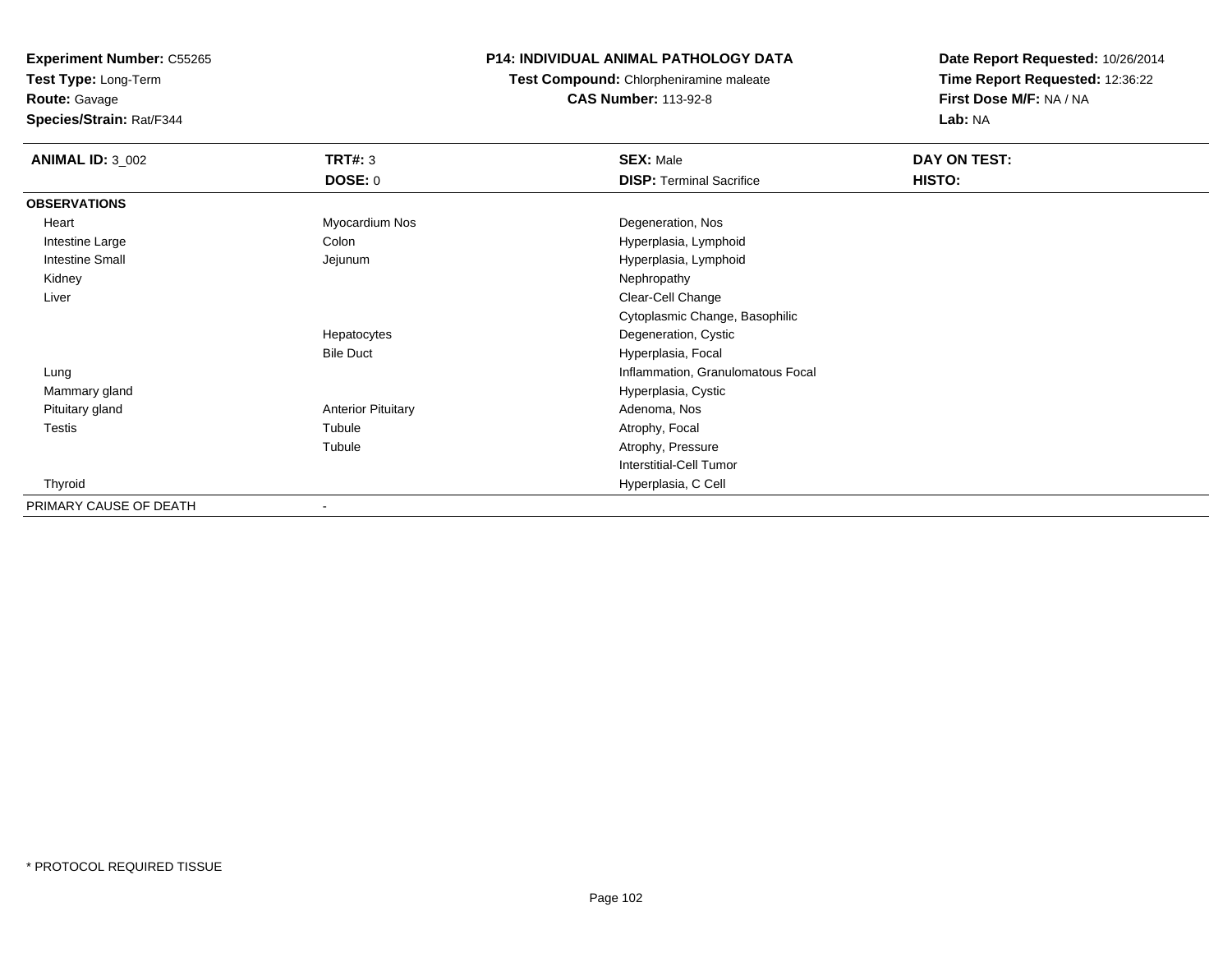**Test Type:** Long-Term

**Route:** Gavage

**Species/Strain:** Rat/F344

### **P14: INDIVIDUAL ANIMAL PATHOLOGY DATA**

**Test Compound:** Chlorpheniramine maleate**CAS Number:** 113-92-8

| <b>ANIMAL ID: 3_003</b> | TRT#: 3                   | <b>SEX: Male</b>                | DAY ON TEST: |  |
|-------------------------|---------------------------|---------------------------------|--------------|--|
|                         | <b>DOSE: 0</b>            | <b>DISP:</b> Terminal Sacrifice | HISTO:       |  |
| <b>OBSERVATIONS</b>     |                           |                                 |              |  |
| Bone marrow             |                           | Hyperplasia, Reticulum Cell     |              |  |
| <b>Brain</b>            | Cerebrum                  | Mineralization                  |              |  |
| Heart                   | Myocardium Nos            | Degeneration, Nos               |              |  |
| Kidney                  |                           | Nephropathy                     |              |  |
| Liver                   | <b>Bile Duct</b>          | Hyperplasia, Focal              |              |  |
| Pituitary gland         | <b>Anterior Pituitary</b> | Hyperplasia, Focal              |              |  |
| Skin                    | Ear                       | Squamous Cell Papilloma         |              |  |
| <b>Testis</b>           | Tubule                    | Atrophy, Pressure               |              |  |
|                         |                           | Hyperplasia, Interstitial Cell  |              |  |
|                         |                           | Interstitial-Cell Tumor         |              |  |
| Thyroid                 | Follicle                  | Hyperplasia, Cystic             |              |  |
| Unspecified             | Abdomen                   | Fibroma                         |              |  |
| PRIMARY CAUSE OF DEATH  | $\overline{\phantom{a}}$  |                                 |              |  |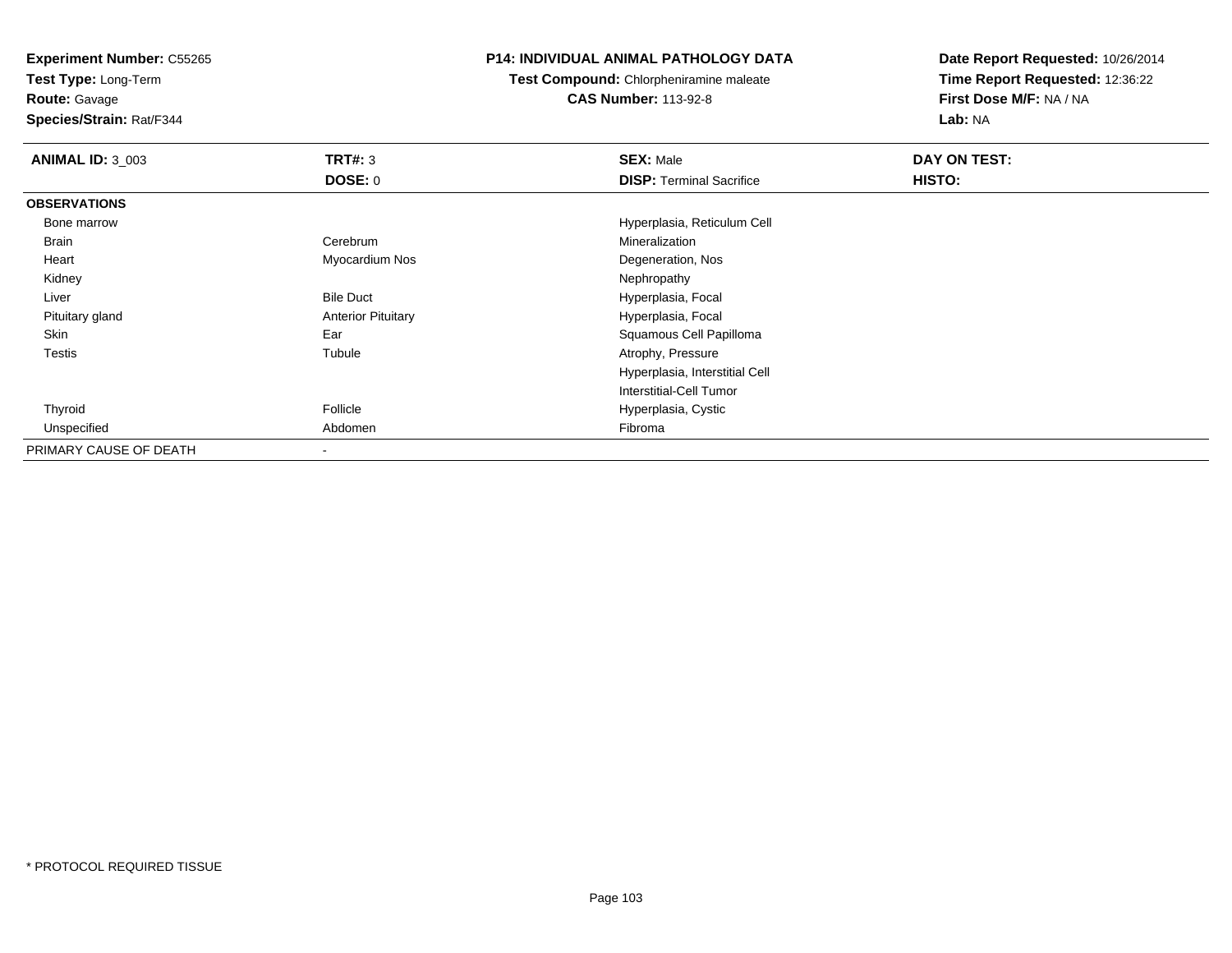**Test Type:** Long-Term

## **Route:** Gavage

**Species/Strain:** Rat/F344

## **P14: INDIVIDUAL ANIMAL PATHOLOGY DATA**

# **Test Compound:** Chlorpheniramine maleate

**CAS Number:** 113-92-8

| <b>ANIMAL ID: 3_004</b> | <b>TRT#: 3</b>            | <b>SEX: Male</b>                | DAY ON TEST: |
|-------------------------|---------------------------|---------------------------------|--------------|
|                         | DOSE: 0                   | <b>DISP: Natural Death</b>      | HISTO:       |
| <b>OBSERVATIONS</b>     |                           |                                 |              |
| Bone marrow             |                           | Hyperplasia, Granulocytic       |              |
| Heart                   | Myocardium Nos            | Degeneration, Nos               |              |
| Kidney                  |                           | Mineralization                  |              |
|                         |                           | Nephropathy                     |              |
| Liver                   | <b>Bile Duct</b>          | Hyperplasia, Focal              |              |
| Lung                    |                           | Pneumonia, Interstitial Chronic |              |
| Lymph node              | Mesenteric Lymph Node     | Inflammation, Active Chronic    |              |
| Pituitary gland         | <b>Anterior Pituitary</b> | Hyperplasia, Focal              |              |
| Spleen                  | Red Pulp                  | Infarct, Healed                 |              |
| Testis                  | Tubule                    | Atrophy, Pressure               |              |
|                         |                           | Interstitial-Cell Tumor         |              |
| Thyroid                 |                           | Hyperplasia, C Cell             |              |
| Trachea                 |                           | Metaplasia, Squamous            |              |
| Urinary bladder         |                           | Hyperplasia, Epithelial         |              |
| PRIMARY CAUSE OF DEATH  | $\overline{\phantom{a}}$  |                                 |              |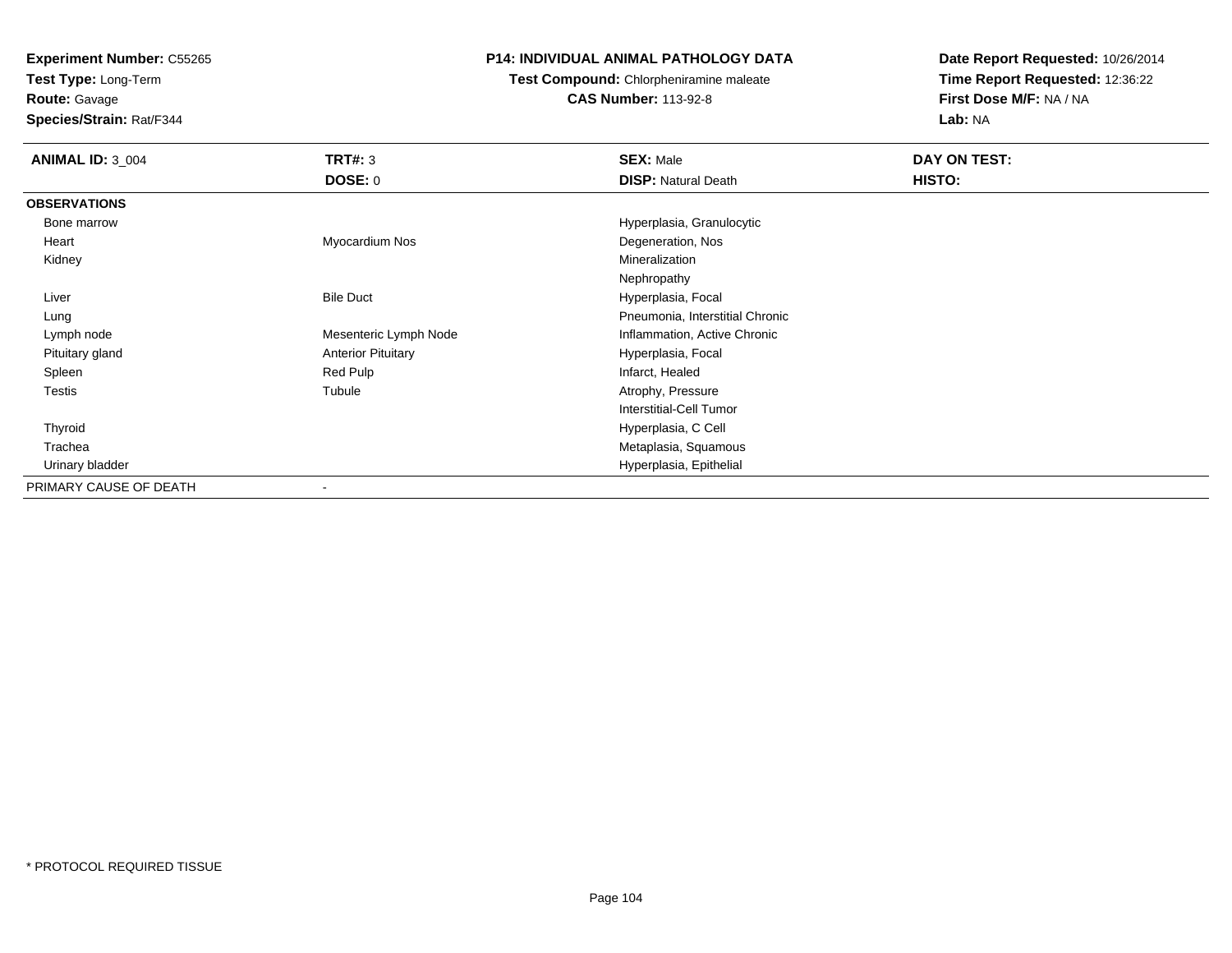**Test Type:** Long-Term

## **Route:** Gavage

**Species/Strain:** Rat/F344

## **P14: INDIVIDUAL ANIMAL PATHOLOGY DATA**

## **Test Compound:** Chlorpheniramine maleate**CAS Number:** 113-92-8

| <b>ANIMAL ID: 3_005</b> | TRT#: 3                   | <b>SEX: Male</b>                | DAY ON TEST: |  |
|-------------------------|---------------------------|---------------------------------|--------------|--|
|                         | <b>DOSE: 0</b>            | <b>DISP:</b> Moribund Sacrifice | HISTO:       |  |
| <b>OBSERVATIONS</b>     |                           |                                 |              |  |
| Adrenal gland           | Medulla                   | Pheochromocytoma                |              |  |
| Epididymis              |                           | Inflammation, Acute             |              |  |
| Heart                   | Myocardium Nos            | Degeneration, Nos               |              |  |
| Kidney                  |                           | Nephropathy                     |              |  |
| Liver                   | <b>Bile Duct</b>          | Hyperplasia, Focal              |              |  |
| Lymph node              | Mesenteric Lymph Node     | Angiectasis                     |              |  |
|                         | Mesenteric Lymph Node     | Inflammation, Active Chronic    |              |  |
| Parathyroid gland       |                           | Hyperplasia, Diffuse            |              |  |
| Pituitary gland         | <b>Anterior Pituitary</b> | Adenoma, Nos                    |              |  |
| Testis                  | Tubule                    | Atrophy, Focal                  |              |  |
|                         |                           | Hyperplasia, Interstitial Cell  |              |  |
|                         | Tubule                    | Mineralization                  |              |  |
| Thyroid                 |                           | Hyperplasia, C Cell             |              |  |
| Unspecified             | Multiple Organs Nos       | Leukemia, Mononuclear Cell      |              |  |
| PRIMARY CAUSE OF DEATH  | $\blacksquare$            |                                 |              |  |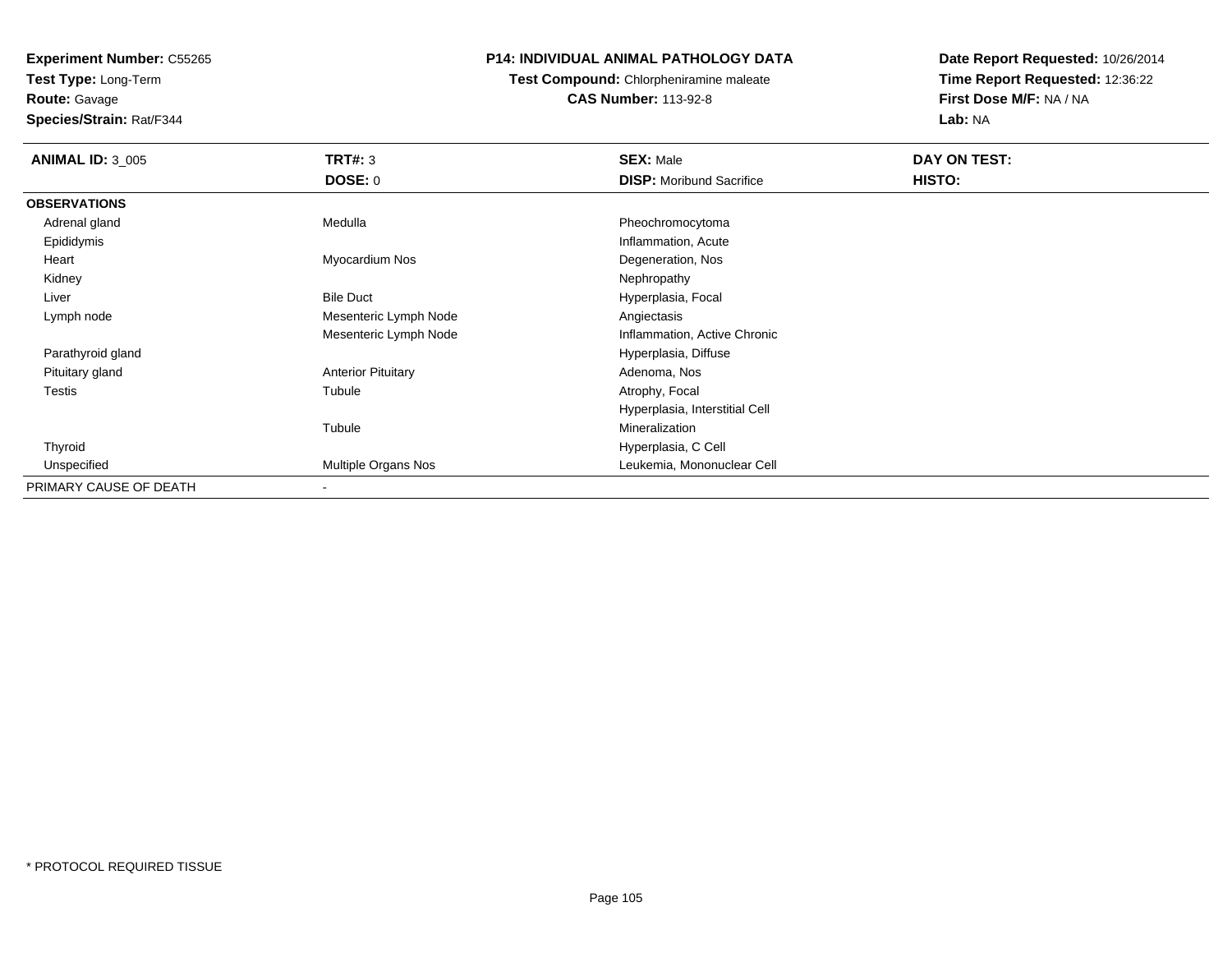**Test Type:** Long-Term

**Route:** Gavage

**Species/Strain:** Rat/F344

## **P14: INDIVIDUAL ANIMAL PATHOLOGY DATA**

**Test Compound:** Chlorpheniramine maleate**CAS Number:** 113-92-8

| <b>ANIMAL ID: 3_006</b> | <b>TRT#: 3</b>   | <b>SEX: Male</b>                  | DAY ON TEST: |  |
|-------------------------|------------------|-----------------------------------|--------------|--|
|                         | <b>DOSE: 0</b>   | <b>DISP:</b> Terminal Sacrifice   | HISTO:       |  |
| <b>OBSERVATIONS</b>     |                  |                                   |              |  |
| Adrenal gland           | Medulla          | Hyperplasia, Focal                |              |  |
| Heart                   | Myocardium Nos   | Degeneration, Nos                 |              |  |
|                         | Left Atrium Nos  | Thrombus, Organized               |              |  |
| Kidney                  | Cortex           | Cyst, Nos                         |              |  |
|                         |                  | Nephropathy                       |              |  |
| Liver                   |                  | Clear-Cell Change                 |              |  |
|                         |                  | Cytoplasmic Change, Basophilic    |              |  |
|                         | <b>Bile Duct</b> | Hyperplasia, Focal                |              |  |
|                         |                  | Inflammation, Granulomatous Focal |              |  |
| Pancreas                | Acinus           | Atrophy, Focal                    |              |  |
|                         | Islets           | Hyperplasia, Focal                |              |  |
| Spleen                  | Red Pulp         | Congestion, Nos                   |              |  |
| Testis                  | Tubule           | Atrophy, Pressure                 |              |  |
|                         |                  | Interstitial-Cell Tumor           |              |  |
| Thyroid                 |                  | Hyperplasia, C Cell               |              |  |
| PRIMARY CAUSE OF DEATH  |                  |                                   |              |  |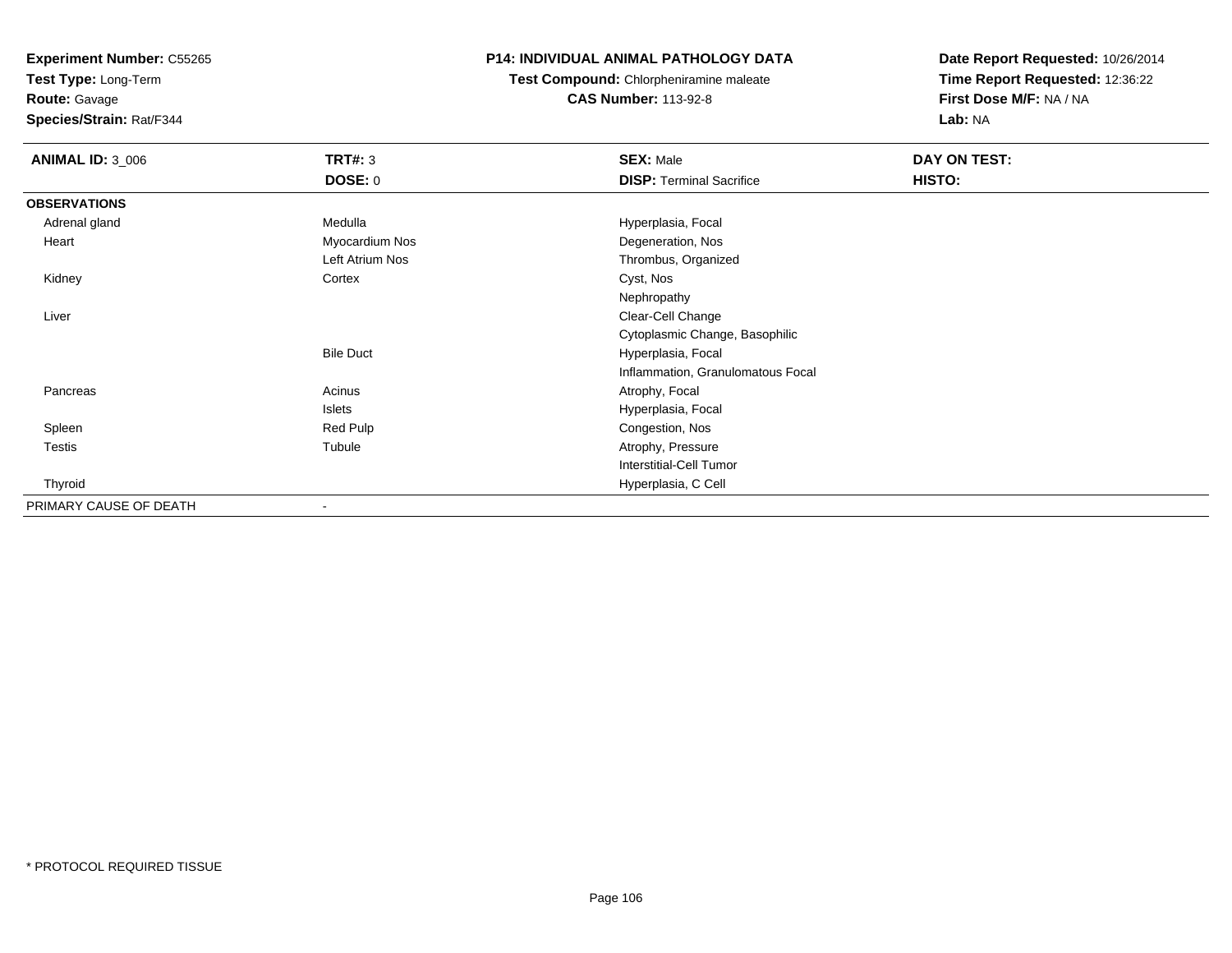**Test Type:** Long-Term**Route:** Gavage

**Species/Strain:** Rat/F344

#### **P14: INDIVIDUAL ANIMAL PATHOLOGY DATA**

**Test Compound:** Chlorpheniramine maleate**CAS Number:** 113-92-8

| <b>ANIMAL ID: 3_007</b> | TRT#: 3                   | <b>SEX: Male</b>           | DAY ON TEST: |  |
|-------------------------|---------------------------|----------------------------|--------------|--|
|                         | DOSE: 0                   | <b>DISP: Natural Death</b> | HISTO:       |  |
| <b>OBSERVATIONS</b>     |                           |                            |              |  |
| Brain                   | Cerebrum                  | Atrophy, Pressure          |              |  |
| Heart                   | Myocardium Nos            | Degeneration, Nos          |              |  |
| Kidney                  |                           | Nephropathy                |              |  |
| Liver                   | <b>Bile Duct</b>          | Hyperplasia, Focal         |              |  |
| Lung                    |                           | Edema, Nos                 |              |  |
| Mammary gland           |                           | Hyperplasia, Cystic        |              |  |
| Pituitary gland         | <b>Anterior Pituitary</b> | Adenoma, Nos               |              |  |
| Prostate                |                           | Abscess, Nos               |              |  |
| Spleen                  | Follicles                 | Depletion, Lymphoid        |              |  |
|                         | Red Pulp                  | Hemosiderosis              |              |  |
| PRIMARY CAUSE OF DEATH  | $\blacksquare$            |                            |              |  |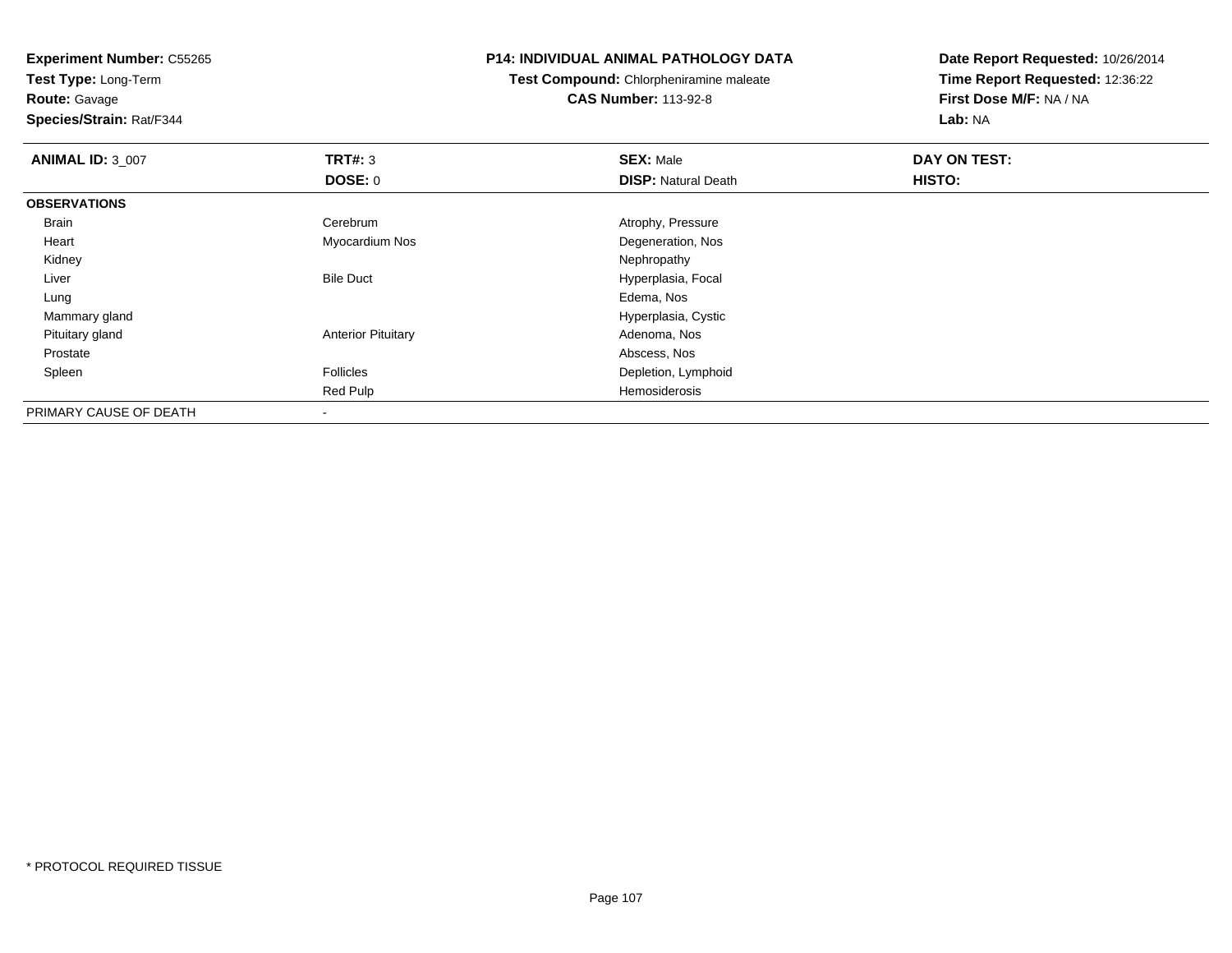**Test Type:** Long-Term

**Route:** Gavage

**Species/Strain:** Rat/F344

## **P14: INDIVIDUAL ANIMAL PATHOLOGY DATA**

**Test Compound:** Chlorpheniramine maleate**CAS Number:** 113-92-8

| <b>ANIMAL ID: 3_008</b> | <b>TRT#: 3</b>             | <b>SEX: Male</b>                | DAY ON TEST: |  |
|-------------------------|----------------------------|---------------------------------|--------------|--|
|                         | <b>DOSE: 0</b>             | <b>DISP: Terminal Sacrifice</b> | HISTO:       |  |
| <b>OBSERVATIONS</b>     |                            |                                 |              |  |
| Adrenal gland           | <b>Cortex Nos</b>          | Hyperplasia, Focal              |              |  |
|                         | <b>Cortex Nos</b>          | Metamorphosis, Fatty            |              |  |
| Heart                   | Myocardium Nos             | Degeneration, Nos               |              |  |
| Kidney                  |                            | Nephropathy                     |              |  |
| Liver                   |                            | Cytoplasmic Change, Basophilic  |              |  |
|                         | Hepatocytes                | Degeneration, Cystic            |              |  |
|                         | <b>Bile Duct</b>           | Hyperplasia, Focal              |              |  |
| Lymph node              | Mandibular Lymph Node      | Cyst, Nos                       |              |  |
| Pancreas                | Acinus                     | Atrophy, Focal                  |              |  |
| Prostate                |                            | Inflammation, Active Chronic    |              |  |
| Spleen                  | Red Pulp                   | Fibrosis, Multifocal            |              |  |
| <b>Testis</b>           | Tubule                     | Atrophy, Pressure               |              |  |
|                         |                            | Interstitial-Cell Tumor         |              |  |
| Thyroid                 |                            | C-Cell Adenoma                  |              |  |
| Unspecified             | <b>Multiple Organs Nos</b> | Leukemia, Mononuclear Cell      |              |  |
| PRIMARY CAUSE OF DEATH  |                            |                                 |              |  |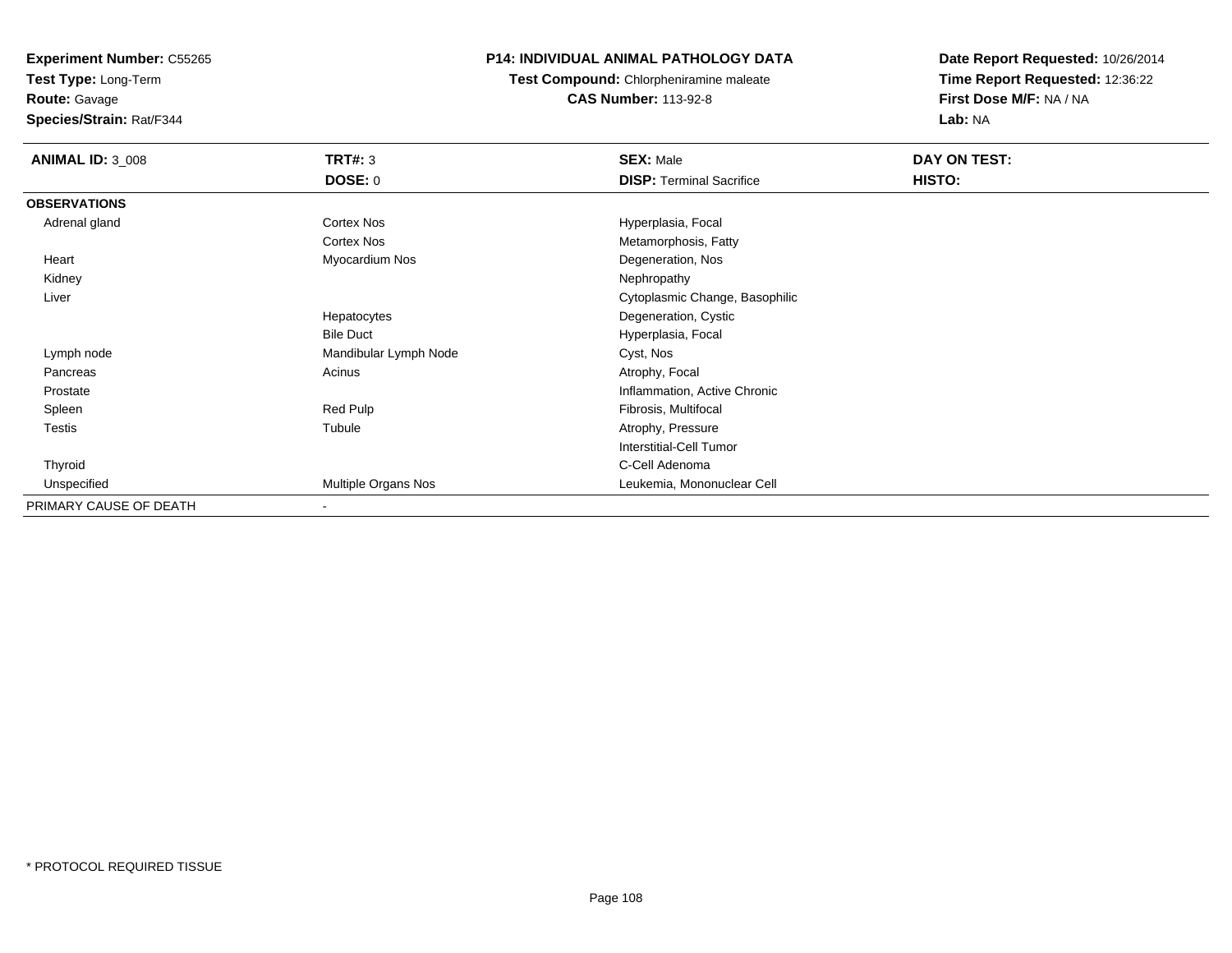**Test Type:** Long-Term

**Route:** Gavage

**Species/Strain:** Rat/F344

#### **P14: INDIVIDUAL ANIMAL PATHOLOGY DATA**

**Test Compound:** Chlorpheniramine maleate**CAS Number:** 113-92-8

| <b>ANIMAL ID: 3_009</b> | TRT#: 3<br><b>DOSE: 0</b> | <b>SEX: Male</b><br><b>DISP: Terminal Sacrifice</b> | DAY ON TEST:<br>HISTO: |
|-------------------------|---------------------------|-----------------------------------------------------|------------------------|
| <b>OBSERVATIONS</b>     |                           |                                                     |                        |
| Heart                   | Myocardium Nos            | Degeneration, Nos                                   |                        |
| Kidney                  |                           | Nephropathy                                         |                        |
| Liver                   |                           | Clear-Cell Change                                   |                        |
|                         |                           | Cytoplasmic Change, Basophilic                      |                        |
|                         | <b>Bile Duct</b>          | Hyperplasia, Focal                                  |                        |
|                         |                           | Neoplastic Nodule                                   |                        |
| Lung                    |                           | Hyperplasia, Alveolar Epithelium                    |                        |
| Mammary gland           |                           | Hyperplasia, Cystic                                 |                        |
| Pancreas                | Acinus                    | Atrophy, Focal                                      |                        |
| Pituitary gland         | <b>Anterior Pituitary</b> | Adenoma, Nos                                        |                        |
| Spleen                  | Red Pulp                  | Fibrosis, Focal                                     |                        |
| Testis                  | Tubule                    | Atrophy, Pressure                                   |                        |
|                         |                           | <b>Interstitial-Cell Tumor</b>                      |                        |
| Thyroid                 |                           | Hyperplasia, C Cell                                 |                        |
| PRIMARY CAUSE OF DEATH  | $\,$                      |                                                     |                        |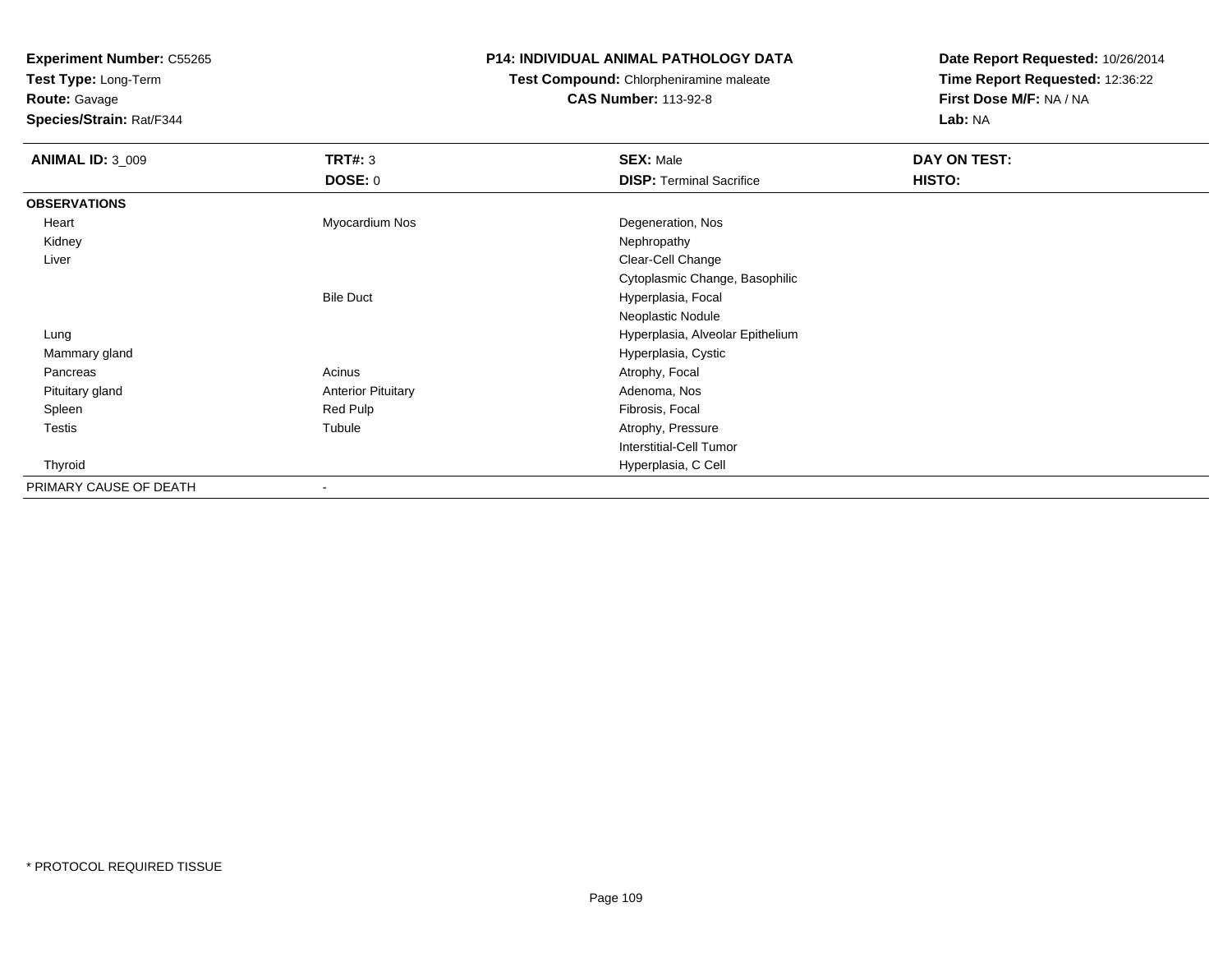**Test Type:** Long-Term

**Route:** Gavage

**Species/Strain:** Rat/F344

#### **P14: INDIVIDUAL ANIMAL PATHOLOGY DATA**

**Test Compound:** Chlorpheniramine maleate**CAS Number:** 113-92-8

| <b>ANIMAL ID: 3_010</b> | TRT#: 3                    | <b>SEX: Male</b>                | DAY ON TEST: |  |
|-------------------------|----------------------------|---------------------------------|--------------|--|
|                         | DOSE: 0                    | <b>DISP: Terminal Sacrifice</b> | HISTO:       |  |
| <b>OBSERVATIONS</b>     |                            |                                 |              |  |
| Heart                   | Myocardium Nos             | Degeneration, Nos               |              |  |
| Kidney                  |                            | Nephropathy                     |              |  |
| Liver                   |                            | Cytoplasmic Change, Basophilic  |              |  |
|                         |                            | Hepatocellular Carcinoma        |              |  |
|                         | <b>Bile Duct</b>           | Hyperplasia, Focal              |              |  |
| Pancreas                | Acinus                     | Atrophy, Focal                  |              |  |
| Skin                    | Dermis                     | Fibrosis, Focal                 |              |  |
|                         | Sebaceous Gland            | Hyperplasia, Focal              |              |  |
| Testis                  | Tubule                     | Atrophy, Pressure               |              |  |
|                         |                            | Interstitial-Cell Tumor         |              |  |
| Unspecified             | <b>Multiple Organs Nos</b> | Leukemia, Mononuclear Cell      |              |  |
| PRIMARY CAUSE OF DEATH  | $\blacksquare$             |                                 |              |  |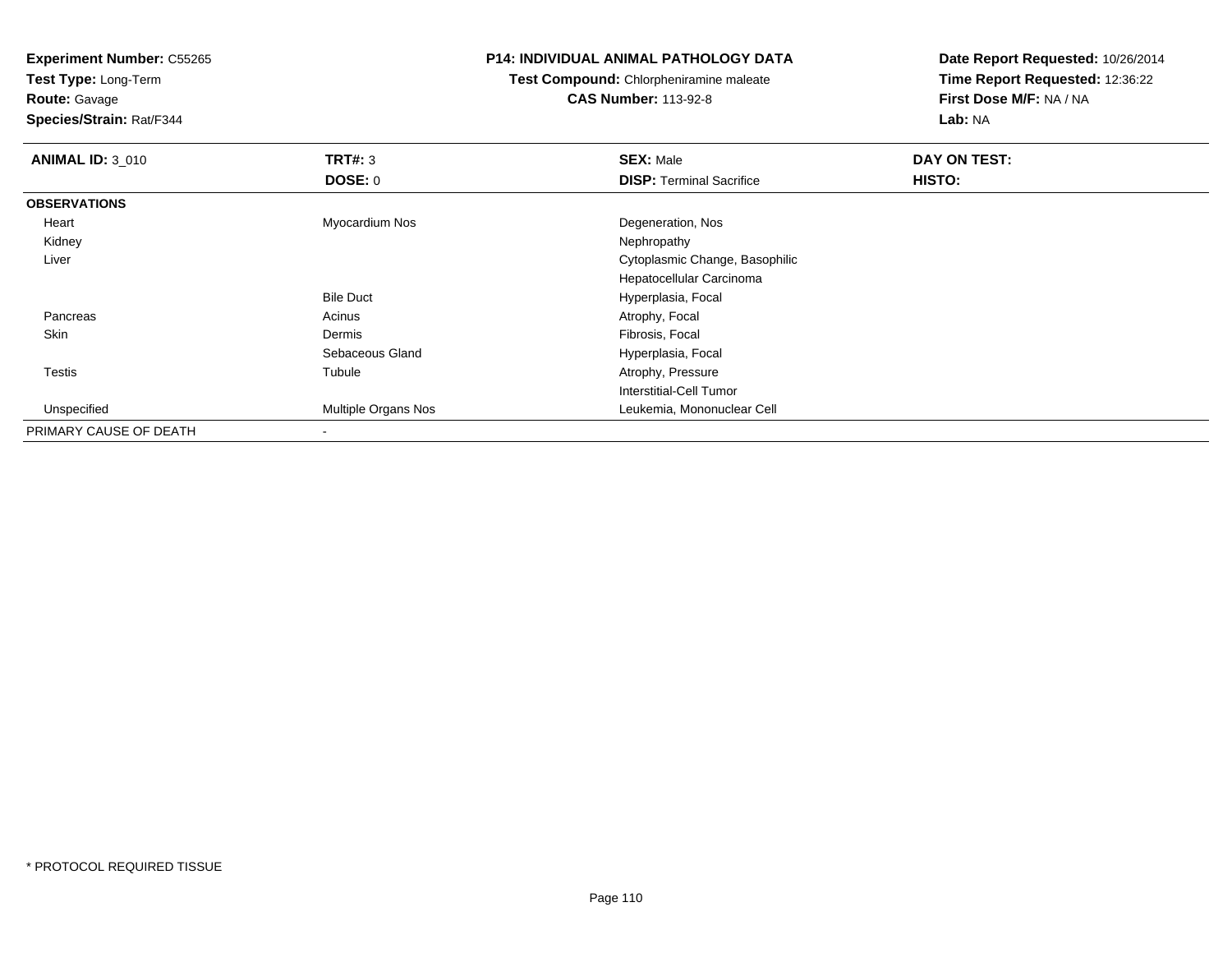**Test Type:** Long-Term**Route:** Gavage

**Species/Strain:** Rat/F344

#### **P14: INDIVIDUAL ANIMAL PATHOLOGY DATA**

**Test Compound:** Chlorpheniramine maleate**CAS Number:** 113-92-8

| <b>ANIMAL ID: 3_011</b> | TRT#: 3                    | <b>SEX: Male</b>                | DAY ON TEST: |  |
|-------------------------|----------------------------|---------------------------------|--------------|--|
|                         | DOSE: 0                    | <b>DISP:</b> Moribund Sacrifice | HISTO:       |  |
| <b>OBSERVATIONS</b>     |                            |                                 |              |  |
| Heart                   | Myocardium Nos             | Degeneration, Nos               |              |  |
| Kidney                  |                            | Nephropathy                     |              |  |
| Liver                   | <b>Bile Duct</b>           | Hyperplasia, Focal              |              |  |
| Lymph node              | Mandibular Lymph Node      | Angiectasis                     |              |  |
| Mammary gland           |                            | Hyperplasia, Cystic             |              |  |
| Pancreas                | Acinus                     | Atrophy, Focal                  |              |  |
| <b>Testis</b>           | Tubule                     | Atrophy, Pressure               |              |  |
|                         |                            | Interstitial-Cell Tumor         |              |  |
| Thyroid                 |                            | Hyperplasia, C Cell             |              |  |
| Unspecified             | <b>Multiple Organs Nos</b> | Leukemia, Mononuclear Cell      |              |  |
| PRIMARY CAUSE OF DEATH  | $\overline{\phantom{a}}$   |                                 |              |  |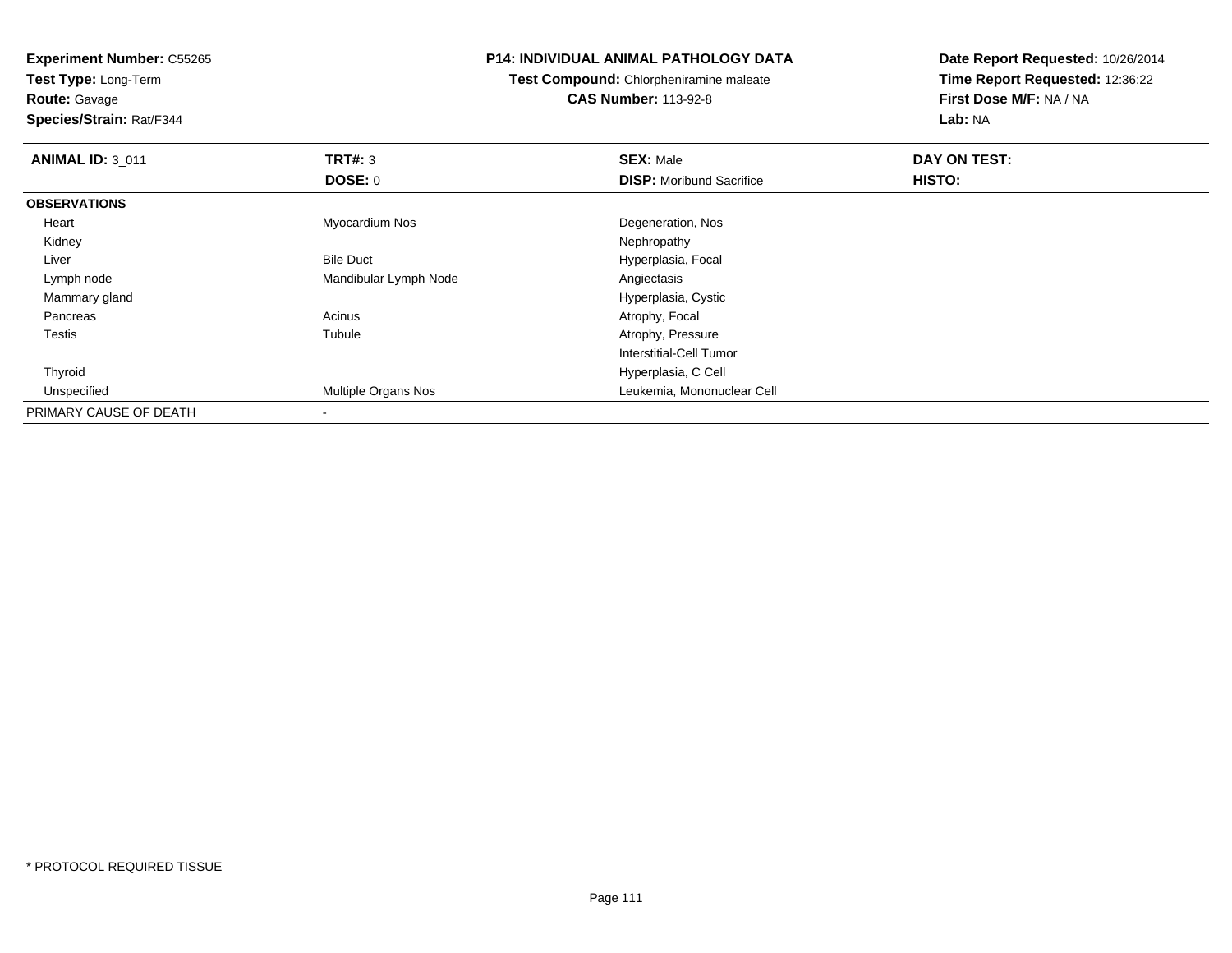**Test Type:** Long-Term

# **Route:** Gavage

**Species/Strain:** Rat/F344

# **P14: INDIVIDUAL ANIMAL PATHOLOGY DATA**

# **Test Compound:** Chlorpheniramine maleate**CAS Number:** 113-92-8

| <b>ANIMAL ID: 3_012</b> | <b>TRT#: 3</b>           | <b>SEX: Male</b>                | DAY ON TEST: |  |
|-------------------------|--------------------------|---------------------------------|--------------|--|
|                         | <b>DOSE: 0</b>           | <b>DISP: Terminal Sacrifice</b> | HISTO:       |  |
| <b>OBSERVATIONS</b>     |                          |                                 |              |  |
| Adrenal gland           | Medulla                  | Hyperplasia, Focal              |              |  |
| Heart                   | Myocardium Nos           | Degeneration, Nos               |              |  |
| Kidney                  |                          | Nephropathy                     |              |  |
| Liver                   | Hepatocytes              | Degeneration, Cystic            |              |  |
|                         | <b>Bile Duct</b>         | Hyperplasia, Focal              |              |  |
| Mammary gland           |                          | Fibroadenoma                    |              |  |
|                         |                          | Hyperplasia, Cystic             |              |  |
| Pancreas                | Acinus                   | Atrophy, Focal                  |              |  |
| Preputial gland         |                          | Adenoma, Nos                    |              |  |
| Spleen                  | Red Pulp                 | Fibrosis, Multifocal            |              |  |
| <b>Testis</b>           | Tubule                   | Atrophy, Pressure               |              |  |
|                         |                          | Interstitial-Cell Tumor         |              |  |
| Thyroid                 |                          | Hyperplasia, C Cell             |              |  |
| PRIMARY CAUSE OF DEATH  | $\overline{\phantom{a}}$ |                                 |              |  |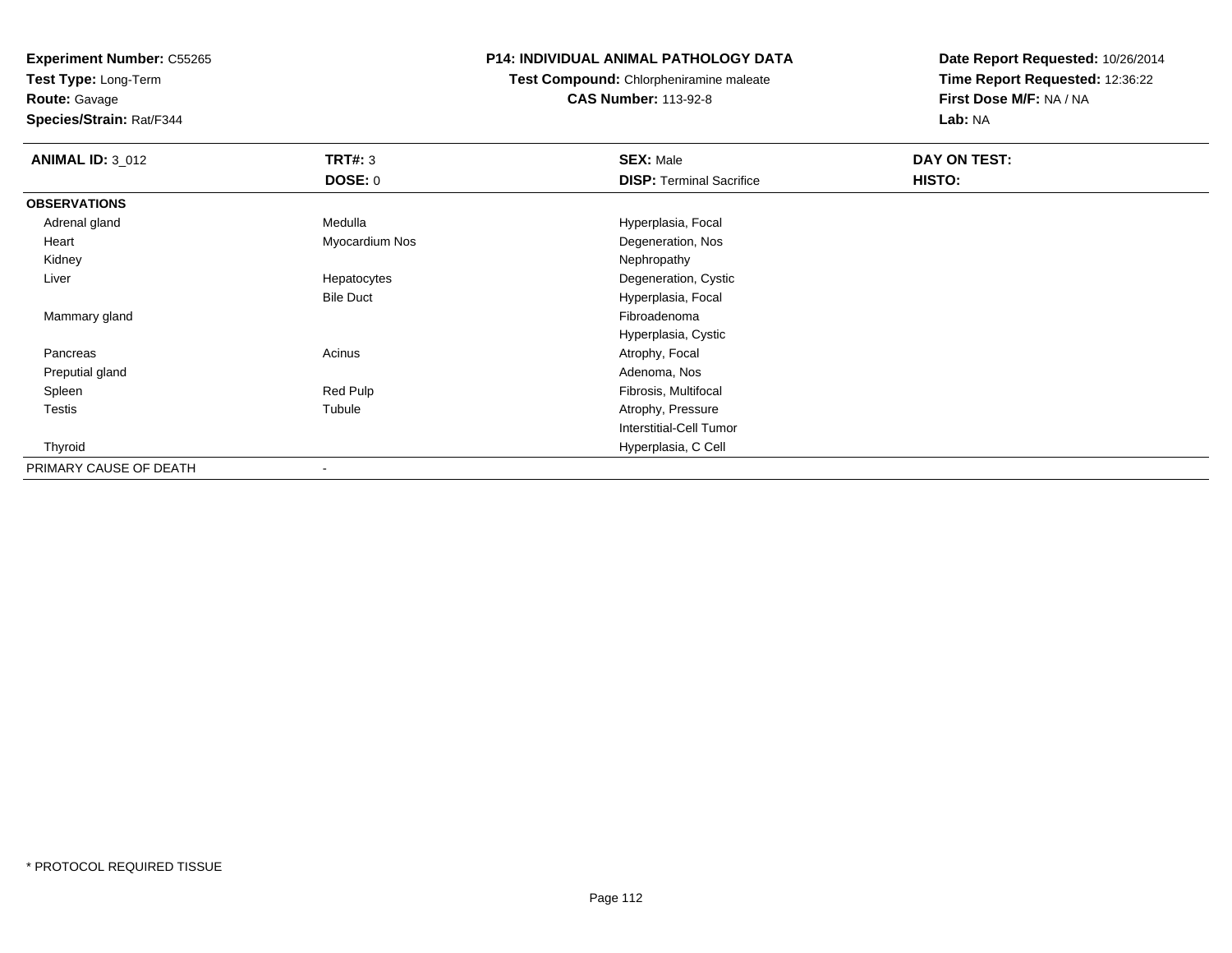| <b>Experiment Number: C55265</b><br>Test Type: Long-Term<br><b>Route: Gavage</b><br>Species/Strain: Rat/F344 |                           | <b>P14: INDIVIDUAL ANIMAL PATHOLOGY DATA</b><br>Test Compound: Chlorpheniramine maleate<br><b>CAS Number: 113-92-8</b> | Date Report Requested: 10/26/2014<br>Time Report Requested: 12:36:22<br>First Dose M/F: NA / NA<br>Lab: NA |
|--------------------------------------------------------------------------------------------------------------|---------------------------|------------------------------------------------------------------------------------------------------------------------|------------------------------------------------------------------------------------------------------------|
| <b>ANIMAL ID: 3 013</b>                                                                                      | TRT#: 3                   | <b>SEX: Male</b>                                                                                                       | DAY ON TEST:                                                                                               |
|                                                                                                              | DOSE: 0                   | <b>DISP:</b> Natural Death                                                                                             | HISTO:                                                                                                     |
| <b>OBSERVATIONS</b>                                                                                          |                           |                                                                                                                        |                                                                                                            |
| Heart                                                                                                        | Myocardium Nos            | Degeneration, Nos                                                                                                      |                                                                                                            |
| Kidney                                                                                                       |                           | Nephropathy                                                                                                            |                                                                                                            |
| Liver                                                                                                        | <b>Bile Duct</b>          | Hyperplasia, Focal                                                                                                     |                                                                                                            |
| Lymph node                                                                                                   | Mesenteric Lymph Node     | Cyst, Nos                                                                                                              |                                                                                                            |
| Pituitary gland                                                                                              | <b>Anterior Pituitary</b> | Hyperplasia, Focal                                                                                                     |                                                                                                            |
| Unspecified                                                                                                  | Multiple Organs Nos       | Leukemia, Mononuclear Cell                                                                                             |                                                                                                            |
| PRIMARY CAUSE OF DEATH                                                                                       |                           |                                                                                                                        |                                                                                                            |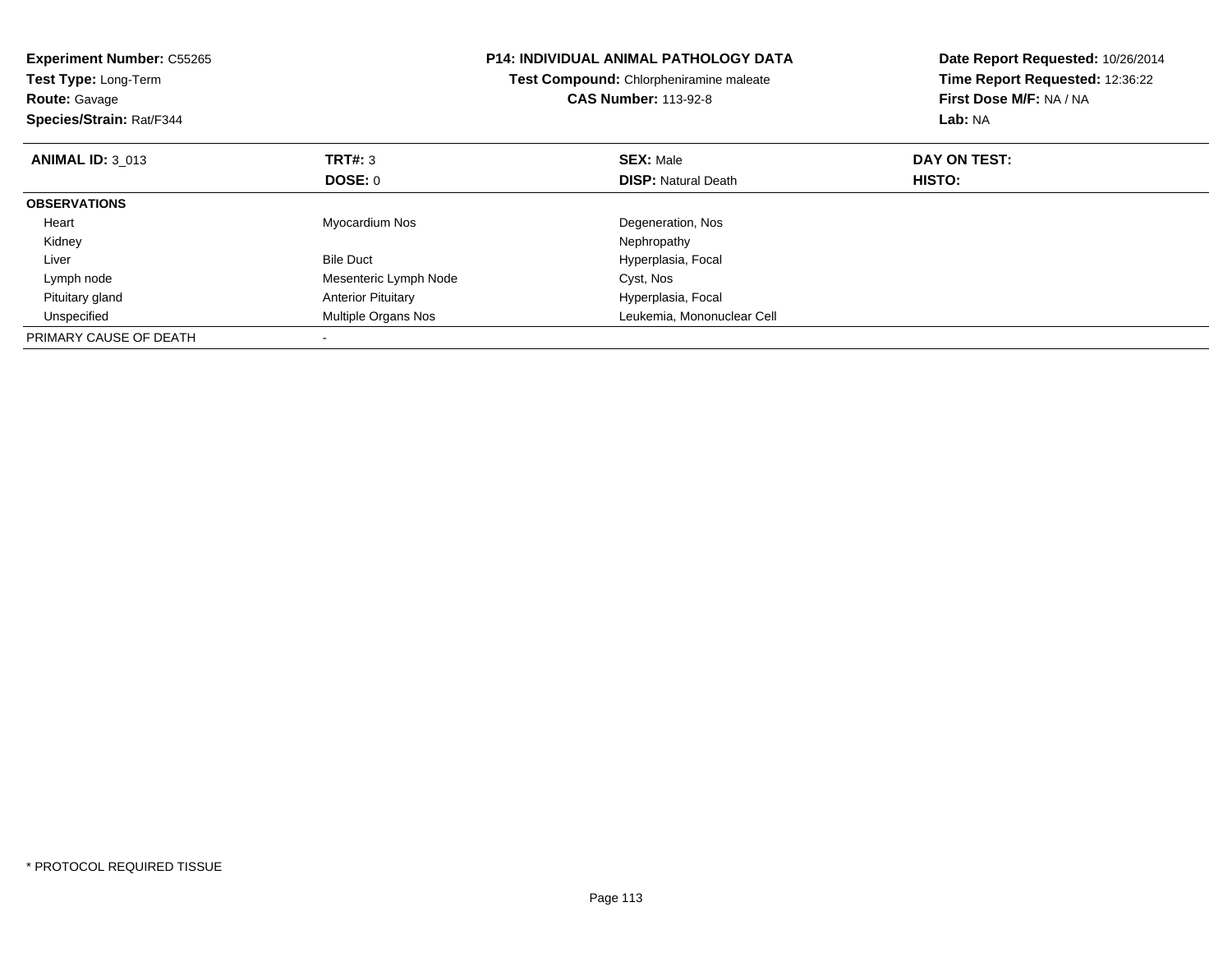**Test Type:** Long-Term**Route:** Gavage

**Species/Strain:** Rat/F344

# **P14: INDIVIDUAL ANIMAL PATHOLOGY DATA**

**Test Compound:** Chlorpheniramine maleate**CAS Number:** 113-92-8

| <b>ANIMAL ID: 3_014</b> | TRT#: 3<br><b>DOSE: 0</b> | <b>SEX: Male</b><br><b>DISP:</b> Moribund Sacrifice | <b>DAY ON TEST:</b><br>HISTO: |
|-------------------------|---------------------------|-----------------------------------------------------|-------------------------------|
| <b>OBSERVATIONS</b>     |                           |                                                     |                               |
| Adrenal gland           | <b>Cortex Nos</b>         | Degeneration, Nos                                   |                               |
|                         | Medulla                   | Pheochromocytoma                                    |                               |
| Heart                   | Myocardium Nos            | Degeneration, Nos                                   |                               |
| Kidney                  |                           | Nephropathy                                         |                               |
| Liver                   | <b>Bile Duct</b>          | Hyperplasia, Focal                                  |                               |
| Lung                    |                           | Pneumonia, Interstitial Chronic                     |                               |
| Lymph node              | Axillary Lymph Node       | C-Cell Carcinoma, Metastatic                        |                               |
|                         | Mandibular Lymph Node     | Inflammation, Chronic Focal                         |                               |
|                         | Thymic Lymph Node         | Inflammation, Chronic Focal                         |                               |
| Mammary gland           |                           | Hyperplasia, Cystic                                 |                               |
| Pituitary gland         | <b>Anterior Pituitary</b> | Adenoma, Nos                                        |                               |
| Prostate                |                           | Inflammation, Active Chronic                        |                               |
| <b>Testis</b>           | Tubule                    | Atrophy, Pressure                                   |                               |
|                         |                           | Interstitial-Cell Tumor                             |                               |
| Thyroid                 |                           | C-Cell Carcinoma                                    |                               |
|                         |                           | Cyst, Embryonal Duct                                |                               |
|                         |                           | Cyst, Follicular Nos                                |                               |
| Unspecified             | Multiple Organs Nos       | Mineralization                                      |                               |
| PRIMARY CAUSE OF DEATH  | ٠                         |                                                     |                               |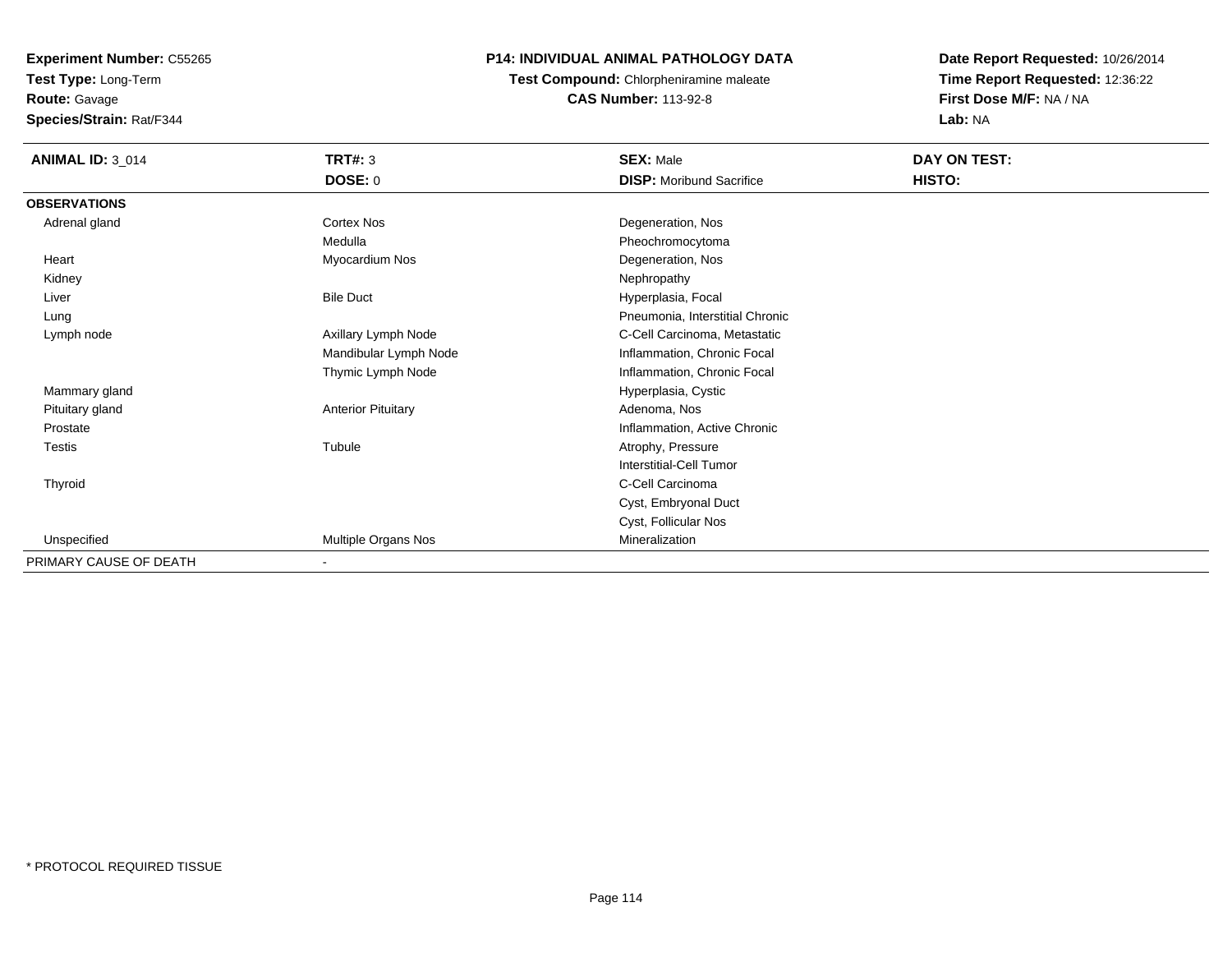**Test Type:** Long-Term**Route:** Gavage

**Species/Strain:** Rat/F344

# **P14: INDIVIDUAL ANIMAL PATHOLOGY DATA**

**Test Compound:** Chlorpheniramine maleate**CAS Number:** 113-92-8

| <b>ANIMAL ID: 3 015</b> | TRT#: 3                   | <b>SEX: Male</b>                | DAY ON TEST: |  |
|-------------------------|---------------------------|---------------------------------|--------------|--|
|                         | <b>DOSE: 0</b>            | <b>DISP: Moribund Sacrifice</b> | HISTO:       |  |
| <b>OBSERVATIONS</b>     |                           |                                 |              |  |
| Adrenal gland           | Cortex Nos                | Metamorphosis, Fatty            |              |  |
| Brain                   | Cerebrum                  | Hemorrhage                      |              |  |
| Heart                   | Myocardium Nos            | Degeneration, Nos               |              |  |
| Intestine Small         | <b>Mesentery Nos</b>      | Inflammation, Active Chronic    |              |  |
| Kidney                  |                           | Nephropathy                     |              |  |
| Liver                   | <b>Bile Duct</b>          | Hyperplasia, Focal              |              |  |
| Mammary gland           |                           | Hyperplasia, Cystic             |              |  |
| Pancreas                | Acinus                    | Atrophy, Focal                  |              |  |
| Pituitary gland         | <b>Anterior Pituitary</b> | Adenoma, Nos                    |              |  |
| Prostate                |                           | Inflammation, Active Chronic    |              |  |
| Thyroid                 |                           | Hyperplasia, C Cell             |              |  |
| Unspecified             | Multiple Organs Nos       | Leukemia, Mononuclear Cell      |              |  |
| PRIMARY CAUSE OF DEATH  |                           |                                 |              |  |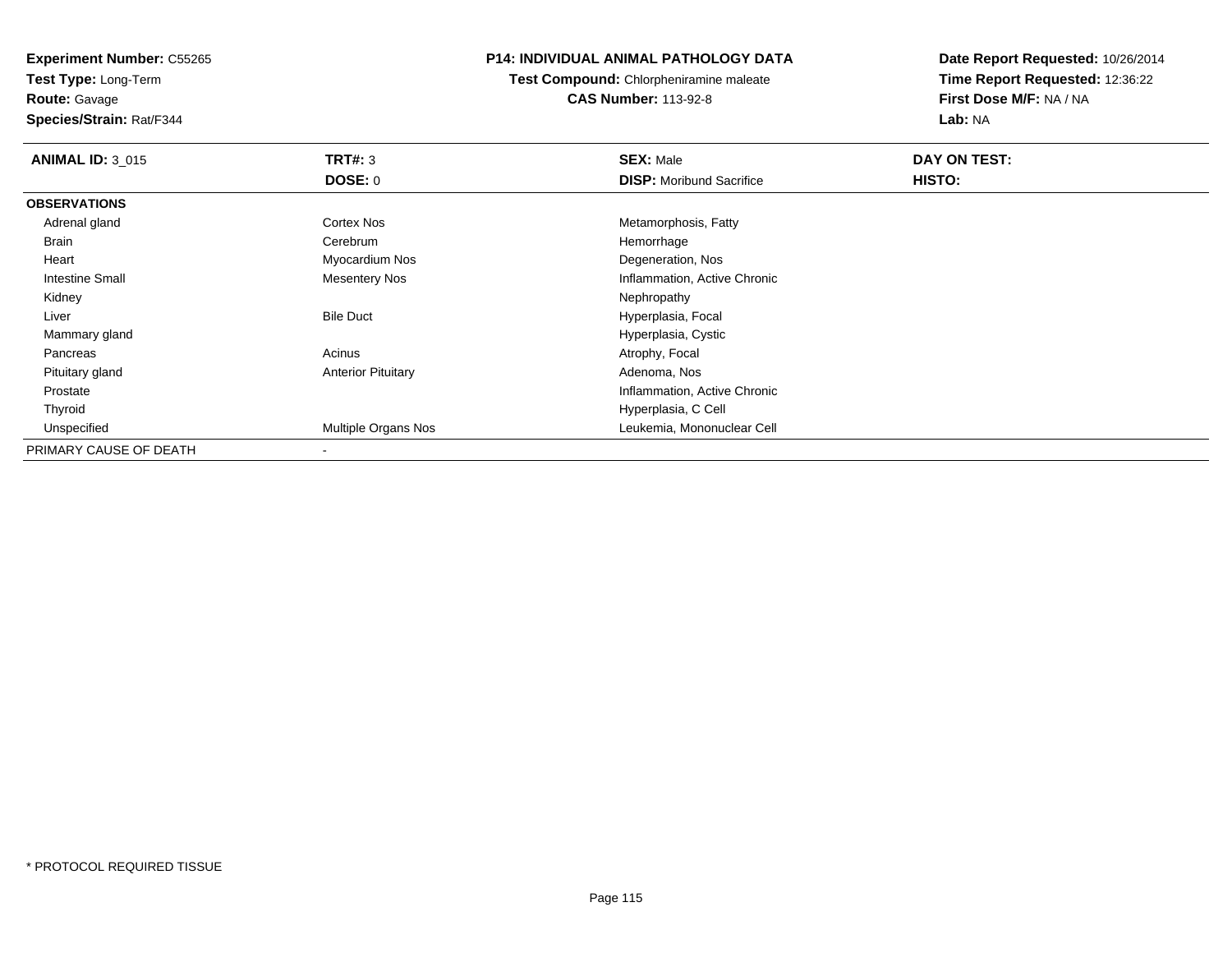**Test Type:** Long-Term

**Route:** Gavage

**Species/Strain:** Rat/F344

#### **P14: INDIVIDUAL ANIMAL PATHOLOGY DATA**

**Test Compound:** Chlorpheniramine maleate**CAS Number:** 113-92-8

| <b>ANIMAL ID: 3_016</b> | TRT#: 3             | <b>SEX: Male</b>                  | DAY ON TEST: |
|-------------------------|---------------------|-----------------------------------|--------------|
|                         | <b>DOSE: 0</b>      | <b>DISP: Terminal Sacrifice</b>   | HISTO:       |
| <b>OBSERVATIONS</b>     |                     |                                   |              |
| Adrenal gland           | Medulla             | Pheochromocytoma                  |              |
| Heart                   | Myocardium Nos      | Degeneration, Nos                 |              |
| Kidney                  |                     | Nephropathy                       |              |
| Liver                   |                     | Cytoplasmic Change, Basophilic    |              |
|                         | <b>Bile Duct</b>    | Hyperplasia, Focal                |              |
| Lung                    | Alveoli             | Hemorrhage                        |              |
|                         |                     | Inflammation, Granulomatous Focal |              |
| Pancreas                | Acinus              | Atrophy, Focal                    |              |
| Skin                    | Hip                 | Squamous Cell Papilloma           |              |
| <b>Testis</b>           | Tubule              | Atrophy, Pressure                 |              |
|                         |                     | Interstitial-Cell Tumor           |              |
| Unspecified             | Multiple Organs Nos | Leukemia, Mononuclear Cell        |              |
| PRIMARY CAUSE OF DEATH  |                     |                                   |              |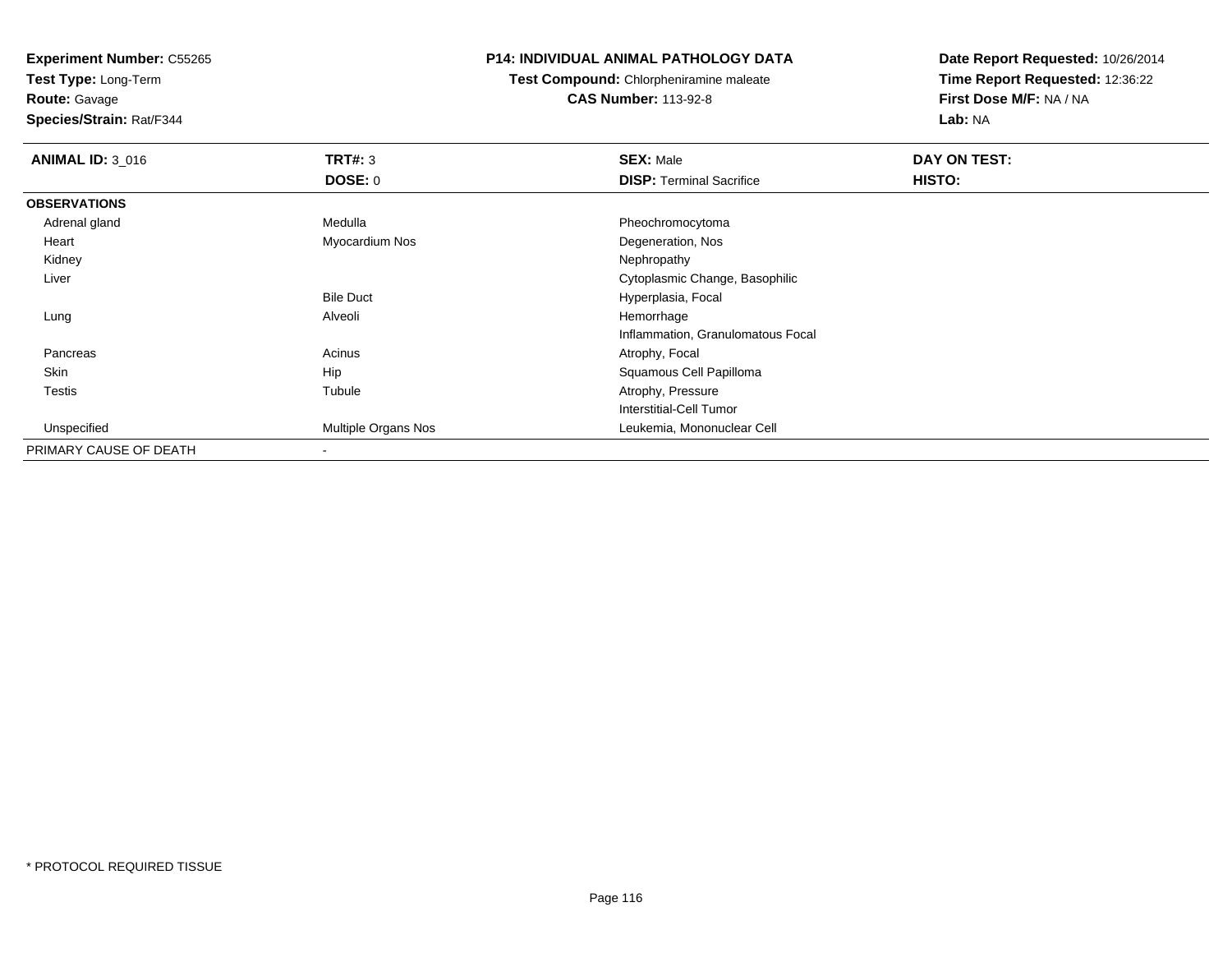| <b>Experiment Number: C55265</b><br>Test Type: Long-Term<br><b>Route: Gavage</b> |         | <b>P14: INDIVIDUAL ANIMAL PATHOLOGY DATA</b><br>Test Compound: Chlorpheniramine maleate<br><b>CAS Number: 113-92-8</b> | Date Report Requested: 10/26/2014<br>Time Report Requested: 12:36:22<br>First Dose M/F: NA / NA |
|----------------------------------------------------------------------------------|---------|------------------------------------------------------------------------------------------------------------------------|-------------------------------------------------------------------------------------------------|
| <b>Species/Strain: Rat/F344</b>                                                  |         |                                                                                                                        | Lab: NA                                                                                         |
| <b>ANIMAL ID: 3 017</b>                                                          | TRT#: 3 | <b>SEX: Male</b>                                                                                                       | DAY ON TEST:                                                                                    |
|                                                                                  | DOSE: 0 | <b>DISP:</b> Moribund Sacrifice                                                                                        | HISTO:                                                                                          |
| <b>OBSERVATIONS</b>                                                              |         |                                                                                                                        |                                                                                                 |
| Kidney                                                                           | Tubule  | Pigmentation, Nos                                                                                                      |                                                                                                 |
| Unspecified                                                                      | Neck    | Abscess, Chronic                                                                                                       |                                                                                                 |
|                                                                                  | Neck    | Squamous Cell Carcinoma                                                                                                |                                                                                                 |
| PRIMARY CAUSE OF DEATH                                                           |         |                                                                                                                        |                                                                                                 |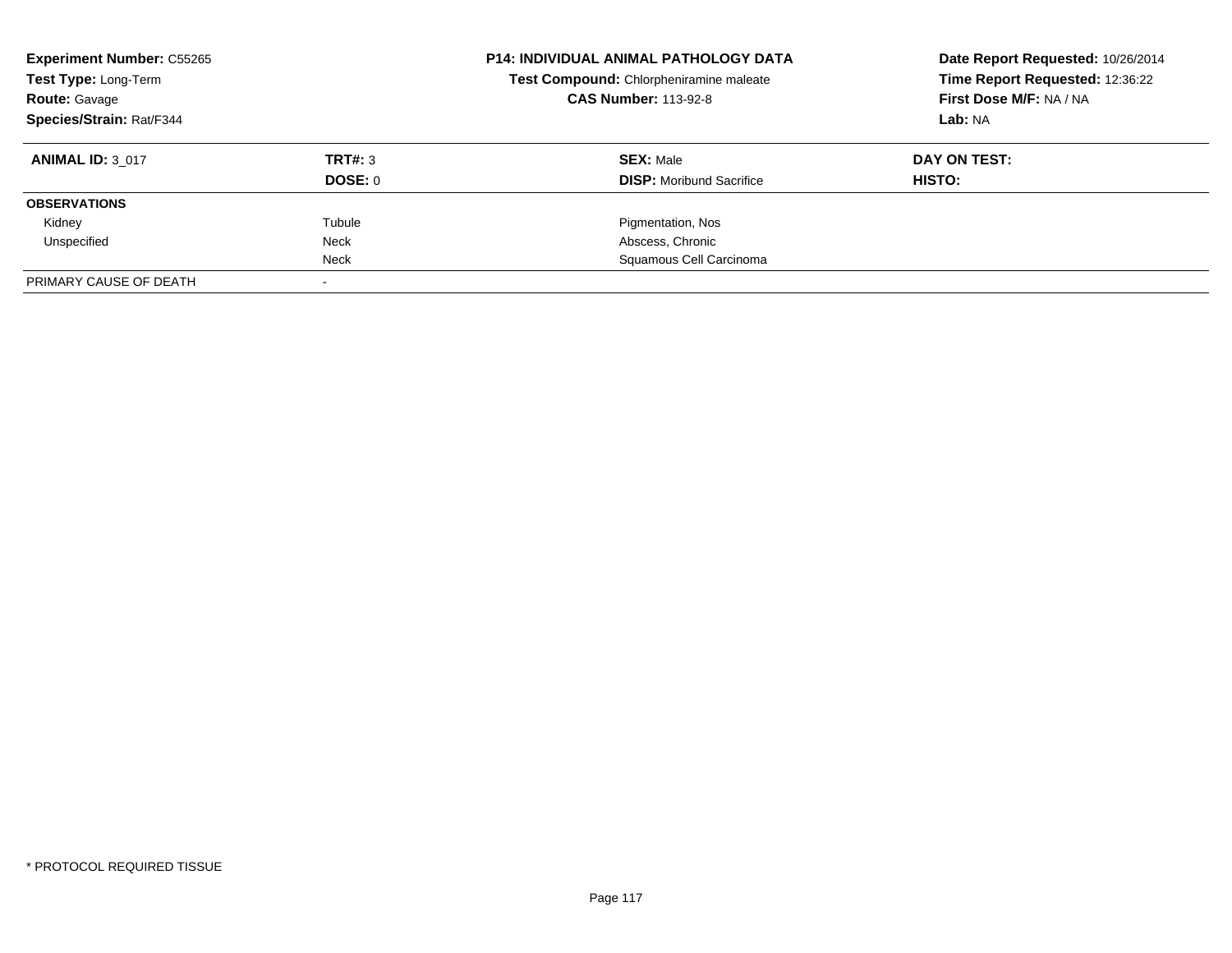**Test Type:** Long-Term

**Route:** Gavage

**Species/Strain:** Rat/F344

# **P14: INDIVIDUAL ANIMAL PATHOLOGY DATA**

**Test Compound:** Chlorpheniramine maleate**CAS Number:** 113-92-8

| <b>ANIMAL ID: 3_018</b> | <b>TRT#: 3</b>            | <b>SEX: Male</b>                  | DAY ON TEST: |  |
|-------------------------|---------------------------|-----------------------------------|--------------|--|
|                         | <b>DOSE: 0</b>            | <b>DISP: Terminal Sacrifice</b>   | HISTO:       |  |
| <b>OBSERVATIONS</b>     |                           |                                   |              |  |
| Adrenal gland           | Medulla                   | Pheochromocytoma                  |              |  |
| Heart                   | Myocardium Nos            | Degeneration, Nos                 |              |  |
| Kidney                  |                           | Nephropathy                       |              |  |
| Liver                   |                           | Clear-Cell Change                 |              |  |
|                         | <b>Bile Duct</b>          | Hyperplasia, Focal                |              |  |
|                         |                           | Neoplastic Nodule                 |              |  |
| Mammary gland           |                           | Hyperplasia, Cystic               |              |  |
| Pancreas                | Acinus                    | Atrophy, Focal                    |              |  |
|                         | Islets                    | Islet-Cell Carcinoma              |              |  |
| Pituitary gland         | <b>Anterior Pituitary</b> | Adenoma, Nos                      |              |  |
| <b>Testis</b>           | Tubule                    | Atrophy, Pressure                 |              |  |
|                         |                           | Hyperplasia, Interstitial Cell    |              |  |
|                         |                           | Interstitial-Cell Tumor           |              |  |
|                         | Tubule                    | Mineralization                    |              |  |
| Thyroid                 |                           | Hyperplasia, C Cell               |              |  |
| Unspecified             | Groin                     | Hemangioma                        |              |  |
|                         | Multiple Organs Nos       | Leukemia, Mononuclear Cell        |              |  |
| Urinary bladder         |                           | Calculus, Microscopic Examination |              |  |
| PRIMARY CAUSE OF DEATH  |                           |                                   |              |  |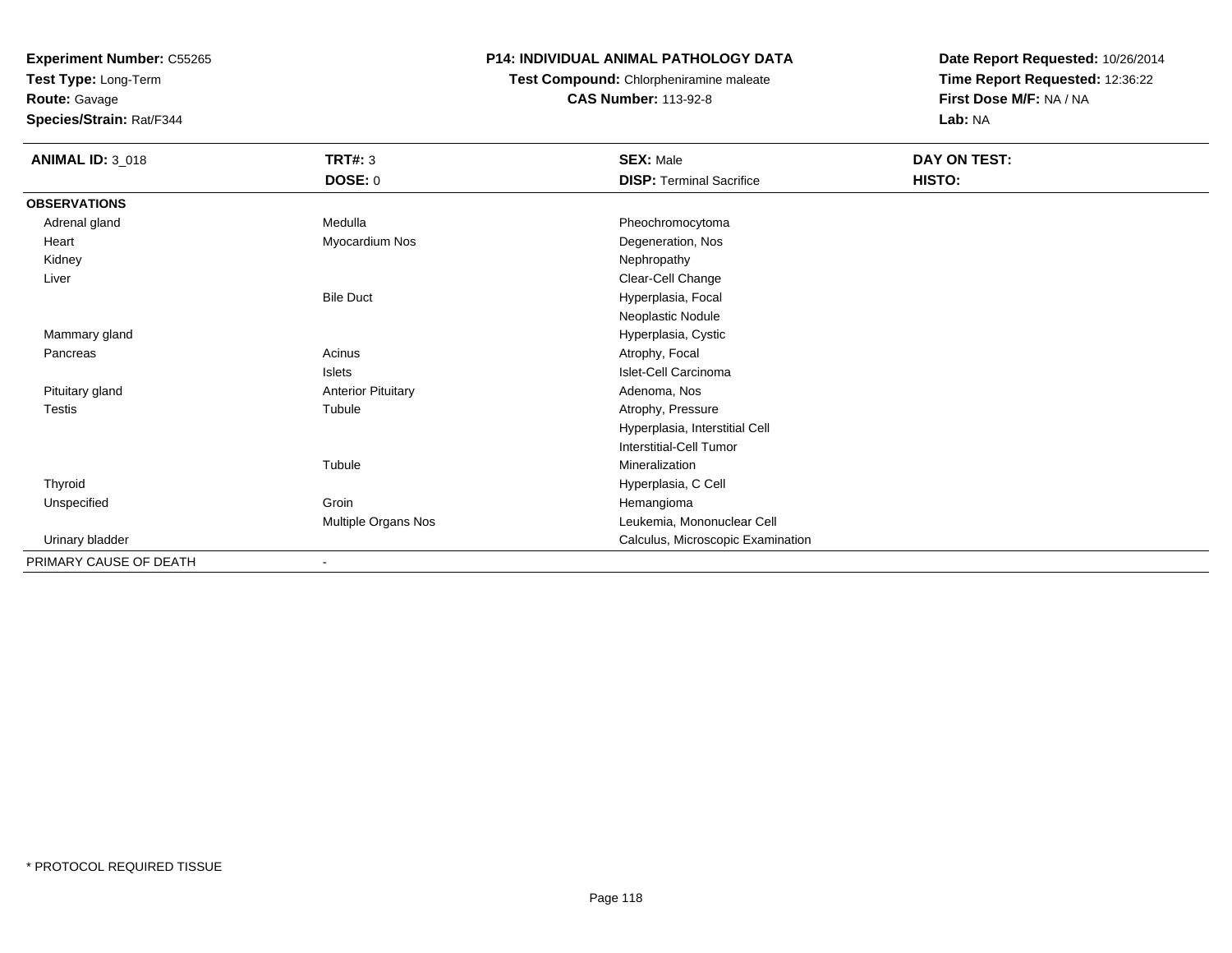**Test Type:** Long-Term

**Route:** Gavage

**Species/Strain:** Rat/F344

# **P14: INDIVIDUAL ANIMAL PATHOLOGY DATA**

**Test Compound:** Chlorpheniramine maleate**CAS Number:** 113-92-8

| <b>ANIMAL ID: 3_019</b> | TRT#: 3                   | <b>SEX: Male</b>                | DAY ON TEST: |  |
|-------------------------|---------------------------|---------------------------------|--------------|--|
|                         | DOSE: 0                   | <b>DISP: Terminal Sacrifice</b> | HISTO:       |  |
| <b>OBSERVATIONS</b>     |                           |                                 |              |  |
| Adrenal gland           | <b>Cortex Nos</b>         | Metamorphosis, Fatty            |              |  |
|                         | Medulla                   | Pheochromocytoma                |              |  |
| Heart                   | Myocardium Nos            | Degeneration, Nos               |              |  |
| Kidney                  |                           | Nephropathy                     |              |  |
| Liver                   |                           | Cytoplasmic Change, Basophilic  |              |  |
|                         | <b>Bile Duct</b>          | Hyperplasia, Focal              |              |  |
| Lymph node              | Mandibular Lymph Node     | Inflammation, Chronic Focal     |              |  |
| Pancreas                | Acinus                    | Atrophy, Focal                  |              |  |
| Pituitary gland         | <b>Anterior Pituitary</b> | Hyperplasia, Focal              |              |  |
| <b>Testis</b>           | Tubule                    | Atrophy, Pressure               |              |  |
|                         |                           | <b>Interstitial-Cell Tumor</b>  |              |  |
|                         | Tunica Vaginalis          | Mesothelioma, Nos               |              |  |
| Thyroid                 |                           | Hyperplasia, C Cell             |              |  |
| PRIMARY CAUSE OF DEATH  |                           |                                 |              |  |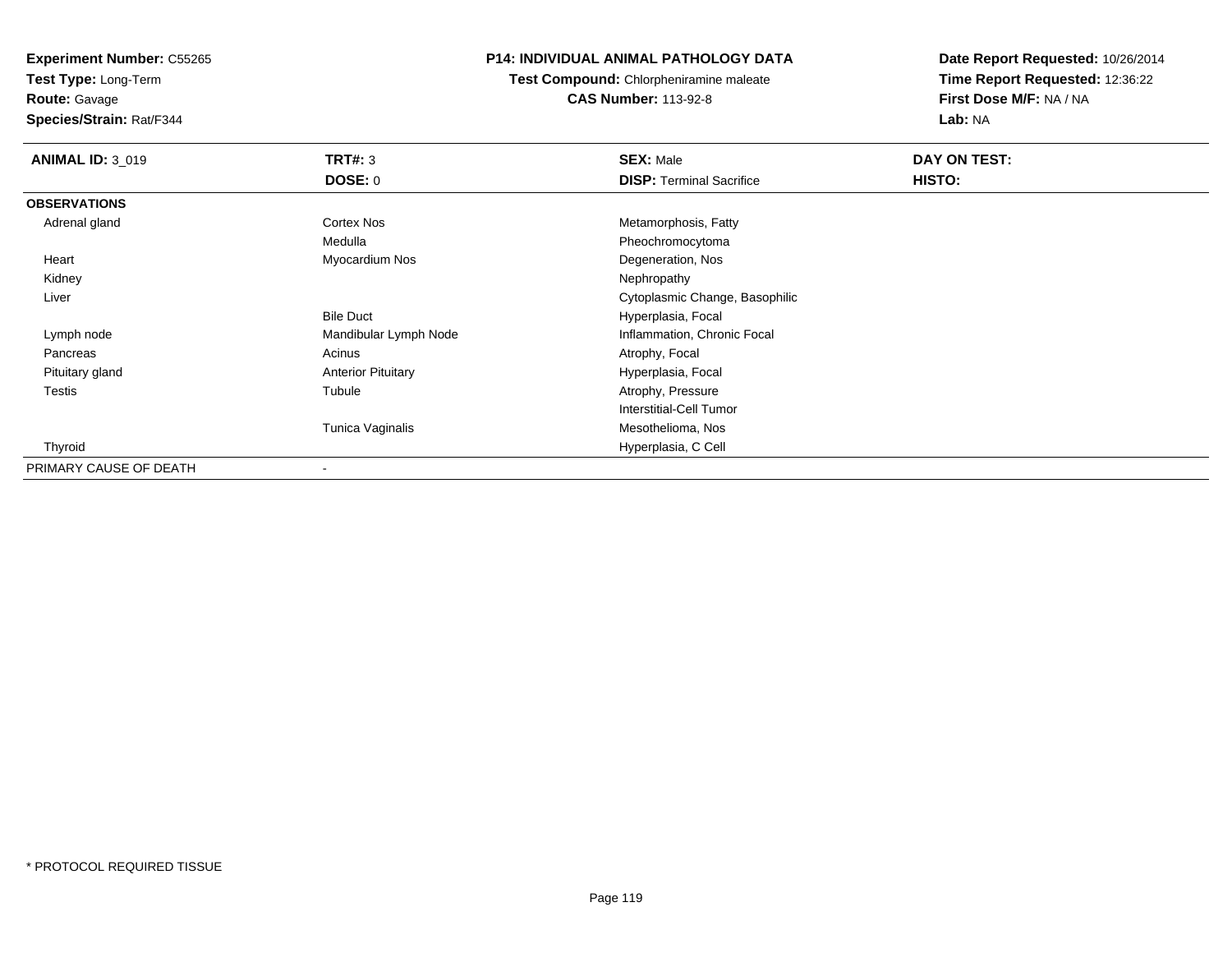**Test Type:** Long-Term

**Route:** Gavage

**Species/Strain:** Rat/F344

# **P14: INDIVIDUAL ANIMAL PATHOLOGY DATA**

**Test Compound:** Chlorpheniramine maleate**CAS Number:** 113-92-8

| <b>ANIMAL ID: 3_020</b> | <b>TRT#: 3</b>           | <b>SEX: Male</b>                | DAY ON TEST: |  |
|-------------------------|--------------------------|---------------------------------|--------------|--|
|                         | DOSE: 0                  | <b>DISP: Terminal Sacrifice</b> | HISTO:       |  |
| <b>OBSERVATIONS</b>     |                          |                                 |              |  |
| Adrenal gland           | Cortex Nos               | Hyperplasia, Focal              |              |  |
|                         | Cortex Nos               | Metamorphosis, Fatty            |              |  |
| Heart                   | Myocardium Nos           | Degeneration, Nos               |              |  |
| Kidney                  |                          | Nephropathy                     |              |  |
| Liver                   |                          | Clear-Cell Change               |              |  |
|                         |                          | Cytoplasmic Change, Basophilic  |              |  |
|                         | <b>Bile Duct</b>         | Hyperplasia, Focal              |              |  |
| Mammary gland           |                          | Fibroadenoma                    |              |  |
| Pancreas                | Acinus                   | Atrophy, Focal                  |              |  |
|                         | Islets                   | Hyperplasia, Focal              |              |  |
| <b>Testis</b>           | Tubule                   | Atrophy, Pressure               |              |  |
|                         |                          | Interstitial-Cell Tumor         |              |  |
| Thyroid                 |                          | Hyperplasia, C Cell             |              |  |
| Unspecified             | Multiple Organs Nos      | Leukemia, Mononuclear Cell      |              |  |
| PRIMARY CAUSE OF DEATH  | $\overline{\phantom{a}}$ |                                 |              |  |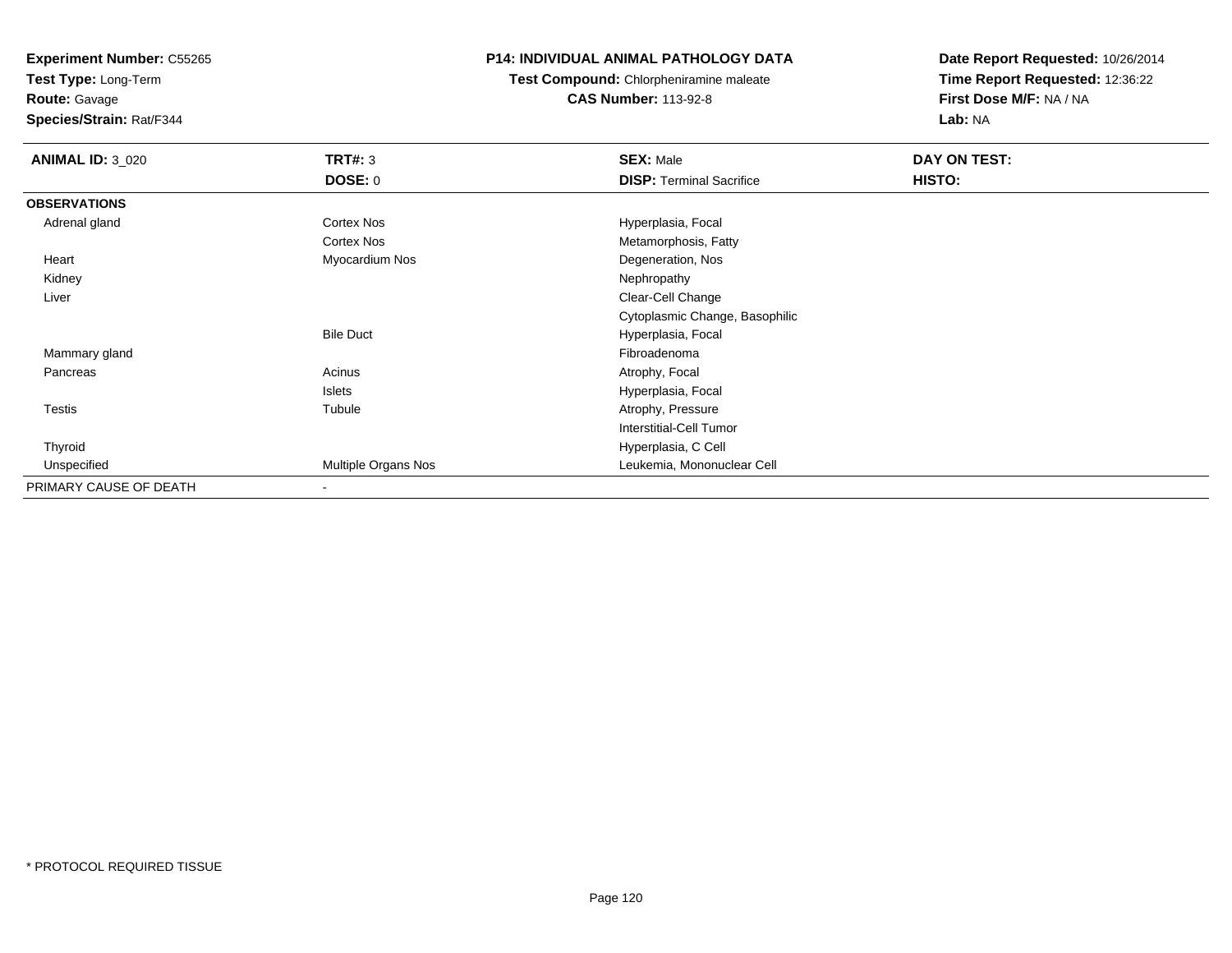**Test Type:** Long-Term

# **Route:** Gavage

**Species/Strain:** Rat/F344

# **P14: INDIVIDUAL ANIMAL PATHOLOGY DATA**

**Test Compound:** Chlorpheniramine maleate**CAS Number:** 113-92-8

| <b>ANIMAL ID: 3_021</b> | TRT#: 3                   | <b>SEX: Male</b>                  | DAY ON TEST: |  |
|-------------------------|---------------------------|-----------------------------------|--------------|--|
|                         | <b>DOSE: 0</b>            | <b>DISP: Terminal Sacrifice</b>   | HISTO:       |  |
| <b>OBSERVATIONS</b>     |                           |                                   |              |  |
| Adrenal gland           | Medulla                   | Pheochromocytoma                  |              |  |
| Heart                   | Myocardium Nos            | Degeneration, Nos                 |              |  |
| Kidney                  |                           | Nephropathy                       |              |  |
| Liver                   | Hepatocytes               | Degeneration, Cystic              |              |  |
|                         | <b>Bile Duct</b>          | Hyperplasia, Focal                |              |  |
| Lung                    |                           | Inflammation, Granulomatous Focal |              |  |
| Pancreas                | Islets                    | Islet-Cell Adenoma                |              |  |
| Pituitary gland         | <b>Anterior Pituitary</b> | Hyperplasia, Focal                |              |  |
| Stomach                 | <b>Glandular Stomach</b>  | Inflammation, Active Chronic      |              |  |
| <b>Testis</b>           | Tubule                    | Atrophy, Pressure                 |              |  |
|                         |                           | <b>Interstitial-Cell Tumor</b>    |              |  |
| Thyroid                 |                           | Hyperplasia, C Cell               |              |  |
| Unspecified             | Multiple Organs Nos       | Leukemia, Mononuclear Cell        |              |  |
| PRIMARY CAUSE OF DEATH  | $\overline{\phantom{a}}$  |                                   |              |  |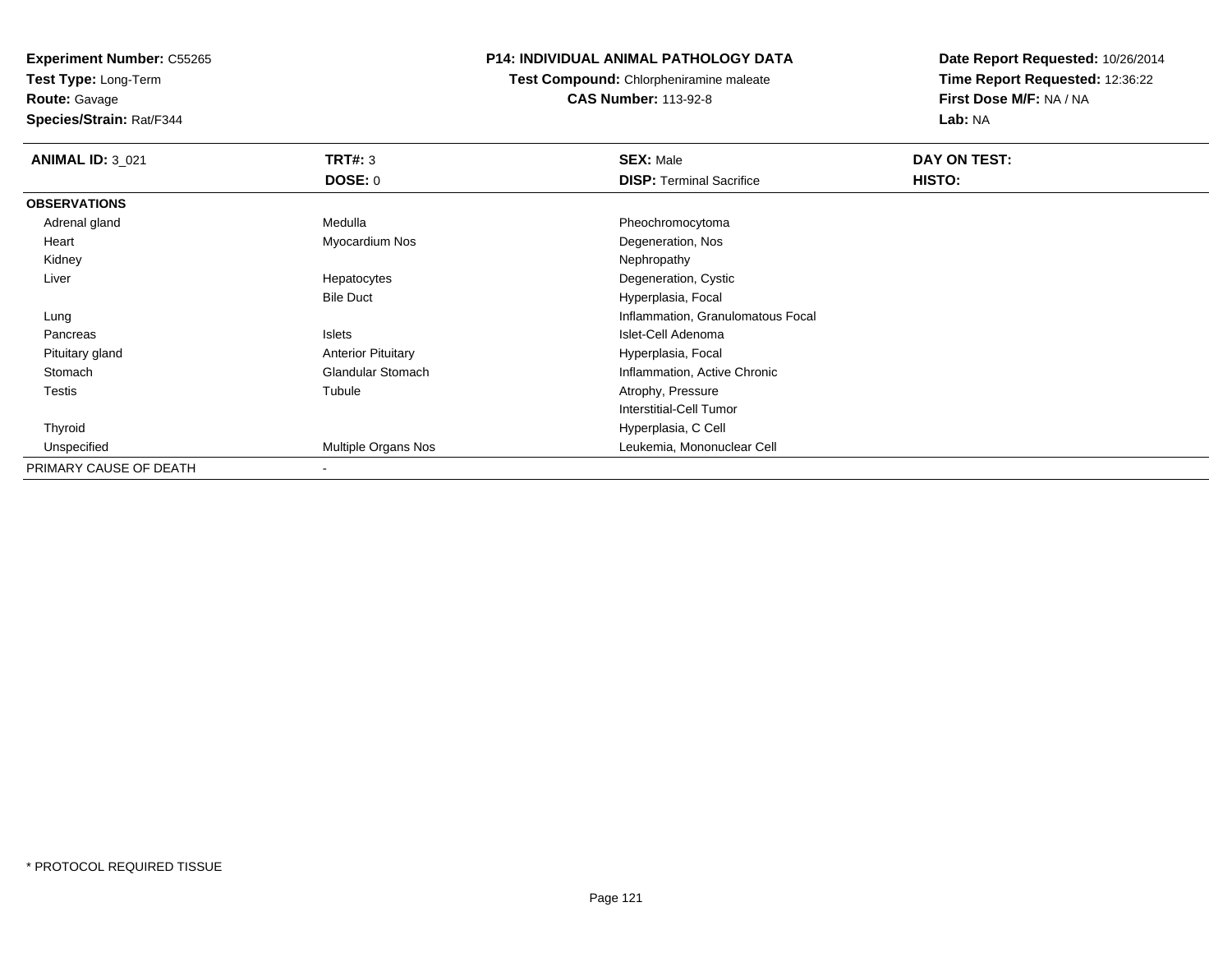**Test Type:** Long-Term

**Route:** Gavage

**Species/Strain:** Rat/F344

#### **P14: INDIVIDUAL ANIMAL PATHOLOGY DATA**

**Test Compound:** Chlorpheniramine maleate**CAS Number:** 113-92-8

| <b>ANIMAL ID: 3_022</b> | TRT#: 3             | <b>SEX: Male</b>           | DAY ON TEST: |  |
|-------------------------|---------------------|----------------------------|--------------|--|
|                         | <b>DOSE: 0</b>      | <b>DISP: Natural Death</b> | HISTO:       |  |
| <b>OBSERVATIONS</b>     |                     |                            |              |  |
| Adrenal gland           | Medulla             | Pheochromocytoma           |              |  |
| Heart                   | Myocardium Nos      | Degeneration, Nos          |              |  |
| Kidney                  |                     | Nephropathy                |              |  |
| Liver                   | Hepatocytes         | Degeneration, Cystic       |              |  |
|                         | <b>Bile Duct</b>    | Hyperplasia, Focal         |              |  |
| <b>Testis</b>           | Tubule              | Atrophy, Pressure          |              |  |
|                         |                     | Interstitial-Cell Tumor    |              |  |
|                         | Tubule              | Mineralization             |              |  |
| Thyroid                 |                     | Hyperplasia, C Cell        |              |  |
| Unspecified             | Multiple Organs Nos | Leukemia, Mononuclear Cell |              |  |
| PRIMARY CAUSE OF DEATH  |                     |                            |              |  |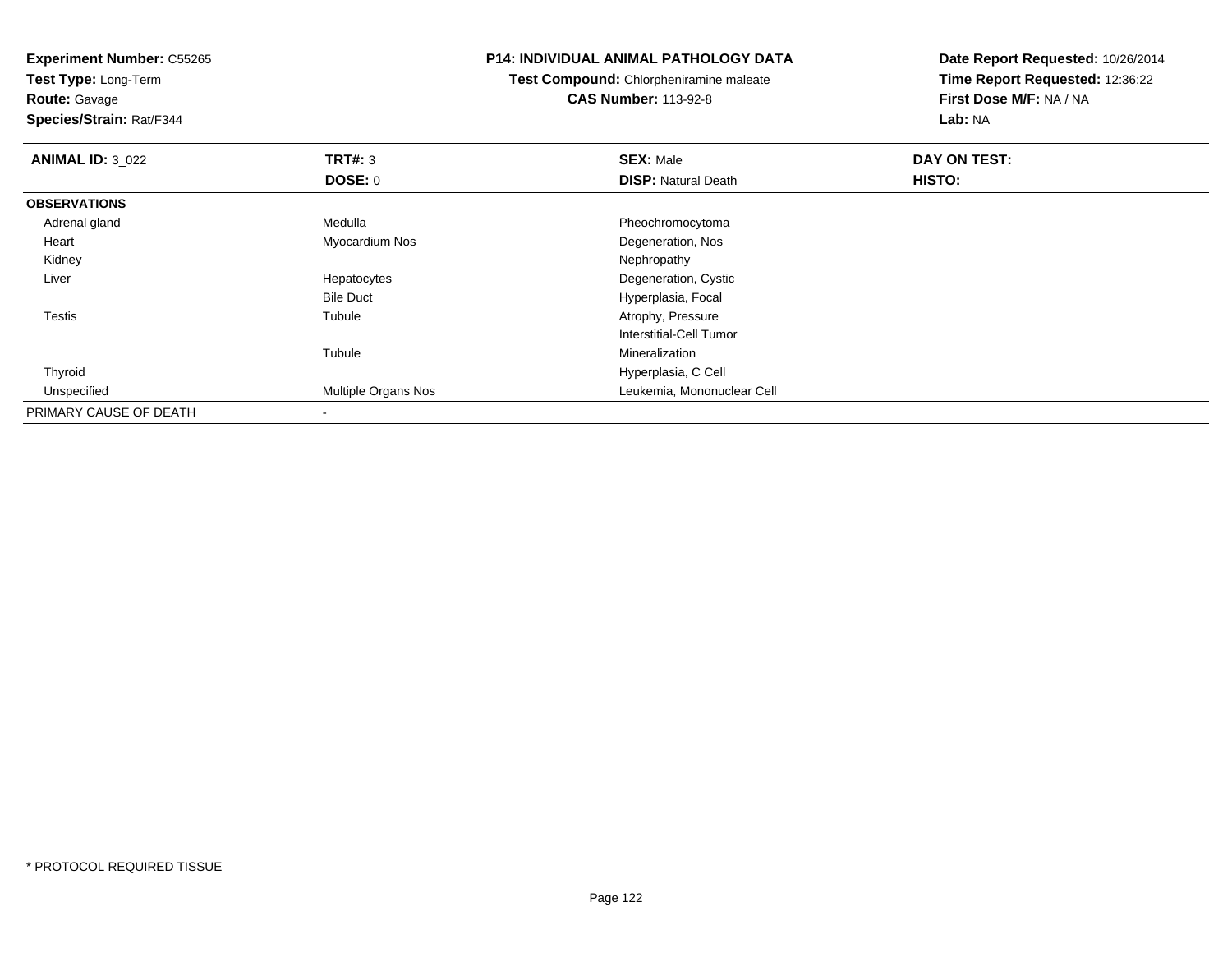| <b>Experiment Number: C55265</b><br>Test Type: Long-Term<br><b>Route: Gavage</b> |                            | <b>P14: INDIVIDUAL ANIMAL PATHOLOGY DATA</b>                           | Date Report Requested: 10/26/2014                          |
|----------------------------------------------------------------------------------|----------------------------|------------------------------------------------------------------------|------------------------------------------------------------|
|                                                                                  |                            | Test Compound: Chlorpheniramine maleate<br><b>CAS Number: 113-92-8</b> | Time Report Requested: 12:36:22<br>First Dose M/F: NA / NA |
| Species/Strain: Rat/F344                                                         |                            |                                                                        | Lab: NA                                                    |
| <b>ANIMAL ID: 3 023</b>                                                          | TRT#: 3                    | <b>SEX: Male</b>                                                       | DAY ON TEST:                                               |
|                                                                                  | DOSE: 0                    | <b>DISP: Natural Death</b>                                             | HISTO:                                                     |
| <b>OBSERVATIONS</b>                                                              |                            |                                                                        |                                                            |
| Adrenal gland                                                                    | Cortex Nos                 | Metamorphosis, Fatty                                                   |                                                            |
| <b>Brain</b>                                                                     | Cerebellum Nos             | Hemorrhage                                                             |                                                            |
| Heart                                                                            | Myocardium Nos             | Degeneration, Nos                                                      |                                                            |
| Kidney                                                                           |                            | Nephropathy                                                            |                                                            |
| Mammary gland                                                                    |                            | Hyperplasia, Cystic                                                    |                                                            |
| <b>Testis</b>                                                                    | Tubule                     | Atrophy, Pressure                                                      |                                                            |
|                                                                                  |                            | Interstitial-Cell Tumor                                                |                                                            |
| Unspecified                                                                      | <b>Multiple Organs Nos</b> | Leukemia, Mononuclear Cell                                             |                                                            |
| PRIMARY CAUSE OF DEATH                                                           |                            |                                                                        |                                                            |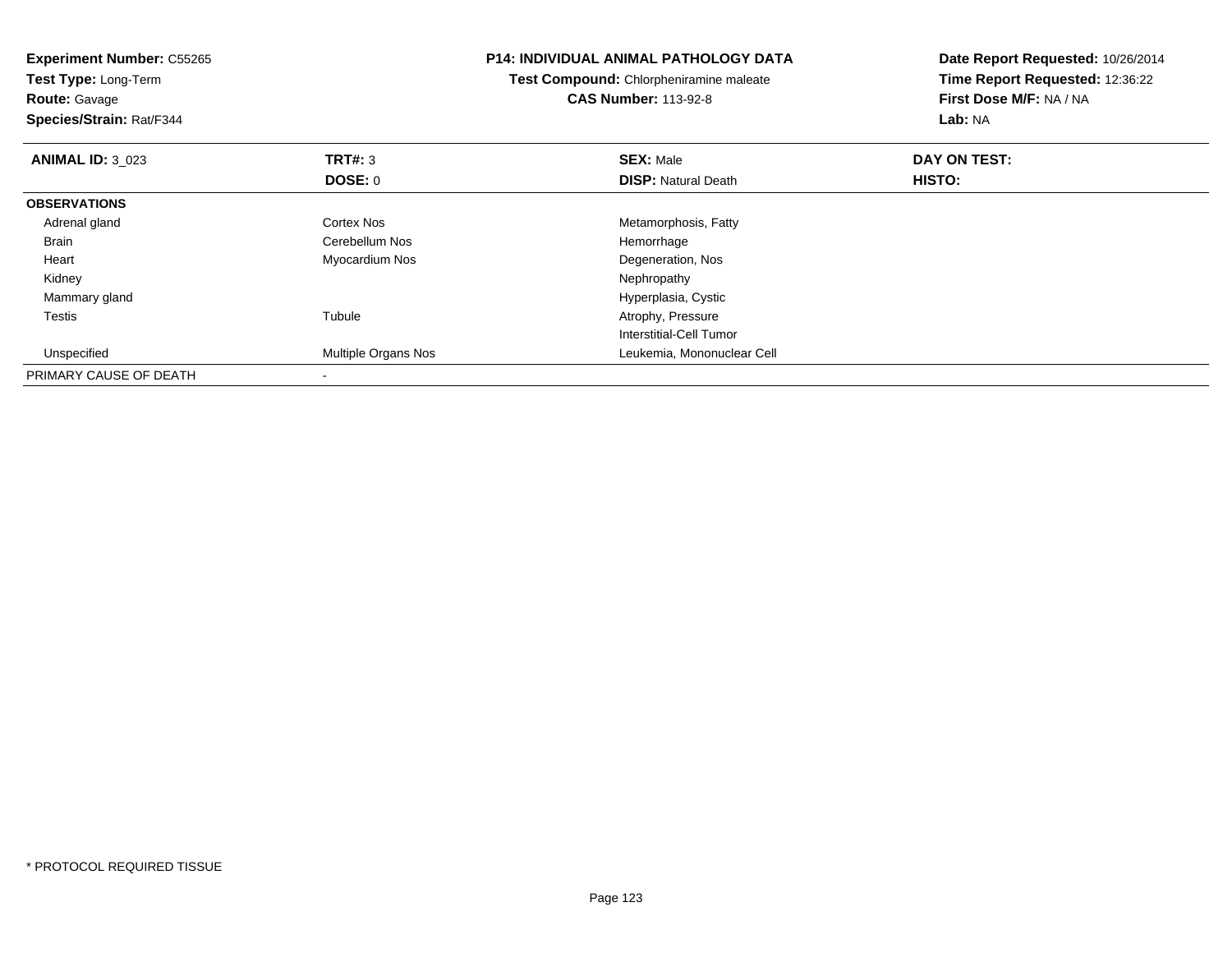**Test Type:** Long-Term

**Route:** Gavage

**Species/Strain:** Rat/F344

# **P14: INDIVIDUAL ANIMAL PATHOLOGY DATA**

**Test Compound:** Chlorpheniramine maleate**CAS Number:** 113-92-8

| <b>ANIMAL ID: 3_024</b> | <b>TRT#: 3</b>            | <b>SEX: Male</b>                | <b>DAY ON TEST:</b> |  |
|-------------------------|---------------------------|---------------------------------|---------------------|--|
|                         | <b>DOSE: 0</b>            | <b>DISP: Terminal Sacrifice</b> | HISTO:              |  |
| <b>OBSERVATIONS</b>     |                           |                                 |                     |  |
| Adrenal gland           | Medulla                   | Pheochromocytoma                |                     |  |
| Heart                   | Myocardium Nos            | Degeneration, Nos               |                     |  |
|                         | <b>Right Atrium Nos</b>   | Dilatation, Nos                 |                     |  |
|                         | Left Atrium Nos           | Mineralization                  |                     |  |
| Kidney                  |                           | Nephropathy                     |                     |  |
| Liver                   |                           | Clear-Cell Change               |                     |  |
|                         |                           | Cytoplasmic Change, Basophilic  |                     |  |
|                         | Hepatocytes               | Degeneration, Cystic            |                     |  |
|                         | <b>Bile Duct</b>          | Hyperplasia, Focal              |                     |  |
| Pancreas                | Acinus                    | Atrophy, Focal                  |                     |  |
| Pituitary gland         | <b>Anterior Pituitary</b> | Adenoma, Nos                    |                     |  |
| Prostate                |                           | Inflammation, Active Chronic    |                     |  |
| Spleen                  | Red Pulp                  | Fibrosis, Focal                 |                     |  |
| Testis                  | Tubule                    | Atrophy, Pressure               |                     |  |
|                         |                           | <b>Interstitial-Cell Tumor</b>  |                     |  |
| Thyroid                 |                           | C-Cell Adenoma                  |                     |  |
|                         |                           | Hyperplasia, C Cell             |                     |  |
| Unspecified             | Multiple Organs Nos       | Leukemia, Mononuclear Cell      |                     |  |
| PRIMARY CAUSE OF DEATH  | ٠                         |                                 |                     |  |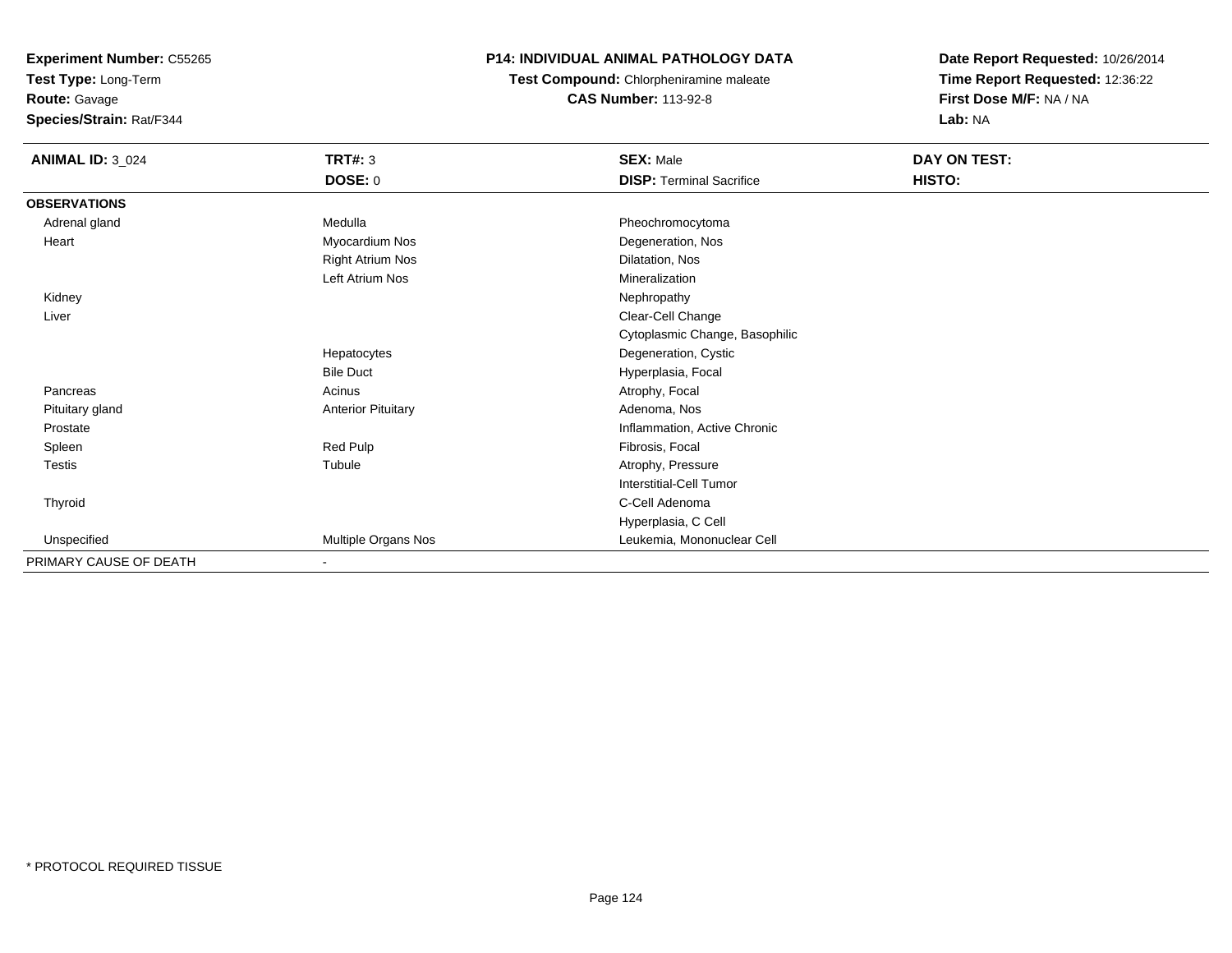**Test Type:** Long-Term

**Route:** Gavage

**Species/Strain:** Rat/F344

# **P14: INDIVIDUAL ANIMAL PATHOLOGY DATA**

**Test Compound:** Chlorpheniramine maleate**CAS Number:** 113-92-8

| <b>ANIMAL ID: 3_025</b> | <b>TRT#: 3</b>            | <b>SEX: Male</b>                | DAY ON TEST: |  |
|-------------------------|---------------------------|---------------------------------|--------------|--|
|                         | <b>DOSE: 0</b>            | <b>DISP: Terminal Sacrifice</b> | HISTO:       |  |
| <b>OBSERVATIONS</b>     |                           |                                 |              |  |
| Adrenal gland           | Cortex Nos                | Hyperplasia, Focal              |              |  |
|                         | <b>Cortex Nos</b>         | Metamorphosis, Fatty            |              |  |
|                         | Medulla                   | Pheochromocytoma                |              |  |
| Heart                   | Myocardium Nos            | Degeneration, Nos               |              |  |
| Kidney                  |                           | Nephropathy                     |              |  |
| Liver                   |                           | Clear-Cell Change               |              |  |
|                         |                           | Cytoplasmic Change, Basophilic  |              |  |
|                         | <b>Bile Duct</b>          | Hyperplasia, Focal              |              |  |
|                         |                           | Neoplastic Nodule               |              |  |
| Pituitary gland         | <b>Anterior Pituitary</b> | Adenoma, Nos                    |              |  |
|                         | <b>Anterior Pituitary</b> | Cyst, Hemorrhagic               |              |  |
| Skin                    | Tail                      | Keratoacanthoma                 |              |  |
| Testis                  | Tubule                    | Atrophy, Pressure               |              |  |
|                         |                           | <b>Interstitial-Cell Tumor</b>  |              |  |
| Thyroid                 |                           | Hyperplasia, C Cell             |              |  |
| PRIMARY CAUSE OF DEATH  |                           |                                 |              |  |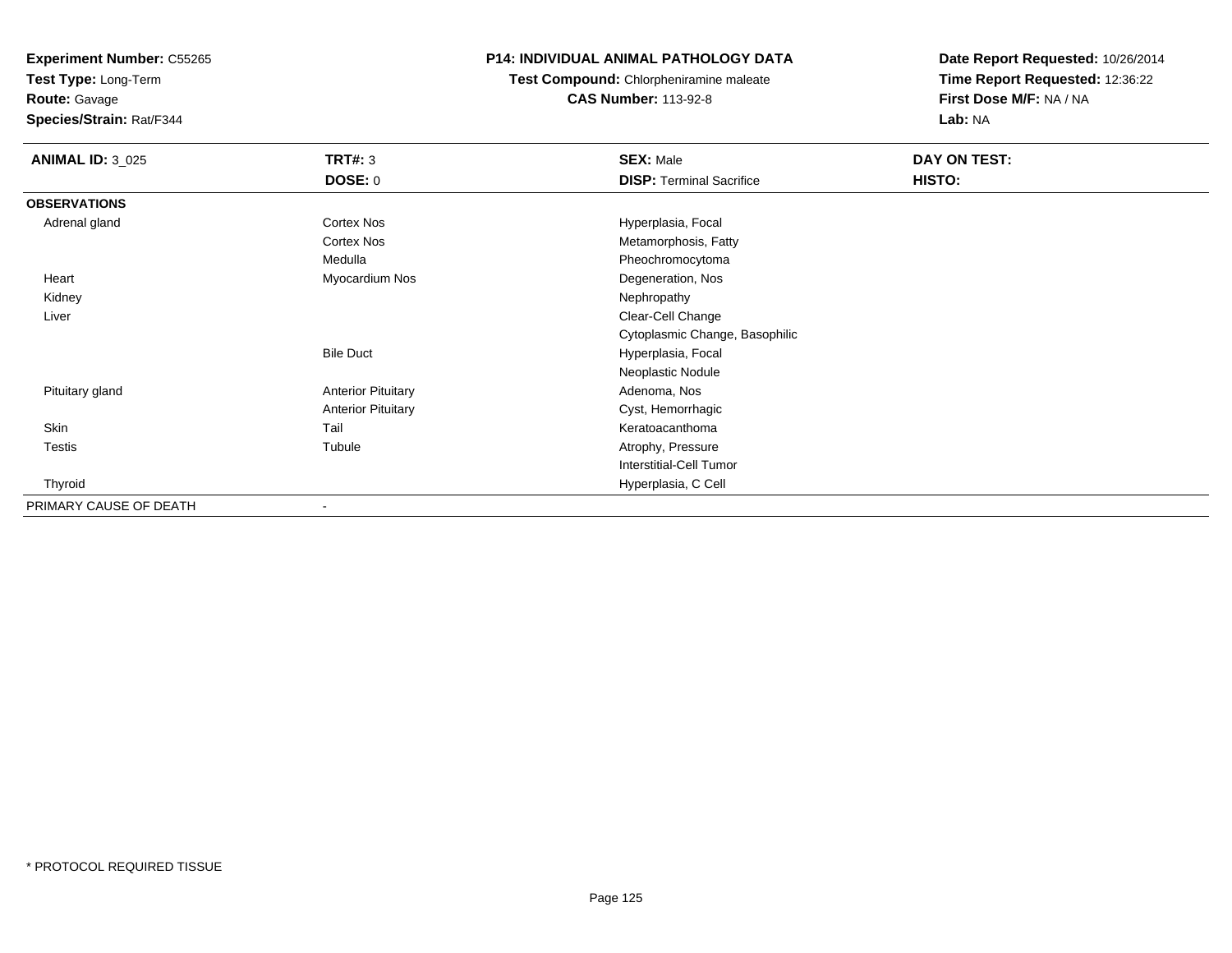**Test Type:** Long-Term

**Route:** Gavage

**Species/Strain:** Rat/F344

#### **P14: INDIVIDUAL ANIMAL PATHOLOGY DATA**

**Test Compound:** Chlorpheniramine maleate**CAS Number:** 113-92-8

| <b>ANIMAL ID: 3_026</b> | TRT#: 3          | <b>SEX: Male</b>                | DAY ON TEST: |  |
|-------------------------|------------------|---------------------------------|--------------|--|
|                         | DOSE: 0          | <b>DISP: Terminal Sacrifice</b> | HISTO:       |  |
| <b>OBSERVATIONS</b>     |                  |                                 |              |  |
| Adrenal gland           | Medulla          | Pheochromocytoma                |              |  |
| Heart                   | Myocardium Nos   | Degeneration, Nos               |              |  |
| Kidney                  |                  | Nephropathy                     |              |  |
| Liver                   |                  | Cytoplasmic Change, Basophilic  |              |  |
|                         | <b>Bile Duct</b> | Hyperplasia, Focal              |              |  |
| Pancreas                | Acinus           | Atrophy, Focal                  |              |  |
| <b>Testis</b>           | Tubule           | Atrophy, Pressure               |              |  |
|                         |                  | Hyperplasia, Interstitial Cell  |              |  |
|                         |                  | Interstitial-Cell Tumor         |              |  |
| Thyroid                 |                  | Hyperplasia, C Cell             |              |  |
| PRIMARY CAUSE OF DEATH  |                  |                                 |              |  |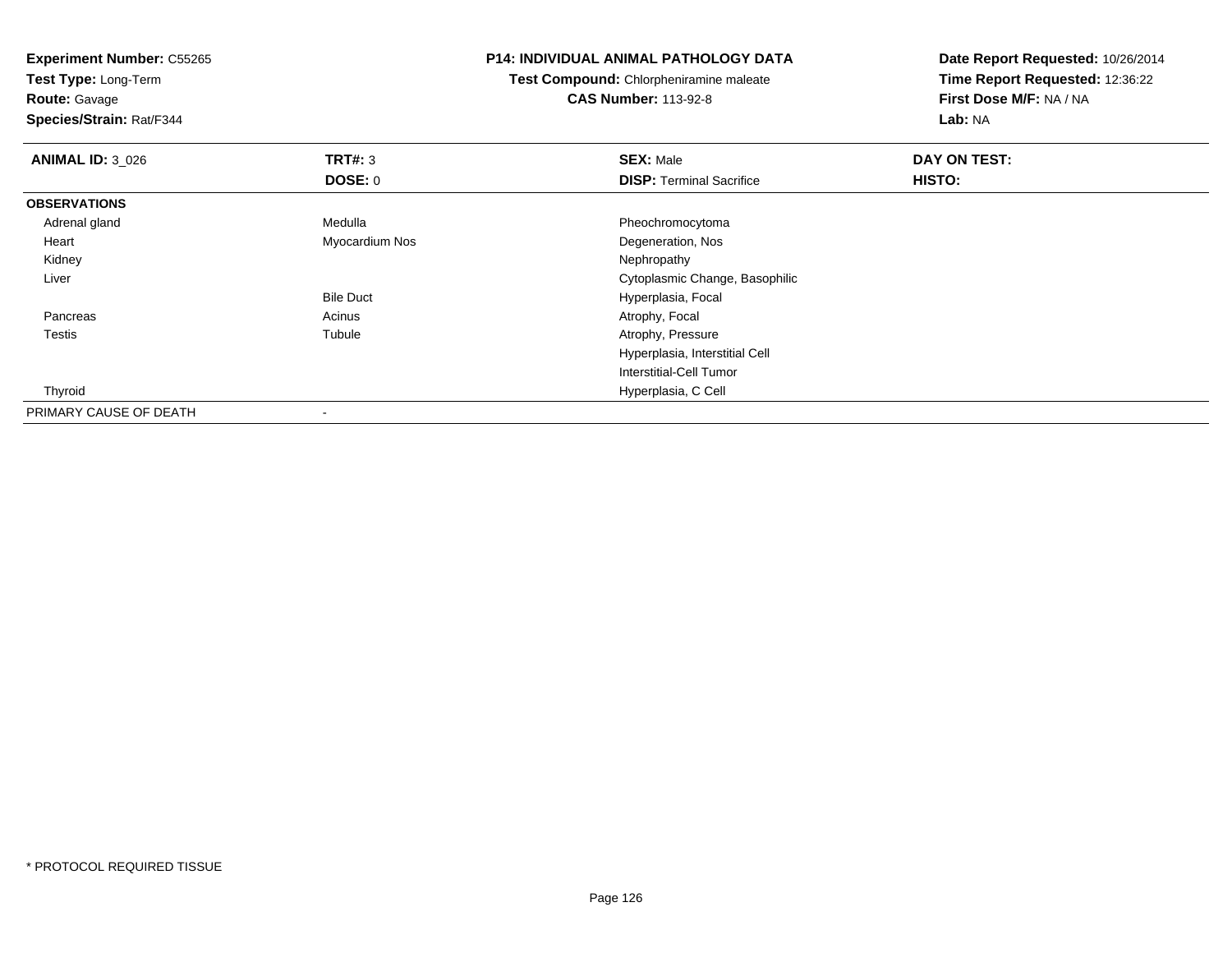**Experiment Number:** C55265**Test Type:** Long-Term**Route:** Gavage **Species/Strain:** Rat/F344**P14: INDIVIDUAL ANIMAL PATHOLOGY DATATest Compound:** Chlorpheniramine maleate**CAS Number:** 113-92-8**Date Report Requested:** 10/26/2014**Time Report Requested:** 12:36:22**First Dose M/F:** NA / NA**Lab:** NA**ANIMAL ID:** 3\_027 **TRT#:** <sup>3</sup> **SEX:** Male **DAY ON TEST: DOSE:** 0**DISP:** Natural Death **HISTO: OBSERVATIONS** Heart Myocardium Nos Degeneration, Nos Kidneyy the control of the control of the control of the control of the control of the control of the control of the control of the control of the control of the control of the control of the control of the control of the contro Liver Cytoplasmic Change, BasophilicHepatocytes Degeneration, Cystic Bile Duct Hyperplasia, Focal Lung Pneumonia, Interstitial Chronic Testiss and the contract of the contract of the contract of the contract of the contract of the contract of the contract of the contract of the contract of the contract of the contract of the contract of the contract of the cont Atrophy, Pressure Interstitial-Cell TumorPRIMARY CAUSE OF DEATH-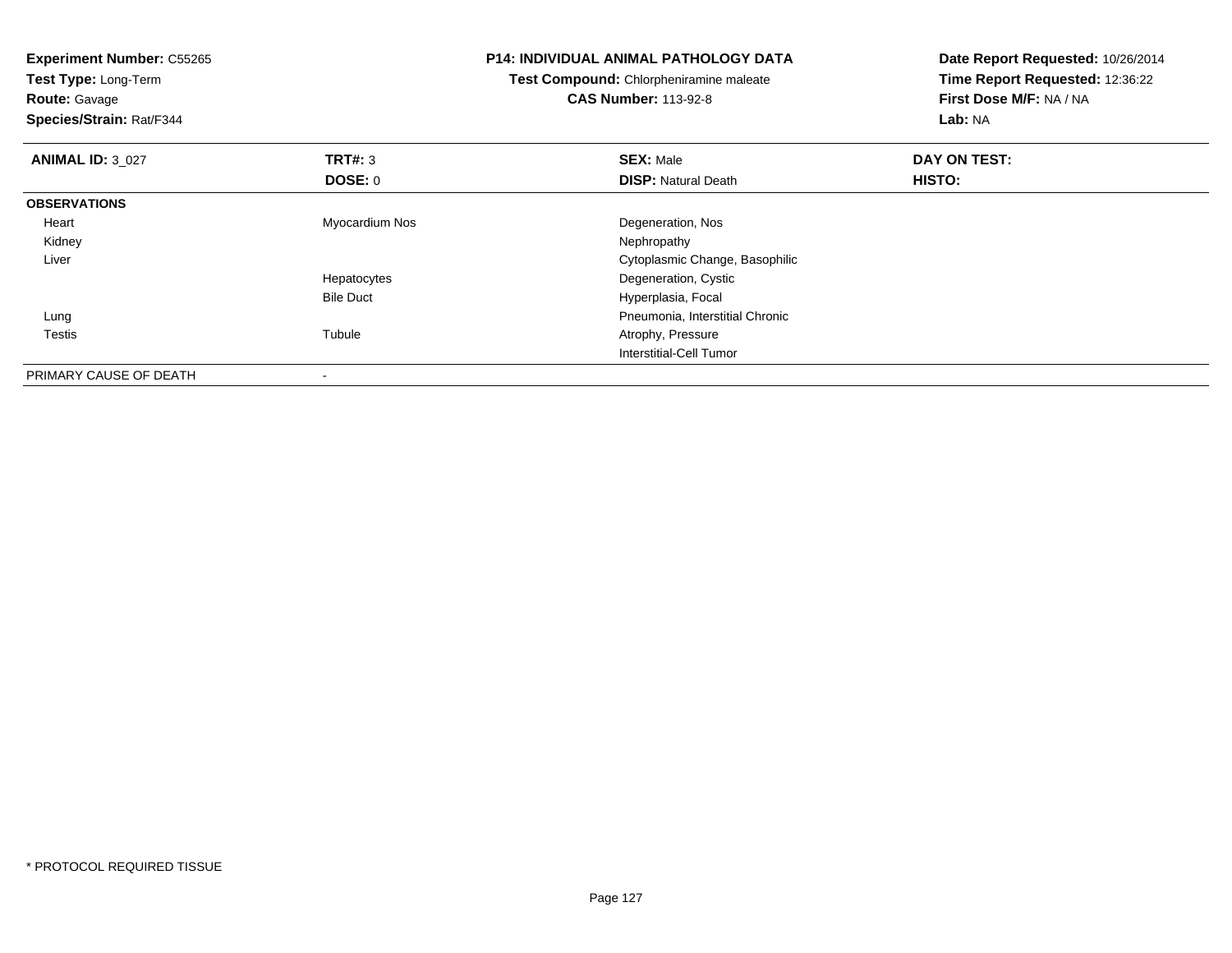**Test Type:** Long-Term

**Route:** Gavage

**Species/Strain:** Rat/F344

#### **P14: INDIVIDUAL ANIMAL PATHOLOGY DATA**

**Test Compound:** Chlorpheniramine maleate**CAS Number:** 113-92-8

| <b>ANIMAL ID: 3_028</b> | TRT#: 3                    | <b>SEX: Male</b>                | DAY ON TEST: |  |
|-------------------------|----------------------------|---------------------------------|--------------|--|
|                         | DOSE: 0                    | <b>DISP: Terminal Sacrifice</b> | HISTO:       |  |
| <b>OBSERVATIONS</b>     |                            |                                 |              |  |
| Heart                   | Myocardium Nos             | Degeneration, Nos               |              |  |
| Kidney                  |                            | Nephropathy                     |              |  |
| Liver                   |                            | Clear-Cell Change               |              |  |
|                         |                            | Cytoplasmic Change, Basophilic  |              |  |
|                         | <b>Bile Duct</b>           | Hyperplasia, Focal              |              |  |
| Lymph node              | Mandibular Lymph Node      | Hyperplasia, Lymphoid           |              |  |
| <b>Testis</b>           | Tubule                     | Atrophy, Pressure               |              |  |
|                         |                            | Interstitial-Cell Tumor         |              |  |
| Thyroid                 |                            | Hyperplasia, C Cell             |              |  |
| Unspecified             | <b>Multiple Organs Nos</b> | Leukemia, Mononuclear Cell      |              |  |
| PRIMARY CAUSE OF DEATH  |                            |                                 |              |  |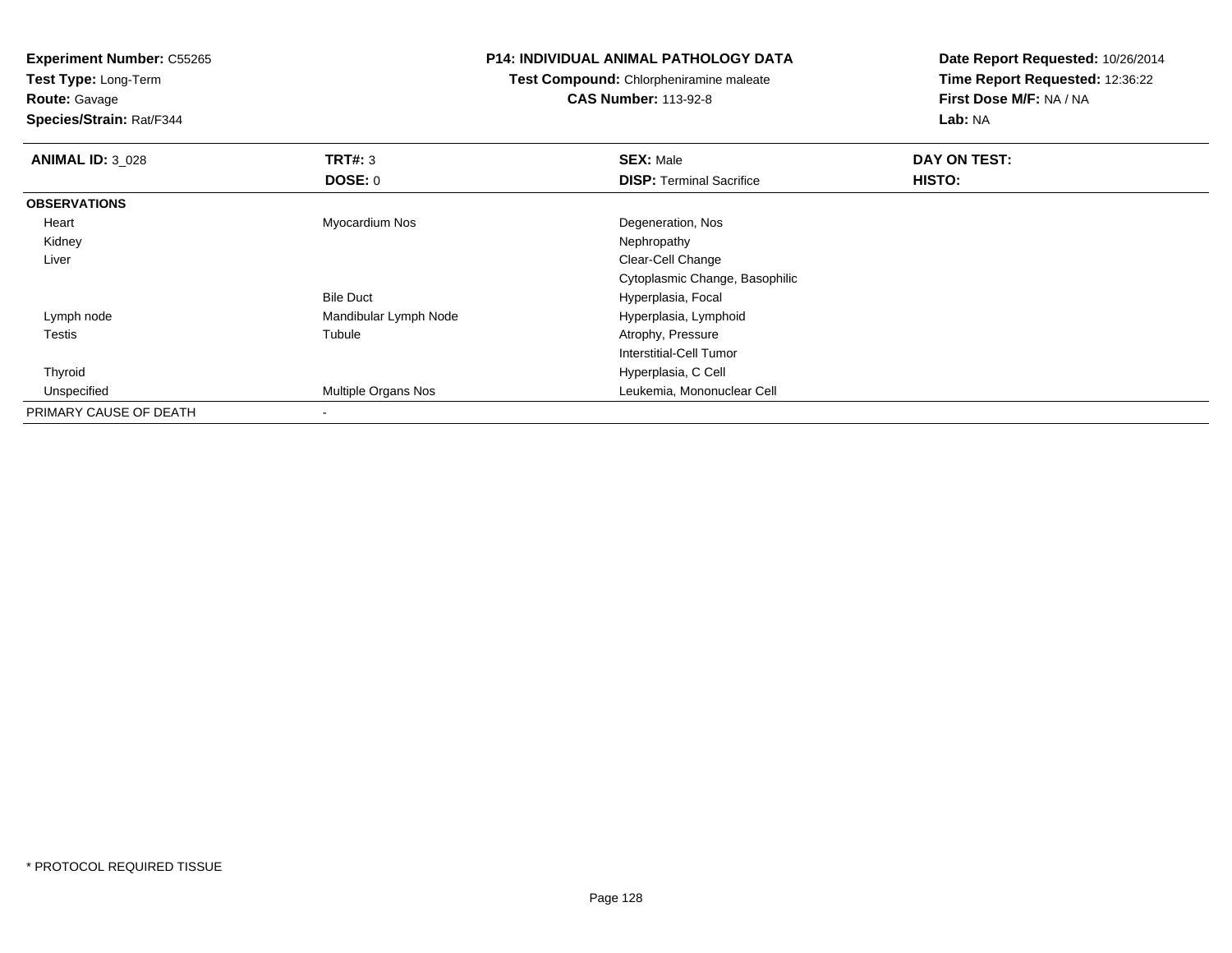**Test Type:** Long-Term

**Route:** Gavage

**Species/Strain:** Rat/F344

# **P14: INDIVIDUAL ANIMAL PATHOLOGY DATA**

**Test Compound:** Chlorpheniramine maleate**CAS Number:** 113-92-8

| <b>ANIMAL ID: 3_029</b> | TRT#: 3               | <b>SEX: Male</b>                  | DAY ON TEST: |
|-------------------------|-----------------------|-----------------------------------|--------------|
|                         | <b>DOSE: 0</b>        | <b>DISP: Terminal Sacrifice</b>   | HISTO:       |
| <b>OBSERVATIONS</b>     |                       |                                   |              |
| Adrenal gland           | Medulla               | Pheochromocytoma                  |              |
| Heart                   | Myocardium Nos        | Degeneration, Nos                 |              |
|                         | Left Atrium Nos       | Thrombus, Organized               |              |
| Intestine Large         | Colon                 | Parasitism                        |              |
| <b>Intestine Small</b>  | <b>Mesentery Nos</b>  | Inflammation, Active Chronic      |              |
| Kidney                  | Cortex                | Cyst, Multiple                    |              |
|                         | Pelvis/Mucosa         | Hyperplasia, Papillary            |              |
|                         |                       | Nephropathy                       |              |
| Liver                   |                       | Cytoplasmic Change, Basophilic    |              |
|                         | <b>Bile Duct</b>      | Hyperplasia, Focal                |              |
|                         |                       | Inflammation, Granulomatous Focal |              |
| Lymph node              | Mesenteric Lymph Node | Angiectasis                       |              |
|                         | Mesenteric Lymph Node | Inflammation, Chronic Focal       |              |
| Pancreas                | Acinus                | Atrophy, Focal                    |              |
| Prostate                |                       | Abscess, Nos                      |              |
| Spleen                  | Red Pulp              | Fibrosis, Focal                   |              |
| <b>Testis</b>           | Tubule                | Atrophy, Pressure                 |              |
|                         |                       | <b>Interstitial-Cell Tumor</b>    |              |
| Thyroid                 |                       | Hyperplasia, C Cell               |              |
| Urinary bladder         |                       | Hyperplasia, Epithelial           |              |
| PRIMARY CAUSE OF DEATH  | $\blacksquare$        |                                   |              |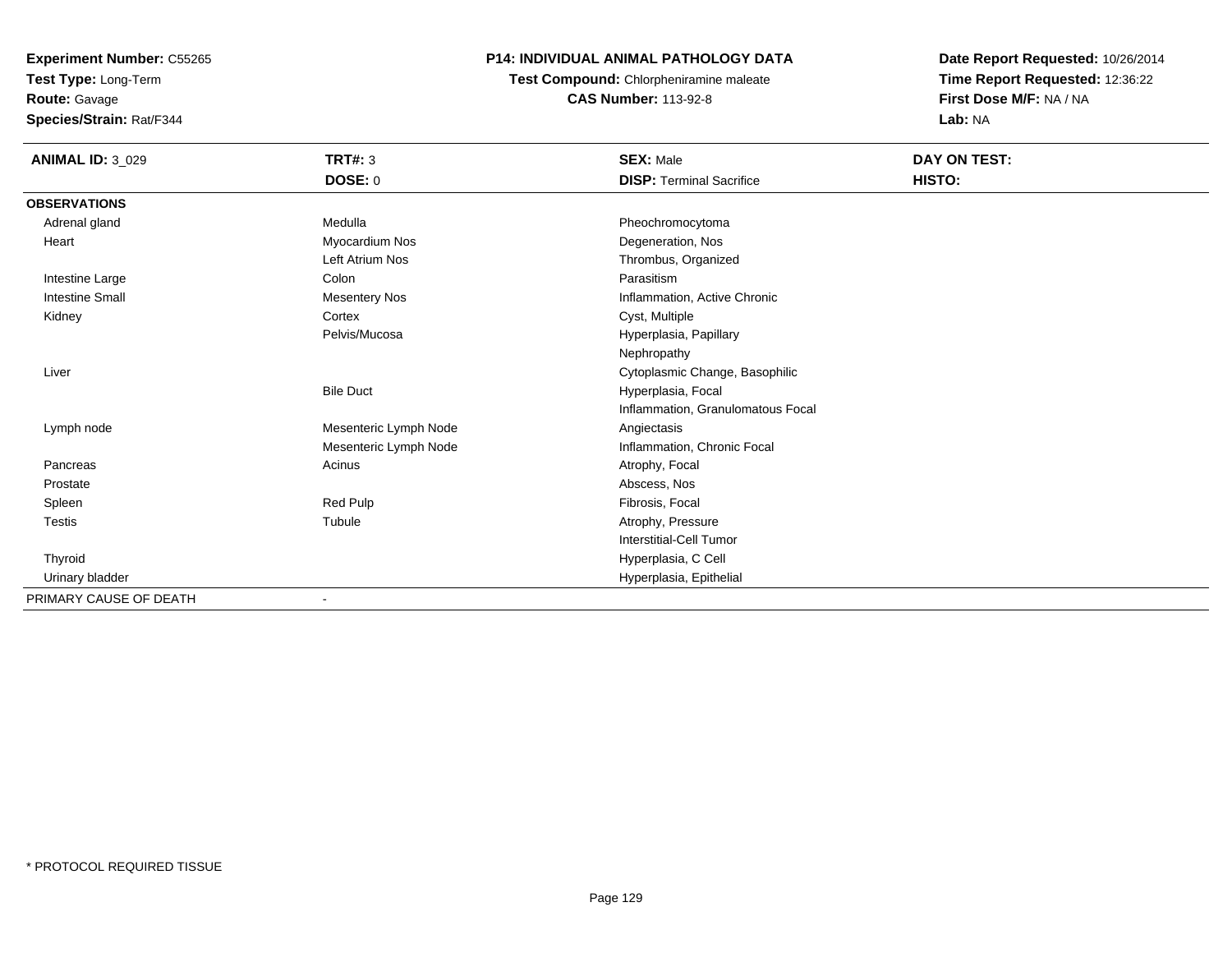**Test Type:** Long-Term

**Route:** Gavage

**Species/Strain:** Rat/F344

#### **P14: INDIVIDUAL ANIMAL PATHOLOGY DATA**

**Test Compound:** Chlorpheniramine maleate**CAS Number:** 113-92-8

| <b>ANIMAL ID: 3_030</b> | <b>TRT#: 3</b>      | <b>SEX: Male</b>                | DAY ON TEST: |  |
|-------------------------|---------------------|---------------------------------|--------------|--|
|                         | <b>DOSE: 0</b>      | <b>DISP: Terminal Sacrifice</b> | HISTO:       |  |
| <b>OBSERVATIONS</b>     |                     |                                 |              |  |
| Adrenal gland           | Cortex Nos          | Hyperplasia, Focal              |              |  |
| Heart                   | Myocardium Nos      | Degeneration, Nos               |              |  |
| Kidney                  |                     | Nephropathy                     |              |  |
| Liver                   |                     | Cytoplasmic Change, Basophilic  |              |  |
|                         | Hepatocytes         | Degeneration, Cystic            |              |  |
|                         | <b>Bile Duct</b>    | Hyperplasia, Focal              |              |  |
| Mammary gland           |                     | Hyperplasia, Cystic             |              |  |
| Skin                    | Lip Nos             | Squamous Cell Papilloma         |              |  |
| <b>Testis</b>           | Tubule              | Atrophy, Pressure               |              |  |
|                         |                     | <b>Interstitial-Cell Tumor</b>  |              |  |
|                         | Tubule              | Mineralization                  |              |  |
| Thyroid                 |                     | Hyperplasia, C Cell             |              |  |
| Unspecified             | Multiple Organs Nos | Leukemia, Mononuclear Cell      |              |  |
| PRIMARY CAUSE OF DEATH  | ٠                   |                                 |              |  |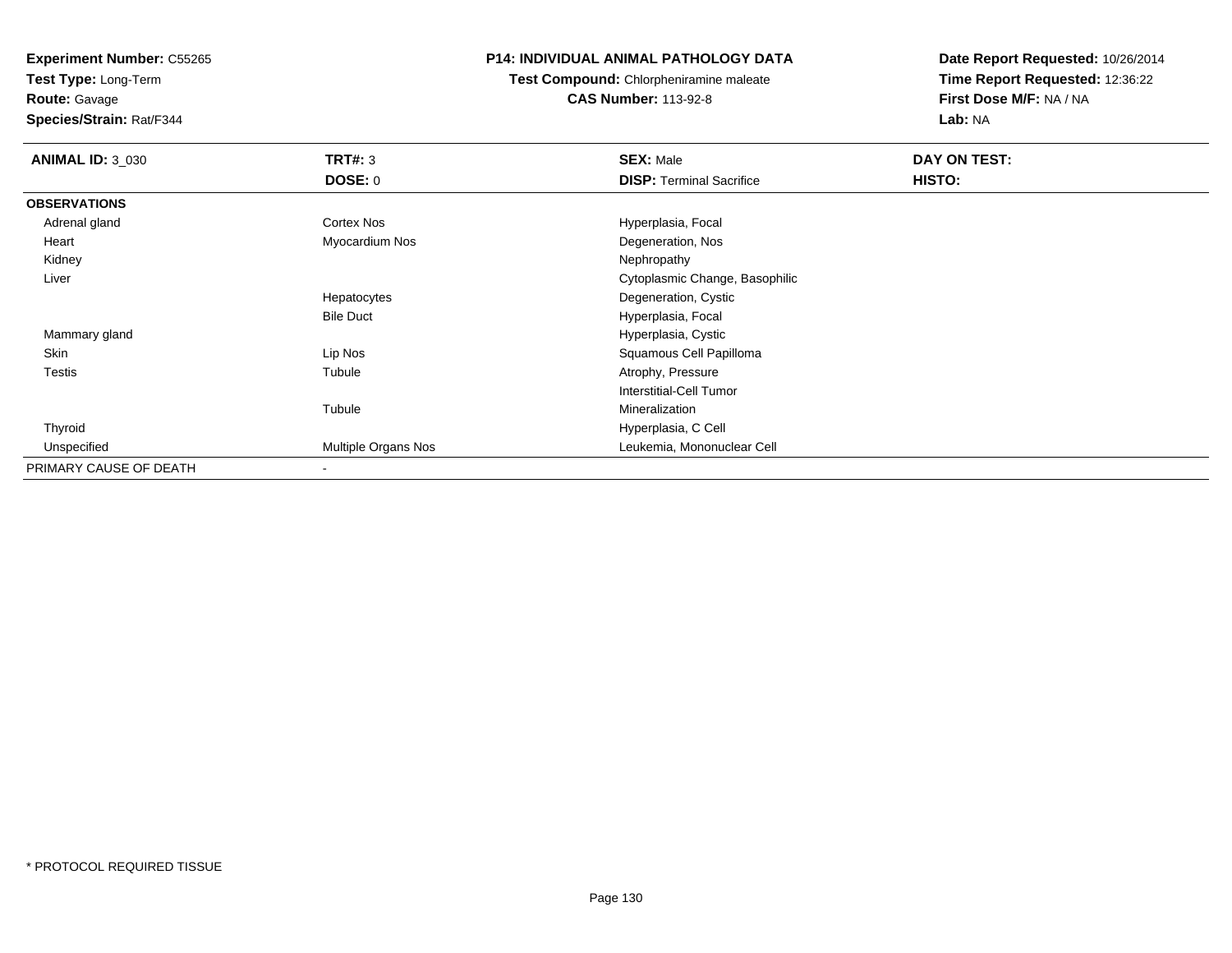| <b>Experiment Number: C55265</b><br>Test Type: Long-Term<br><b>Route: Gavage</b><br>Species/Strain: Rat/F344 |                           | <b>P14: INDIVIDUAL ANIMAL PATHOLOGY DATA</b><br>Test Compound: Chlorpheniramine maleate<br><b>CAS Number: 113-92-8</b> | Date Report Requested: 10/26/2014<br>Time Report Requested: 12:36:22<br>First Dose M/F: NA / NA<br>Lab: NA |
|--------------------------------------------------------------------------------------------------------------|---------------------------|------------------------------------------------------------------------------------------------------------------------|------------------------------------------------------------------------------------------------------------|
| <b>ANIMAL ID: 3 031</b>                                                                                      | TRT#: 3                   | <b>SEX: Male</b>                                                                                                       | DAY ON TEST:                                                                                               |
|                                                                                                              | DOSE: 0                   | <b>DISP:</b> Moribund Sacrifice                                                                                        | HISTO:                                                                                                     |
| <b>OBSERVATIONS</b>                                                                                          |                           |                                                                                                                        |                                                                                                            |
| Adrenal gland                                                                                                | Medulla                   | Pheochromocytoma                                                                                                       |                                                                                                            |
| Heart                                                                                                        | Myocardium Nos            | Degeneration, Nos                                                                                                      |                                                                                                            |
| Kidney                                                                                                       |                           | Nephropathy                                                                                                            |                                                                                                            |
| Liver                                                                                                        | Hepatocytes               | Degeneration, Cystic                                                                                                   |                                                                                                            |
|                                                                                                              | <b>Bile Duct</b>          | Hyperplasia, Focal                                                                                                     |                                                                                                            |
| Pituitary gland                                                                                              | <b>Anterior Pituitary</b> | Hyperplasia, Focal                                                                                                     |                                                                                                            |
| Testis                                                                                                       | Tubule                    | Atrophy, Pressure                                                                                                      |                                                                                                            |
|                                                                                                              |                           | Interstitial-Cell Tumor                                                                                                |                                                                                                            |
| Unspecified                                                                                                  | Multiple Organs Nos       | Leukemia, Mononuclear Cell                                                                                             |                                                                                                            |
| PRIMARY CAUSE OF DEATH                                                                                       |                           |                                                                                                                        |                                                                                                            |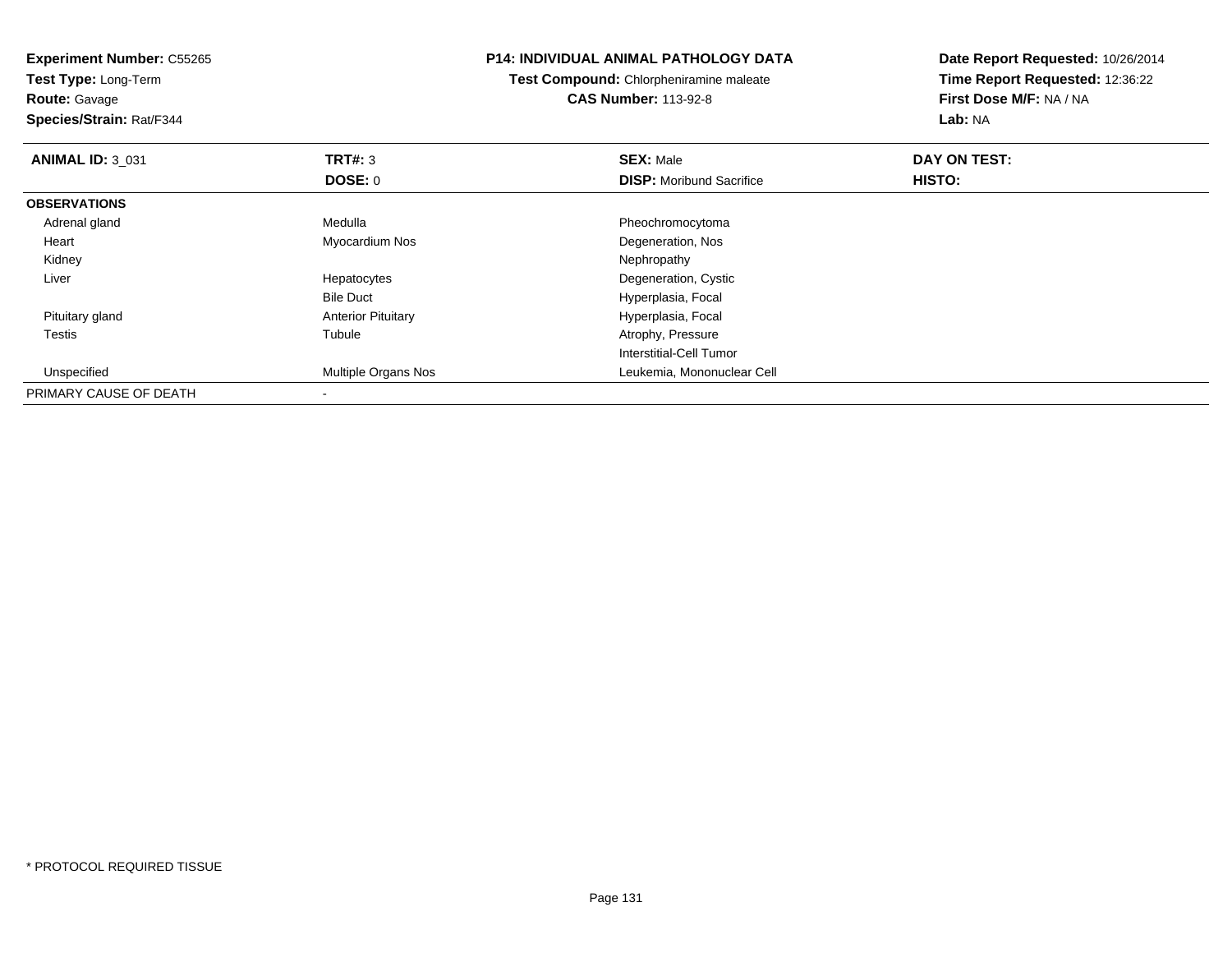**Test Type:** Long-Term**Route:** Gavage

**Species/Strain:** Rat/F344

# **P14: INDIVIDUAL ANIMAL PATHOLOGY DATA**

**Test Compound:** Chlorpheniramine maleate**CAS Number:** 113-92-8

| <b>ANIMAL ID: 3_032</b> | <b>TRT#: 3</b>           | <b>SEX: Male</b>                  | DAY ON TEST: |  |
|-------------------------|--------------------------|-----------------------------------|--------------|--|
|                         | <b>DOSE: 0</b>           | <b>DISP: Moribund Sacrifice</b>   | HISTO:       |  |
| <b>OBSERVATIONS</b>     |                          |                                   |              |  |
| Adrenal gland           | Cortex Nos               | Metamorphosis, Fatty              |              |  |
| Heart                   | Myocardium Nos           | Degeneration, Nos                 |              |  |
| <b>Intestine Small</b>  | Mesentery Nos            | Inflammation, Granulomatous Focal |              |  |
| Kidney                  |                          | Nephropathy                       |              |  |
|                         | Tubule                   | Pigmentation, Nos                 |              |  |
| Liver                   | <b>Bile Duct</b>         | Hyperplasia, Focal                |              |  |
| Mammary gland           |                          | Hyperplasia, Cystic               |              |  |
| Pancreas                | Acinus                   | Atrophy, Focal                    |              |  |
| Preputial gland         |                          | Inflammation, Active Chronic      |              |  |
| Prostate                |                          | Inflammation, Active Chronic      |              |  |
| Spleen                  | Red Pulp                 | Hemangioma                        |              |  |
| Testis                  | Tubule                   | Atrophy, Pressure                 |              |  |
|                         |                          | Hyperplasia, Interstitial Cell    |              |  |
|                         |                          | Interstitial-Cell Tumor           |              |  |
| Thyroid                 |                          | C-Cell Carcinoma                  |              |  |
| Unspecified             | Multiple Organs Nos      | Leukemia, Mononuclear Cell        |              |  |
| PRIMARY CAUSE OF DEATH  | $\overline{\phantom{a}}$ |                                   |              |  |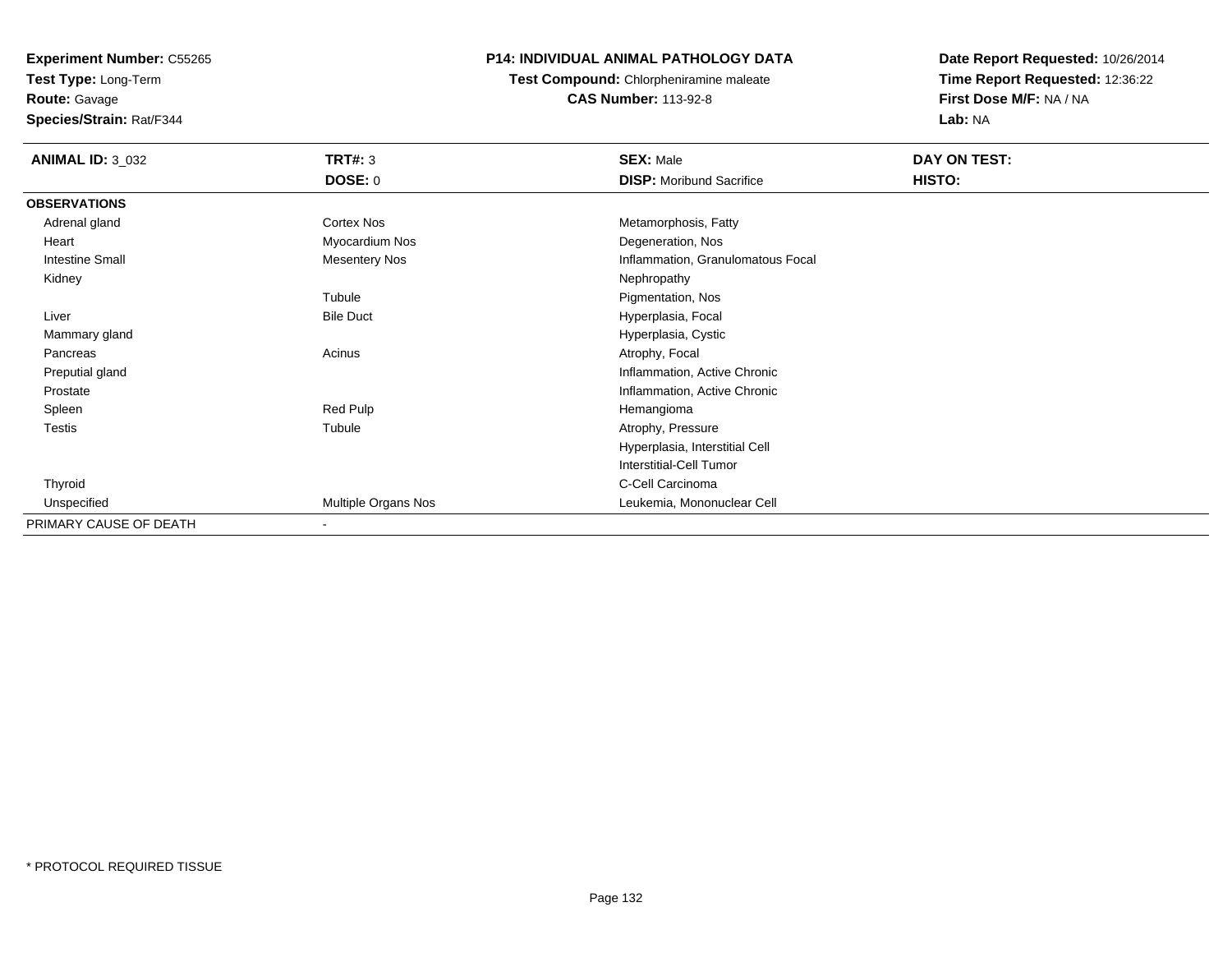**Test Type:** Long-Term

**Route:** Gavage

**Species/Strain:** Rat/F344

## **P14: INDIVIDUAL ANIMAL PATHOLOGY DATA**

**Test Compound:** Chlorpheniramine maleate**CAS Number:** 113-92-8

| <b>ANIMAL ID: 3_033</b> | TRT#: 3                   | <b>SEX: Male</b>                | DAY ON TEST: |  |
|-------------------------|---------------------------|---------------------------------|--------------|--|
|                         | <b>DOSE: 0</b>            | <b>DISP: Terminal Sacrifice</b> | HISTO:       |  |
| <b>OBSERVATIONS</b>     |                           |                                 |              |  |
| Adrenal gland           | Medulla                   | Pheochromocytoma                |              |  |
| Heart                   | Myocardium Nos            | Degeneration, Nos               |              |  |
| Kidney                  |                           | Nephropathy                     |              |  |
| Liver                   |                           | Cytoplasmic Change, Basophilic  |              |  |
|                         | Hepatocytes               | Degeneration, Cystic            |              |  |
|                         | <b>Bile Duct</b>          | Hyperplasia, Focal              |              |  |
| Mammary gland           |                           | Hyperplasia, Cystic             |              |  |
| Pancreas                | Acinus                    | Atrophy, Focal                  |              |  |
| Pituitary gland         | <b>Anterior Pituitary</b> | Adenoma, Nos                    |              |  |
| <b>Testis</b>           | Tubule                    | Atrophy, Pressure               |              |  |
|                         |                           | <b>Interstitial-Cell Tumor</b>  |              |  |
| Thyroid                 |                           | Hyperplasia, C Cell             |              |  |
| Unspecified             | Multiple Organs Nos       | Leukemia, Mononuclear Cell      |              |  |
| PRIMARY CAUSE OF DEATH  | $\overline{\phantom{a}}$  |                                 |              |  |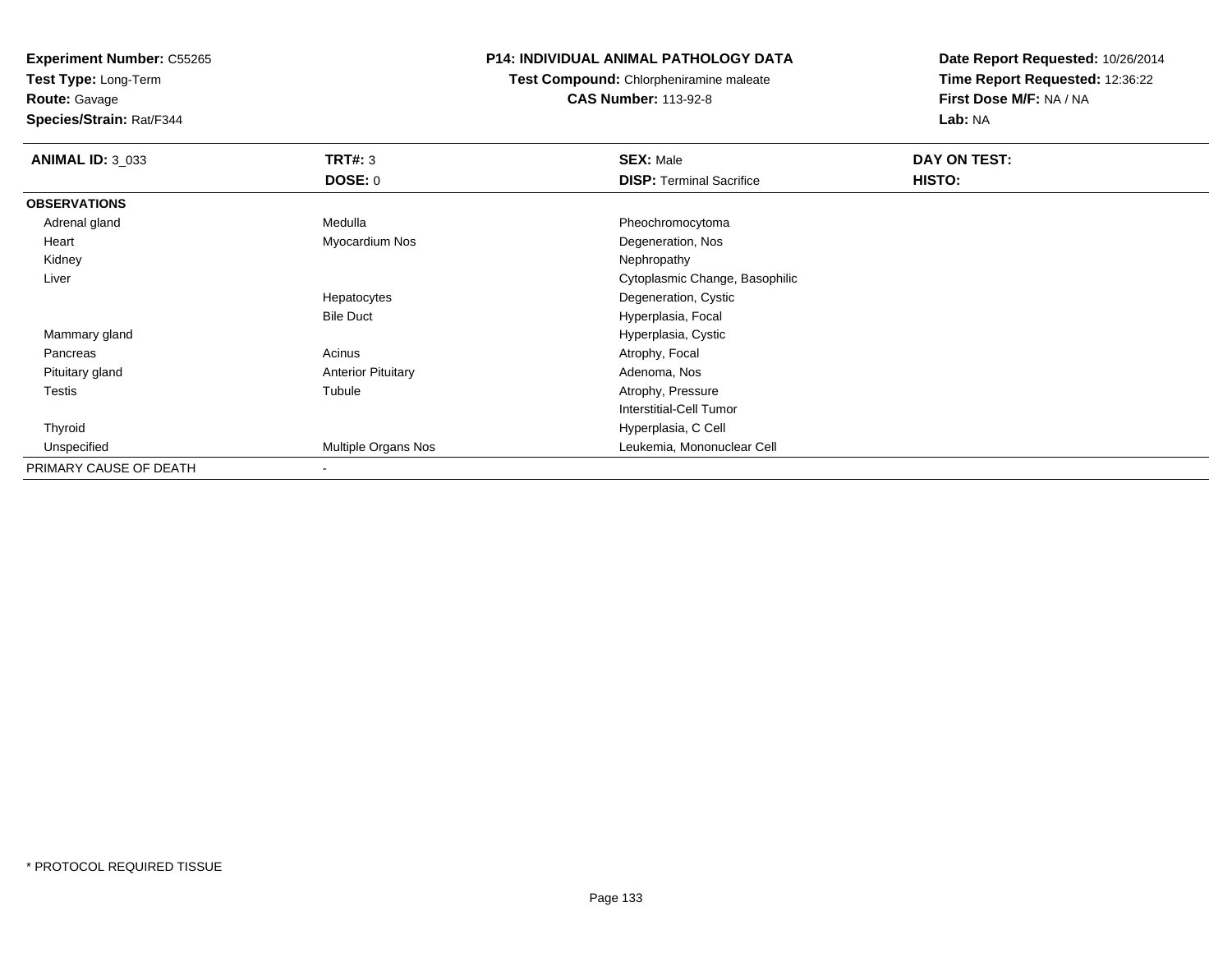| <b>Experiment Number: C55265</b><br>Test Type: Long-Term<br><b>Route: Gavage</b><br>Species/Strain: Rat/F344 |                       | <b>P14: INDIVIDUAL ANIMAL PATHOLOGY DATA</b><br>Test Compound: Chlorpheniramine maleate<br><b>CAS Number: 113-92-8</b> | Date Report Requested: 10/26/2014<br>Time Report Requested: 12:36:22<br>First Dose M/F: NA / NA<br>Lab: NA |
|--------------------------------------------------------------------------------------------------------------|-----------------------|------------------------------------------------------------------------------------------------------------------------|------------------------------------------------------------------------------------------------------------|
| <b>ANIMAL ID: 3 034</b>                                                                                      | <b>TRT#: 3</b>        | <b>SEX: Male</b>                                                                                                       | DAY ON TEST:                                                                                               |
|                                                                                                              | DOSE: 0               | <b>DISP:</b> Natural Death                                                                                             | <b>HISTO:</b>                                                                                              |
| <b>OBSERVATIONS</b>                                                                                          |                       |                                                                                                                        |                                                                                                            |
| Heart                                                                                                        | Myocardium Nos        | Degeneration, Nos                                                                                                      |                                                                                                            |
| Kidney                                                                                                       |                       | Nephropathy                                                                                                            |                                                                                                            |
| Liver                                                                                                        | <b>Bile Duct</b>      | Hyperplasia, Focal                                                                                                     |                                                                                                            |
| Lung                                                                                                         |                       | Edema, Nos                                                                                                             |                                                                                                            |
| Lymph node                                                                                                   | Mesenteric Lymph Node | Inflammation, Chronic Focal                                                                                            |                                                                                                            |
| Testis                                                                                                       |                       | Interstitial-Cell Tumor                                                                                                |                                                                                                            |
| PRIMARY CAUSE OF DEATH                                                                                       |                       |                                                                                                                        |                                                                                                            |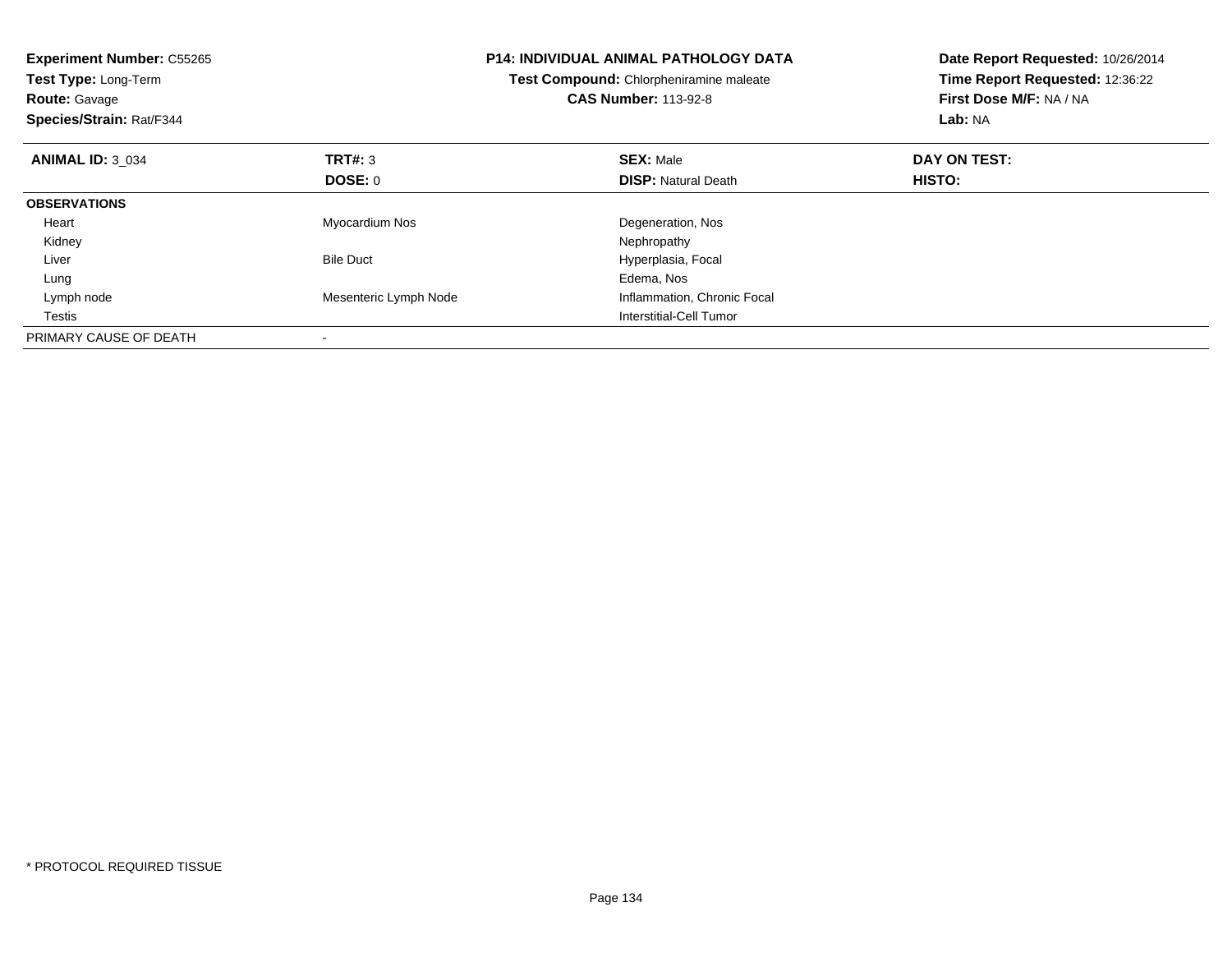**Test Type:** Long-Term

**Route:** Gavage

**Species/Strain:** Rat/F344

#### **P14: INDIVIDUAL ANIMAL PATHOLOGY DATA**

**Test Compound:** Chlorpheniramine maleate**CAS Number:** 113-92-8

| <b>ANIMAL ID: 3_035</b> | <b>TRT#: 3</b>   | <b>SEX: Male</b>                | DAY ON TEST: |  |
|-------------------------|------------------|---------------------------------|--------------|--|
|                         | DOSE: 0          | <b>DISP: Terminal Sacrifice</b> | HISTO:       |  |
| <b>OBSERVATIONS</b>     |                  |                                 |              |  |
| Adrenal gland           | Medulla          | Pheochromocytoma                |              |  |
| Heart                   | Myocardium Nos   | Degeneration, Nos               |              |  |
| Kidney                  |                  | Nephropathy                     |              |  |
| Liver                   |                  | Cytoplasmic Change, Basophilic  |              |  |
|                         | <b>Bile Duct</b> | Hyperplasia, Focal              |              |  |
|                         |                  | Neoplastic Nodule               |              |  |
| <b>Testis</b>           | Tubule           | Atrophy, Focal                  |              |  |
|                         |                  | Interstitial-Cell Tumor         |              |  |
| Thyroid                 |                  | Hyperplasia, C Cell             |              |  |
| Unspecified             | Tail             | Fibrosarcoma                    |              |  |
| PRIMARY CAUSE OF DEATH  | $\,$             |                                 |              |  |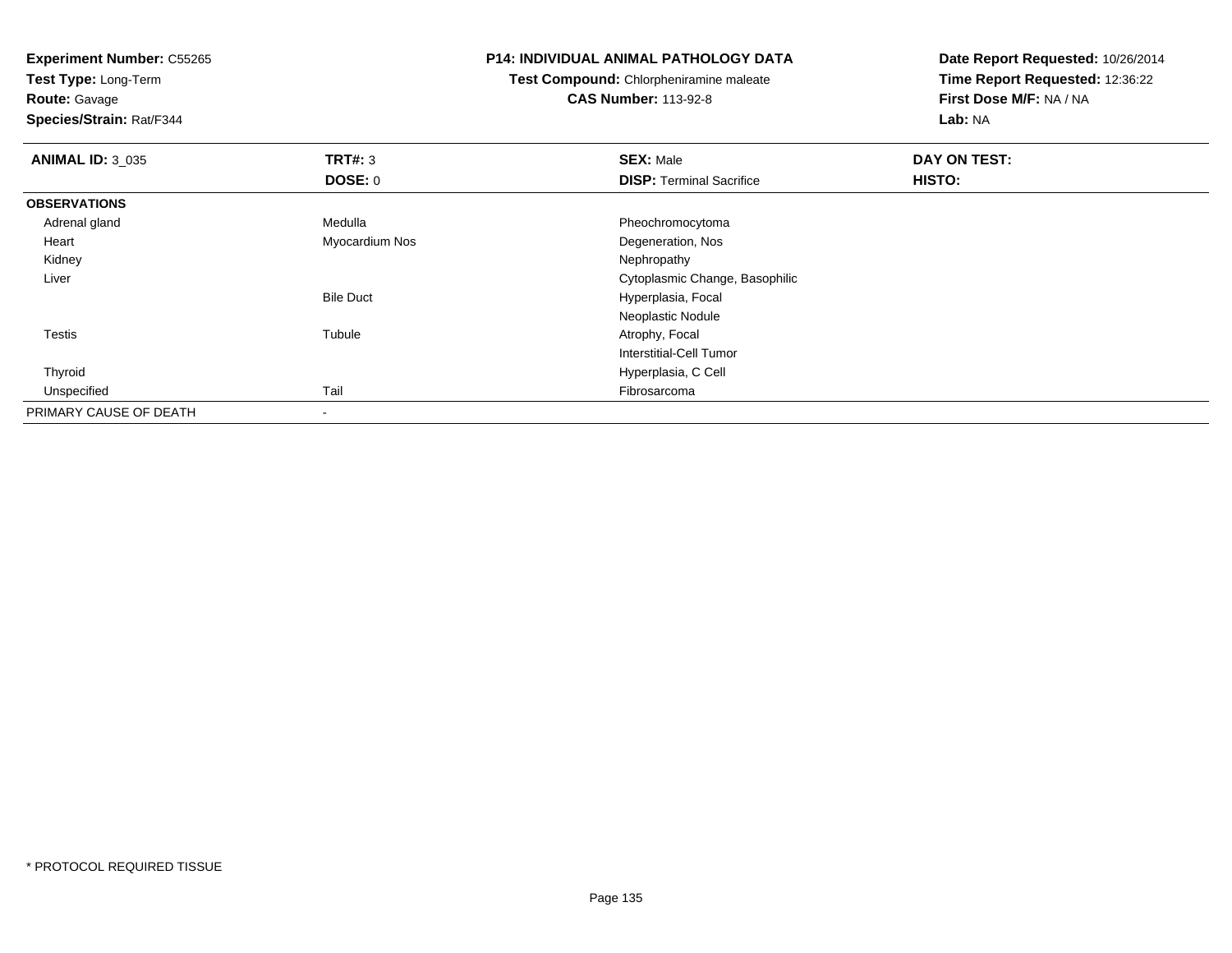**Test Type:** Long-Term

**Route:** Gavage

**Species/Strain:** Rat/F344

## **P14: INDIVIDUAL ANIMAL PATHOLOGY DATA**

**Test Compound:** Chlorpheniramine maleate**CAS Number:** 113-92-8

| <b>ANIMAL ID: 3_036</b> | TRT#: 3                   | <b>SEX: Male</b>                | DAY ON TEST: |  |
|-------------------------|---------------------------|---------------------------------|--------------|--|
|                         | <b>DOSE: 0</b>            | <b>DISP:</b> Moribund Sacrifice | HISTO:       |  |
| <b>OBSERVATIONS</b>     |                           |                                 |              |  |
| Adrenal gland           | Medulla                   | Pheochromocytoma                |              |  |
| Heart                   | Myocardium Nos            | Degeneration, Nos               |              |  |
| Kidney                  |                           | Nephropathy                     |              |  |
|                         | Tubule                    | Pigmentation, Nos               |              |  |
| Liver                   | <b>Bile Duct</b>          | Hyperplasia, Focal              |              |  |
| Pancreas                | Islets                    | Islet-Cell Adenoma              |              |  |
| Pituitary gland         | <b>Anterior Pituitary</b> | Cyst, Hemorrhagic               |              |  |
| Stomach                 | <b>Glandular Stomach</b>  | Necrosis, Focal                 |              |  |
| Testis                  | Tubule                    | Atrophy, Pressure               |              |  |
|                         |                           | <b>Interstitial-Cell Tumor</b>  |              |  |
| Thyroid                 |                           | C-Cell Adenoma                  |              |  |
| Unspecified             | Multiple Organs Nos       | Leukemia, Mononuclear Cell      |              |  |
| PRIMARY CAUSE OF DEATH  | $\overline{\phantom{a}}$  |                                 |              |  |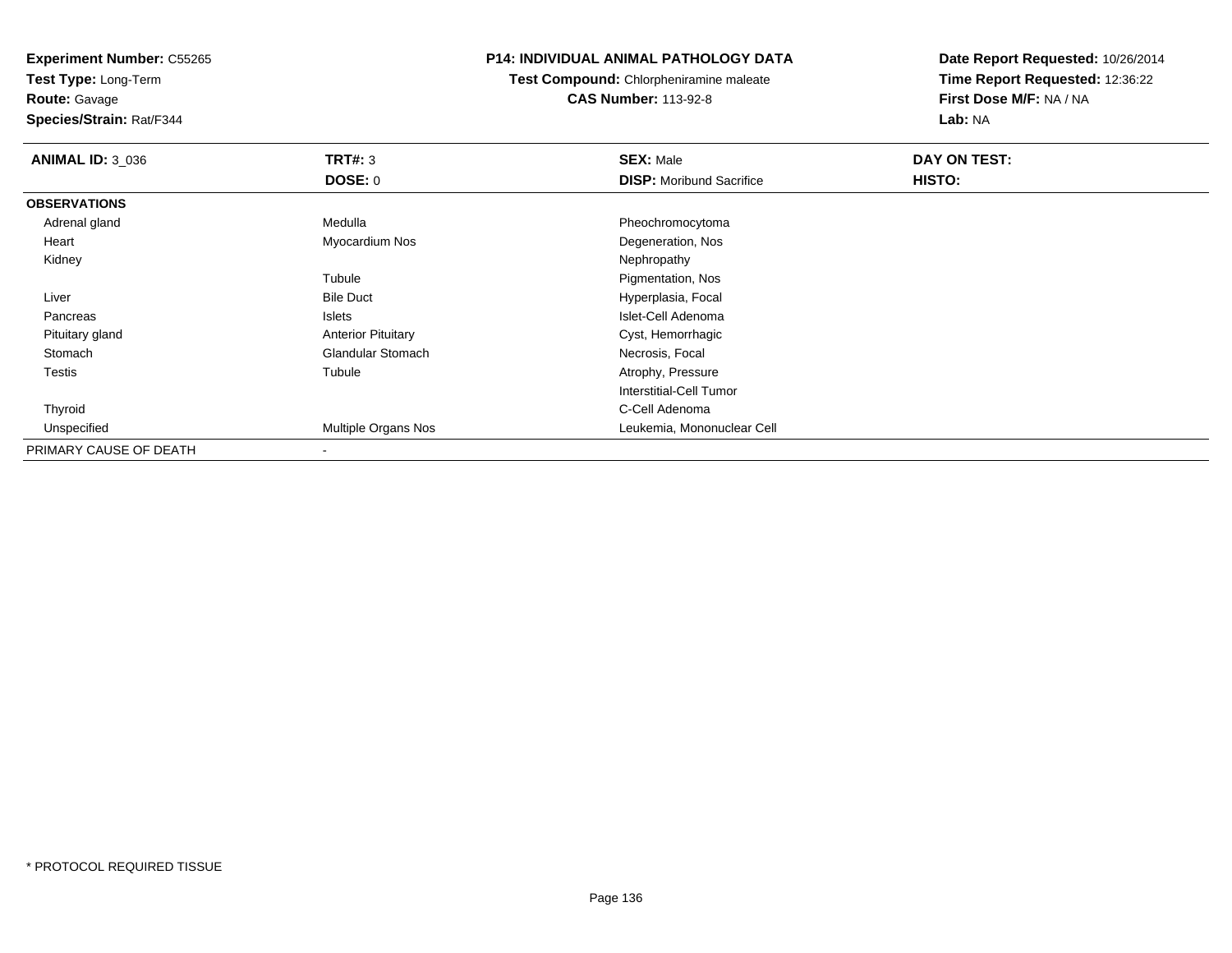**Test Type:** Long-Term

# **Route:** Gavage

**Species/Strain:** Rat/F344

# **P14: INDIVIDUAL ANIMAL PATHOLOGY DATA**

**Test Compound:** Chlorpheniramine maleate**CAS Number:** 113-92-8

| <b>ANIMAL ID: 3 037</b> | TRT#: 3                   | <b>SEX: Male</b>                | DAY ON TEST: |  |
|-------------------------|---------------------------|---------------------------------|--------------|--|
|                         | <b>DOSE: 0</b>            | <b>DISP:</b> Moribund Sacrifice | HISTO:       |  |
| <b>OBSERVATIONS</b>     |                           |                                 |              |  |
| Adrenal gland           | <b>Cortex Nos</b>         | Metamorphosis, Fatty            |              |  |
| Heart                   | Myocardium Nos            | Degeneration, Nos               |              |  |
| Kidney                  |                           | Nephropathy                     |              |  |
| Liver                   | Hepatocytes               | Cytoplasmic Vacuolization       |              |  |
|                         | <b>Bile Duct</b>          | Hyperplasia, Focal              |              |  |
| Pancreas                | Acinus                    | Atrophy, Focal                  |              |  |
| Pituitary gland         | <b>Anterior Pituitary</b> | Hyperplasia, Focal              |              |  |
| Stomach                 | Forestomach               | Inflammation, Active Chronic    |              |  |
|                         | <b>Glandular Stomach</b>  | Inflammation, Chronic Focal     |              |  |
|                         | Forestomach               | Ulcer, Chronic                  |              |  |
| Testis                  | Tubule                    | Atrophy, Pressure               |              |  |
|                         |                           | <b>Interstitial-Cell Tumor</b>  |              |  |
| PRIMARY CAUSE OF DEATH  |                           |                                 |              |  |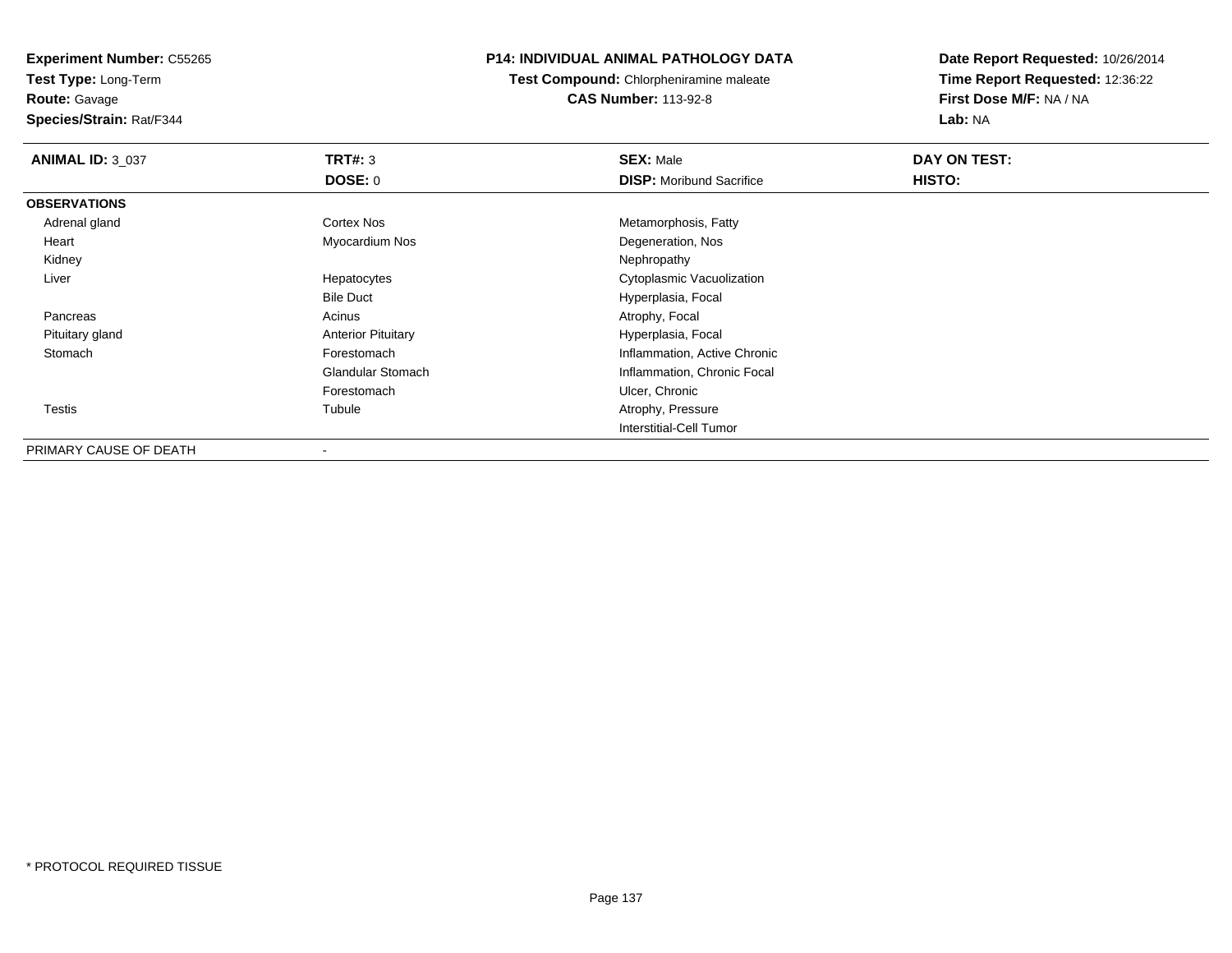**Test Type:** Long-Term

**Route:** Gavage

**Species/Strain:** Rat/F344

#### **P14: INDIVIDUAL ANIMAL PATHOLOGY DATA**

**Test Compound:** Chlorpheniramine maleate**CAS Number:** 113-92-8

| <b>ANIMAL ID: 3_038</b> | TRT#: 3          | <b>SEX: Male</b>                | DAY ON TEST: |  |
|-------------------------|------------------|---------------------------------|--------------|--|
|                         | <b>DOSE: 0</b>   | <b>DISP: Terminal Sacrifice</b> | HISTO:       |  |
| <b>OBSERVATIONS</b>     |                  |                                 |              |  |
| Adrenal gland           | Medulla          | Pheochromocytoma                |              |  |
| Heart                   | Myocardium Nos   | Degeneration, Nos               |              |  |
| Kidney                  |                  | Nephropathy                     |              |  |
| Liver                   |                  | Clear-Cell Change               |              |  |
|                         | <b>Bile Duct</b> | Hyperplasia, Focal              |              |  |
| Pancreas                | Acinus           | Atrophy, Focal                  |              |  |
| Prostate                |                  | Inflammation, Active Chronic    |              |  |
| Testis                  | Tubule           | Atrophy, Pressure               |              |  |
|                         |                  | Interstitial-Cell Tumor         |              |  |
| Thyroid                 |                  | C-Cell Adenoma                  |              |  |
|                         | Follicle         | Hyperplasia, Cystic             |              |  |
| PRIMARY CAUSE OF DEATH  |                  |                                 |              |  |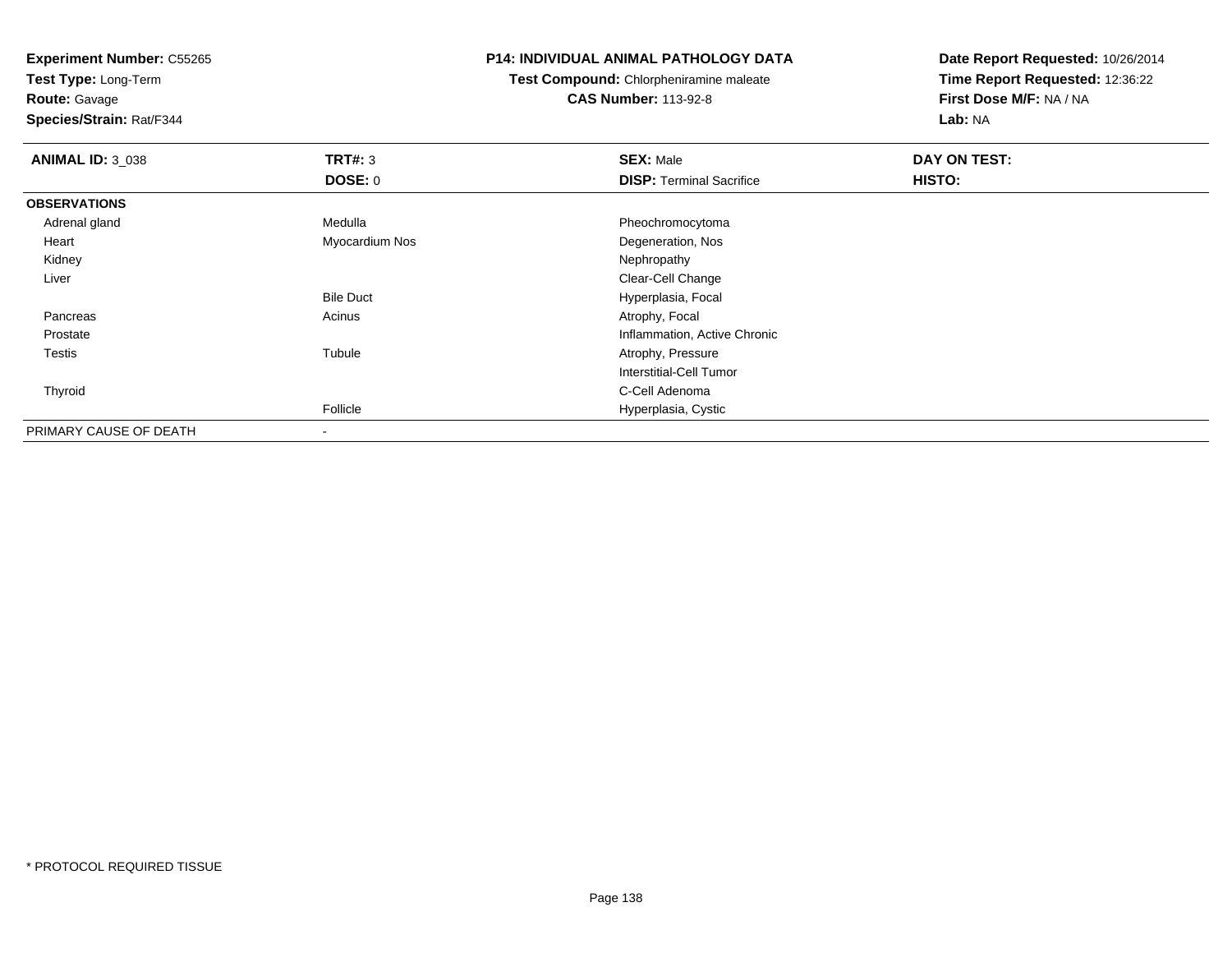**Test Type:** Long-Term

**Route:** Gavage

**Species/Strain:** Rat/F344

# **P14: INDIVIDUAL ANIMAL PATHOLOGY DATA**

**Test Compound:** Chlorpheniramine maleate**CAS Number:** 113-92-8

| <b>ANIMAL ID: 3_039</b> | <b>TRT#: 3</b>           | <b>SEX: Male</b>                | DAY ON TEST: |
|-------------------------|--------------------------|---------------------------------|--------------|
|                         | <b>DOSE: 0</b>           | <b>DISP: Terminal Sacrifice</b> | HISTO:       |
| <b>OBSERVATIONS</b>     |                          |                                 |              |
| Adrenal gland           | Cortex Nos               | Hyperplasia, Focal              |              |
|                         | Medulla                  | Pheochromocytoma                |              |
| Heart                   | Myocardium Nos           | Degeneration, Nos               |              |
|                         | Left Atrium Nos          | Mineralization                  |              |
|                         | Left Atrium Nos          | Thrombus, Organized             |              |
| Kidney                  | Pelvis/Mucosa            | Hyperplasia, Papillary          |              |
|                         |                          | Nephropathy                     |              |
| Liver                   |                          | Cytoplasmic Change, Basophilic  |              |
|                         | Hepatocytes              | Degeneration, Cystic            |              |
|                         | <b>Bile Duct</b>         | Hyperplasia, Focal              |              |
| Skin                    | Chest                    | Trichoepithelioma               |              |
| <b>Testis</b>           | Tubule                   | Atrophy, Pressure               |              |
|                         |                          | Interstitial-Cell Tumor         |              |
| Thymus                  |                          | Thymoma, Benign                 |              |
| Thyroid                 |                          | Hyperplasia, C Cell             |              |
| Unspecified             | Multiple Organs Nos      | Leukemia, Mononuclear Cell      |              |
| PRIMARY CAUSE OF DEATH  | $\overline{\phantom{a}}$ |                                 |              |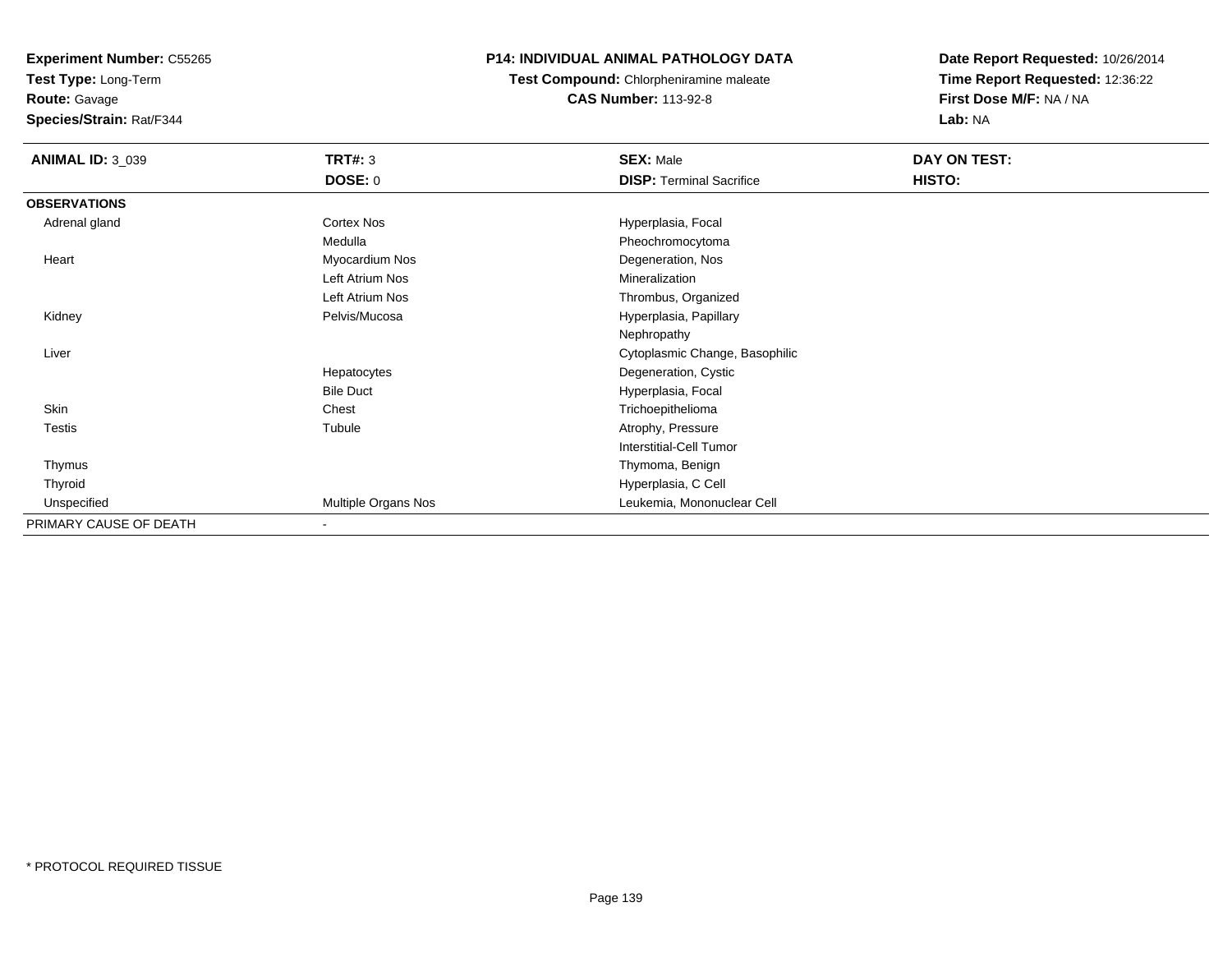**Test Type:** Long-Term

**Route:** Gavage

**Species/Strain:** Rat/F344

#### **P14: INDIVIDUAL ANIMAL PATHOLOGY DATA**

**Test Compound:** Chlorpheniramine maleate**CAS Number:** 113-92-8

 **Time Report Requested:** 12:36:22**First Dose M/F:** NA / NA**Lab:** NA

**Date Report Requested:** 10/26/2014

| <b>ANIMAL ID: 3_040</b> | TRT#: 3                   | <b>SEX: Male</b>                  | DAY ON TEST: |  |
|-------------------------|---------------------------|-----------------------------------|--------------|--|
|                         | <b>DOSE: 0</b>            | <b>DISP: Terminal Sacrifice</b>   | HISTO:       |  |
| <b>OBSERVATIONS</b>     |                           |                                   |              |  |
| Kidney                  |                           | Nephropathy                       |              |  |
| Liver                   | <b>Bile Duct</b>          | Hyperplasia, Focal                |              |  |
| Lung                    |                           | Inflammation, Granulomatous Focal |              |  |
| Mammary gland           |                           | Hyperplasia, Cystic               |              |  |
| Pancreas                | Islets                    | Islet-Cell Adenoma                |              |  |
| Pituitary gland         | <b>Anterior Pituitary</b> | Adenoma, Nos                      |              |  |
|                         | <b>Anterior Pituitary</b> | Cyst, Multiple                    |              |  |
| Prostate                |                           | Inflammation, Active Chronic      |              |  |
| <b>Testis</b>           |                           | Hyperplasia, Interstitial Cell    |              |  |
|                         |                           | Interstitial-Cell Tumor           |              |  |
| Unspecified             | Multiple Organs Nos       | Leukemia, Mononuclear Cell        |              |  |
| PRIMARY CAUSE OF DEATH  | $\blacksquare$            |                                   |              |  |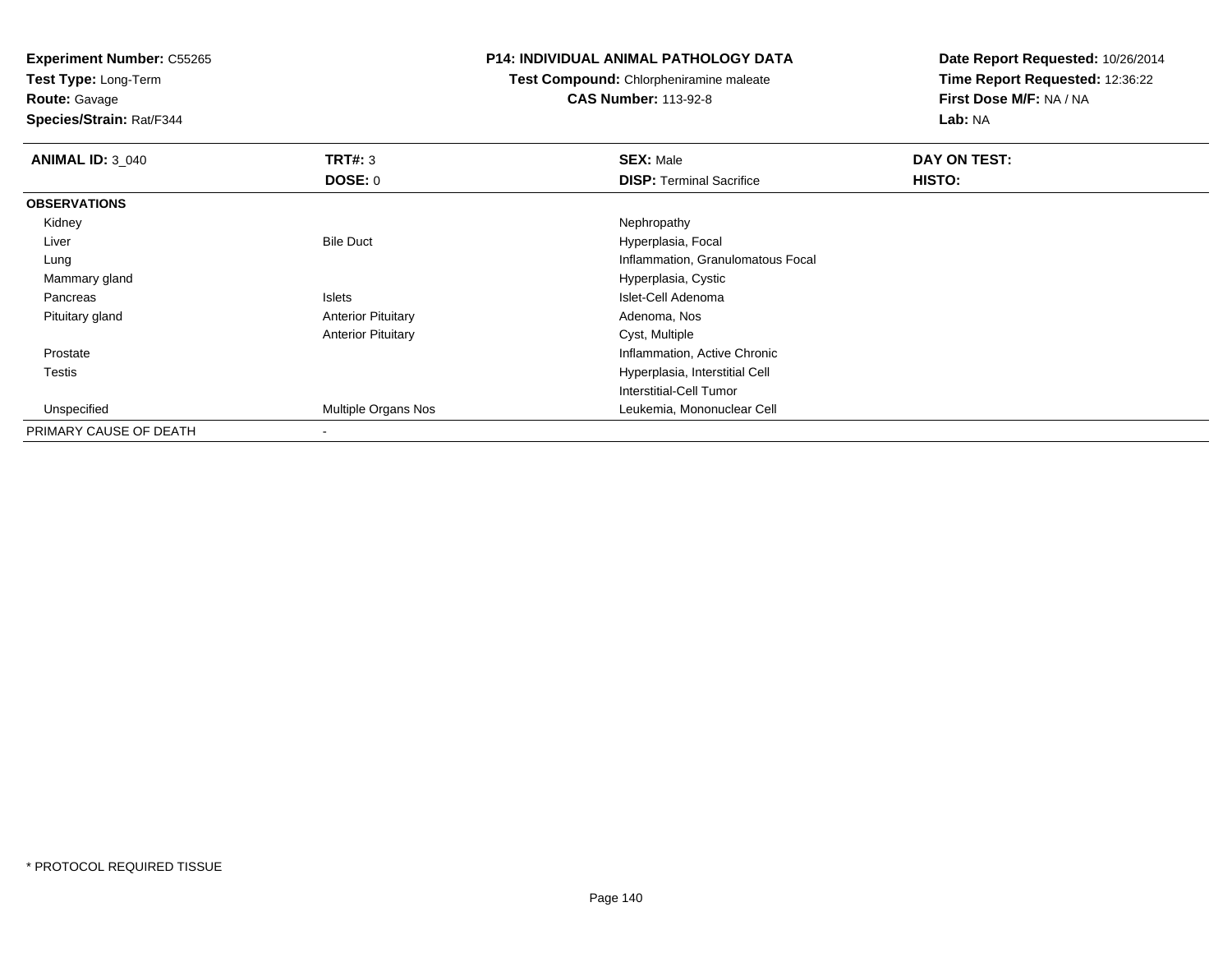**Test Type:** Long-Term

**Route:** Gavage

**Species/Strain:** Rat/F344

#### **P14: INDIVIDUAL ANIMAL PATHOLOGY DATA**

**Test Compound:** Chlorpheniramine maleate

**CAS Number:** 113-92-8

| <b>ANIMAL ID: 3 041</b> | TRT#: 3<br><b>DOSE: 0</b> | <b>SEX: Male</b><br><b>DISP: Terminal Sacrifice</b> | DAY ON TEST:<br>HISTO: |
|-------------------------|---------------------------|-----------------------------------------------------|------------------------|
| <b>OBSERVATIONS</b>     |                           |                                                     |                        |
| Adrenal gland           | Medulla                   | Pheochromocytoma                                    |                        |
| Heart                   | Myocardium Nos            | Degeneration, Nos                                   |                        |
| Kidney                  |                           | Nephropathy                                         |                        |
| Liver                   |                           | Cytoplasmic Change, Basophilic                      |                        |
|                         | <b>Bile Duct</b>          | Hyperplasia, Focal                                  |                        |
|                         |                           | Inflammation, Granulomatous Focal                   |                        |
| Lung                    | Alveoli                   | Hemorrhage                                          |                        |
| Prostate                |                           | Inflammation, Active Chronic                        |                        |
| <b>Testis</b>           | Tubule                    | Atrophy, Pressure                                   |                        |
|                         |                           | Interstitial-Cell Tumor                             |                        |
| Thyroid                 |                           | C-Cell Adenoma                                      |                        |
|                         |                           | Hyperplasia, C Cell                                 |                        |
| PRIMARY CAUSE OF DEATH  | $\overline{\phantom{a}}$  |                                                     |                        |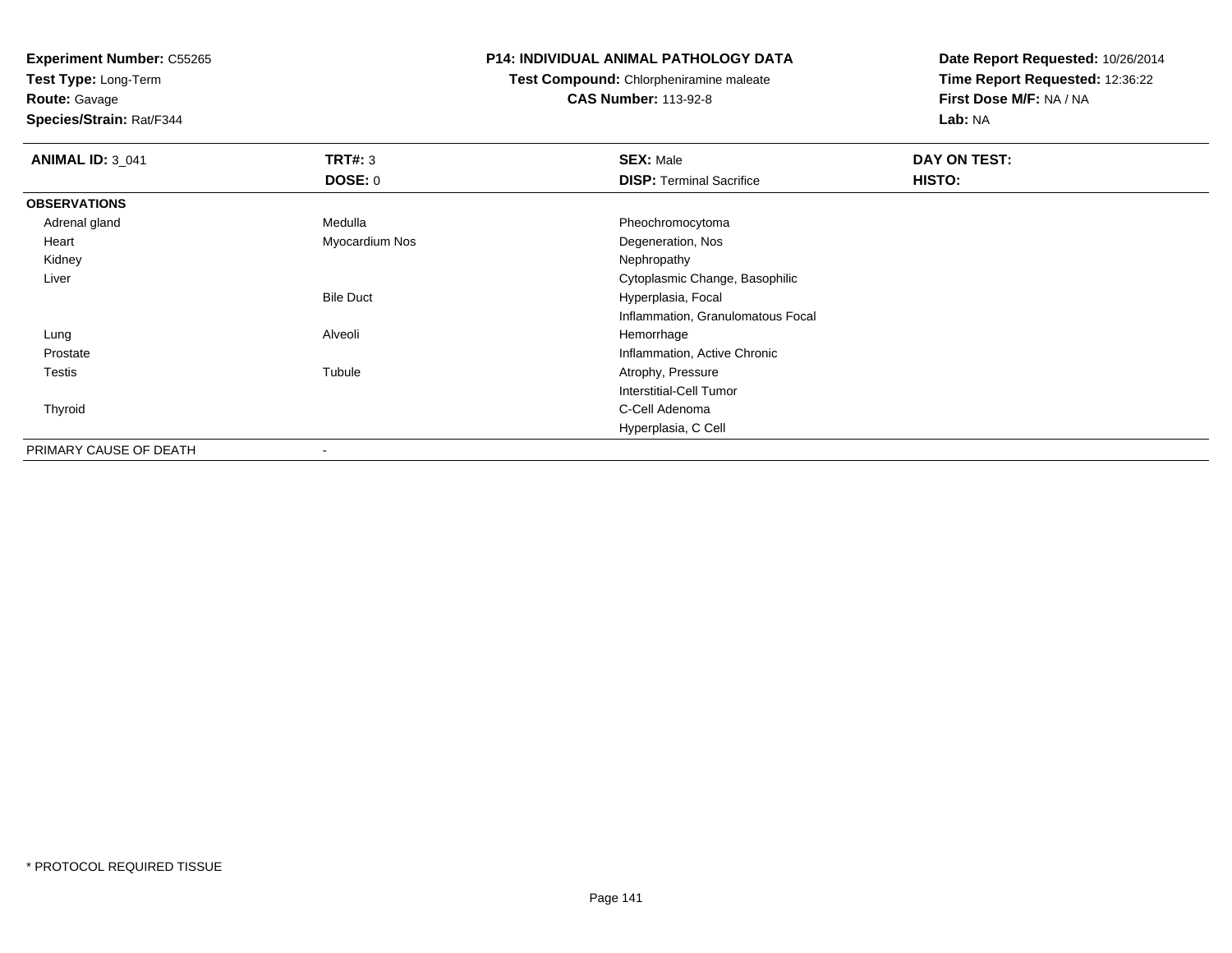**Test Type:** Long-Term

**Route:** Gavage

**Species/Strain:** Rat/F344

#### **P14: INDIVIDUAL ANIMAL PATHOLOGY DATA**

**Test Compound:** Chlorpheniramine maleate**CAS Number:** 113-92-8

| <b>ANIMAL ID: 3_042</b> | TRT#: 3           | <b>SEX: Male</b>                | DAY ON TEST: |  |
|-------------------------|-------------------|---------------------------------|--------------|--|
|                         | <b>DOSE: 0</b>    | <b>DISP: Terminal Sacrifice</b> | HISTO:       |  |
| <b>OBSERVATIONS</b>     |                   |                                 |              |  |
| Adrenal gland           | <b>Cortex Nos</b> | <b>Accessory Structure</b>      |              |  |
|                         | Medulla           | Pheochromocytoma                |              |  |
| Heart                   | Myocardium Nos    | Degeneration, Nos               |              |  |
| Kidney                  | Pelvis/Mucosa     | Hyperplasia, Papillary          |              |  |
|                         |                   | Nephropathy                     |              |  |
| Liver                   |                   | Cytoplasmic Change, Basophilic  |              |  |
|                         | <b>Bile Duct</b>  | Hyperplasia, Focal              |              |  |
| Pancreas                | Acinus            | Atrophy, Focal                  |              |  |
| <b>Testis</b>           | Tubule            | Atrophy, Pressure               |              |  |
|                         |                   | <b>Interstitial-Cell Tumor</b>  |              |  |
| Thyroid                 |                   | Hyperplasia, C Cell             |              |  |
| PRIMARY CAUSE OF DEATH  |                   |                                 |              |  |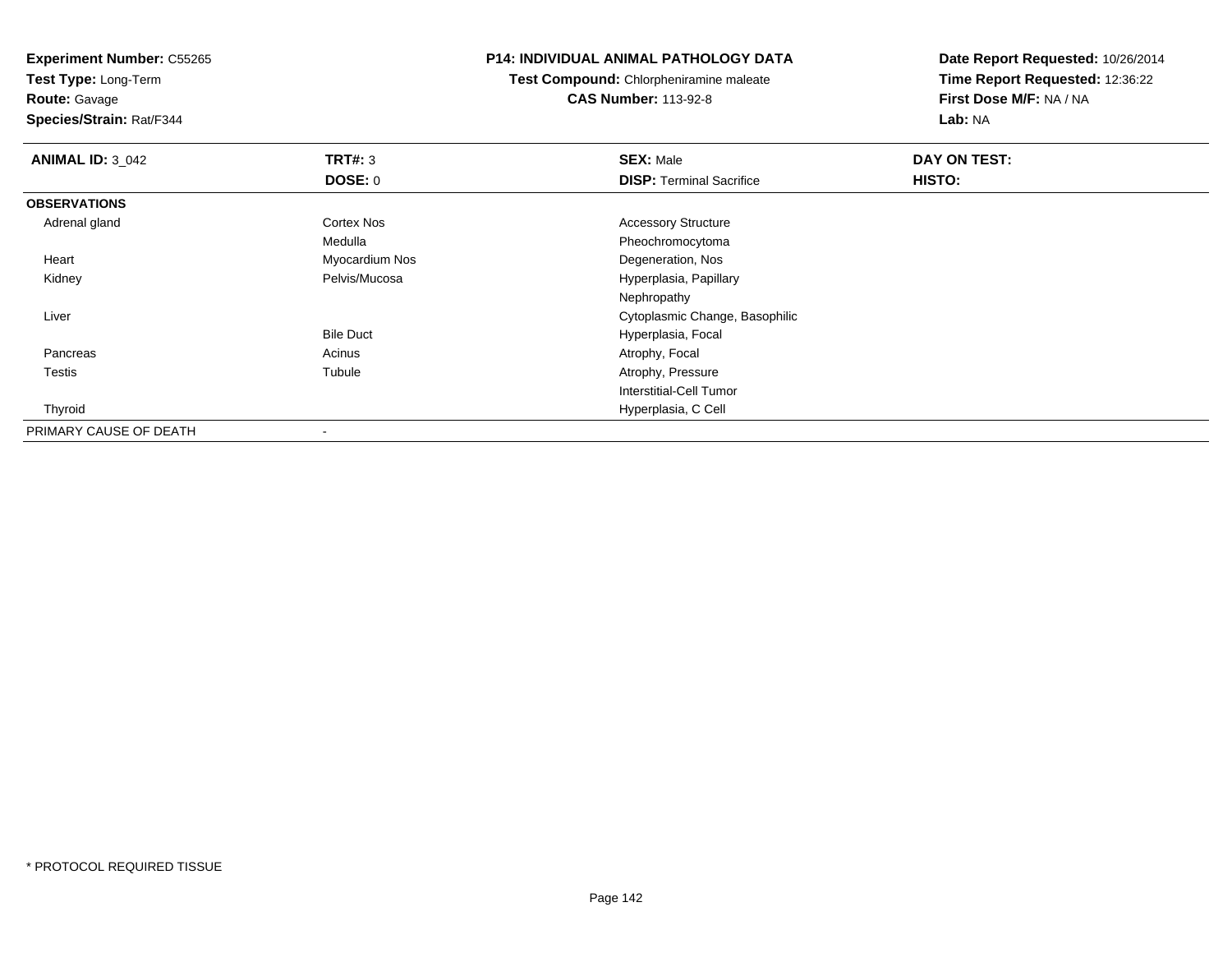**Test Type:** Long-Term

**Route:** Gavage

**Species/Strain:** Rat/F344

# **P14: INDIVIDUAL ANIMAL PATHOLOGY DATA**

**Test Compound:** Chlorpheniramine maleate**CAS Number:** 113-92-8

| <b>ANIMAL ID: 3_043</b> | TRT#: 3               | <b>SEX: Male</b>                | DAY ON TEST: |  |
|-------------------------|-----------------------|---------------------------------|--------------|--|
|                         | <b>DOSE: 0</b>        | <b>DISP: Terminal Sacrifice</b> | HISTO:       |  |
| <b>OBSERVATIONS</b>     |                       |                                 |              |  |
| Adrenal gland           | Medulla               | Hyperplasia, Focal              |              |  |
| Heart                   | Myocardium Nos        | Degeneration, Nos               |              |  |
| Kidney                  |                       | Nephropathy                     |              |  |
| Liver                   |                       | Cytoplasmic Change, Basophilic  |              |  |
|                         | Hepatocytes           | Degeneration, Cystic            |              |  |
|                         | <b>Bile Duct</b>      | Hyperplasia, Focal              |              |  |
| Lymph node              | Mandibular Lymph Node | Hyperplasia, Lymphoid           |              |  |
| Pancreas                | Acinus                | Atrophy, Focal                  |              |  |
|                         | Islets                | Islet-Cell Carcinoma            |              |  |
| <b>Testis</b>           | Tubule                | Atrophy, Pressure               |              |  |
|                         |                       | Interstitial-Cell Tumor         |              |  |
| Thyroid                 |                       | Cyst, Embryonal Duct            |              |  |
|                         |                       | Hyperplasia, C Cell             |              |  |
| PRIMARY CAUSE OF DEATH  |                       |                                 |              |  |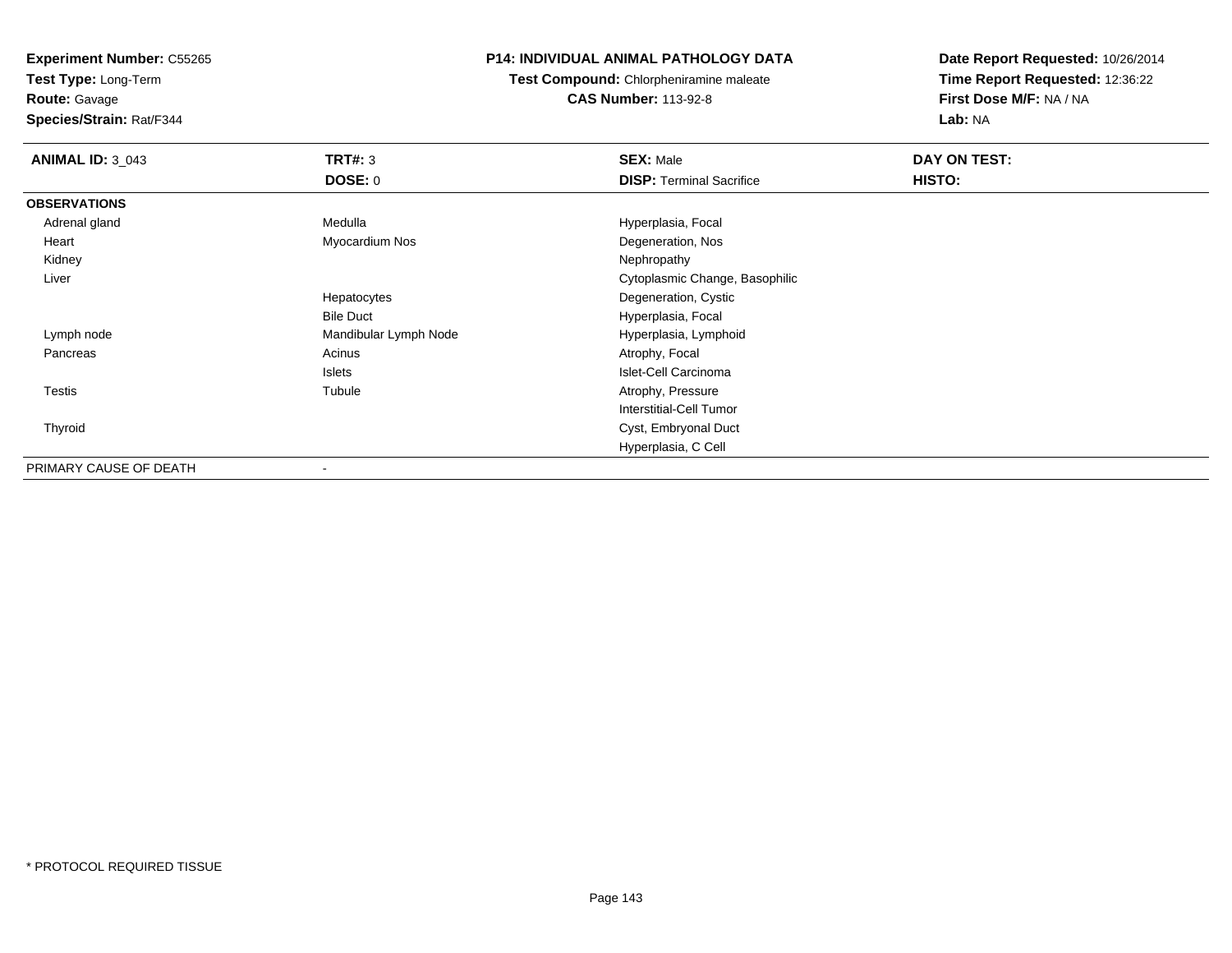**Test Type:** Long-Term

**Route:** Gavage

**Species/Strain:** Rat/F344

# **P14: INDIVIDUAL ANIMAL PATHOLOGY DATA**

**Test Compound:** Chlorpheniramine maleate**CAS Number:** 113-92-8

| <b>ANIMAL ID: 3_044</b> | <b>TRT#: 3</b>            | <b>SEX: Male</b>                | <b>DAY ON TEST:</b> |  |
|-------------------------|---------------------------|---------------------------------|---------------------|--|
|                         | <b>DOSE: 0</b>            | <b>DISP: Terminal Sacrifice</b> | HISTO:              |  |
| <b>OBSERVATIONS</b>     |                           |                                 |                     |  |
| Brain                   | Cerebrum                  | Granular-Cell Tumor, Benign     |                     |  |
| Eye                     | Retina                    | Atrophy, Focal                  |                     |  |
|                         | Crystalline Lens          | Cataract                        |                     |  |
| Heart                   | Myocardium Nos            | Degeneration, Nos               |                     |  |
| Kidney                  | Pelvis/Mucosa             | Hyperplasia, Papillary          |                     |  |
|                         |                           | Nephropathy                     |                     |  |
| Liver                   |                           | Cytoplasmic Change, Basophilic  |                     |  |
|                         | <b>Bile Duct</b>          | Hyperplasia, Focal              |                     |  |
| Mammary gland           |                           | Fibroadenoma                    |                     |  |
| Pancreas                | Acinus                    | Atrophy, Focal                  |                     |  |
| Pituitary gland         | <b>Anterior Pituitary</b> | Hyperplasia, Focal              |                     |  |
| <b>Testis</b>           | Tubule                    | Atrophy, Pressure               |                     |  |
|                         |                           | <b>Interstitial-Cell Tumor</b>  |                     |  |
| Thyroid                 |                           | Hyperplasia, C Cell             |                     |  |
| PRIMARY CAUSE OF DEATH  | $\overline{\phantom{a}}$  |                                 |                     |  |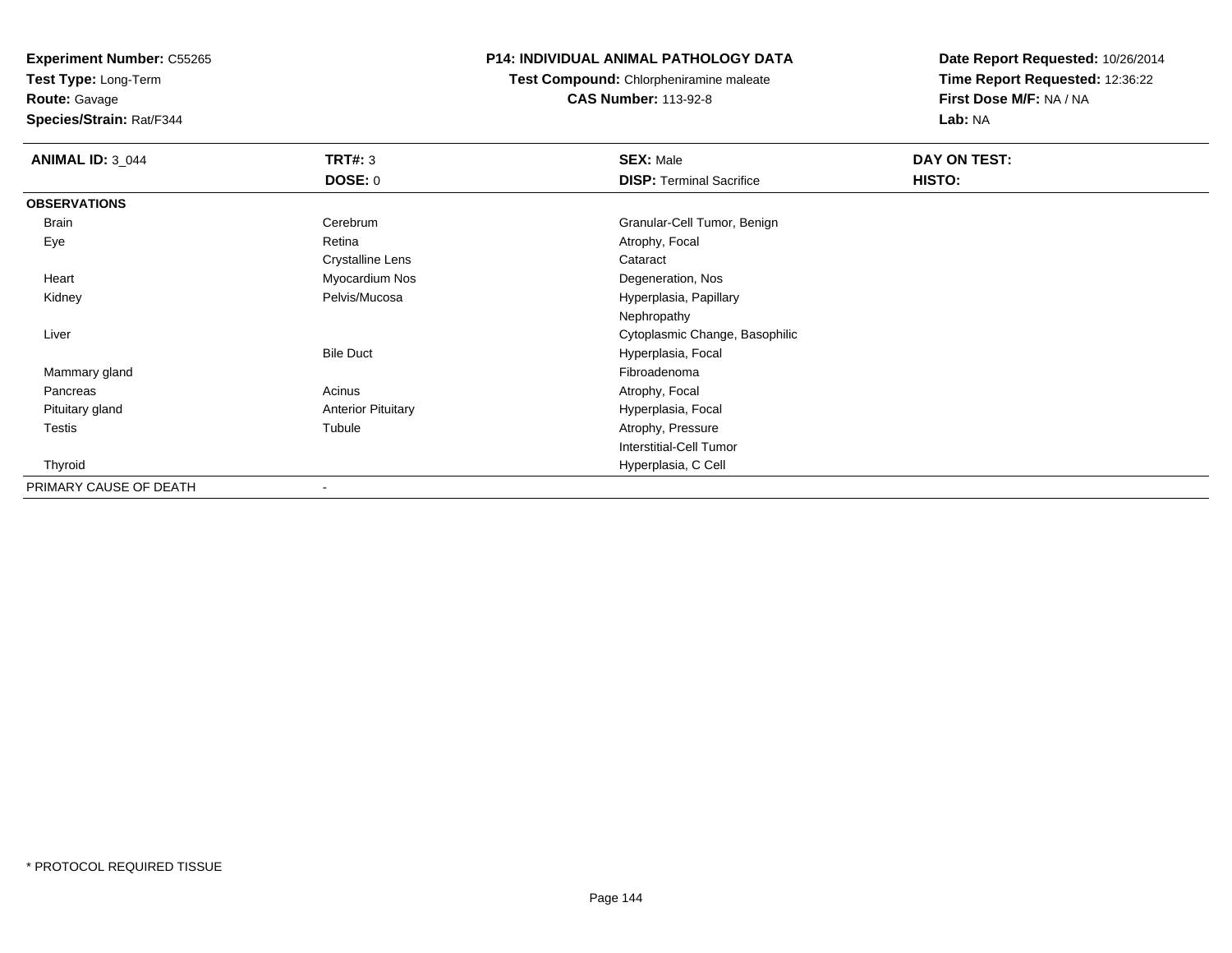**Test Type:** Long-Term

**Route:** Gavage

**Species/Strain:** Rat/F344

## **P14: INDIVIDUAL ANIMAL PATHOLOGY DATA**

**Test Compound:** Chlorpheniramine maleate**CAS Number:** 113-92-8

| <b>ANIMAL ID: 3_045</b> | TRT#: 3                  | <b>SEX: Male</b>                | DAY ON TEST: |  |
|-------------------------|--------------------------|---------------------------------|--------------|--|
|                         | <b>DOSE: 0</b>           | <b>DISP: Terminal Sacrifice</b> | HISTO:       |  |
| <b>OBSERVATIONS</b>     |                          |                                 |              |  |
| Adrenal gland           | Cortex Nos               | Hyperplasia, Focal              |              |  |
| Heart                   | Myocardium Nos           | Degeneration, Nos               |              |  |
| Kidney                  |                          | Nephropathy                     |              |  |
| Liver                   |                          | Clear-Cell Change               |              |  |
|                         |                          | Cytoplasmic Change, Basophilic  |              |  |
|                         | Hepatocytes              | Degeneration, Cystic            |              |  |
|                         | <b>Bile Duct</b>         | Hyperplasia, Focal              |              |  |
| Salivary gland          |                          | Atrophy, Focal                  |              |  |
| Stomach                 | <b>Glandular Stomach</b> | Inflammation, Active Chronic    |              |  |
| <b>Testis</b>           | Tubule                   | Atrophy, Pressure               |              |  |
|                         |                          | Interstitial-Cell Tumor         |              |  |
| Thyroid                 |                          | Hyperplasia, C Cell             |              |  |
| PRIMARY CAUSE OF DEATH  |                          |                                 |              |  |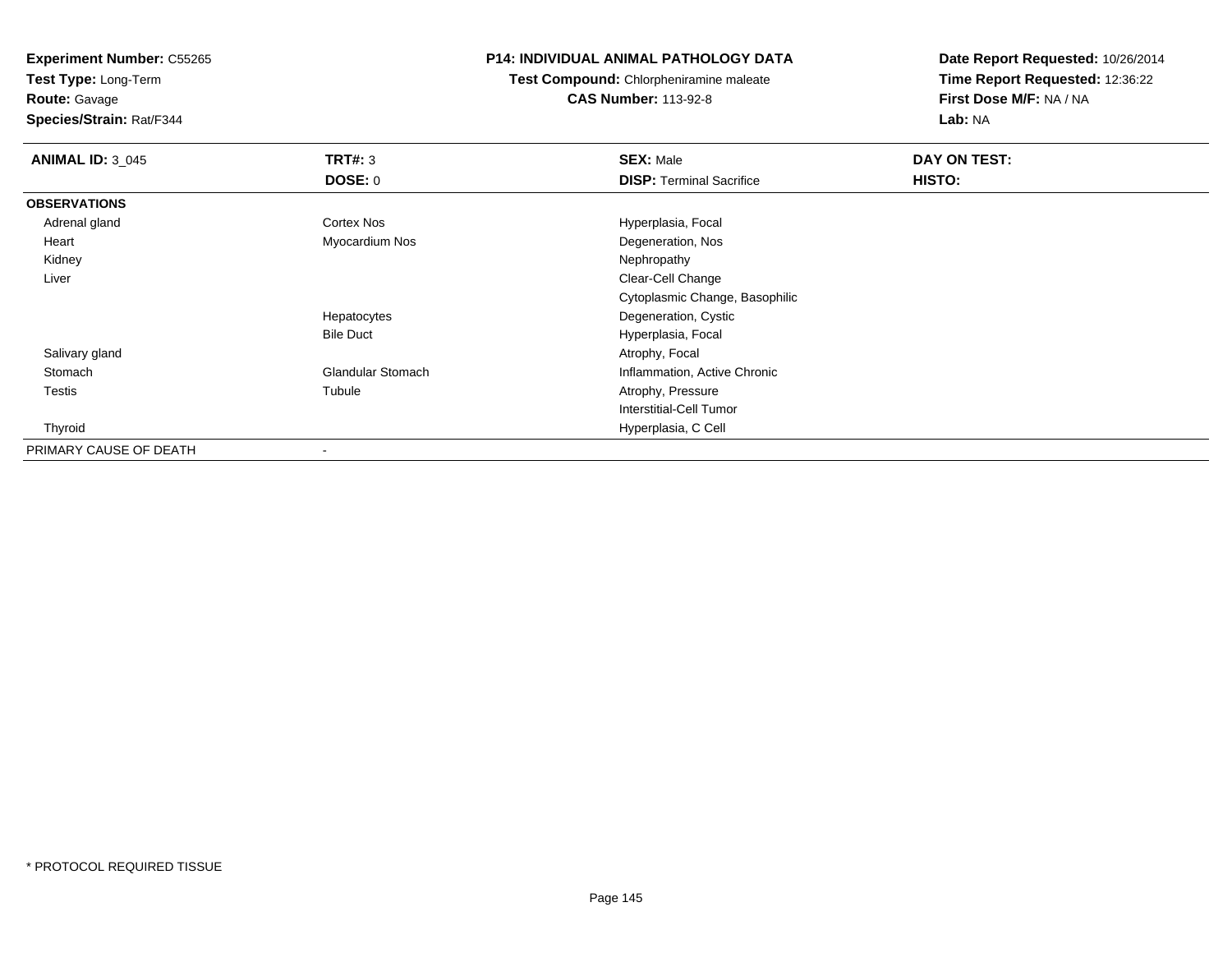**Test Type:** Long-Term

**Route:** Gavage

**Species/Strain:** Rat/F344

## **P14: INDIVIDUAL ANIMAL PATHOLOGY DATA**

**Test Compound:** Chlorpheniramine maleate**CAS Number:** 113-92-8

| <b>ANIMAL ID: 3 046</b> | TRT#: 3             | <b>SEX: Male</b>                | DAY ON TEST: |  |
|-------------------------|---------------------|---------------------------------|--------------|--|
|                         | <b>DOSE: 0</b>      | <b>DISP: Terminal Sacrifice</b> | HISTO:       |  |
| <b>OBSERVATIONS</b>     |                     |                                 |              |  |
| Adrenal gland           | Medulla             | Pheochromocytoma                |              |  |
| Heart                   | Myocardium Nos      | Degeneration, Nos               |              |  |
| Kidney                  | Pelvis/Mucosa       | Hyperplasia, Papillary          |              |  |
|                         |                     | Nephropathy                     |              |  |
| Liver                   | Hepatocytes         | Degeneration, Cystic            |              |  |
|                         | <b>Bile Duct</b>    | Hyperplasia, Focal              |              |  |
| Pancreas                | Acinus              | Atrophy, Focal                  |              |  |
| Testis                  | Tubule              | Atrophy, Pressure               |              |  |
|                         |                     | Interstitial-Cell Tumor         |              |  |
| Unspecified             | Multiple Organs Nos | Leukemia, Mononuclear Cell      |              |  |
| Urinary bladder         |                     | Hyperplasia, Epithelial         |              |  |
| PRIMARY CAUSE OF DEATH  | $\,$                |                                 |              |  |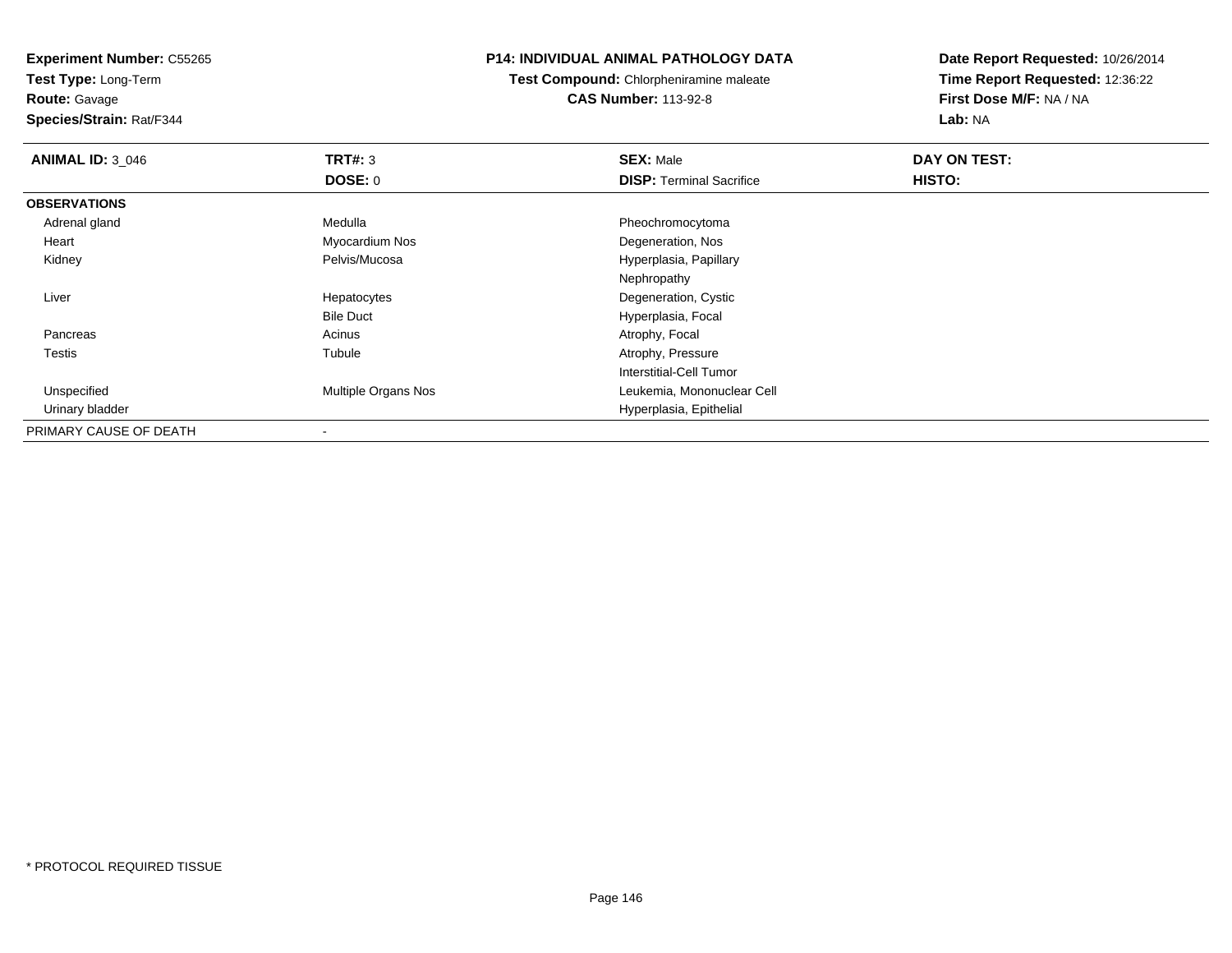**Test Type:** Long-Term**Route:** Gavage

**Species/Strain:** Rat/F344

## **P14: INDIVIDUAL ANIMAL PATHOLOGY DATA**

**Test Compound:** Chlorpheniramine maleate**CAS Number:** 113-92-8

| <b>ANIMAL ID: 3_047</b> | <b>TRT#: 3</b>        | <b>SEX: Male</b>                | DAY ON TEST: |  |
|-------------------------|-----------------------|---------------------------------|--------------|--|
|                         | <b>DOSE: 0</b>        | <b>DISP:</b> Moribund Sacrifice | HISTO:       |  |
| <b>OBSERVATIONS</b>     |                       |                                 |              |  |
| Adrenal gland           | <b>Cortex Nos</b>     | Metamorphosis, Fatty            |              |  |
| <b>Brain</b>            | Cerebrum              | Hemorrhage                      |              |  |
| Kidney                  | Pelvis/Mucosa         | Hyperplasia, Papillary          |              |  |
|                         |                       | Nephropathy                     |              |  |
| Liver                   | Hepatocytes           | Degeneration, Cystic            |              |  |
|                         | <b>Bile Duct</b>      | Hyperplasia, Focal              |              |  |
| Lymph node              | Mesenteric Lymph Node | Cyst, Multiple                  |              |  |
| Mammary gland           |                       | Hyperplasia, Cystic             |              |  |
| Testis                  | Tubule                | Atrophy, Pressure               |              |  |
|                         |                       | Hyperplasia, Interstitial Cell  |              |  |
|                         |                       | <b>Interstitial-Cell Tumor</b>  |              |  |
| Thyroid                 |                       | C-Cell Adenoma                  |              |  |
|                         |                       | Hyperplasia, C Cell             |              |  |
| Unspecified             | Multiple Organs Nos   | Leukemia, Mononuclear Cell      |              |  |
| Urinary bladder         |                       | Hemorrhage                      |              |  |
| PRIMARY CAUSE OF DEATH  |                       |                                 |              |  |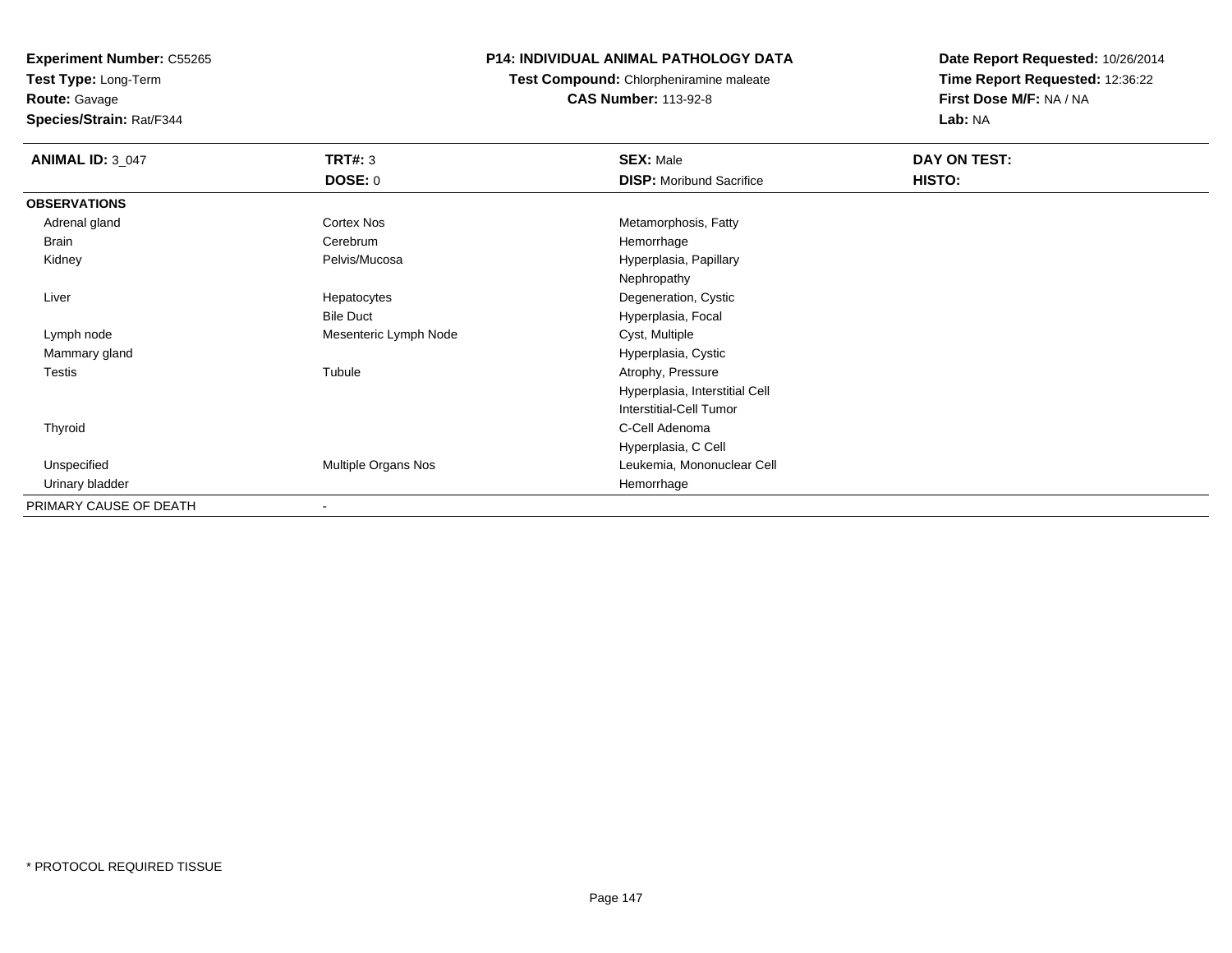**Test Type:** Long-Term

**Route:** Gavage

**Species/Strain:** Rat/F344

## **P14: INDIVIDUAL ANIMAL PATHOLOGY DATA**

**Test Compound:** Chlorpheniramine maleate**CAS Number:** 113-92-8

| <b>ANIMAL ID: 3_048</b> | TRT#: 3                   | <b>SEX: Male</b>                | DAY ON TEST: |  |
|-------------------------|---------------------------|---------------------------------|--------------|--|
|                         | <b>DOSE: 0</b>            | <b>DISP: Terminal Sacrifice</b> | HISTO:       |  |
| <b>OBSERVATIONS</b>     |                           |                                 |              |  |
| Heart                   | Myocardium Nos            | Degeneration, Nos               |              |  |
| Kidney                  |                           | Nephropathy                     |              |  |
| Liver                   |                           | Cytoplasmic Change, Basophilic  |              |  |
|                         | Hepatocytes               | Degeneration, Cystic            |              |  |
|                         | <b>Bile Duct</b>          | Hyperplasia, Focal              |              |  |
| Pancreas                |                           | Acinar-Cell Adenoma             |              |  |
|                         | Acinus                    | Atrophy, Focal                  |              |  |
| Pituitary gland         | <b>Anterior Pituitary</b> | Adenoma, Nos                    |              |  |
| Salivary gland          |                           | Atrophy, Focal                  |              |  |
| Testis                  | Tubule                    | Atrophy, Pressure               |              |  |
|                         |                           | Interstitial-Cell Tumor         |              |  |
| Thyroid                 |                           | C-Cell Adenoma                  |              |  |
|                         |                           | Hyperplasia, C Cell             |              |  |
| Unspecified             | Multiple Organs Nos       | Leukemia, Mononuclear Cell      |              |  |
| PRIMARY CAUSE OF DEATH  | $\overline{\phantom{a}}$  |                                 |              |  |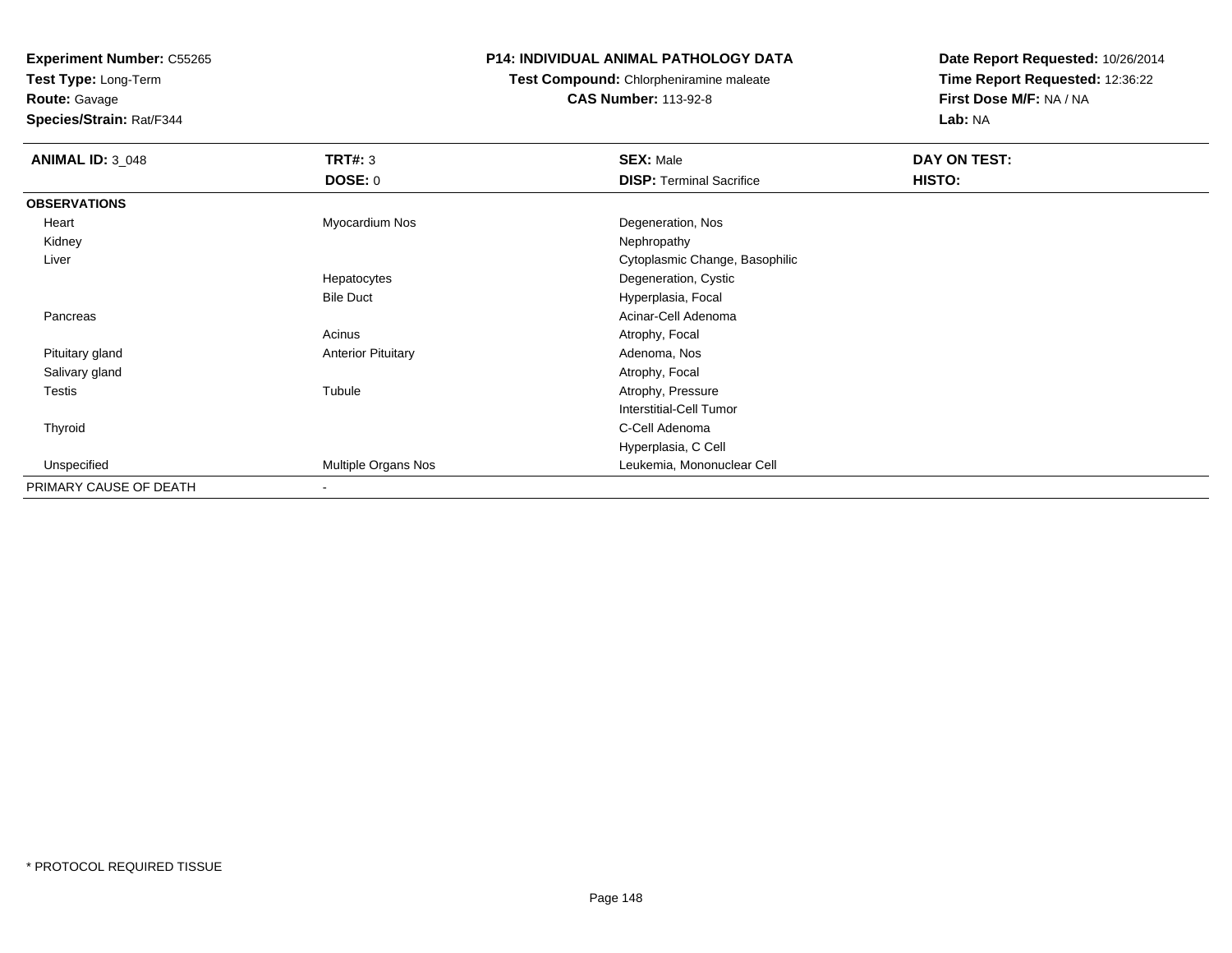| <b>Experiment Number: C55265</b><br>Test Type: Long-Term<br><b>Route: Gavage</b><br>Species/Strain: Rat/F344 |                          | <b>P14: INDIVIDUAL ANIMAL PATHOLOGY DATA</b><br>Test Compound: Chlorpheniramine maleate<br><b>CAS Number: 113-92-8</b> | Date Report Requested: 10/26/2014<br>Time Report Requested: 12:36:22<br>First Dose M/F: NA / NA<br>Lab: NA |
|--------------------------------------------------------------------------------------------------------------|--------------------------|------------------------------------------------------------------------------------------------------------------------|------------------------------------------------------------------------------------------------------------|
| <b>ANIMAL ID: 3 049</b>                                                                                      | TRT#: 3                  | <b>SEX: Male</b>                                                                                                       | DAY ON TEST:                                                                                               |
|                                                                                                              | <b>DOSE: 0</b>           | <b>DISP:</b> Natural Death                                                                                             | <b>HISTO:</b>                                                                                              |
| <b>OBSERVATIONS</b>                                                                                          |                          |                                                                                                                        |                                                                                                            |
| Heart                                                                                                        | Myocardium Nos           | Degeneration, Nos                                                                                                      |                                                                                                            |
| Kidney                                                                                                       |                          | Nephropathy                                                                                                            |                                                                                                            |
| Testis                                                                                                       |                          | Hyperplasia, Interstitial Cell                                                                                         |                                                                                                            |
| Unspecified                                                                                                  | Multiple Organs Nos      | Leukemia, Mononuclear Cell                                                                                             |                                                                                                            |
| PRIMARY CAUSE OF DEATH                                                                                       | $\overline{\phantom{a}}$ |                                                                                                                        |                                                                                                            |